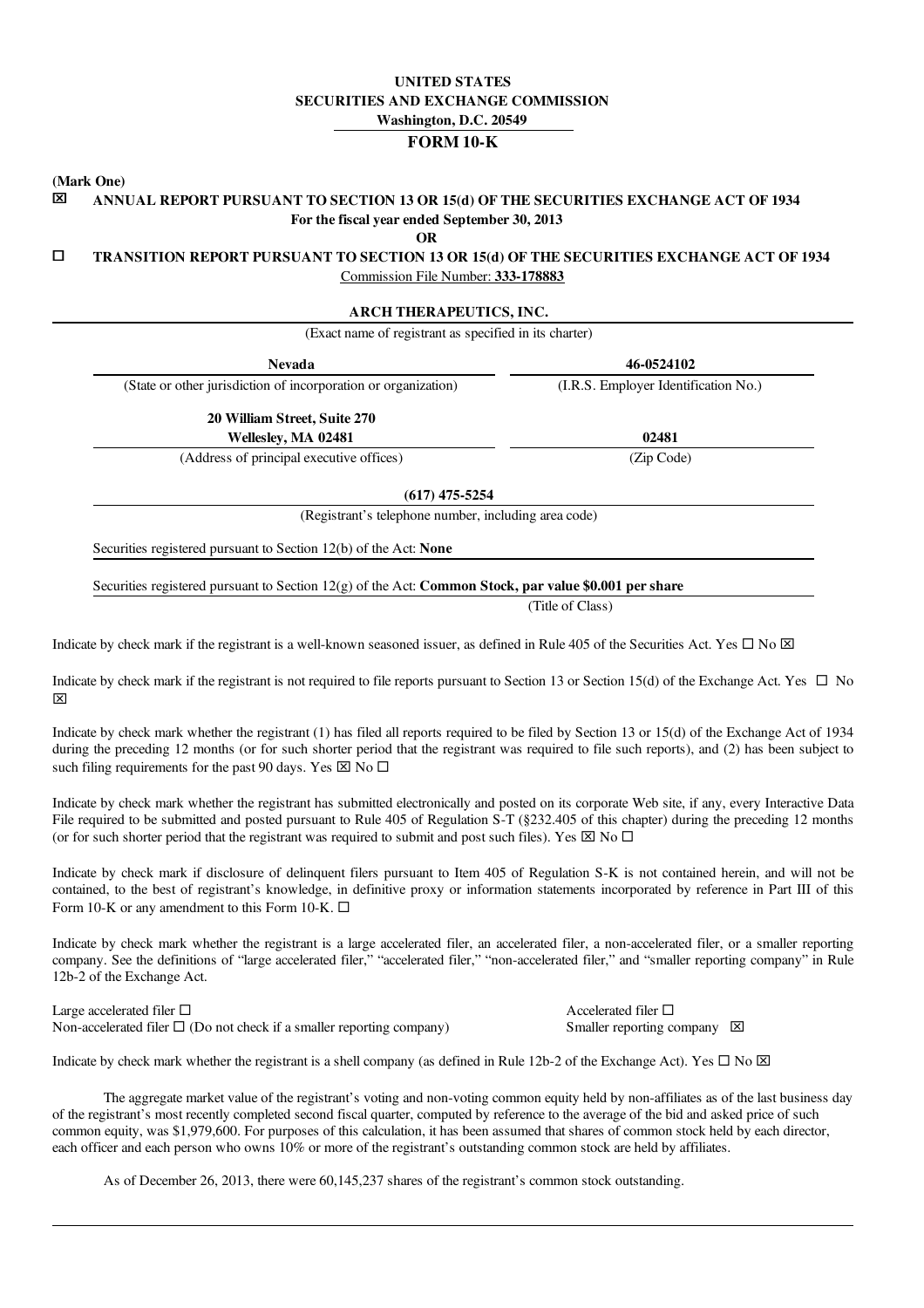# TABLE OF CONTENTS

|                   |                                                                                          | Page |
|-------------------|------------------------------------------------------------------------------------------|------|
| PART I.           |                                                                                          |      |
| ITEM 1.           | <b>BUSINESS</b>                                                                          | 2    |
| <b>ITEM 1A.</b>   | <b>RISK FACTORS</b>                                                                      | 12   |
| ITEM 1B.          | UNRESOLVED STAFF COMMENTS                                                                | 25   |
| ITEM 2.           | <b>PROPERTIES</b>                                                                        | 25   |
| ITEM 3.           | <b>LEGAL PROCEEDINGS</b>                                                                 | 25   |
| ITEM 4.           | <b>MINE SAFETY AND DISCLOSURES</b>                                                       | 25   |
| PART II.          |                                                                                          |      |
| ITEM 5.           | MARKET FOR REGISTRANT'S COMMON EQUITY, RELATED STOCKHOLDER MATTERS AND                   |      |
|                   | <b>ISSUER PURCHASES OF EQUITY SECURITIES</b>                                             | 26   |
| ITEM 6.           | <b>SELECTED FINANCIAL DATA</b>                                                           | 27   |
| ITEM 7.           | MANAGEMENT'S DISCUSSION AND ANALYSIS OF FINANCIAL CONDITION AND RESULTS<br>OF OPERATIONS | 27   |
| ITEM 7A.          | QUANTITATIVE AND QUALITATIVE DISCLOSURES ABOUT MARKET RISK                               | 35   |
| ITEM 8.           | FINANCIAL STATEMENTS AND SUPPLEMENTARY DATA                                              | 35   |
| ITEM 9.           | CHANGES IN AND DISAGREEMENTS WITH ACCOUNTANTS ON ACCOUNTING AND                          |      |
|                   | <b>FINANCIAL DISCLOSURE</b>                                                              | 35   |
| ITEM 9A.          | CONTROLS AND PROCEDURES                                                                  | 35   |
| ITEM 9B.          | <b>OTHER INFORMATION</b>                                                                 | 37   |
| PART III.         |                                                                                          |      |
| ITEM 10.          | DIRECTORS, EXECUTIVE OFFICERS AND CORPORATE GOVERNANCE                                   | 38   |
| <b>ITEM 11.</b>   | <b>EXECUTIVE COMPENSATION</b>                                                            | 40   |
| <b>ITEM 12.</b>   | SECURITY OWNERSHIP OF CERTAIN BENEFICIAL OWNERS AND MANAGEMENT AND                       |      |
|                   | RELATED STOCKHOLDER MATTERS                                                              | 43   |
| <b>ITEM 13.</b>   | CERTAIN RELATIONSHIPS AND RELATED TRANSACTIONS, AND DIRECTOR INDEPENDENCE                | 44   |
| ITEM 14.          | PRINCIPAL ACCOUNTING FEES AND SERVICES                                                   | 46   |
| PART IV.          |                                                                                          |      |
| <b>ITEM 15.</b>   | EXHIBITS, FINANCIAL STATEMENT SCHEDULES                                                  | 47   |
| <b>SIGNATURES</b> |                                                                                          | 48   |

1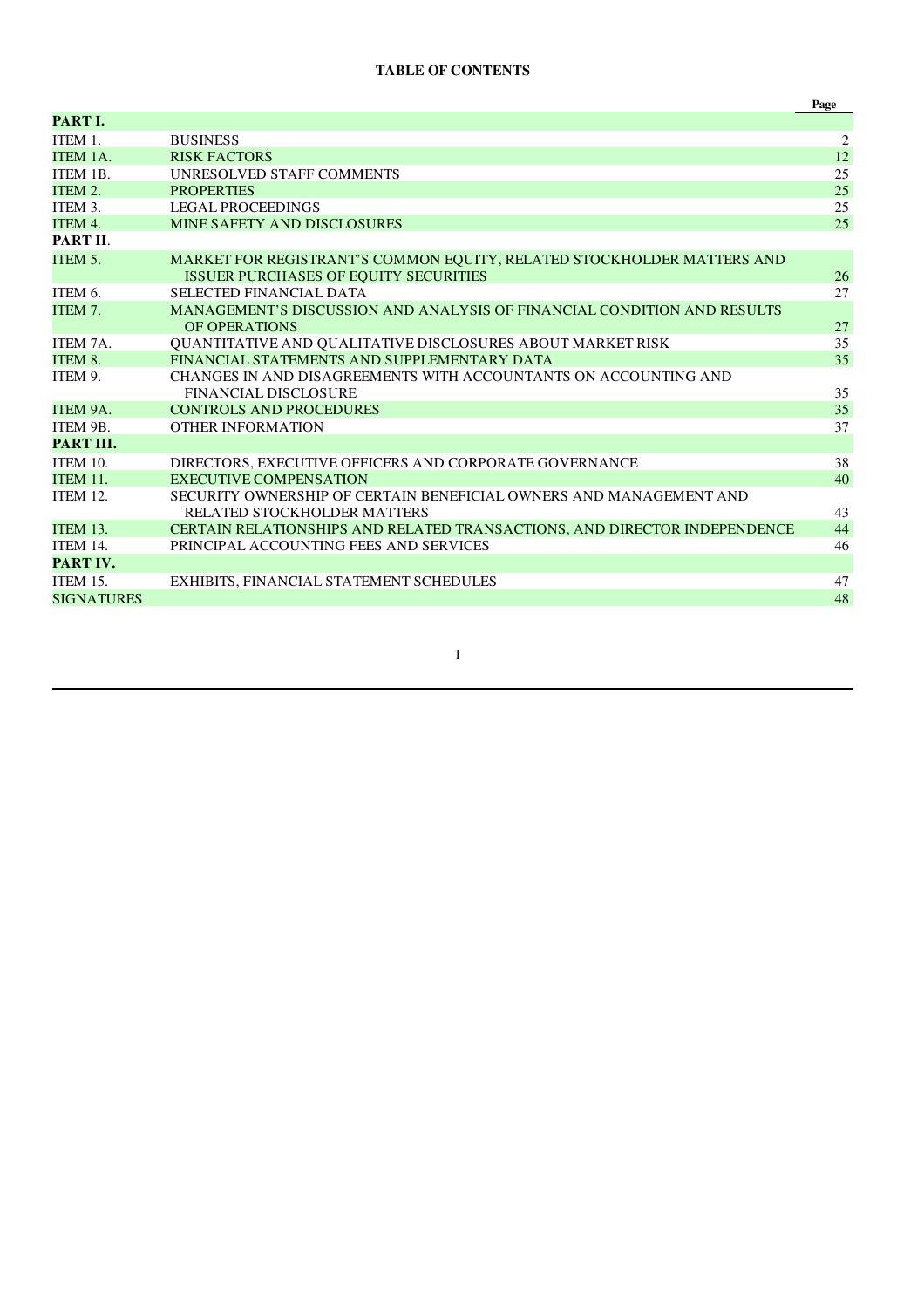This Annual Report on Form 10-K contains forward-looking statements that involve risks, uncertainties and assumptions. In some cases, you can identify forward-looking statements by terminology such as "if", "shall", "will", "may", "might", "will likely result", *"could", "should", "expects", "plans", "anticipates", "believes", "estimates", "projects", intends", "aims", "goal", "objective",* "predicts", "potential" or "continue" or the negative of these terms or other comparable terminology. All statements made in this Annual *Report on Form 10-K other than statements of historical fact could be deemed forward-looking statements.*

By their nature, forward-looking statements speak only as of the date they are made, are neither statements of historical fact nor guarantees of future performance and are subject to risks, uncertainties, assumptions and changes in circumstances that are difficult to predict or quantify. These statements are only predictions and involve known and unknown risks, uncertainties and other factors, including the risks identified in the section entitled "Risk Factors" in Part I, Item IA of this Annual Report, and similar discussions in our other filings we make with the Securities and Exchange Commission (the "SEC"). If such risks or uncertainties materialize or such assumptions prove incorrect, our results could differ materially from those expressed or implied by such forward-looking statements and assumptions. Risks that could cause actual results to differ from those contained in the forward-looking statements include but are not limited to risks related to: uncertainties inherent in pre-clinical studies and clinical trials; our need to raise additional capital and our ability to obtain financing; general economic and business conditions; our ability to continue as a going concern; our limited operating history; our ability to recruit and retain qualified personnel; our ability to manage any future growth; our ability to develop, obtain approvals for and commercialize our *product candidates; and our ability to protect our intellectual property.*

As a result, you should not place undue reliance on forward-looking statements. Unless required to do so by law, we do not intend to *update or revise any forward-looking statement, because of new information or future developments or otherwise.*

As used in this Annual Report on Form 10-K, unless otherwise indicated, the "Company", "we", "us" and "our" refer to Arch *Therapeutics, Inc. and its consolidated subsidiary, Arch Biosurgery, Inc.*

*We have pending trademark applications for AC5™, Crystal Clear Surgery™, NanoDrape™ and NanoBioBarrier™. All other* trademarks, trade names and service marks included in this Current Report on Form 8-K are the property of their respective owners.

# PART I

# ITEM 1. BUSINESS

The following discussion should be read in conjunction with our consolidated financial statements and the related notes and other *financial information included in this Annual Report on Form 10-K.*

#### Corporate Overview

We were incorporated under the laws of State of Nevada on September 16, 2009 as Almah, Inc. On May 10, 2013, we entered into an Agreement and Plan of Merger (the "Merger Agreement") with Arch Biosurgery, Inc. ("ABS") and Arch Acquisition Corporation, our wholly owned subsidiary formed for the purpose of the transaction, pursuant to which Arch Acquisition Corporation merged with and into ABS and ABS thereby became our wholly owned subsidiary (the "Merger"). The Merger closed on June 26, 2013. In contemplation of the Merger, effective May 24, 2013, we increased our authorized common stock from 75,000,000 shares to 300,000,000 shares and effected a forward stock split, by way of a stock dividend, of our issued and outstanding shares of common stock at a ratio of 11 shares to each one issued and outstanding share, and effective June 5, 2013, we changed our name from Almah, Inc. to Arch Therapeutics, Inc. and changed the ticker symbol under which our common stock is quoted on the OTC Bulletin Board from "AACH" to "ARTH". All share information in this Annual Report on Form 10-K gives effect to the 11-for-1 forward stock split described above, including those applicable to periods prior to the forward stock split.

ABS was incorporated under the laws of Commonwealth of Massachusetts on March 6, 2006 as Clear Nano Solutions, Inc. On April 7, 2008, ABS changed its name to Arch Therapeutics, Inc., on August 28, 2009, ABS increased its authorized common stock, no par value, from 275,000 shares to 1,275,000 shares, and on June 26, 2013, ABS changed its name from Arch Therapeutics, Inc. to Arch Biosurgery, Inc.

Prior to the completion of the Merger, the Company was a "shell company" under applicable rules of the Securities and Exchange Commission (the "SEC"), and had no or nominal assets or operations. Upon the closing of the Merger, we abandoned our prior business plan and are pursuing a business as a life science medical device company as our sole business.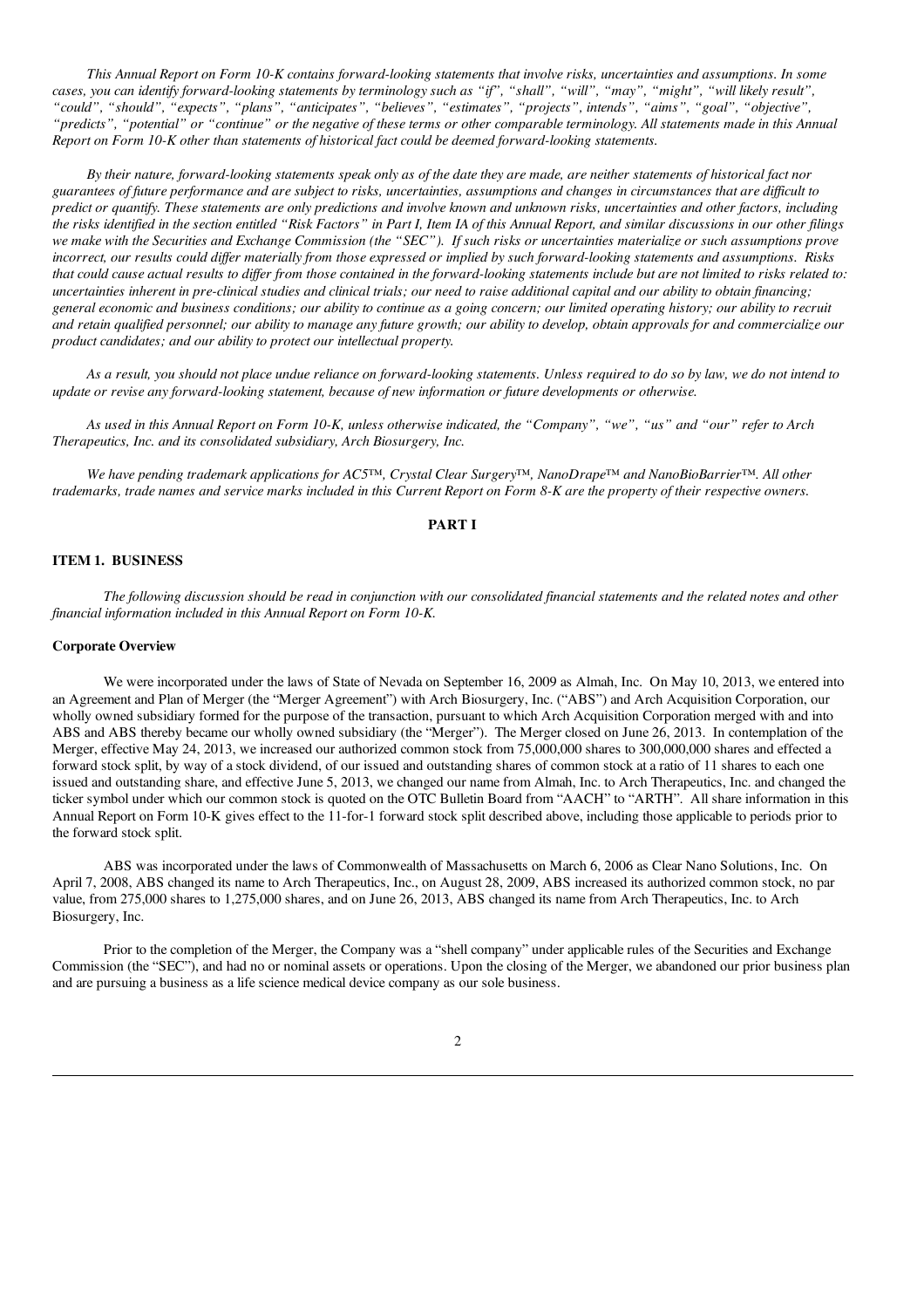#### Our Current Business

We are a life science medical device company in the development stage with limited operations to date. We aim to develop products that make surgery and interventional care faster and safer by utilizing a novel approach to stop bleeding (referenced as "hemostasis"), control leaking (referenced as "sealant"), and provide other advantages during surgery and trauma care. Our core technology is based on a selfassembling peptide solution that creates a physical, mechanical barrier, which could be applied to bleeding organs or wounds to seal leaking blood and other fluids. We believe our technology could support an innovative platform of potential products in the field of stasis and barrier applications. Our lead product candidate, AC5™, is designed to achieve hemostasis in minimally invasive and open surgical procedures, and we hope to develop other product candidates in the future based on our technology platform aimed at stopping bleeding and sealing other leaking fluids during surgical and other procedures.

## Our Core Technology

Our technology platform is based on self-assembling synthetic peptides. Our plan and business model is to develop products that apply that core technology to use with human bodily fluids and connective tissues.

Our primary product candidate, AC5, relies on this technology and is designed to achieve hemostasis during surgical procedures. We envision developing other product candidates in the future based on our core technology, examples of which could include, for instance, products for specialty surgery, burn and trauma care, wound care, military applications, and consumer care.

We have devoted much of our operations to date to the development of our core technology, including selecting our lead product composition, conducting initial safety and other related tests, generating scale-up, reproducibility and manufacturing methods, and developing and protecting the intellectual property rights underlying our technology platform. We have one key intellectual property licensor, the Massachusetts Institute of Technology ("MIT"), from which we license certain of our important intellectual property rights, and have made, and hope to continue to make, advances on our core technology to further refine and improve its use and functionality, further develop our intellectual property rights, and ultimately produce an expanded portfolio of potential product candidates.

## AC5

Our lead product in development, AC5, is a biocompatible synthetic peptide comprising naturally occurring amino acids. When applied to a wound, AC5 intercalates into the interstices of the connective tissue where it self-assembles into a physical, mechanical nanoscale structure that provides a barrier to leaking substances, such as blood.

We believe that the results of early data from preclinical animal tests have shown quick and effective hemostasis with the use of AC5 relative to other types of hemostatic agents. AC5 is designed for either direct application as a liquid or application as a spray, which we believe will make it user-friendly and able to conform to irregular wound geometry. Additionally, AC5 is not sticky or glue-like, which we believe will enhance its utility in the setting of minimally invasive and laparoscopic surgeries. Further, AC5 is transparent, which should make it easier for a surgeon or other healthcare providers to maintain a clear field of vision during a surgical procedure and prophylactically stop bleeding as it starts, which we call Crystal Clear Surgery™.

### *Completed Preclinical Development*

We are in the early stages of our planned clinical program for AC5. We are focused on scale-up of selected manufacturing methods and formulation optimization. In parallel, we are conducting certain preclinical animal tests, while other planned preclinical animal tests will start after completion of the manufacturing scale-up and formulation optimization steps. We believe that peptide formulation optimization is particularly challenging, and any delays could negatively impact our anticipated clinical trial and subsequent commercialization timeline. In order to achieve the approvals and certifications we will need to market and sell AC5, significant additional testing, including conducting human clinical trials, will be required. A significant portion of the early preclinical animal experimentation conducted on our technology was performed by a co-founding inventor of certain of our technology, Dr. Rutledge Ellis-Behncke. Some of the most significant findings from Dr. Ellis-Behnke's studies have been published. Additionally, through collaboration with the National University of Ireland system, preclinical animal and tissue experiments have been performed in Dublin and Cork, Ireland. We have also engaged, on a fee for service basis, private third party facilities in the United States to perform certain preclinical animal studies, which are sometimes conducted with assistance from our scientific team, and we continue to engage third parties for such services as needed and as appropriate.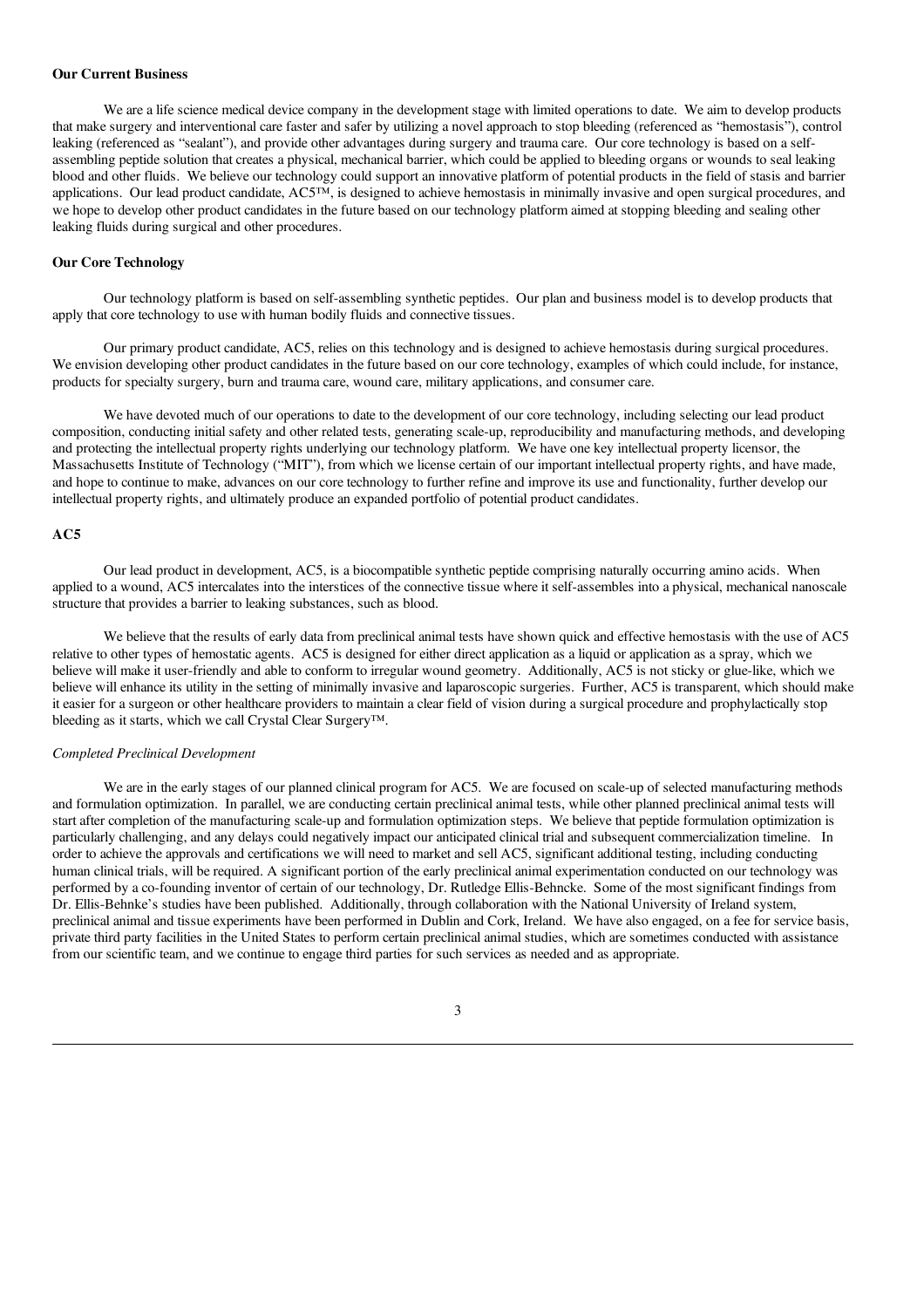In the preclinical animal tests conducted to date, AC5 has demonstrated improved average time to hemostasis ("TTH") when applied to animal brains, spinal cords and livers. Those studies have tested TTH when using AC5 during a range of surgical procedures compared to TTH when using a control substance, a saline control substance, a control peptide, and a cautery control substance during those same procedures. The results of those tests have shown a TTH of under 15 seconds when AC5 was applied, compared to a TTH ranging from 80 to 300 seconds when various control substances were applied, depending on the nature of the control substance and procedure performed. In tests to date, AC5 has also demonstrated biocompatibility and normal healing of tissue treated with the product. Further, animals whose liver, spleen, femoral artery, eye or brain was treated with AC5 have shown no ill-effects. We believe that the peptide degrades into the naturally occurring amino acids from which it was originally synthesized, which are molecules that already exist in large quantities in the human body.

Formulation optimization is an important part of peptide development. AC5 formulation optimization, which is done with extensive collaboration among our team and partners, is focused on optimizing traditional product parameters to target specifications covering performance, physical appearance, stability, and handling characteristics, among others. We intend to monitor formulation optimization closely, as success or failure in setting and realizing appropriate specifications may directly impact our anticipated clinical trial and subsequent commercialization timeline.

Our current and planned near-term activities are focused on manufacturing scale-up, formulation optimization, and preclinical activities, as well as preparing for future clinical trials for AC5.

#### Development and Commercialization Strategy

Our present business model is to operate with a relatively small internal team of key personnel and engage third party service providers to conduct larger scale research, development and manufacturing activities. Our internal team collectively has a broad range of expertise and experience working with and managing third party vendors. This general approach enables us to utilize the services of third party entities that are experts in each aspect of our operations, while preserving capital and efficiencies by avoiding certain internal scale-up costs and duplication of resources.

### *Research and Development; Manufacturing*

### Use of Third Party Relationships

To date, we have engaged third party laboratory facilities run by peptide experts in Europe and the U.S. to perform preclinical research and development activities. Those engagements have assisted in our development of our primary product candidate, as well as our generation of appropriate analytical methods, scale-up, and other procedures that we intend to use as a "blueprint" for a third party manufacturer to produce the product on a larger scale for purposes of further preclinical and clinical testing and ultimately, if required approvals are obtained, commercialization.

We have initiated the transition to traditional contract manufacturing and related organizations. We have commenced relationships and work with manufacturers operating with the current good manufacturing practices ("cGMP") required by applicable regulatory agencies, in order to scale up and produce clinical formulation material to be used for final preclinical testing and clinical trials.

### Manufacturing Methods

We believe that the manufacturing methods used for a product, including the type and source of ingredients and the burden of waste byproduct elimination, are important determinants of its opportunity for profitability. Industry is keenly aware of the downsides of technologies that rely on expensive biotechnology techniques and facilities for manufacture, onerous and expensive programs to eliminate complex materials, or ingredients that are sourced from the complicated process of human or other animal plasma separation, since those products typically are expensive, burdensome to produce, and at greater risk for failing regulatory oversight.

The manufacturing methods that we envision would be utilized to produce AC5 and other potential future product candidates rely on synthetic organic chemistry. Although use of those methods will likely require that we engage a manufacturer that can employ certain expertise with the technology, skill and know-how involved with those methods, the required manufacturing equipment to use those methods is widely available. Furthermore, improvements in relevant synthetic manufacturing techniques in the past several years have reduced their complexity and cost, while increasing large scale cGMP capacity. In addition, as a result of increased demand for amino acids in recent years, the cost of obtaining amino acid raw materials has decreased. Moreover, our planned product candidates, including AC5, will be synthesized of naturally occurring ingredients that are not sourced from humans or other animals, but do exist in humans in their natural state. That type of ingredient may be more likely to be categorized as "generally recognized as safe", or "GRAS", by the U.S. Food and Drug Administration ("FDA"), and may convey a lower risk of adverse effects.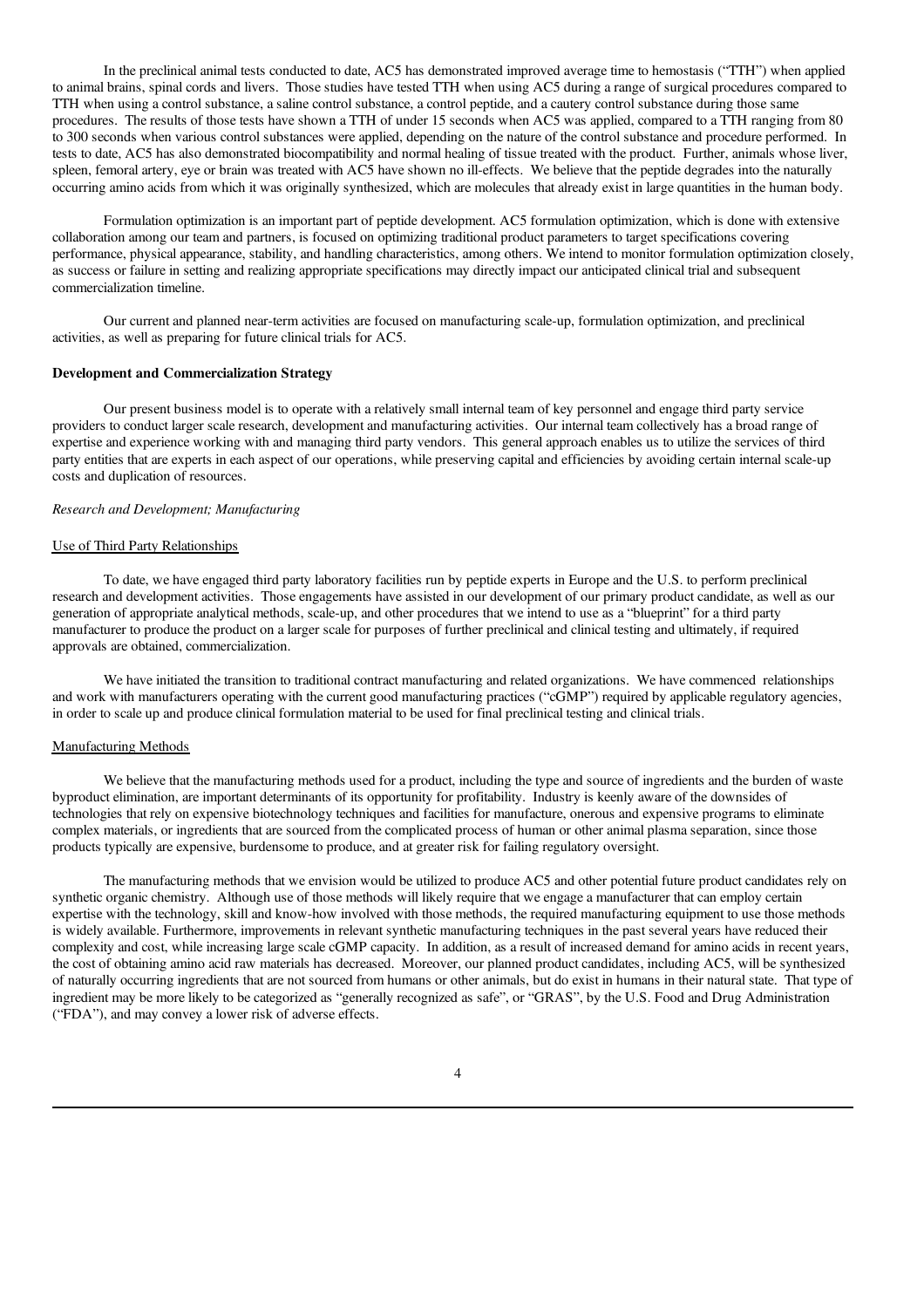We believe that our pursued manufacturing methods and ingredients will make our choice of third party manufacturers important, as we will need to select service providers possessing sufficient expertise in synthetic organic chemistry manufacturing, but that the relative lack of expensive equipment, technology and materials required and the naturally occurring ingredients used in the manufacturing process will provide a benefit.

### *Regulatory*

### Medical Device Classification

Although the FDA and other regulatory authorities or related bodies will finally determine the classification of AC5, we believe that our primary product candidate meets the criteria for a medical device. Generally, a product is a medical device if it requires neither metabolic nor chemical activity to achieve the desired effect. Furthermore, a medical device can achieve its desired effects without requiring a body (animal/human), whereas a drug or a biologic requires a body in order to operate. The AC5 mechanism of assembly into a barrier can occur outside of a body and is accordingly consistent with the medical device definition.

Medical devices in the European Union ("EU") and the U.S. are classified along a spectrum. We anticipate that AC5 will be a Class III medical device in these jurisdictions, subject to the process for obtaining a CE mark in the EU and the premarketing authorization process in the U.S. While the Class III status is a higher-level classification than for devices not comprised of novel materials and involves additional procedure and regulatory scrutiny of the product candidate to obtain approvals, it provides less regulatory ambiguity.

### Biocompatibility Tests and Clinical Trials

Before initiating any human clinical trials, we will need to assess the biocompatibility of AC5. Standard required tests to assess biocompatibility, as set forth in ISO 10993 issued by the International Organization for Standardization, include:

- in vitro cytotoxicity;
- in vitro blood compatibility;
- in vitro Ames assay (mutagenic activity);
- irritation/intracutaneous reactivity;
- sensitization (allergenic reaction);
- implantation (performed on devices that contact the body's interior);
- pyrogenicity (causing fever or inflammation);
- systemic toxicity; and
- in vitro chromosome aberration assay (structural chromosome changes).

We have not commenced formal biocompatibility studies for AC5. However, Dr. Ellis-Behnke and his colleagues previously engaged, on a fee for service basis, a third party to perform certain in vitro and in vivo biocompatibility and toxicology studies on an earlier version of the composition of AC5, and such tests illustrated no evidence of toxicity. Further, certain large relative dose pilot tests have been performed in rodents, and no abnormal behavior or pathology has been observed from such tests. The results of those tests may not be indicative of the results that may be obtained from any biocompatibility studies of AC5 that we aim to pursue in the near term.

Following completion of biocompatibility tests for AC5, assuming successful results of those tests, we expect that we will focus on conducting required human clinical trials. We currently plan to conduct the First in Human clinical trial on AC5 in Europe. Assuming successful results of the trial, we expect that we will then pursue a CE mark, the required European approval to market and commercialize a medical device such as AC5, prior to pursuing approval by the U.S. FDA.

When properly harmonized, the FDA may accept non-U.S. jurisdiction clinical trial data for a product in support of a FDA application for the same product, and we hope to use the data from our planned initial clinical trial to be conducted in the EU in this fashion. Similarly, any subsequent clinical trials conducted in the U.S. could facilitate broadening the scope and indications of any European label for AC5 that we may achieve.

We expect that we will pursue approvals for use of AC5 as a hemostatic agent in surgical settings, and we may also seek to obtain approvals for additional potential indications for use of the product, which we may pursue either opportunistically or once initial regulatory approval for the product is obtained.

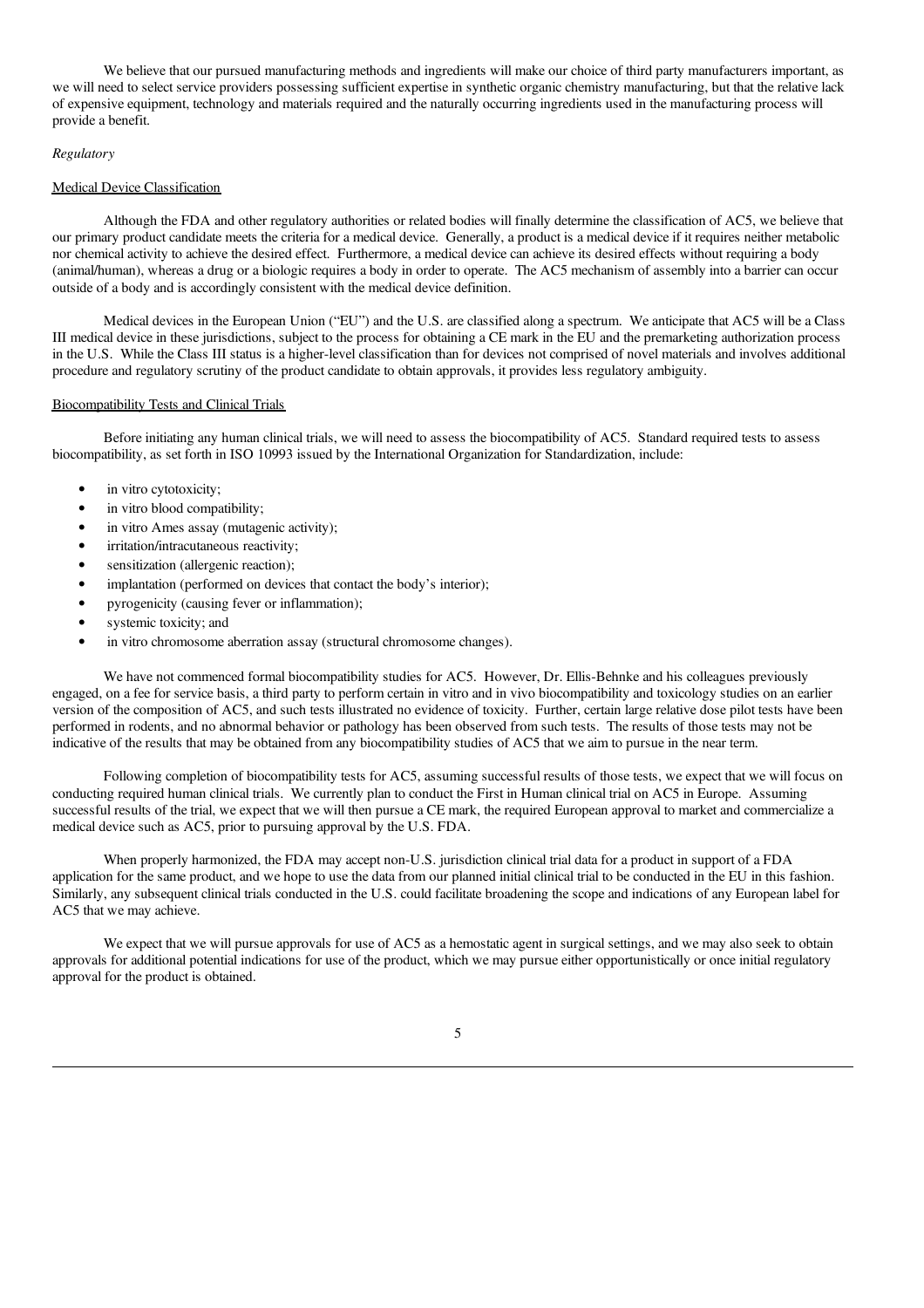### *Commercialization*

We are in the process of developing a long-term commercialization plan for our product candidates. That plan could entail entering into one or more strategic partnerships in connection with product commercialization, our direct performance of commercialization activities, or some combination of those alternatives. Based on our current general approach and strategy of utilizing the expertise and resources of third party service providers and maintaining a small internal team, we currently expect that we may pursue some degree of strategic collaborations or partnerships with third parties, which could include licensing arrangements, distribution and supply partnerships, engagement of external regulatory experts and/or marketing and sales teams, among other types of potential relationships. We presently believe that certain partnerships or collaboration relationships could improve our ability to obtain regulatory approval for our product candidates and attain market acceptance for and profitable sales of those product candidates, and that our current and planned activities and milestones relating to AC5 are well-aligned with the needs of the market and potential partners and collaborators that may wish to enter or expand their presence in our target markets.

We envision the potential future customers in the marketplace for AC5 and any other hemostatic or sealant agent we may pursue will include surgeons and other doctors, government agencies such as the Department of Defense, hospital and operating room management and ambulance and other trauma specialists.

### Plan of Operations

Our long-term business plan includes the following goals:

- conducting successful biocompatibility studies and, subsequently, clinical trials on AC5;
- · obtaining regulatory approval or certification of AC5 in the EU, the U.S., and other jurisdictions as we may determine;
- expanding our intellectual property portfolio;
- developing appropriate third party relationships to manufacture, distribute, market and otherwise commercialize AC5; and
- developing additional product candidates in the hemostatic and sealant field.

With respect to our goals relating to AC5, we currently project requiring at least \$8,000,000 of additional capital to complete the milestones to obtain regulatory approval in Europe. We expect that obtaining regulatory approvals in the U.S., including conducting additional required clinical trials, would require at least an additional \$9,000,000 in capital. These estimated amounts could increase by potentially large amounts if any number of risks relating to conducting these activities were to occur, including without limitation those set forth under the heading "Risk Factors" in this Annual Report.

In furtherance of our long-term business goals, we expect to focus on the following activities during the remainder of calendar year 2013 and during calendar year 2014:

- finalizing the composition of our lead product candidate;
- further developing and securing our intellectual property rights;
- · engaging a large scale manufacturing partner to produce cGMP product for clinical trials;
- participating in EU and, subsequently, U.S. regulatory meetings;
- preparing for initial clinical trials, including developing clinical trial protocols;
- conducting formal biocompatibility studies; and
- commencing initial human clinical trials.

We anticipate that our operating and other expenses will continue to increase as we continue to implement our business plan and pursue these goals. After giving effect to the funds received in the recent equity and debt financings and assuming our use of that funding at the rate we presently anticipate, as of the date of this Annual Report on Form 10-K we expect to have sufficient funds to operate our business through May 2014. We could spend our financial resources much faster than we expect, in which case our current funds may not be sufficient to operate our business for that period.

Our estimates of the amount of cash necessary to operate our business and attain our near-term and long-term business goals may prove to be wrong, due to increased costs to achieve milestones and/or additional expenses if we encounter unanticipated difficulties or other reasons, in which case additional funding than projected would be needed. We have no commitments for any future capital. We will require significant additional financing to fund our planned operations, including further research and development relating to our primary product candidate, seeking regulatory approval of that or any other product candidate we may choose to develop, commercializing any product candidate for which we are able to obtain regulatory approval or certification, seeking to license or acquire new assets or business, and maintaining our intellectual property rights and pursuing rights to new technologies. We do not presently have, nor do we expect in the near future to have, revenue to fund our business from operations, and we will need to obtain all of our necessary funding from external sources for the foreseeable future. We may not be able to obtain additional financing on commercially reasonable or acceptable terms when needed, or at all. If we cannot raise the money that we need in order to continue to develop our business, we will be forced to delay, scale back or eliminate some or all of our proposed operations. If any of these were to occur, there is a substantial risk that our business would fail and our stockholders could lose all of their investment.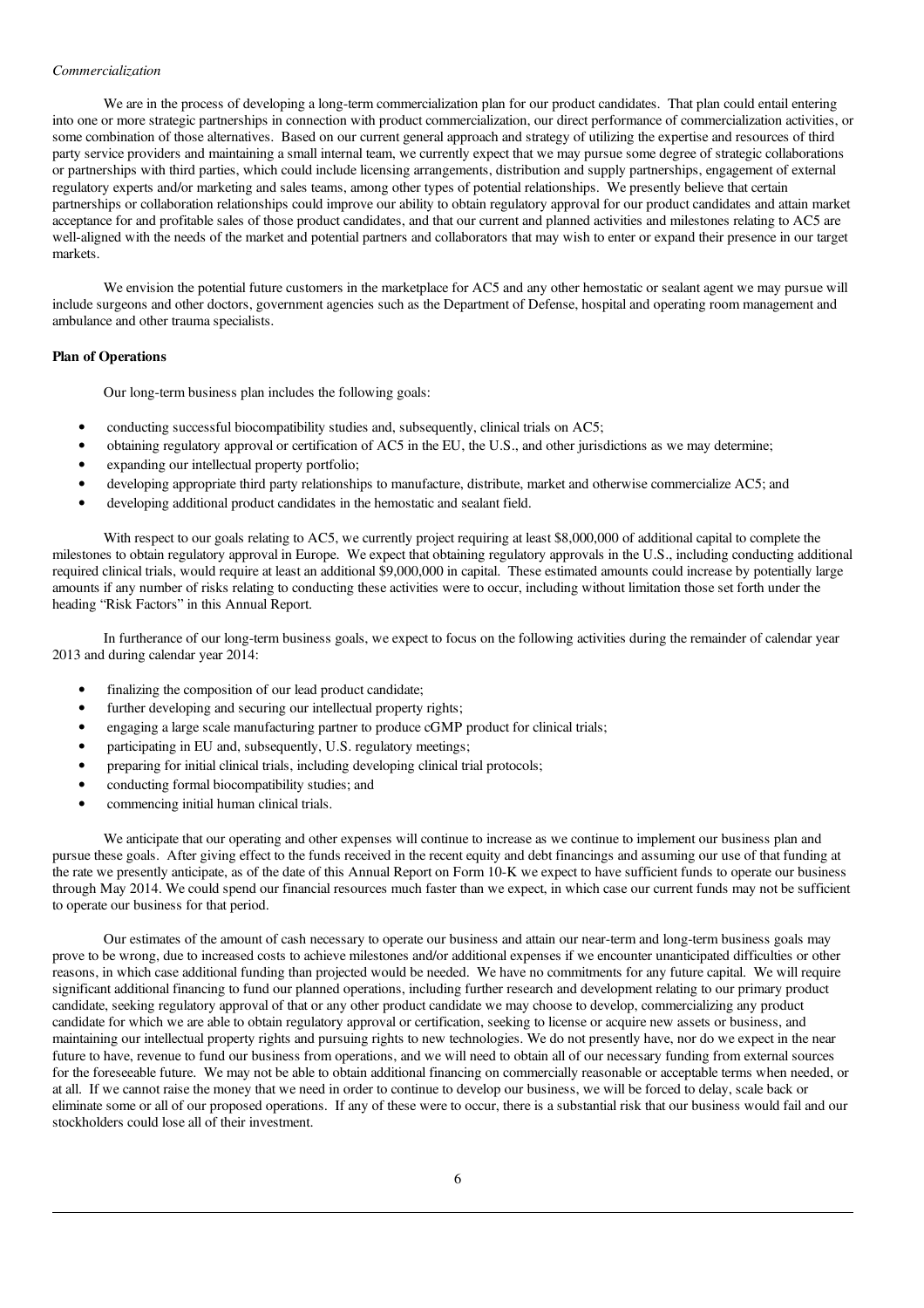Since inception, we have funded our operations primarily through equity and debt financings and we expect to continue to seek to do so in the future. If we obtain additional financing by issuing equity securities, our existing stockholders' ownership will be diluted. The terms of securities we may issue in future capital-raising transactions may be more favorable for our new investors. Further, newly issued securities may include preferences, superior voting rights and the issuance of warrants or other derivative securities, which may have additional dilutive effects. If we obtain additional financing by incurring debt, we may become subject to significant limitations and restrictions on our operations pursuant to the terms of any loan or credit agreement governing the debt. Further, obtaining any loan, assuming a loan would be available when needed on acceptable terms, would increase our liabilities and future cash commitments. We may also seek funding from collaboration or licensing arrangements in the future, which may require that we relinquish potentially valuable rights to our product candidates or proprietary technologies or grant licenses on terms that are not favorable to us. Moreover, regardless of the manner in which we seek to raise capital, we may incur substantial costs in those pursuits, including investment banking fees, legal fees, accounting fees, printing and distribution expenses and other related costs.

### Industry and Competition

According to a 2012 report produced by MedMarket Diligence, LLC, approximately 114 million surgical and procedure-based wounds occur annually worldwide, including 36 million from surgery in the U.S. We estimate that 20-25% of those surgeries are performed using minimally invasive procedures. Additionally, some minor procedures and operations may not be included in those figures. We believe that the performance and safety of those surgeries and other procedures could benefit from sealants and hemostatic agents, because surgical and trauma patients are at significant risk for morbidity and mortality from bleeding and/or leaking body fluid.

Additional trends that support a demand for hemostatic and sealant products include the following:

- · overall procedure volume growth;
- ambulatory same day surgery volume growth of approximately  $5\%$ ;
- laparoscopic procedure volume growth; and
- efforts to reduce operating room time.

As a result of this demand, use of hemostatic agents and sealants is increasing. According to MedMarket Diligence, the market for these products achieved approximately \$3.4 billion in 2010 worldwide sales and is projected to reach \$4.5 billion in 2013 and surpass \$6.5 billion in 2017. Over two-thirds of those sales are for hemostats. Further, the projected growth rate for sealants may be even higher than that for hemostats due to a general lack of available products and potentially larger unmet need.

In spite of the large size of the market for these products, many available hemostatic and sealant agents possess a combination of limitations, including slow onset of action, general unreliability, user-unfriendliness, and risk for adverse effects, such as healing problems, adhesion formation, infection and other safety concerns. Many of the deficiencies of currently available hemostatic and sealant agents are the same as those of their first-generation counterparts, as revolutionary advances in underlying technologies have been elusive.

The hemostatic and sealant market currently comprises large companies, such as Johnson & Johnson and its affiliated companies, Covidien plc and Baxter Healthcare Corporation, as well as various smaller companies. Although some companies are developing new products in the hemostatic and sealant space, they appear to be mostly geared toward focused, niche applications and not on broad surgical applications. For instance, a glue-like composition may be effective for sealing an air leak in the lung or attaching two bleeding blood vessels, but it may not easily stop bleeding and enable normal healing in the liver. AC5 is envisioned as a general hemostatic agent that serves as one tool to replace narrower alternatives.

In the course of developing AC5, we engaged commercial strategy and marketing consultants to understand the routines and needs of potential customers and to assess market preferences. As we expected, better efficacy and reliability were identified as important to those customers, and we also discovered that other product features are also critical to achieving broad market acceptance. Surgeons, operating room managers, sales representatives for currently available hemostatic products, and hospital administrator decision-makers identified the following characteristics as desirable features of a hemostatic agent, which we carefully considered in developing AC5 and which we believe are well satisfied by our primary product candidate: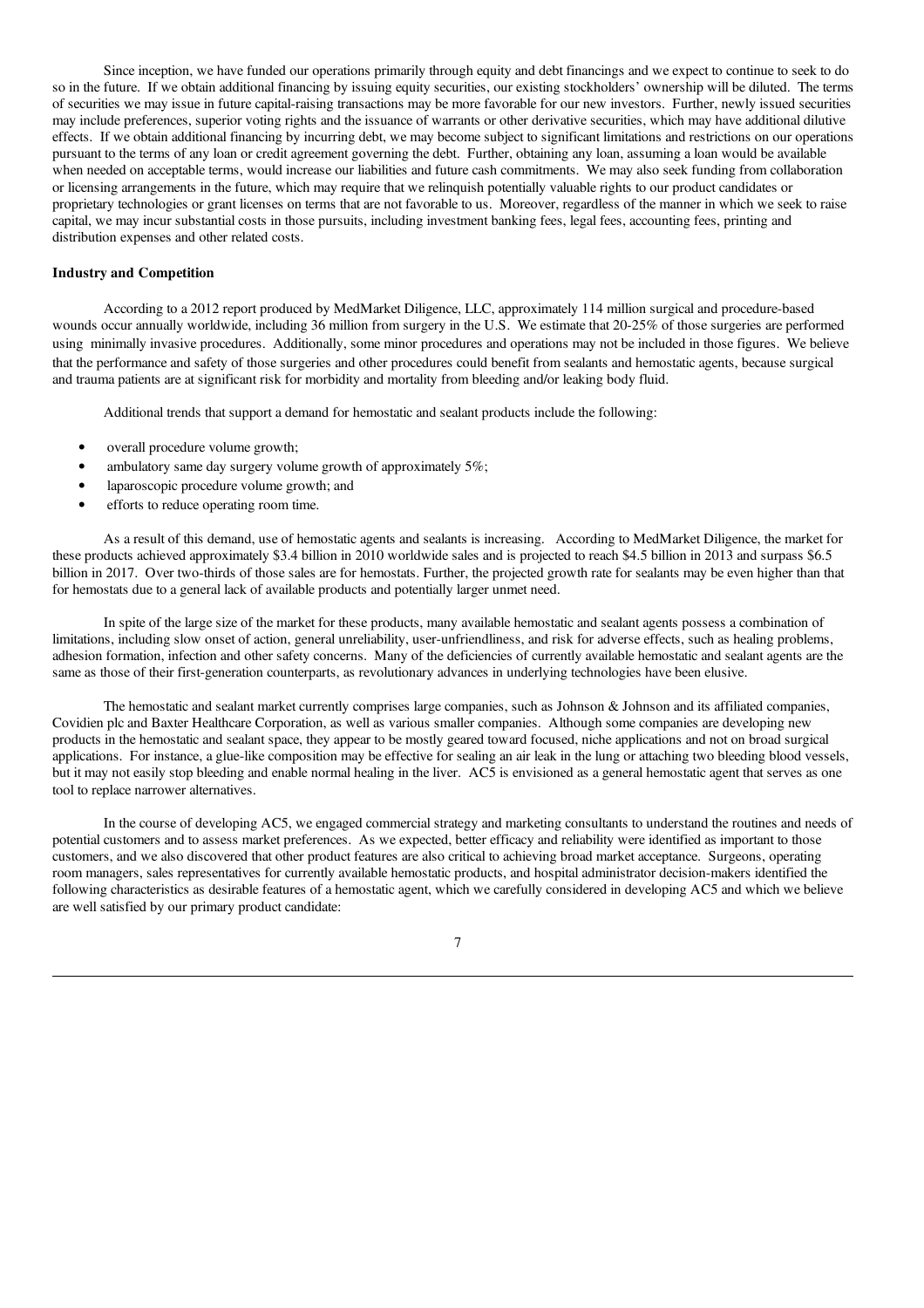- laparoscopic friendly;
- easily handled and applied;
- promotes a clear field of vision and does not obstruct view;
- non-viscous and flowable;
- non-sticky (to tissue or equipment);
- enables normal healing:
- indifferent to status of coagulation cascade or "blood thinning" drugs;
- non-toxic; and
- does not contain human blood product or animal components.

We hope that AC5 will meet particular market demands, and we anticipate its use in minimally invasive or laparoscopic surgery as well as open surgery. While open surgery represents the more established market for hemostatic agents, up to one-quarter of surgeries are performed by minimally invasive techniques, including laparoscopic surgery, and that number has been growing. Less invasive laparoscopic procedures produce shorter recovery times, faster discharges, less scarring, less pain and less need for pain medications. Many of the hemostasis products currently available do not possess certain features and handling characteristics required for use in a laparoscopic setting. For instance, many available products are difficult to use laparoscopically because they tend to be sticky, powdery, fabric-based or are otherwise difficult to control and/or insert into the small tubes used during many laparoscopic procedures. We believe that the novel features and differentiating characteristics of AC5 will make it more suitable for laparoscopic surgeries than presently available alternatives.

Further, available data indicates that there may be increased pressure to perform more complex surgeries at reduced costs, including conducting operations in less expensive outpatient settings. Although accurate current statistics are difficult to obtain, a National Health Statistics Report from 2006 and updated in 2009 indicates that outpatient surgery volume is increasing by approximately 5% annually, and a 2009 report covering U.S. surgical procedures suggests that inpatient surgery volume is declining 1% per year. We believe that a motivating factor of this trend may be the increased costs associated with hospital inpatient procedures performed in operating rooms, which, according to MedMarket Diligence, have been estimated to cost between \$2,000 and \$10,000 per hour. These costs likely motivate increased operating room throughput and increased volume of procedures performed in outpatient settings. Both of those trends highlight the need for highly effective hemostatic and sealant products that can decrease operating room time for inpatient procedures and help to increase the safety of performing more types of procedures in less expensive outpatient settings.

Commercially available products in the hemostasis field with which we would expect AC5 to compete if it obtains required regulatory approvals can cost between \$50 and \$500 per procedure, with the higher value added products generally priced at the upper end of that range. Production costs of many of those products are significant, as they may require biotechnology or plasma separation technologies to manufacture, and they may require ingredients or other materials that are expensive to obtain. We believe that, assuming receipt of required regulatory approvals, AC5 will be well positioned to compete against currently available products as a result of its broad applicability in various types of surgical settings and its features that address drawbacks seen in many available hemostatic agents. Further, our planned use of a manufacturing method that we expect will be relatively simple and cost-effective compared to methods used to manufacture many currently available hemostatic products could enable any future sales to be made at competitive price points within the market range.

### *Potential Disadvantages of AC5 Compared to the Competition*

Some potential disadvantages of AC5 compared to the hemostatic agents currently on the market with which we would expect AC5 to compete if it obtains required regulatory approvals are as follows:

- The favorable handling characteristics of AC5 are the result of its non-sticky and non-glue-like nature. However, if a surgeon or healthcare provider requires a product to adhere tissues together, or provide similar glue-like action, then AC5 in its current form would not achieve that effect.
- While we project that AC5 will be relatively economical to manufacture at scale, it will not be able to compete from a price perspective with inexpensive means to stop bleeding, such as application of pressure or use of bandages or other inexpensive hemostatic agents.
- We have not completed preclinical and clinical human trials relating to AC5, whereas marketed competition has done so. Accordingly, the safety and efficacy of AC5 has not been demonstrated or accepted by required regulatory agencies, and we will require significant resources in order to conduct the required trials and other tests to attempt to obtain such approvals.

8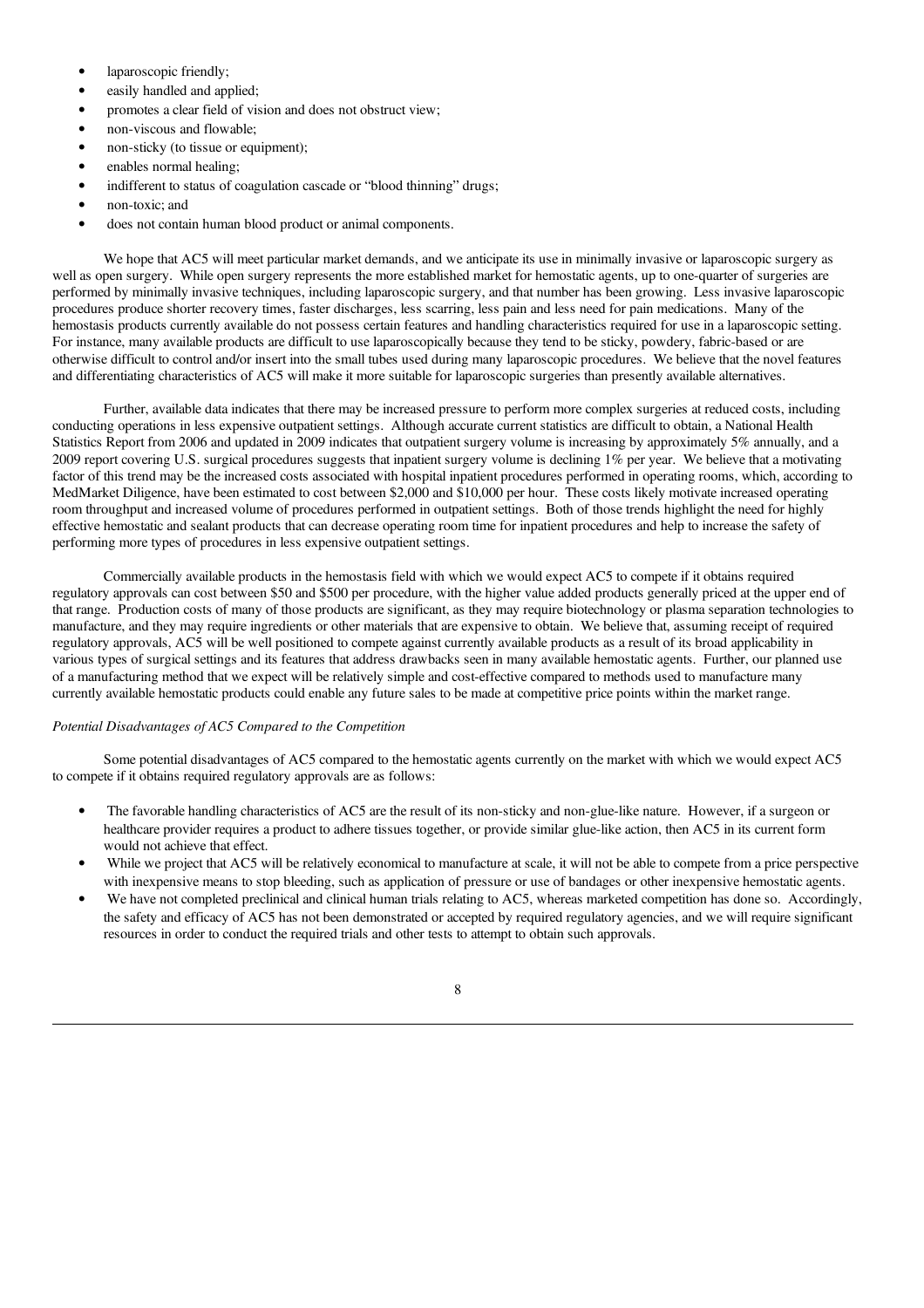#### Research and Development Expenditures

Our research and development expenses to date have primarily included costs to develop our core technology and AC5. During the year ended September 30, 2013, we incurred \$218,901 on research and development expenses, as compared to \$87,021 incurred during the year ended September 30, 2012. We expect our research and development activities and expenses to increase significantly as we execute on our business plan and pursue clinical trials.

### Regulation by the FDA and Similar Foreign Agencies

Our research, development and clinical programs, as well as our manufacturing and marketing operations that may be performed by us or third party service providers on our behalf, are subject to extensive regulation in the U.S. and other countries. Most notably, we believe that AC5 will be subject to regulation as a medical device under the U.S. Food Drug and Cosmetic Act (the "FDCA") as implemented and enforced by the FDA and equivalent regulations enforced by foreign agencies in any other countries in which we desire to pursue commercialization. The FDA and its foreign counterparts generally govern the following activities that we do or will perform or that will be performed on our behalf, to ensure that products we may manufacture, promote and distribute domestically or export internationally are safe and effective for their intended uses:

- product design, preclinical and clinical development and manufacture;
- product premarket clearance and approval;
- product safety, testing, labeling and storage;
- record keeping procedures;
- · product marketing, sales and distribution; and
- post-marketing surveillance, complaint handling, medical device reporting, reporting of deaths, serious injuries or device malfunctions and repair or recall of products.

### *Pre-Marketing Regulation by the U.S. FDA*

### Medical Device Classification

As described above, we expect that AC5 will be classified as a medical device because its primary desired activity does not depend on metabolic or chemical activity in a body. The FDA classifies medical devices into one of the following three classes on the basis of the amount of risk associated with the medical device and the controls deemed necessary to reasonably ensure their safety and effectiveness:

- · Class I, requiring general controls, including labeling, device listing, reporting and, for some products, adherence to good manufacturing practices through the FDA's quality system regulations and pre-market notification;
- · Class II, requiring general controls and special controls, which may include performance standards and post-market surveillance; or
- · Class III, requiring general controls and approval of a premarket approval application ("PMA"), which may include post-market approval conditions and post-market surveillance.

Class III devices are those that are deemed by the FDA to pose the greatest risks, such as life-sustaining, life-supporting or implantable devices, or that have a new intended use or use advanced technology that is not substantially equivalent to that of a legally marketed device. As a result of the intended use of AC5 and the novel technology on which is it based, we anticipate that the FDA will classify it as a Class III medical device.

#### PMA Approval Process

A PMA must be submitted to the FDA if a device cannot be cleared through another approval process or is not otherwise exempt from the FDA's premarket clearance and approval requirements. A PMA is required for most Class III medical devices. A PMA must generally be supported by extensive data, including without limitation technical, preclinical, clinical trial, manufacturing and labeling data, to demonstrate to the FDA's satisfaction the safety and efficacy of the device for its intended use. During the review period, the FDA will typically request additional information or clarification of the information previously provided. Also, an advisory panel of experts from outside the FDA may be convened to review and evaluate the PMA and provide recommendations to the FDA as to the approvability of the device, although the FDA may or may not accept any such panel's recommendation. In addition, the FDA will generally conduct a preapproval inspection of the manufacturing facility or facilities involved with producing the device to ensure compliance with the cGMP regulations. Upon approval of a PMA, the FDA may require that certain conditions of approval, such as conducting a post-market approval clinical trial, be met.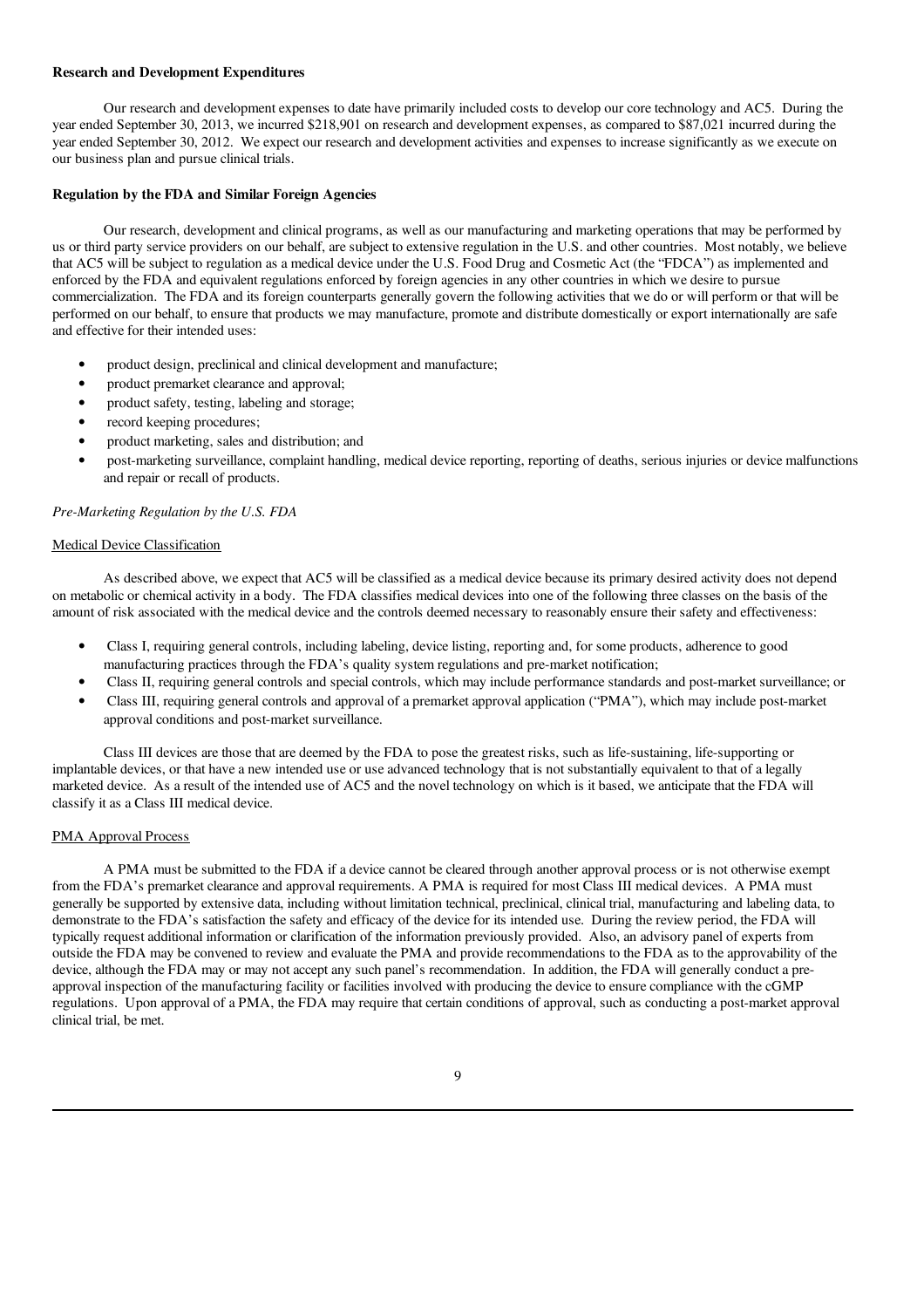The PMA approval process can be lengthy and expensive and requires an applicant to demonstrate the safety and efficacy of the device based, in part, on data obtained from clinical trials. The PMA process is estimated to take from one to three years or longer, from the time the PMA application is submitted to the FDA until an approval is obtained.

Further, if post-approval modifications are made that affect the safety or efficacy of the device, including, for example, certain types of modifications to the device's indication for use, manufacturing process, labeling or design, then new PMAs or PMA supplements would be required. PMA supplements often require submission of the same type of information as a PMA, except that the supplement is typically limited to information needed to support the changes from the device covered by the original PMA and accordingly may not require as extensive clinical and other data.

We expect that we will need to obtain PMA approval in order to sell AC5 in the U.S., but the FDA will ultimately determine whether a PMA is the appropriate approval to be obtained. We have not submitted to the FDA any PMA covering AC5 or commenced the required clinical trials. If we are able to conduct successful preclinical studies and submit a PMA, the FDA may not grant PMA approval of AC5 for the desired indications of use, on a timely basis, or at all. Our inability to achieve regulatory approval for AC5 in the U.S., a large market for hemostatic products, would materially adversely affect our ability to grow our business.

#### Clinical Trials

Obtaining PMA approval requires the completion of human clinical trials that produce successful results demonstrating the safety and efficacy of the product. Clinical trials for a Class III medical device typically require an application for an investigational device exemption ("IDE"), which would need to be approved in advance by the FDA for a specified number of patients and study sites. Human clinical trials are subject to extensive monitoring, recordkeeping and reporting requirements, and must be conducted under the oversight of an institutional review board ("IRB") for the relevant clinical trial sites and comply with applicable FDA regulations, including those relating to good clinical practices ("GCP").

Prior to conducting a clinical trial, we also would be required to enroll sufficient patients to conduct the trial and obtain each patient's informed consent in a form and substance that complies with both FDA requirements and state and federal privacy and human subject protection regulations. Many factors could lead to delays or inefficiencies in conducting clinical trials, some of which are discussed under the heading "Risk Factors" in this Annual Report. Further, we, the FDA or the IRB could suspend a clinical trial at any time for various reasons, including a belief that the risks to the subjects of the trial outweigh the anticipated benefits. Even if a trial is completed, the results of clinical testing may not adequately demonstrate the safety and efficacy of the device or may otherwise not be sufficient to obtain FDA clearance or approval to market the product in the U.S.

We have not commenced any human clinical trials. We also have not yet commenced certain biocompatibility studies, described above under the heading "Development and Commercialization Strategy—Regulatory—Biocompatibility Tests and Clinical Trials", that are typically completed prior to commencing clinical trials. We will require significant additional funding and preparation before we are able to initiate the first clinical trial for AC5 and in order to complete all required trials to obtain marketing approval in the U.S.

### *Pre-Marketing Regulation in the EU*

#### Medical Device Classification

Similar to the U.S., the EU recognizes different class of medical devices. The EU recognizes Class I, Class IIa, Class IIb or Class III medical devices. Medical devices in the EU are classified into one of those classes on the basis of the amount of potential risk to the patient associated with use of the medical device. Classification involves rules found in the EU's Medical Device Directive. Key questions of relevance include the degree of the device's contact with the patient, invasiveness, active nature, and indications for use. The medical device classes recognized in the EU are as follows:

- · Class I, which are considered low risk devices, such as wheelchairs and stethoscopes, and require pre-market notification prior to placing the devices onto the EU market;
- · Class IIa, which are considered low-medium risk devices and require certification by a Notified Body;
- · Class IIb, which are considered medium-high risk devices and require certification by a Notified Body; and
- · Class III, which are considered high-risk devices and require certification by a Notified Body.

We anticipate that AC5 would be classified as a Class III medical device based on the EU's medical device classes.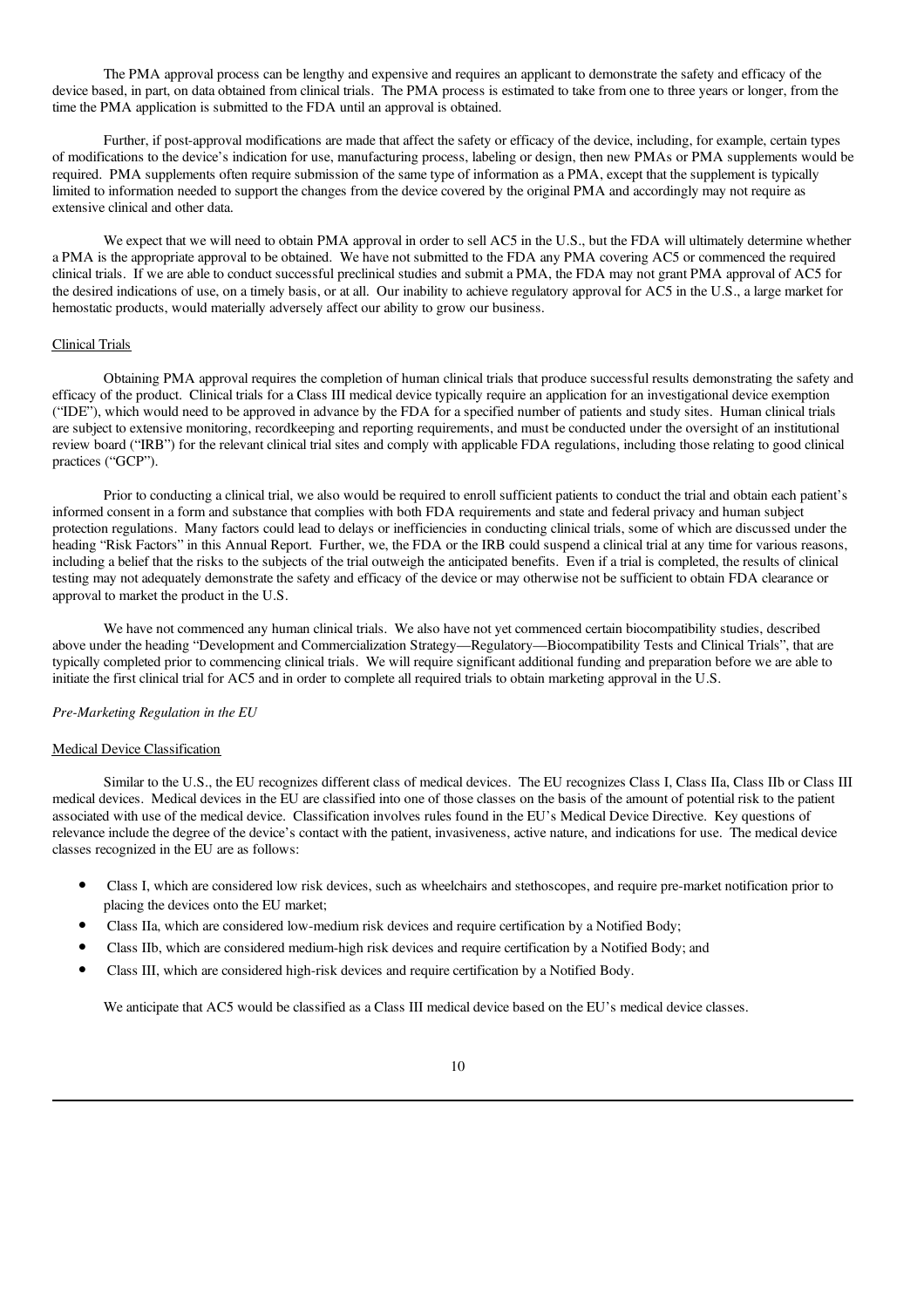#### CE Mark Approval Process

The EU has adopted numerous directives and standards regulating the design, manufacture, clinical trials, labeling, and adverse event reporting for medical devices. Each EU member state has implemented legislation applying these directives and standards at a national level. Other countries outside of the EU have also voluntarily adopted laws and regulations that mirror those of the EU with respect to medical devices.

Under applicable EU medical device directives, a CE mark is a symbol placed on a product that declares the product's compliance with the essential requirements of applicable EU health, safety and environmental protection legislation. In order to receive a CE mark for a product candidate, the company producing the product candidate must select a country in which to apply. Each country in the EU has one competent authority ("CA") that implements the national regulations by interpreting the EU directives. The CA in each country also designates and regulates Notified Bodies, which are private commercial entities designated by the national government of a member state as being competent to make independent judgments about whether a device complies with applicable regulatory requirements. An assessment by a Notified Body in the selected country within the EU is required in order to commercially distribute the device. In addition, compliance with ISO 13485 issued by the International Organization for Standardization, among other standards, establishes the presumption of conformity with the essential requirements for CE marking. Certification to the ISO 13485 standard demonstrates the presence of a quality management system that can be used by a manufacturer for design and development, production, installation and servicing of medical devices and the design, development and provision of related services.

Devices that comply with the requirements of the laws of the selected member state applying the applicable EU directive are entitled to bear a CE mark and can be distributed throughout the member states of the EU, as well as in other countries that have mutual recognition agreements with the EU or have adopted the EU's regulatory standards.

We have identified several potential countries through which we may pursue a CE mark for AC5.

### Clinical Trials

As with U.S. Class III medical device approval, EU Class III medical device approval requires the successful completion of human clinical trials. However, there are several key differences between the jurisdictions with respect to the approvals and processes. Obtaining a CE mark is not equivalent to obtaining FDA approval, in that a CE mark confirms the safety, but not the effectiveness, of a product. Furthermore, a CE mark affixed to a product serves as a declaration by the responsible party that the product conforms to applicable provisions and that relevant conformity assessment procedures have been completed with respect to the product. Accordingly, we anticipate that the required EU clinical trial(s) for AC5 will be smaller, faster, and less expensive than what we expect would be required for AC5 to obtain equivalent approvals in the U.S.

#### *Post-Approval Regulation*

After a medical device obtains approval from the applicable regulatory agency and is launched in the market, numerous post-approval regulatory requirements would apply. Many of those requirements are similar in the U.S. and in member states of the EU, and include:

- product listing and establishment registration;
- requirements that manufacturers, including third-party manufacturers, follow stringent design, testing, control, documentation and other quality assurance procedures during all aspects of the design and manufacturing process;
- labeling and other advertising regulations, including prohibitions against the promotion of products for uncleared, unapproved or offlabel use or indication;
- approval of product modifications that affect the safety or effectiveness of any of our devices that may achieve approval;
- · post-approval restrictions or conditions, including post-approval study commitments;
- · post-market surveillance regulations, which apply, when necessary, to protect the public health or to provide additional safety and effectiveness data for the device;
- the recall authority of the applicable government agency and regulations pertaining to voluntary recalls; and
- reporting requirements, including reports of incidents in which a product may have caused or contributed to a death or serious injury or in which a product malfunctioned, and notices of corrections or removals.

Failure by us or by our third-party manufacturers and other suppliers to comply with applicable regulatory requirements could result in enforcement action by various regulatory authorities, which may result in monetary fines, the imposition of operating restrictions, product recalls, criminal prosecution or other sanctions.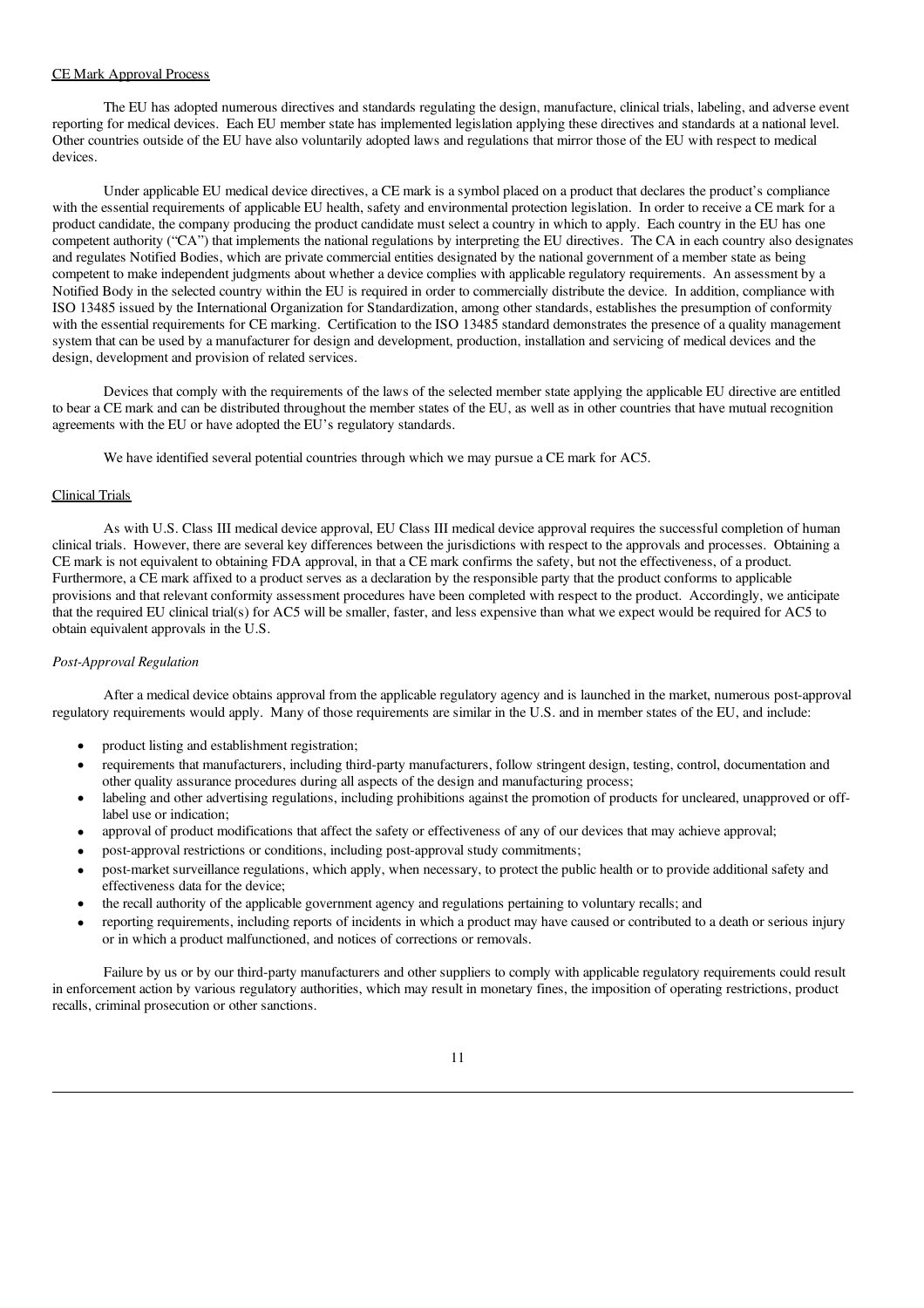#### *Regulation by Other Foreign Agencies*

International sales of medical devices are subject to government regulations in each country in which the device is marketed and sold, which vary substantially from country to country. The time required to obtain approval by a foreign country may be longer or shorter than that required for FDA or CE mark clearance or approval, and the requirements may substantially differ.

#### Other Governmental Regulations and Environmental Matters

We are or may become subject to various laws and regulations regarding laboratory practices and the use of animals in testing, as well as environmental laws and regulations governing, among other things, any use and disposal by us of hazardous or potentially hazardous substances in connection with our research. At this time, costs attributable to environmental compliance are not material. In each of these areas, applicable U.S. and foreign government agencies have broad regulatory and enforcement powers, including, among other things, the ability to levy fines and civil penalties, suspend or delay issuance of approvals, seize or recall products, and withdraw approvals, any one or more of which could have a material adverse effect on our business. Additionally, if we are able to successfully obtain approvals for and commercialize our product candidates, then we and our products may become subject to various federal, state and local laws targeting fraud, abuse, privacy and security in the healthcare industry.

#### Intellectual Property

We are focused on the development of self-assembling compositions, particularly self-assembling peptide compositions, and methods of making and using such compositions in medical and non-medical applications. Suitable applications of these compositions include limiting or preventing the movement of bodily fluids and contaminants within or on the human body, preventing adhesions, treatment of leaky or damaged tight junctions, and reinforcement of weak or damages vessels, such as aneurysms. Our strategy to date has been to develop an intellectual property portfolio in high-value jurisdictions that tend to uphold intellectual property rights.

We have filed 10 patent applications for self-assembling peptides and methods of use thereof in five jurisdictions, all of which are pending. We have also entered into a license agreement with MIT pursuant to which we have been granted exclusive rights under one portfolio of patents and non-exclusive rights under another portfolio of patents. The portfolio exclusively licensed from MIT includes more than 10 pending patent applications in 10 jurisdictions, of which four are allowed. The portfolio non-exclusively licensed from MIT includes 11 issued patents in eight jurisdictions that expire between 2016 and 2026 (absent patent term extension), and six pending patent applications in four jurisdictions.

Our license agreement with MIT imposes certain diligence, capital raising, and other obligations on us, including obligations to raise certain amounts of capital by specific dates. Additionally, we are responsible for all patent prosecution and maintenance fees under that agreement. Our breach of any material terms of our license agreement with MIT could permit the counterparty to terminate the agreement, which could result in our loss of some or all of our rights to use certain intellectual property that is material to our business and our lead product candidate. Our loss of any of the rights granted to us under our license agreement with MIT could materially harm our product development efforts and could cause our business to fail.

We also have been granted a non-exclusive sub-license of a patent assigned to MIT and in turn licensed by MIT to the sub-licensing third party, which patent is due to expire in 2014. The sub-license is a fully-paid and royalty-free and does not provide any outbound license grant to any ABS owned or exclusively licensed intellectual property. We presently do not anticipate any material impact on our business or operations resulting from the expected expiration of this patent in 2014.

We have pending trademark applications for AC5™, Crystal Clear Surgery™, NanoDrape™ and NanoBioBarrier™.

### Employees

We presently have two full-time employees and three part-time employees, and make extensive use of third party contractors, consultants, and advisors to perform many of our present activities. We expect to increase the number of our employees as we increase our operations.

# ITEM 1A. RISK FACTORS

You should consider each of the following factors as well as the other information in this Annual Report in evaluating our business and our prospects. Our business, financial condition, results of operations and stock price could be materially adversely affected by a wide range of factors. Additional risks not presently known to us or that we currently deem immaterial may also impair our business financial *condition, results of operations and stock price.*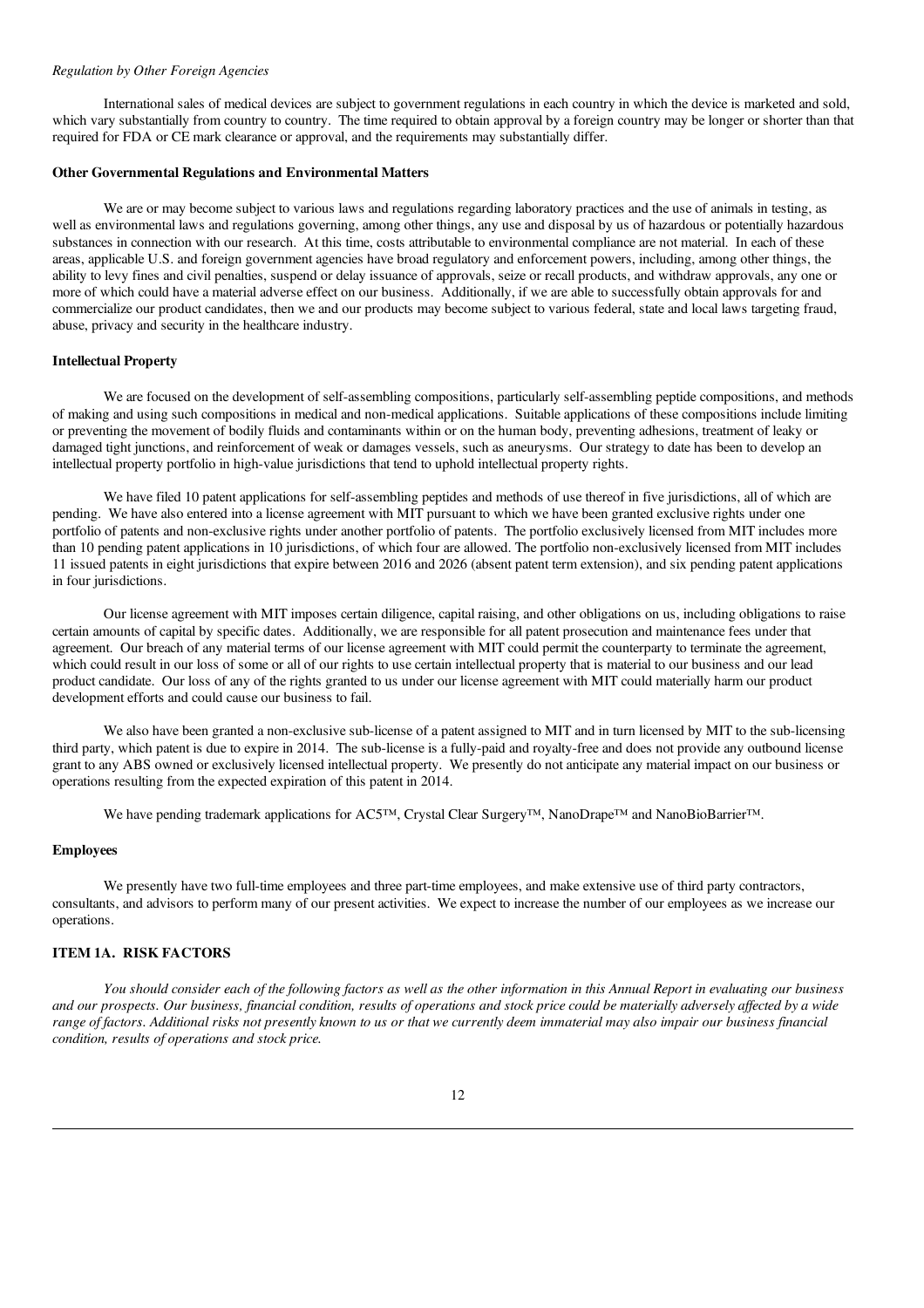## Risks Related to our Business

# We have incurred significant losses since inception. We expect to continue to incur losses for the foreseeable future as we pursue our *operations as a combined enterprise, and we may never generate revenue or achieve or maintain profitability.*

We have incurred losses in each year since our inception and we expect that losses will continue to be incurred in the foreseeable future in the operation of our business. To date, we have financed our operations entirely through equity and debt investments by founders and other investors, and we expect to continue to rely on those sources of funding, to the extent available, for the foreseeable future. Losses from operations have resulted principally from costs incurred in research and development programs and from general and administrative expenses, including significant costs associated with establishing and maintaining intellectual property rights, significant legal and accounting costs pertaining to the closing of the Merger and related regulatory filings, and personnel expenses. We have devoted substantially all of our time, money and efforts to date to the advancement of our technology and raising capital to support our business, and expect to continue to devote significant time, money and efforts to such activities going forward.

We expect to continue to incur significant expenses and we anticipate that those expenses and losses may increase in the foreseeable future as we seek to:

- develop our principal product candidate, AC5™, including further development of the product's composition and conducting preclinical biocompatibility studies;
- raise capital needed to fund our operations;
- conduct clinical trials relating to AC5 and any other product candidate we seek to develop;
- · attempt to gain regulatory approvals for any product candidate that successfully completes clinical trials;
- Establish relationships with contract manufacturing partners, and invest in product and process development through such partners;
- maintain, expand and protect our intellectual property portfolio;
- seek to commercialize selected product candidates for which we may obtain regulatory approval;
- hire additional regulatory, clinical, quality control, scientific and management consultants and personnel; and
- support and add operational, financial, accounting, facilities engineering and information systems consultants and personnel to further our operations.

To become and remain profitable, we must succeed in developing and eventually commercializing product candidates with significant market potential. This will require us to be successful in a number of challenging activities, including successfully completing preclinical testing and clinical trials of product candidates, obtaining regulatory approval for our product candidates and manufacturing, marketing and selling any products for which we may obtain regulatory approval. We are only in the preliminary stages of the earliest of those activities. We may never succeed in those activities and may never generate operating revenues or achieve profitability. Even if we do generate operating revenues sufficient to achieve profitability, we may not be able to sustain or increase profitability. Our failure to generate operating revenues or become and remain profitable would impair our ability to raise capital, expand our business or continue our operations, all of which would depress the price of our common stock. A decline in the prices of our common stock could cause our stockholders to lose all or a part of their investment in our Company.

### *There is substantial doubt about our ability to continue as a going concern.*

We have not generated any revenue from operations since inception, and we have incurred substantial net losses to date. Further, our operating expenses will likely increase in the foreseeable future, as we seek to increase operations as a life sciences medical device company. Moreover, our cash position is vastly inadequate to support our business plans and substantial additional funding will be needed in order to pursue those plans, which include research and development of our primary product candidate, seeking regulatory approval for that product candidate, and pursuing its commercialization in the U.S., Europe and other markets. Those circumstances raise substantial doubt about our ability to continue as a going concern.

## We will need substantial additional funding and may be unable to raise capital when needed, which would force us to delay, reduce or *eliminate our product development programs or commercialization efforts and could cause our business to fail.*

We are a development stage company with no commercial products. Our primary product candidate is in the process of being developed, and will require significant additional clinical development and additional investment before it could potentially be commercialized. We anticipate that none of our product candidates will be commercially available for several years, if at all.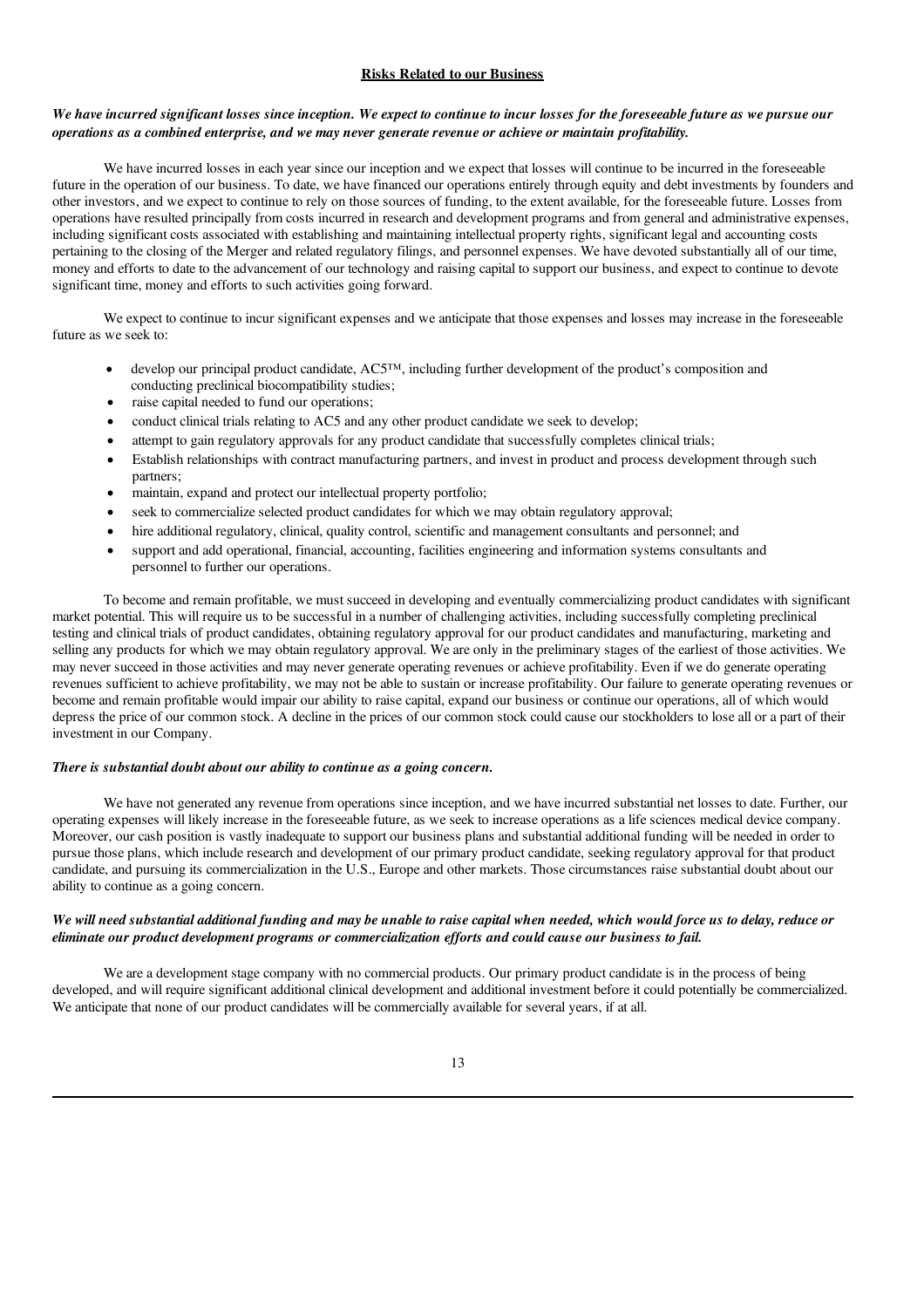We believe that our current cash will be sufficient to meet our anticipated cash requirements through May 2014, but we do not currently believe our existing cash resources are sufficient to meet our anticipated needs for the next twelve months. Further, we will require additional financing to fund our planned future operations, including the continuation of our ongoing research and development efforts, seeking to license or acquire new assets, and researching and developing any potential patents, the related compounds and any further intellectual property that we may acquire. In addition, our plans may change and/or we may use our capital resources more rapidly than we currently anticipate. We presently expect that our expenses will increase in connection with our ongoing activities, particularly as we commence preclinical and clinical development for our lead product candidate, AC5, and that we will need to raise significant additional funds to continue operations. Our future capital requirements will depend on many factors, including:

- the scope, progress and results of our research and preclinical development activities;
- the scope, progress, results, costs, timing and outcomes of any clinical trials conducted for any of our product candidates;
- the timing of entering into, and the terms of, any collaboration agreements with third parties relating to any of our product candidates;
- the timing of and the costs involved in obtaining regulatory approvals for our product candidates;
- · the costs of operating, expanding and enhancing our operations to support our clinical activities and, if our product candidates are approved, commercialization activities;
- the costs of maintaining, expanding and protecting our intellectual property portfolio, including potential litigation costs and liabilities;
- the cost associated with being a public company, including obligations to regulatory agencies and investor relations; and
- the costs of additional general and administrative personnel, including accounting and finance, legal and human resources employees.
- · operating revenues, if any, received from sales of our product candidates, if any are approved by the FDA or other applicable regulatory agencies;

As a result of these and other factors, we expect that we will need substantial additional funding in the future. We would likely seek such funding through public or private securities offerings, incurrence of indebtedness, or some combination of those sources. We may also seek funding through collaborative arrangements if we determine them to be necessary or appropriate. Additional funding may not be available when needed on acceptable terms or at all. If we obtain capital through collaborative arrangements, these arrangements could require us to relinquish rights to our technology or product candidates and could result in our receipt of only a portion of any revenues associated with the partnered product. If we raise capital through the sale of equity, or securities convertible into equity, it would result in dilution to our then existing stockholders, which could be significant depending on the price at which we may be able to sell our securities. If we raise additional capital through the incurrence of additional indebtedness, we may become subject to covenants restricting our business activities, and holders of debt instruments may have rights and privileges senior to those of our equity investors. In addition, servicing the interest and principal repayment obligations under debt facilities could divert funds that would otherwise be available to support research and development, clinical or commercialization activities.

If we are unable to obtain adequate financing on a timely basis or on acceptable terms in the future, we would likely be required to delay, reduce or eliminate one or more of our product development activities, which could cause our business to fail.

### Our current and any future debt facilities will require us to use our limited capital to repay amounts owed and may impose limitations on *our operations, which could negatively affect our business plans.*

On September 30, 2013, we entered into the Life Sciences Accelerator Funding Agreement (the "MLSC Loan Agreement") with the Massachusetts Life Sciences Center ("MLSC"), pursuant to which MLSC has provided us an unsecured subordinated loan in principal amount of \$1,000,000 (such loan, the "MLSC Loan"). The MLSC Loan bears interest at a rate of 10% per annum, and will become fully due and payable on the earlier of (i) September 30, 2018, (ii) the occurrence of an event of default under the MLSC Loan Agreement, or (iii) the completion of a sale of substantially all of our assets, a change-of-control transaction or one or more financing transactions in which we receive net proceeds of \$5,000,000 or more in a 12-month period. We will need substantial amounts of cash in order to repay the principal and interest owed under the MLSC Loan as it becomes due, which we may not have or be able to obtain. Any failure to make payments as required under the MLSC Loan Agreement would constitute an event of default, and could result in, among other things, MLSC's acceleration of all amounts due thereunder.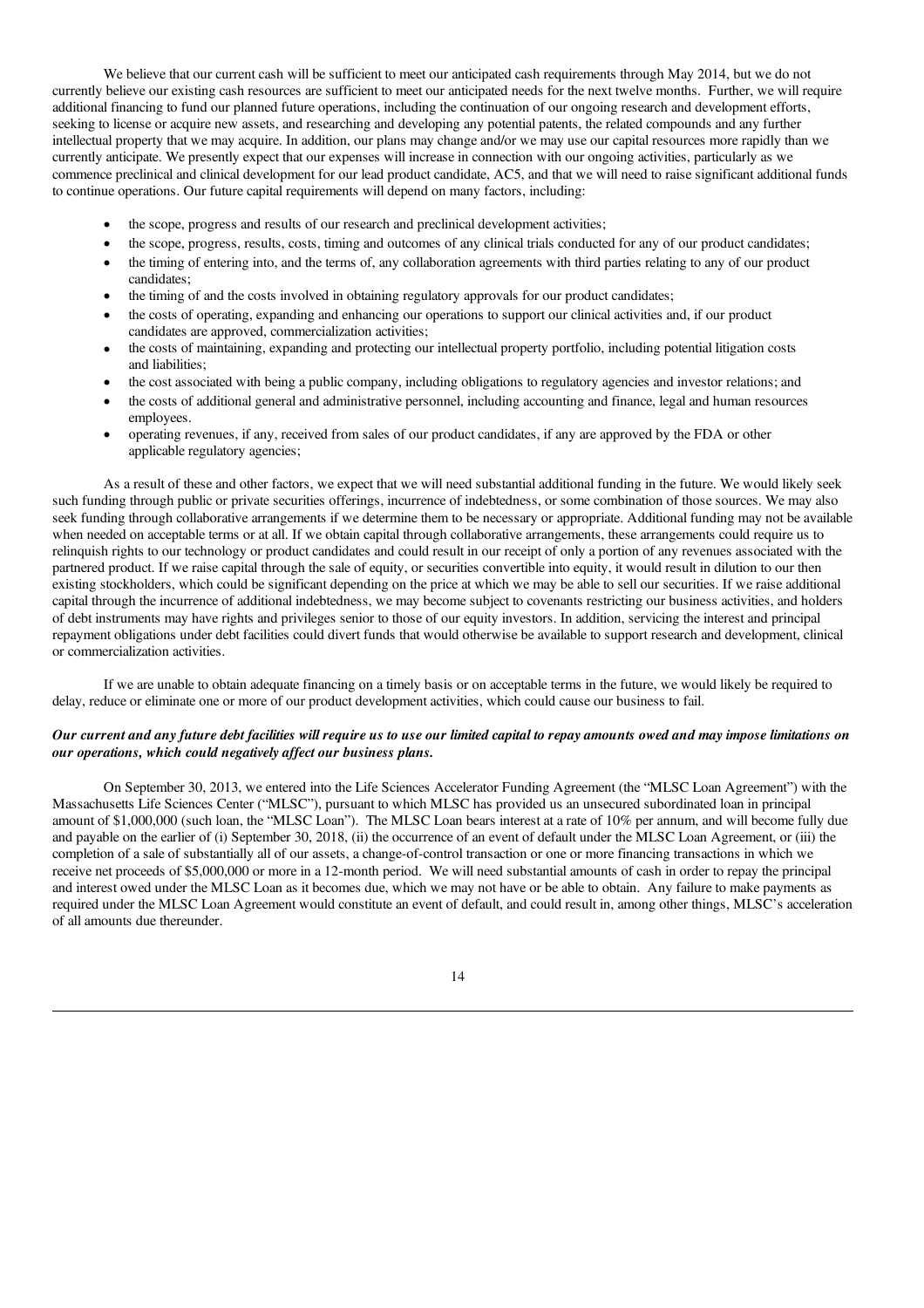Further, the MLSC Loan Agreement restricts our use of the proceeds of the MLSC Loan to funding working capital requirements and/or the purchase of capital assets in the life sciences field, and we are expressly prohibited from using any such proceeds for any severance payment, investment in certain securities or payment for goods or services to a related party of the Company. Additionally, the MLSC Loan Agreement provides that, for so long as any of the MLSC Loan remains outstanding, our headquarters and at least a majority of our employees must be located in Massachusetts and we must not take certain actions without obtaining MLSC's prior consent, including without limitation paying dividends on our capital stock, redeeming any of our outstanding securities, incurring certain types and amounts of additional indebtedness, and completing a sale of substantially all of our assets or a change-of-control transaction. Further, our failure to remain a "certified life sciences company" under the Massachusetts General Law would constitute an event of default under the MLSC Loan Agreement. Our ability to pursue our business plans during the term of the MLSC Loan may be severely limited as a result of those restrictions, which could cause our operations and financial condition to suffer.

#### *Our short operating history may hinder our ability to successfully meet our objectives.*

We are a development stage company subject to the risks, uncertainties and difficulties frequently encountered by early-stage companies in evolving markets. Our operations to date have been primarily limited to organizing and staffing, developing and securing our technology and undertaking or funding preclinical studies of our lead product candidate. We have not demonstrated our ability to successfully complete large-scale, pivotal clinical trials, obtain regulatory approvals, manufacture a commercial scale product or arrange for a third party to do so on our behalf, or conduct sales and marketing activities necessary for successful product commercialization.

Because of our limited operating history, we have limited insight into trends that may emerge and affect our business, and errors may be made in developing an approach to address those trends and the other challenges faced by development stage companies. Failure to adequately respond to such trends and challenges could cause our business, results of operations and financial condition to suffer or fail. Further, our limited operating history may make it difficult for our stockholders to make any predictions about our likelihood of future success or viability.

### If we are not able to attract and retain qualified management and scientific personnel, we may fail to develop our technologies and *product candidates.*

Our future success depends to a significant degree on the skills, experience and efforts of the principal members of our scientific and management personnel. These members include Dr. Terrence Norchi, MD, our President and Chief Executive Officer. The loss of Dr. Norchi or any of our other key personnel could harm our business and might significantly delay or prevent the achievement of research, development or business objectives. Further, our operation as a public company will require that we attract additional personnel to support the establishment of appropriate financial reporting and internal controls systems. Competition for personnel is intense. We may not be able to attract, retain and/or successfully integrate qualified scientific, financial and other management personnel, which could materially harm our business.

### *If we fail to properly manage any growth we may experience, our business could be adversely affected.*

We anticipate increasing the scale of our operations as we seek to develop our product candidates, including hiring and training additional personnel and establishing appropriate systems for a company with larger operations. The management of any growth we may experience will depend, among other things, upon our ability to develop and improve our operational, financial and management controls, reporting systems and procedures. If we are unable to manage any growth effectively, our operations and financial condition could be adversely affected.

### We have identified material weaknesses in our internal control over financial reporting which could, if not remediated, result in material *misstatements in our financial statements.*

Our management is responsible for establishing and maintaining adequate internal control over our financial reporting, as defined in Rules 13a-15(f) and 15d-15(f) under the Securities Exchange Act of 1934, as amended (the "Exchange Act"). As disclosed in Item 9A of Part II of this Annual Report, management has identified material weaknesses in our internal control over financial reporting as of September 30, 2013. A material weakness is defined as a deficiency, or combination of deficiencies, in internal control over financial reporting, such that there is a reasonable possibility that a material misstatement of our financial statements will not be prevented or detected on a timely basis. As a result of these material weaknesses, our management concluded that our internal control over financial reporting was not effective based on criteria set forth by the Committee of Sponsoring Organization of the Treadway Commission in Internal Control—Integrated Framework. We have developed proposed actions aimed at remediating some of these material weaknesses. If our remedial measures are insufficient to address the material weaknesses, or if additional material weaknesses or significant deficiencies in our internal control are discovered or occur in the future, there may be an increased likelihood that our consolidated financial statements contain material misstatements. If that were to occur, we could be required to restate our financial results, which could lead to substantial additional costs for accounting and legal fees and litigation. In addition, even if we are successful in strengthening our controls and procedures, in the future those controls and procedures may not be adequate to prevent or identify irregularities or errors or to facilitate the fair presentation of our consolidated financial statements. If we fail to achieve and maintain the adequacy of our internal controls in accordance with applicable standards, we may be unable to conclude that we have effective internal controls over financial reporting. If we cannot produce reliable financial reports, our business and financial condition could be harmed, investors could lose confidence in our reported financial information, or the market price of our stock could decline significantly. Moreover, our reputation with lenders, investors, securities analysts and others may be adversely affected.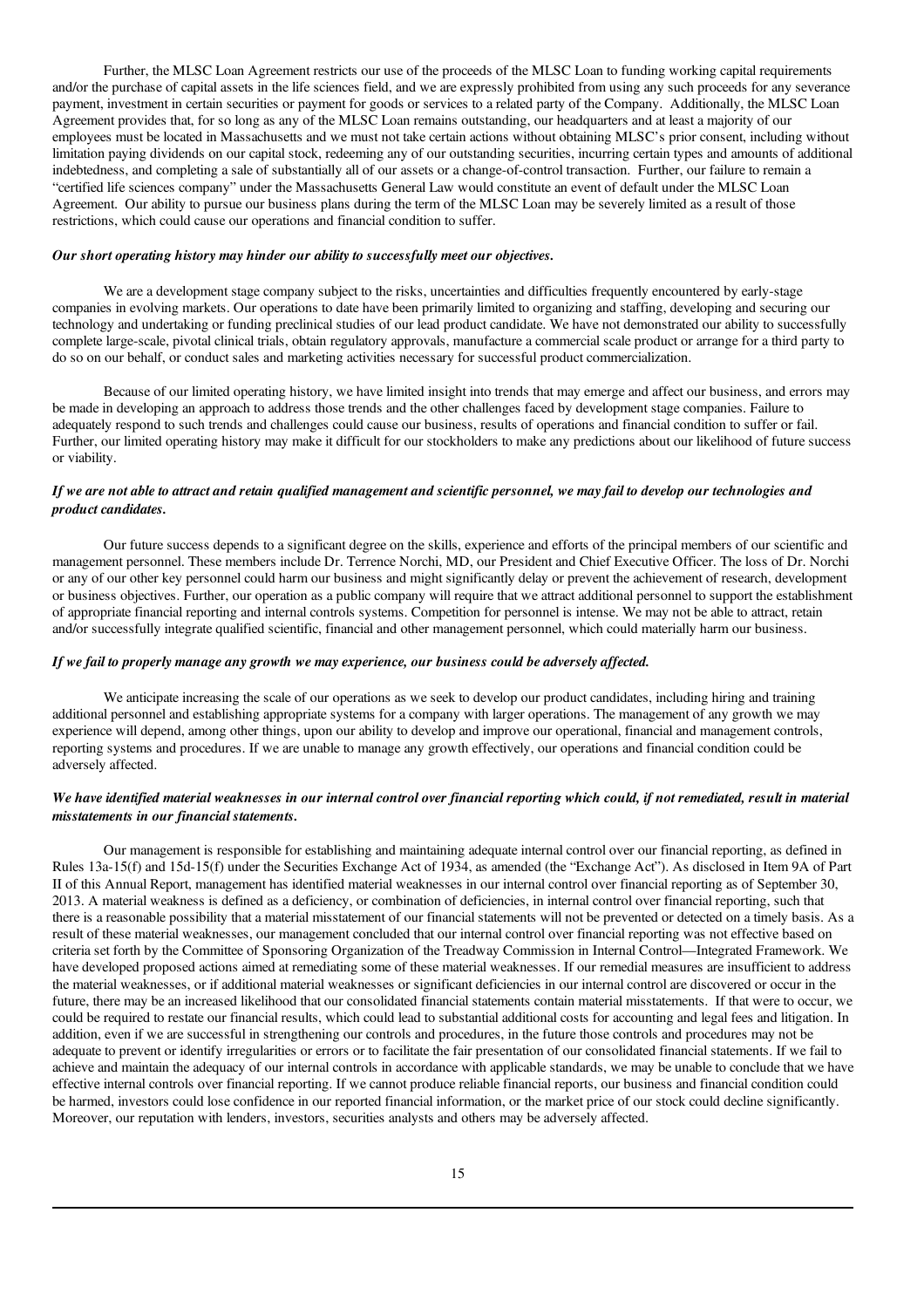### *We may become involved in litigation and administrative proceedings that may materially affect us.*

From time to time, we may become involved in various legal proceedings relating to matters incidental to the ordinary course of our business, including commercial, employment, class action, whistleblower and other litigation and claims, and governmental and other regulatory investigations and proceedings. Such matters can be time-consuming, divert management's attention and resources and cause us to incur significant expenses. Furthermore, because litigation is inherently unpredictable, there can be no assurance that the results of any of these actions will not have a material adverse effect on our business, results of operations or financial condition.

#### Risks Related to the Development and Commercialization of our Product Candidates

# *Our current business plan is dependent on the success of one product candidate.*

Our business is currently focused almost entirely on the development and commercialization of one product candidate, AC5. As a result of our reliance on one primary product candidate, our chances for success will be significantly reduced if we are not able to obtain regulatory approvals and market acceptance of that product. We are also less likely to withstand competitive pressures if any of our competitors develops and obtains regulatory approval or certification for a similar product faster than we can or that is otherwise more attractive to the market than AC5. Our current dependence on one product candidate increases the risk that our business will fail if our development efforts for that product candidate experience delays or other obstacles or are otherwise not successful.

## *The Chemistry, Manufacturing and Control ("CMC") process may be challenging.*

Because of the complexity of our lead product candidate, the CMC process may be difficult to complete successfully within the parameters required by the FDA or its foreign counterparts. Peptide formulation optimization is particularly challenging, and any delays could negatively impact our anticipated clinical trial and subsequent commercialization timeline. Furthermore, we have, and the third parties with which we may establish relationships may also have, limited experience with attempting to commercialize a self-assembling peptide as a medical device, which increases the risks associated with completing the CMC process successfully, on time, or within the projected budget. Failure to complete the CMC process successfully would impact our ability to start a clinical trial and could severely limit the long-term viability of our business.

### *Our principal product candidate is inherently risky because it is based on novel technologies.*

We are subject to the risks of failure inherent in the development of products based on new technologies. The novel nature of AC5 creates significant challenges with respect to product development and optimization, manufacturing, government regulation and approval, third-party reimbursement and market acceptance. Our failure to overcome any one of those challenges could harm our operations and overall chances for success.

## Compliance with governmental regulations regarding the treatment of animals used in research could increase our operating costs, *which would adversely affect the commercialization of our technology.*

The Animal Welfare Act ("AWA") is the federal law that covers the treatment of certain animals used in research. Currently, the AWA imposes a wide variety of specific regulations that govern the humane handling, care, treatment and transportation of certain animals by producers and users of research animals, most notably relating to personnel, facilities, sanitation, cage size, and feeding, watering and shipping conditions. Third parties with whom we contract are subject to registration, inspections and reporting requirements under the AWA. Furthermore, some states have their own regulations, including general anti-cruelty legislation, which establish certain standards in handling animals. Comparable rules, regulations, and or obligations exist in many foreign jurisdictions. If we or our contractors fail to comply with regulations concerning the treatment of animals used in research, we may be subject to fines and penalties and adverse publicity, and our operations could be adversely affected.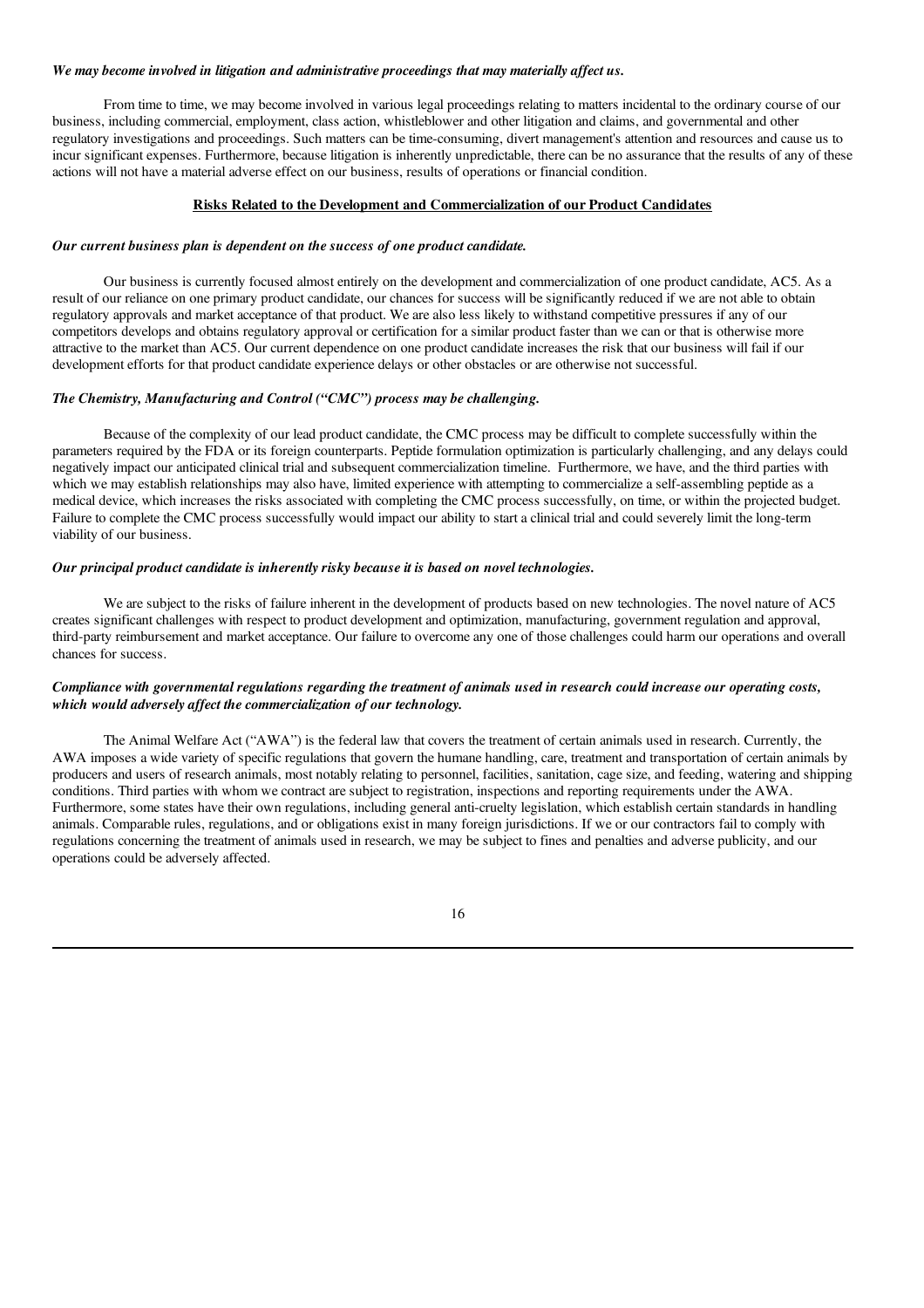# If the FDA or similar foreign agencies or intermediaries impose requirements or an alternative product classification more onerous than *we anticipate, our business could be adversely affected.*

The development plan for our lead product candidate is based on our anticipation of pursuing the medical device regulatory pathway. However, the FDA and other applicable foreign agencies will have authority to finally determine the regulatory route for our product candidates in their jurisdictions. If the FDA or similar foreign agencies or intermediaries deem our product to be a member of a category other than a medical device, such as a drug or biologic, or impose additional requirements on our pre-clinical and clinical development than we presently anticipate, financing needs would increase, the timeline for product approval would lengthen, the program complexity and resource requirements world increase, and the probability of successfully commercializing a product would decrease. Any or all of those circumstances would materially adversely affect our business.

# If we are not able to secure and maintain relationships with third parties that are capable of conducting clinical trials on our product *candidates, our product development efforts could be adversely impacted.*

Our management has limited experience in conducting preclinical development activities and clinical trials. As a result, we have relied and will need to continue to rely on research institutions and other third party clinical investigators to conduct our preclinical and clinical trials. If we are unable to reach agreement with qualified research institutions and clinical investigators on acceptable terms, or if any resulting agreement is terminated prior to the completion of our clinical trials, then our product development efforts could be materially delayed or otherwise harmed. Further, our reliance on third parties to conduct our clinical trials will provide us with less control over the timing and cost of those trials and the ability to recruit suitable subjects to participate in the trials. Moreover, the U.S. FDA and other regulatory authorities require that we comply with standards, commonly referred to as good clinical practices, or "GCP", for conducting, recording and reporting the results of our preclinical development activities and our clinical trials, to assure that data and reported results are credible and accurate and that the rights, safety and confidentiality of trial participants are protected. Additionally, we and any third party contractor performing preclinical and clinical studies are subject to regulations governing the treatment of human and animal subjects in performing those studies. Our reliance on third parties that we do not control does not relieve us of those responsibilities and requirements. If those third parties do not successfully carry out their contractual duties, meet expected deadlines or conduct our preclinical development activities or clinical trials in accordance with regulatory requirements or stated protocols, we may not be able to obtain, or may be delayed in obtaining, regulatory approvals for our product candidates and will not be able to, or may be delayed in our efforts to, successfully commercialize our product candidates. Any of those circumstances would materially harm our business and prospects.

### *Any clinical trials that are conducted on our product candidates may fail.*

Clinical trials are lengthy, complex and extremely expensive processes with uncertain expenditures and results and frequent failures. Any clinical trials that are commenced for any of our product candidates could be delayed, limited or fail for a number of reasons, including if:

- the FDA or other regulatory authorities do not grant permission to proceed or place a trial on clinical hold due to safety concerns or other reasons;
- sufficient suitable subjects do not enroll or remain in our trials;
- we fail to produce necessary amounts of product candidate;
- subjects experience an unacceptable rate of efficacy of the product candidate;
- subjects experience an unacceptable rate or severity of adverse side effects, demonstrating a lack of safety of the product candidate;
- any portion of the trial or related studies produces negative or inconclusive results or other adverse events;
- reports from preclinical or clinical testing on similar technologies and products raise safety and/or efficacy concerns;
- · third-party clinical investigators lose their licenses or permits necessary to perform our clinical trials, do not perform their clinical trials on their anticipated schedule or consistent with the clinical trial protocol, GCP or regulatory requirements, or other third parties do not perform data collection and analysis in a timely or accurate manner;
- inspections of clinical trial sites by the FDA or IRBs or other applicable regulatory authorities find violations that require us to undertake corrective action, suspend or terminate one or more testing sites, or prohibit us from using some or all of the resulting data in support of our marketing applications with the FDA or other applicable agencies;
- manufacturing facilities of our third party manufacturers are ordered by the FDA or other government or regulatory authorities to temporarily or permanently shut down due to violations of cGMP or other applicable requirements;
- third-party contractors become debarred or suspended or otherwise penalized by FDA or other government or regulatory authorities for violations of regulatory requirements;
- the FDA or other regulatory authorities impose requirements on the design, structure or other features of the clinical trials for our product candidates that we and/or our third party contractors are unable to satisfy;
- · one or more IRBs refuses to approve, suspends or terminates a trial at an investigational site, precludes enrollment of additional subjects, or withdraws its approval of the trial;
- the FDA or other regulatory authorities seek the advice of an advisory committee of physician and patient representatives that may view the risks of our product candidates as outweighing the benefits;
- the FDA or other regulatory authorities require us to expand the size and scope of the clinical trials, which we may not be able to do; or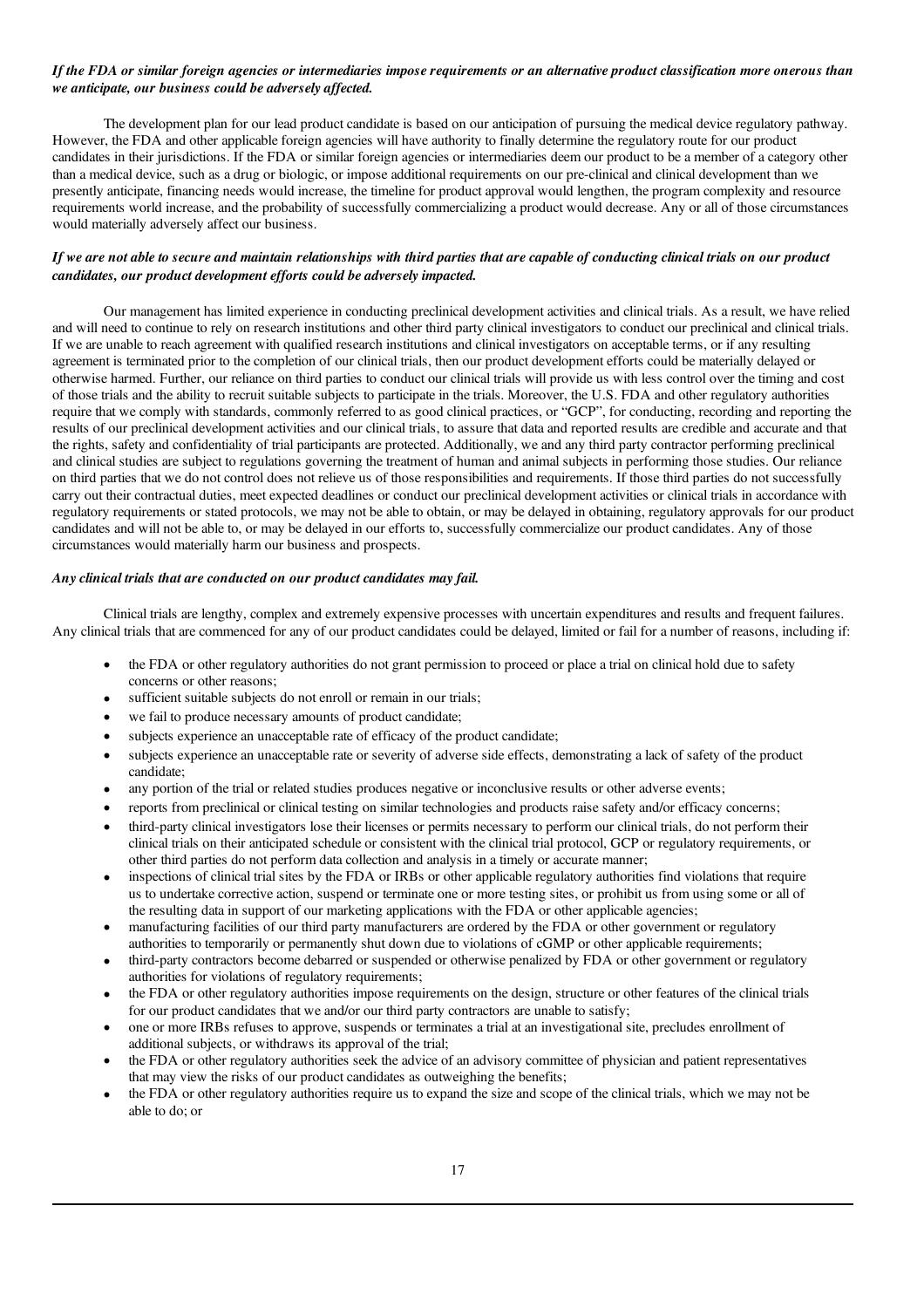· the FDA or other regulatory authorities impose prohibitive post-marketing restrictions on any of our product candidates that attains regulatory approval.

Any delay or failure of one or more of our clinical trials may occur at any stage of testing. Any such delay could cause our development costs to materially increase and any such failure could significantly impair our business plans, which would materially harm our financial condition and operations.

### We cannot market and sell any product candidate in the U.S. or in any other country or region if we fail to obtain the necessary *regulatory approvals or certifications from applicable government agencies.*

We cannot sell our product candidates in any country until regulatory agencies grant marketing approval or other required certifications. The process of obtaining such approval is lengthy, expensive and uncertain. If we are able to obtain such approvals for our lead product candidate or any other product candidate we may pursue, which we may never be able to do, it would likely be a process that takes many years to achieve.

To obtain marketing approvals in the U.S. for our product candidates, we must, among other requirements, complete carefully controlled and well-designed clinical trials sufficient to demonstrate to the FDA that the product candidate is safe and effective for each indication for which we seek approval. As described above, many factors could cause those trials to be delayed or to fail.

We believe that the pathway to marketing approval in the U.S. for our lead product candidate will likely require the FDA's approval of a PMA for the product, which is based on novel technologies and likely will be classified as a Class III medical device. This approval pathway can be lengthy and expensive, and is estimated to take from one to three years or longer from the time the PMA application is submitted to the FDA until approval is obtained, if approval can be obtained at all.

Similarly, to obtain approval to market our product candidates outside of the U.S., we will need to submit clinical data concerning our product candidates to and receive marketing approval or other required certifications from governmental agencies in those countries, which in certain countries includes approval of the price we intend to charge for a product. For instance, in order to obtain the certification needed to market our lead product candidate in the EU, we believe that we will need to obtain a CE mark for the product, which entails scrutiny by applicable regulatory agencies and bears some similarity to the PMA process, including completion of one or more successful clinical trials.

We may encounter delays or rejections if changes occur in regulatory agency policies, if difficulties arise within regulatory or related agencies such as, for instance, any delays in their review time, or if reports from preclinical and clinical testing on similar technology or products raise safety and/or efficacy concerns during the period in which we develop a product candidate or during the period required for review of any application for marketing approval or certification.

Any difficulties we encounter during the approval or certification process for any of our product candidates would have a substantial adverse impact on our operations and financial condition and could cause our business to fail.

# Any product for which we obtain required regulatory approvals could be subject to post-approval regulation, and we may be subject to *penalties if we fail to comply with such post-approval requirements.*

Any product for which we are able to obtain marketing approval or other required certifications, and for which we are able to obtain approval of the manufacturing processes, post-approval clinical data, labeling, advertising and promotional activities for such product, will be subject to continual requirements of and review by the FDA and comparable foreign regulatory authorities, including through periodic inspections. These requirements include, without limitation, submissions of safety and other post-marketing information and reports, registration requirements, cGMP requirements relating to quality control, quality assurance and corresponding maintenance of records and documents. Maintaining compliance with any such regulations that may be applicable to us or our product candidates in the future would require significant time, attention and expense. Even if marketing approval of a product is granted, the approval may be subject to limitations on the indicated uses for which the product may be marketed or other conditions of approval, or may contain requirements for costly and time consuming post-marketing approval testing and surveillance to monitor the safety or efficacy of the product. Discovery after approval of previously unknown problems with any approved product candidate or related manufacturing processes, or failure to comply with regulatory requirements, may result in consequences to us such as:

- restrictions on the marketing or distribution of a product, including refusals to permit the import or export of the product;
- warning letters from governmental agencies;
- The requirement to include warning labels on the products;
- withdrawal or recall of the products from the market;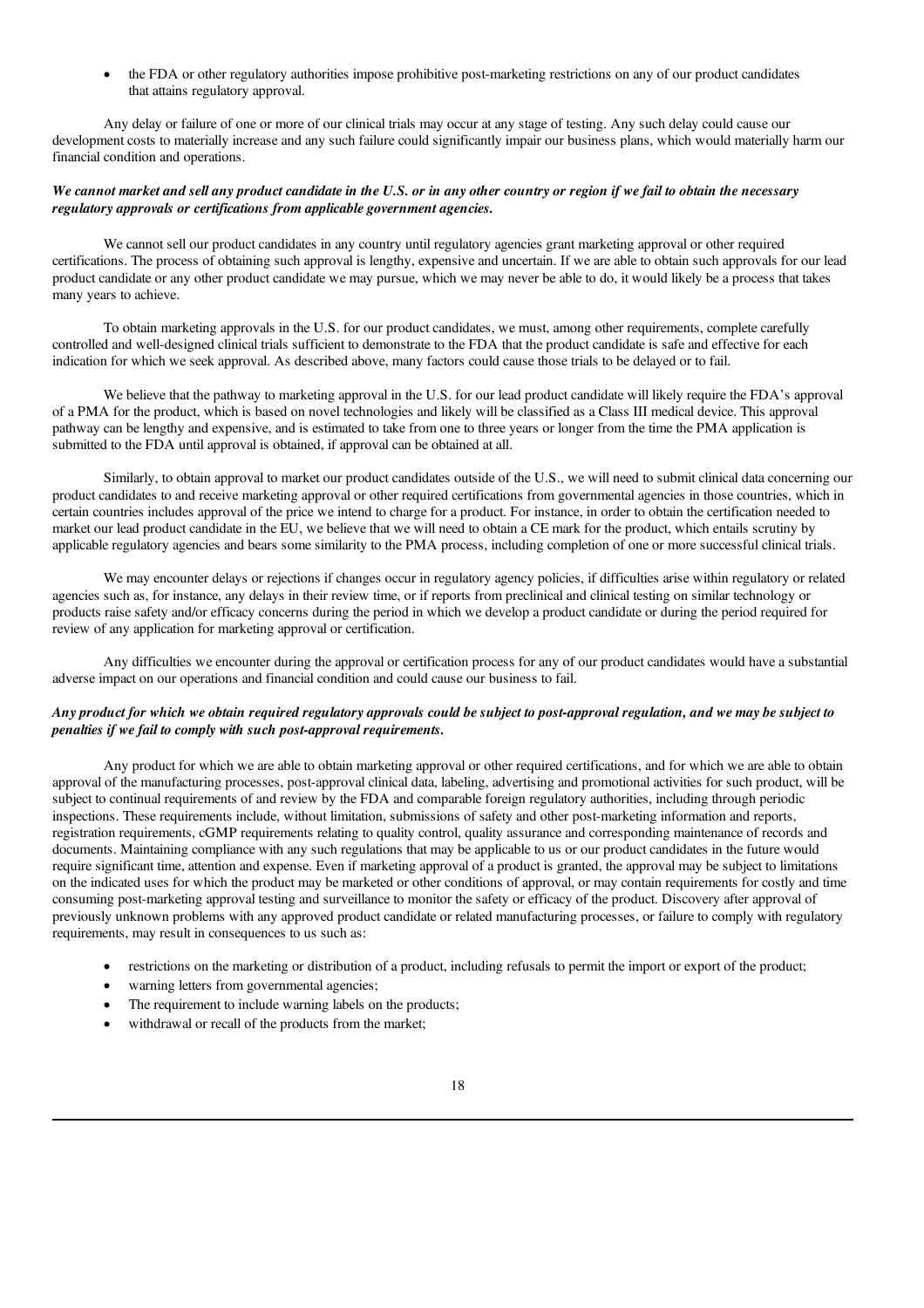- · refusal by the FDA or other regulatory agencies to approve pending applications or supplements to approved applications that we may submit;
- suspension of any ongoing clinical trials;
- fines, restitution or disgorgement of profits or revenue;
- suspension or withdrawal of marketing approvals or certifications; or
- civil or criminal penalties.

If any of our product candidates achieves required regulatory marketing approvals or certifications in the future, the subsequent occurrence of any such post-approval consequences would materially adversely affect our business and operations.

# Current or future legislation may make it more difficult and costly for us to obtain marketing approval or other certifications of our *product candidates.*

In 2007, the Food and Drug Administration Amendments Act of 2007 (the "FDAAA") was adopted. This legislation grants significant powers to the FDA, many of which are aimed at assuring the safety of medical products after approval. For example, the FDAAA grants the FDA authority to impose post-approval clinical study requirements, require safety-related changes to product labeling and require the adoption of complex risk management plans. Pursuant to the FDAAA, the FDA may require that a new product be used only by physicians with specialized training, only in specified health care settings, or only in conjunction with special patient testing and monitoring. The legislation also include requirements for disclosing clinical study results to the public through a clinical study registry, and renewed requirements for conducting clinical studies to generate information on the use of products in pediatric patients. Under the FDAAA, companies that violate these laws are subject to substantial civil monetary penalties. The requirements and changes imposed by the FDAAA, or any other new legislation, regulations or policies that grant the FDA or other regulatory agencies additional authority that further complicates the process for obtaining marketing approval and/or further restricts or regulates post-marketing approval activities, could make it more difficult and more costly for us to obtain and maintain approval of any of our product candidates.

### *Public perception of ethical and social issues may limit or discourage the type of research we conduct.*

Our clinical trials will involve human subjects, and we and third parties with whom we contract also conduct research involving animal subjects. Governmental authorities could, for public health or other purposes, limit the use of human or animal research or prohibit the practice of our technology. Further, ethical and other concerns about our or our third party contractors' methods, particularly the use of human subjects in clinical trials or the use of animal testing, could delay our research and preclinical and clinical trials, which would adversely affect our business and financial condition.

### Use of third parties to manufacture our product candidates may increase the risk that preclinical development, clinical development and *potential commercialization of our product candidates could be delayed, prevented or impaired.*

We have limited personnel with experience in medical device development and manufacturing, do not own or operate manufacturing facilities, and generally lack the resources and the capabilities to manufacture any of our product candidates on a clinical or commercial scale. We currently intend to outsource all or most of the clinical and, commercial manufacturing and packaging of our product candidates to third parties. However, we have not established long-term agreements with any third party manufacturers for the supply of any of our product candidates. There are a limited number of manufacturers that operate under cGMP regulations and that are capable of and willing to manufacture our lead product candidate utilizing the manufacturing methods that are required to produce that product candidate, and our product candidates will compete with other product candidates for access to qualified manufacturing facilities. If we have difficulty locating third party manufacturers to develop our product candidates for preclinical and clinical work, then our product development programs will experience delays and otherwise suffer. We may also be unable to enter into agreements for the commercial supply of products with third party manufacturers in the future, or may be unable to do so when needed or on acceptable terms. Any such events could materially harm our business.

Reliance on third party manufacturers entails risks to our business, including without limitation:

- the failure of the third party to maintain regulatory compliance, quality assurance, and general expertise in advanced manufacturing techniques and processes that may be necessary for the manufacture of our product candidates;
- limitations on supply availability resulting from capacity and scheduling constraints of the third parties;
- failure of the third party manufacturers to meet the demand for the product candidate, either from future customers or for preclinical or clinical trial needs;
- the possible breach of the manufacturing agreement by the third party; and
- · the possible termination or non-renewal of the agreement by the third party at a time that is costly or inconvenient for us.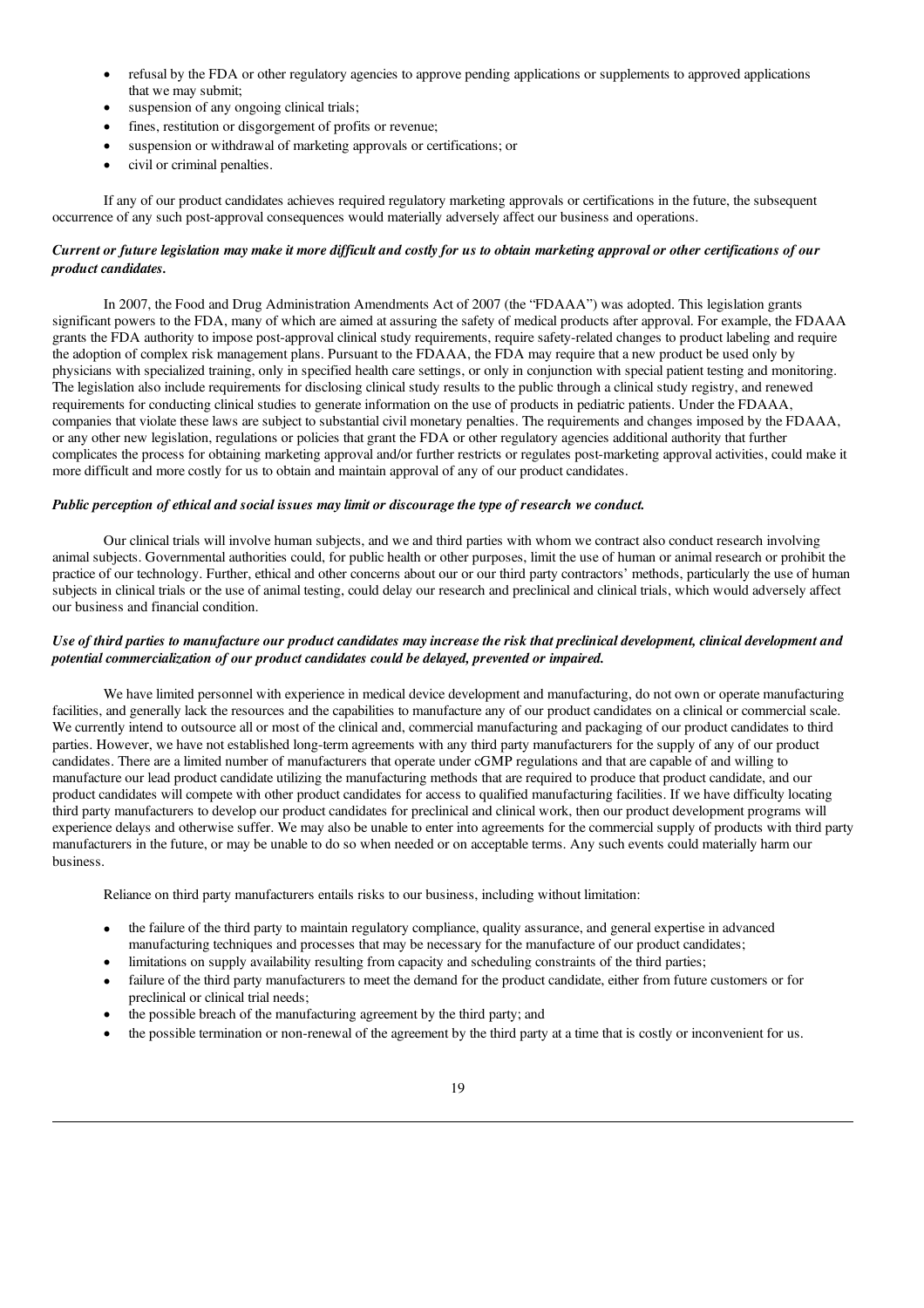The failure of any of our contract manufacturers to maintain high manufacturing standards could result in harm to clinical trial participants or patients using the products. Such failure could also result in product liability claims, product recalls, product seizures or withdrawals, delays or failures in testing or delivery, cost overruns or other problems that could seriously harm our business or profitability. Further, our contract manufacturers will be required to adhere to FDA and other applicable regulations relating to manufacturing practices. Those regulations cover all aspects of the manufacturing, testing, quality control and recordkeeping relating to our product candidates and any products that we may commercialize in the future. The failure of our third party manufacturers to comply with applicable regulations could result in sanctions being imposed on us, including fines, injunctions, civil penalties, failure of regulatory authorities to grant marketing approval or other required certifications of our product candidates, delays, suspension or withdrawal of approvals, license revocation, seizures or recalls of product candidates, operating restrictions and criminal prosecutions, any of which could significantly and adversely affect our business, financial condition and operations.

## Materials necessary to manufacture our product candidates may not be available on commercially reasonable terms, or at all, which may *delay or otherwise hinder the development and commercialization of those product candidates.*

We will rely on the manufacturers of our product candidates to purchase from third party suppliers the materials necessary to produce the compounds for preclinical and clinical studies, and may continue to rely on those suppliers for commercial distribution if we obtain marketing approval or other required certifications for any of our product candidates. The materials to produce our products may not be available when needed or on commercially reasonable terms, and the prices for such materials may be susceptible to fluctuations. We do not have any control over the process or timing of the acquisition of these materials by our manufacturers. Moreover, we currently do not have any agreements relating to the commercial production of any of these materials. If these materials cannot be obtained for our preclinical and clinical studies, product testing and potential regulatory approval of our product candidates would be delayed, which would significantly impact our ability to develop our product candidates and materially adversely affect our ability to meet our objectives and obtain operations success.

## We may not be successful in maintaining or establishing collaborations, which could adversely affect our ability to develop and, if *required regulatory approvals are obtained, commercialize, our product candidates.*

We intend to collaborate with physicians, patient advocacy groups, foundations, government agencies, and/or other third parties to assist with the development of our product candidates. If required regulatory approvals are obtained for any of our product candidates, then we may consider entering into selective collaboration arrangements with medical technology, pharmaceutical or biotechnology companies and/or seek to establish strategic relationships with marketing partners for the development, sale, marketing and/or distribution of our products within or outside of the U.S. If we elect to seek collaborators in the future but are unable to reach agreements with suitable collaborators, then we may fail to meet our business objectives for the affected product or program. Moreover, collaboration arrangements are complex and time consuming to negotiate, document and implement, and we may not be successful in our efforts, if any, to establish and implement collaborations or other alternative arrangements. The terms of any collaborations or other arrangements that we establish may not be favorable to us, and the success of any such collaborations will depend heavily on the efforts and activities of our collaborators. Any failure to engage successful collaborators could cause delays in our product development and/or commercialization efforts, which could harm our financial condition and operational results.

## We compete with other pharmaceutical and medical device companies, including companies that may develop products that make our *product candidates less attractive or obsolete.*

The medical device, pharmaceutical and biotechnology industries are highly competitive. If our product candidates become available for commercial sale, we will compete in that competitive marketplace. There are several products on the market or in development that could be competitors with our lead product candidate. While our management, which is familiar with these other products, believes that our lead product candidate could be safer and possibly more effective than those competitors, those beliefs may be wrong. Further, most of our competitors have greater resources or capabilities and greater experience in the development, approval and commercialization of medical devices or other products than we do. We may not be able to compete successfully against them. We also compete for funding with other companies in our industry that are focused on discovering and developing novel improvements in surgical bleeding prevention.

We anticipate that competition in our industry will increase. In addition, the healthcare industry is characterized by rapid technological change, resulting in new product introductions and other technological advancements. Our competitors may develop and market products that render our lead product candidate or any future product candidate we may seek to develop non-competitive or otherwise obsolete. Any such circumstances could cause our operations to suffer.

If we fail to generate market acceptance of our product candidates and establish programs to educate and train surgeons as to the distinctive characteristics of our product candidates, we will not be able to generate revenues on our product candidates.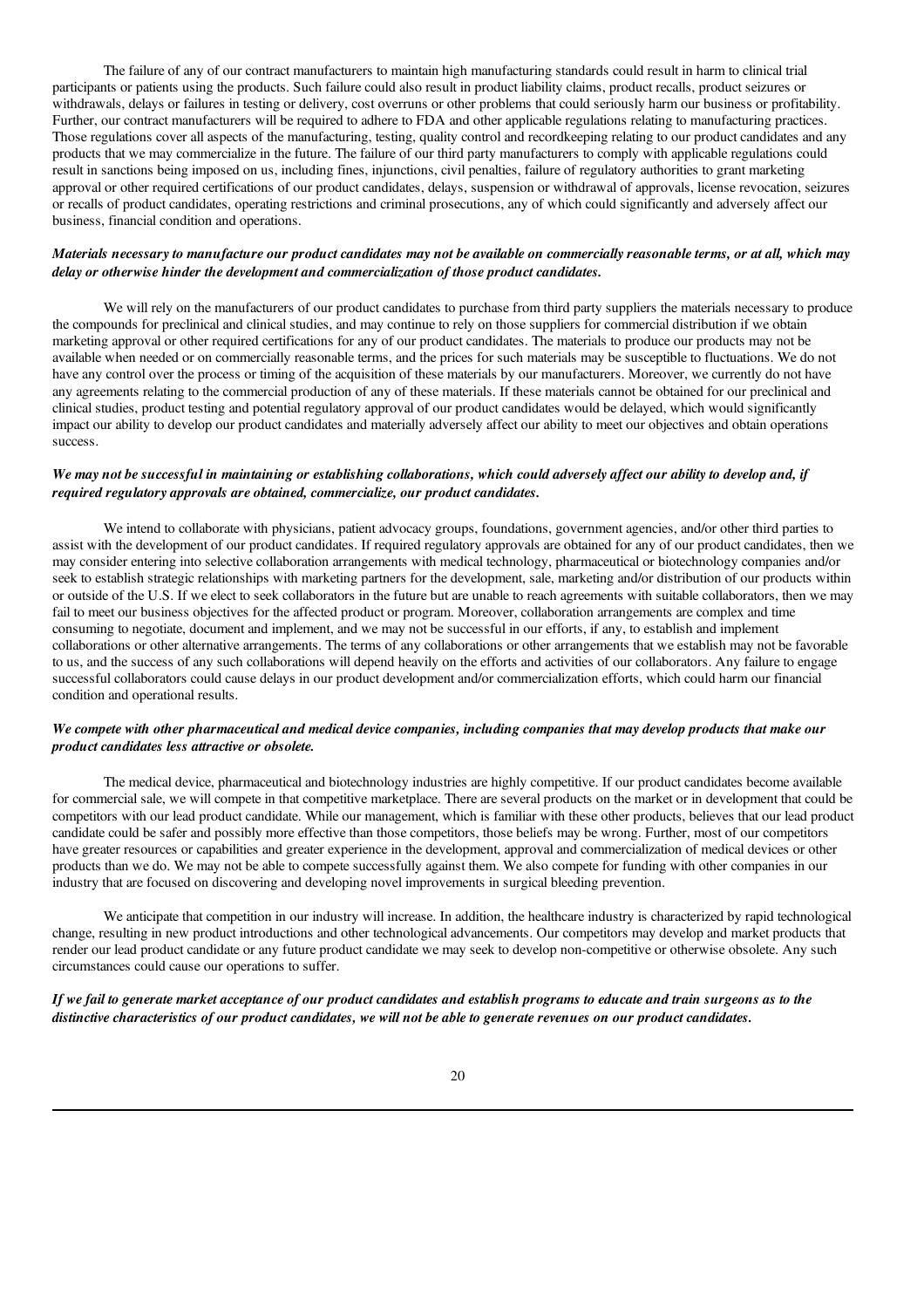Acceptance in the marketplace of our lead product candidate depends in part on our and our third party contractors' ability to establish programs for the training of surgeons in the proper usage of that product candidate, which will require significant expenditure of resources. Convincing surgeons to dedicate the time and energy necessary to properly train to use new products and techniques is challenging, and we may not be successful in those efforts. If surgeons are not properly trained, they may ineffectively use our product candidates. Such misuse could result in unsatisfactory patient outcomes, patient injury, negative publicity or lawsuits against us. Accordingly, even if our product candidates are superior to alternative treatments, our success will depend on our ability to gain and maintain market acceptance for those product candidates among certain select groups of the population and develop programs to effectively train them to use those products. If we fail to do so, we will not be able to generate revenue from product sales and our business, financial condition and results of operations will be adversely affected.

### We face uncertainty related to pricing, reimbursement and healthcare reform, which could reduce our potential revenues.

If our product candidates are approved for commercialization, any sales will depend in part on the availability of coverage and reimbursement from third-party payors such as government insurance programs, including Medicare and Medicaid, private health insurers, health maintenance organizations and other healthcare related organizations. If our product candidates obtain marketing approval, pricing and reimbursement may be uncertain. Both the federal and state governments in the U.S. and foreign governments continue to propose and pass new legislation affecting coverage and reimbursement policies, which are designed to contain or reduce the cost of healthcare. Further, federal, state and foreign healthcare proposals and reforms could limit the prices that can be charged for the product candidates that we may develop, which may limit our commercial opportunity. Adoption of our product candidates by the medical community may be limited if doctors and hospitals do not receive adequate partial or full reimbursement for use of our products, if any are commercialized. In some foreign jurisdictions, marketing approval or allowance could be dependent upon pre-marketing price negotiations. As a result, any denial of private or government payor coverage or inadequate reimbursement for procedures performed using our products, before or upon commercialization, could harm our business and reduce our prospects for generating revenue.

In addition, the U.S. Congress recently adopted legislation regarding health insurance. As a result of this new legislation, substantial changes could be made to the current system for paying for healthcare in the U.S., including modifications to the existing system of private payors and government programs, such as Medicare, Medicaid and State Children's Health Insurance Program, creation of a governmentsponsored healthcare insurance source, or some combination of those, as well as other changes. Restructuring the coverage of medical care in the U.S. could impact reimbursement for medical devices such as our product candidates. If reimbursement for our approved product candidates, if any, is substantially less than we expect, or rebate obligations associated with them are substantially increased, our business could be materially and adversely impacted.

### The use of our product candidates in human subjects may expose us to product liability claims, and we may not be able to obtain *adequate insurance or otherwise defend against any such claims.*

We face an inherent risk of product liability claims and do not currently have product liability insurance coverage. We will need to obtain insurance coverage if and when we begin clinical trials and commercialization of any of our product candidates. We may not be able to obtain or maintain product liability insurance on acceptable terms with adequate coverage. If claims against us exceed any applicable insurance coverage we may obtain, then our business could be adversely impacted. Regardless of whether we would be ultimately successful in any product liability litigation, such litigation could consume substantial amounts of our financial and managerial resources, which could significantly harm our business.

### Risks Related to our Intellectual Property

### If we are unable to obtain and maintain protection for our intellectual property rights, the value of our technology and products will be *adversely affected.*

Our success will depend in large part on our ability to obtain and maintain protection in the U.S. and other countries for the intellectual property rights covering or incorporated into our technology and products. The ability to obtain patents covering technology in the field of medical devices generally is highly uncertain and involves complex legal, technical, scientific and factual questions. We may not be able to obtain and maintain patent protection relating to our technology or products. Even if issued, patents issued or licensed to us may be challenged, narrowed, invalidated, held to be unenforceable or circumvented, or determined not to cover our product candidates or our competitors' products, which could limit our ability to stop competitors from marketing identical or similar products. Further, we cannot be certain that we were the first to make the inventions claimed in the patents we own or license, or that protection of the inventions set forth in those patents was the first to be filed in the U.S. Third parties that have filed patents or patent applications covering similar technologies or processes may challenge our claim of sole right to use the intellectual property covered by the patents we own or exclusively license. Moreover, changes in applicable intellectual property laws or interpretations thereof in the U.S. and other countries may diminish the value of our intellectual property rights or narrow the scope of our patent protection. Any failure to obtain or maintain adequate protection for the intellectual property rights we use would materially harm our business, product development programs and prospects.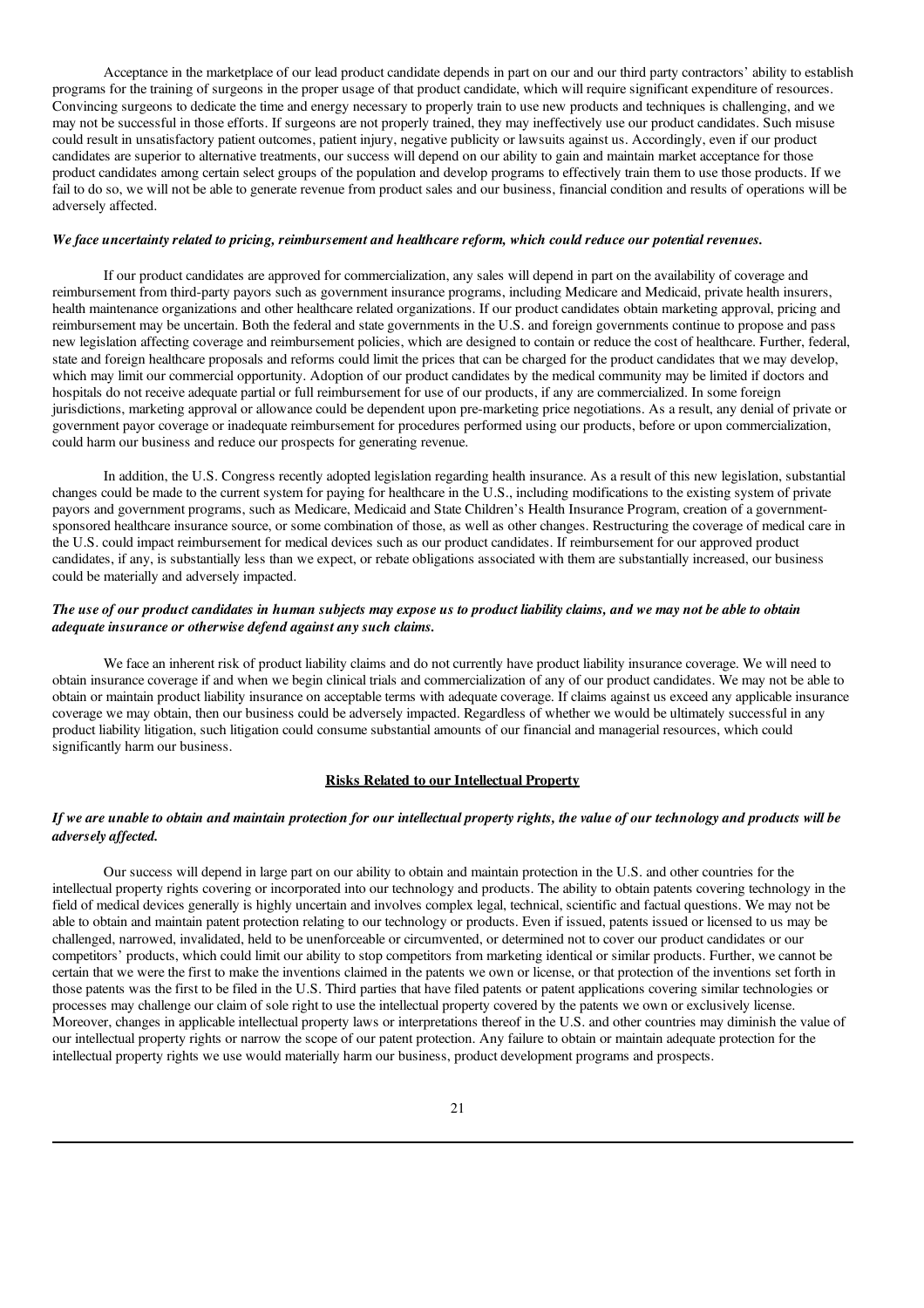In addition, our proprietary information, trade secrets and know-how are important components of our intellectual property rights. We seek to protect our proprietary information, trade secrets, know-how and confidential information, in part, with confidentiality agreements with our employees, corporate partners, outside scientific collaborators, sponsored researchers, consultants and other advisors. We also have invention or patent assignment agreements with our employees and certain consultants and advisors. If our employees or consultants breach those agreements, we may not have adequate remedies for any of those breaches. In addition, our proprietary information, trade secrets and know-how may otherwise become known to or be independently developed by others. Enforcing a claim that a party illegally obtained and is using our proprietary information, trade secrets and know-how is difficult, expensive and time consuming, and the outcome is unpredictable. In addition, courts outside the U.S. may be less willing to protect trade secrets. Costly and time consuming litigation could be necessary to seek to enforce and determine the scope of our intellectual property rights, and failure to obtain or maintain protection thereof could adversely affect our competitive business position and results of operations.

### If we lose certain intellectual property rights owned by third parties and licensed to us, our business could be materially harmed.

We have entered into certain in-license agreements with MIT and with certain other third parties, and may seek to enter into additional in-license agreements relating to other intellectual property rights in the future. To the extent we and our product candidates rely heavily on any such in-licensed intellectual property, we are subject to our and the counterparty's compliance with the terms of such agreements in order to maintain those rights. Presently, we, our lead product candidate and our business plans are dependent on the patent and other intellectual property rights that are licensed to us under our license agreement with MIT. Although that agreement has a durational term through the life of the licensed patents, it also imposes certain diligence, capital raising, and other obligations on us, our breach of which could permit MIT to terminate the agreement. Further, we are responsible for all patent prosecution and maintenance fees under that agreement, and a failure to pay such fees on a timely basis could also entitle MIT to terminate the agreement. Any failure by us to satisfy our obligations under our license agreement with MIT or any other dispute or other issue relating to that agreement could cause us to lose some or all of our rights to use certain intellectual property that is material to our business and our lead product candidate, which would materially harm our product development efforts and could cause our business to fail.

# If we infringe or are alleged to infringe the intellectual property rights of third parties, our business and financial condition could *suffer.*

Our research, development and commercialization activities, as well as any product candidates or products resulting from those activities, may infringe or be accused of infringing a patent or other intellectual property under which we do not hold a license or other rights. Third parties may own or control those patents or other rights in the U.S. or abroad. The third parties that own or control those intellectual property rights could bring claims against us that would cause us to incur substantial time, expense, and diversion of management attention. If a patent or other intellectual property infringement suit were brought against us, we could be forced to stop or delay research, development, manufacturing or sales, if any, of the applicable product or product candidate that is the subject of the suit. In order to avoid or settle potential claims with respect to any of the patent or other intellectual property rights of third parties, we may choose or be required to seek a license from a third party and be required to pay license fees or royalties or both. Any such license may not be available on acceptable terms, or at all. Even if we or our future collaborators were able to obtain a license, the rights granted to us or them could be non-exclusive, which could result in our competitors gaining access to the same intellectual property rights and materially negatively affecting the commercialization potential of our planned products. Ultimately, we could be prevented from commercializing one or more product candidates, or be forced to cease some aspects of our business operations, if, as a result of actual or threatened infringement claims, we are unable to enter into licenses on acceptable terms or at all or otherwise settle such claims. Further, if any such claims were successful against us, we could be forced to pay substantial damages. Any of those results could significantly harm our business, prospects and operations.

### Risks Related to Our Common Stock

### There is not now, and there may not ever be, an active market for our common stock, which trades in the over-the-counter market in low *volumes and at volatile prices.*

There currently is a limited market for our common stock. Although our common stock is quoted on the OTC Bulletin Board ("OTCBB"), an over-the-counter quotation system, trading of our common stock is extremely limited and sporadic and generally at very low volumes. Further, the price at which our common stock may trade is volatile and we expect that it will continue to fluctuate significantly in response to various factors, including without limitation those discussed in this section and many of which are beyond our control. The stock market in general, and securities of small-cap companies driven by novel technologies in particular, has experienced extreme price and volume fluctuations in recent years. Continued market fluctuations could result in further volatility in the price at which our common stock may trade, which could cause its value to decline. To the extent we seek to raise capital in the future through the issuance of equity, those efforts could be limited or hindered by low and/or volatile market prices for our common stock.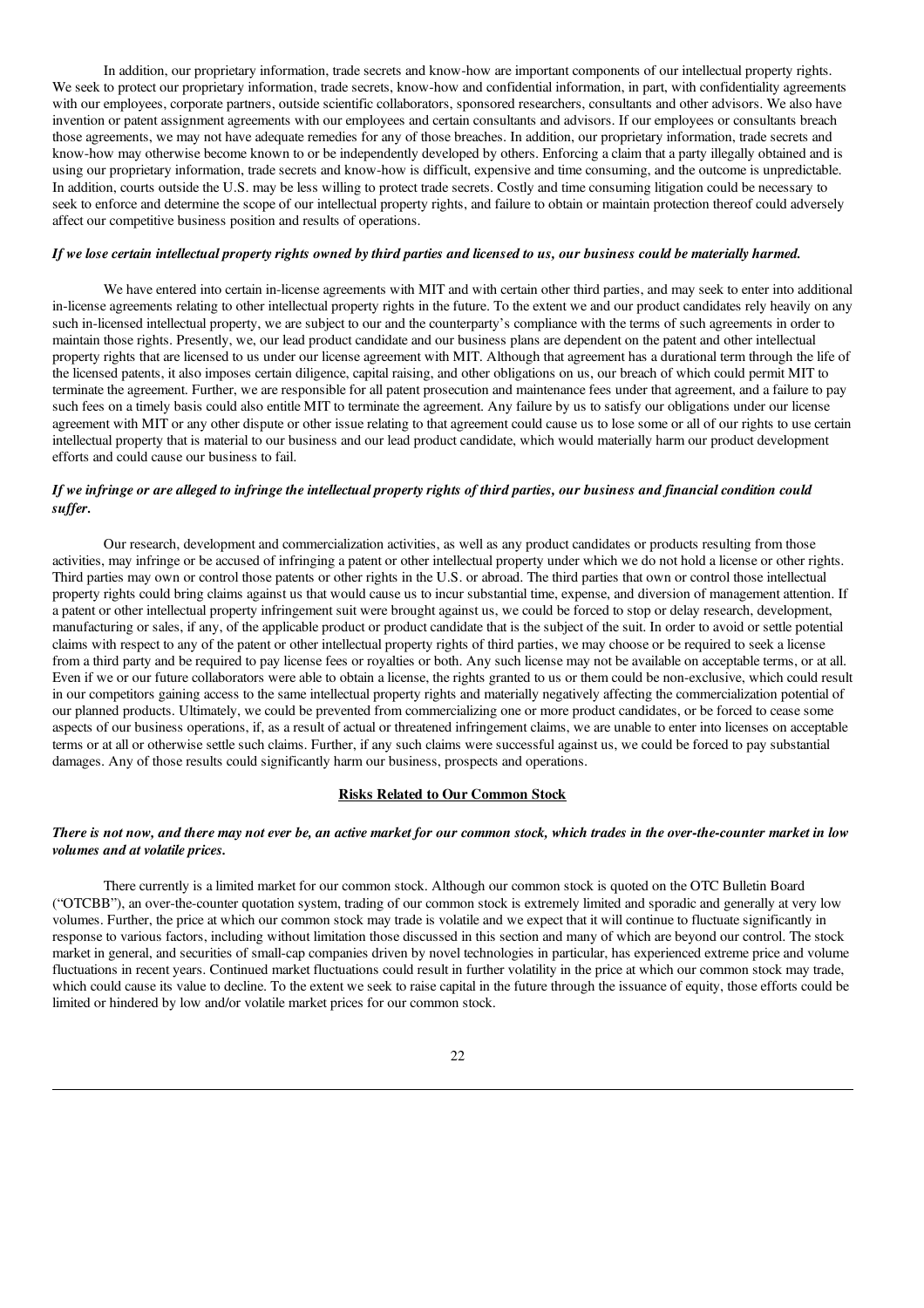We do not now, and are not expected to in the foreseeable future, meet the initial listing standards of the Nasdaq Stock Market or any other national securities exchange. We presently anticipate that our common stock will continue to be quoted on the OTCBB or another overthe-counter quotation system. In those venues, our stockholders may find it difficult to obtain accurate quotations as to the market value of their shares of our common stock, and may find few buyers to purchase their stock and few market makers to support its price.

A more active market for our common stock may never develop. As a result, investors must bear the economic risk of holding their shares of our common stock for an indefinite period of time.

### *Our common stock is a "penny stock."*

The SEC has adopted regulations that generally define "penny stock" as an equity security that has a market price of less than \$5.00 per share, subject to specific exceptions. The market price of our common stock is, and is expected to continue to be in the near term, less than \$5.00 per share and is therefore a "penny stock." Brokers and dealers effecting transactions in "penny stock" must disclose certain information concerning the transaction, obtain a written agreement from the purchaser and determine that the purchaser is reasonably suitable to acquire the securities. Those rules may restrict the ability of brokers or dealers to sell our common stock and may affect the ability of our stockholders to resell their shares of our common stock. In addition, if our common stock continues to be quoted on the OTCBB as we expect, then our stockholders may find it difficult to obtain accurate quotations for our stock, and may find few buyers to purchase our stock and few market makers to support its price.

#### *If we issue additional shares in the future, our existing shareholders will be diluted.*

Our articles of incorporation authorize the issuance of up to 300,000,000 shares of common stock. In addition to capital raising activities, other possible business and financial uses for our authorized common stock include, without limitation, future stock splits, acquiring other companies, businesses or products in exchange for shares of our common stock, issuing shares of our common stock to partners in connection with strategic alliances, attracting and retaining employees by the issuance of additional securities under our equity compensation plan, or other transactions and corporate purposes that our Board of Directors may deem to be in the Company's best interest. Additionally, shares of common stock could be used for anti-takeover purposes or to delay or prevent changes in control or management of our Company, even if such changes may benefit our stockholders. Any future issuance of our common stock could be consummated on terms that are unfavorable to us, may not enhance stockholder value, and may adversely affect our business or the trading price of our common stock. The issuance of any such shares will reduce the book value per share and may contribute to a reduction in the market price of our common stock. If we issue any such additional shares, such issuance will reduce the proportionate ownership and voting power of all current stockholders.

## *FINRA sales practice requirements may limit a stockholder's ability to buy and sell our stock.*

In addition to the "penny stock" rules described above, FINRA has adopted rules that require that, in recommending an investment to a customer, a broker-dealer must have reasonable grounds for believing that the investment is suitable for that customer. Prior to recommending speculative low priced securities to their non-institutional customers, broker-dealers must make reasonable efforts to obtain information about the customer's financial status, tax status, investment objectives and other information. Under interpretations of these rules, FINRA has indicated its belief that there is a high probability that speculative low priced securities will not be suitable for at least some customers. These FINRA requirements make it more difficult for broker-dealers to recommend that at least some of their customers buy our common stock, which may limit the ability of our stockholders to buy and sell our common stock and could have an adverse effect on the market for our shares.

### *There may be additional risks because we recently completed a reverse merger transaction.*

Additional risks may exist because we recently completed a "reverse merger" transaction. Securities analysts of major brokerage firms may not provide coverage of our Company following the Merger because there may be little incentive to brokerage firms to recommend the purchase of our common stock. There may also be increased scrutiny by the SEC and other government agencies and holders of our securities due to the nature of the reverse merger transaction, as there has been increased focus on transactions such as the Merger in recent years. Further, since the Company existed as a "shell company" under applicable rules of the SEC until the closing of the Merger on June 26, 2013, we are subject to certain restrictions and limitations relating to certain potential future issuances of our securities and compliance with certain SEC rules and regulations that are not applicable to non-former "shell" companies.

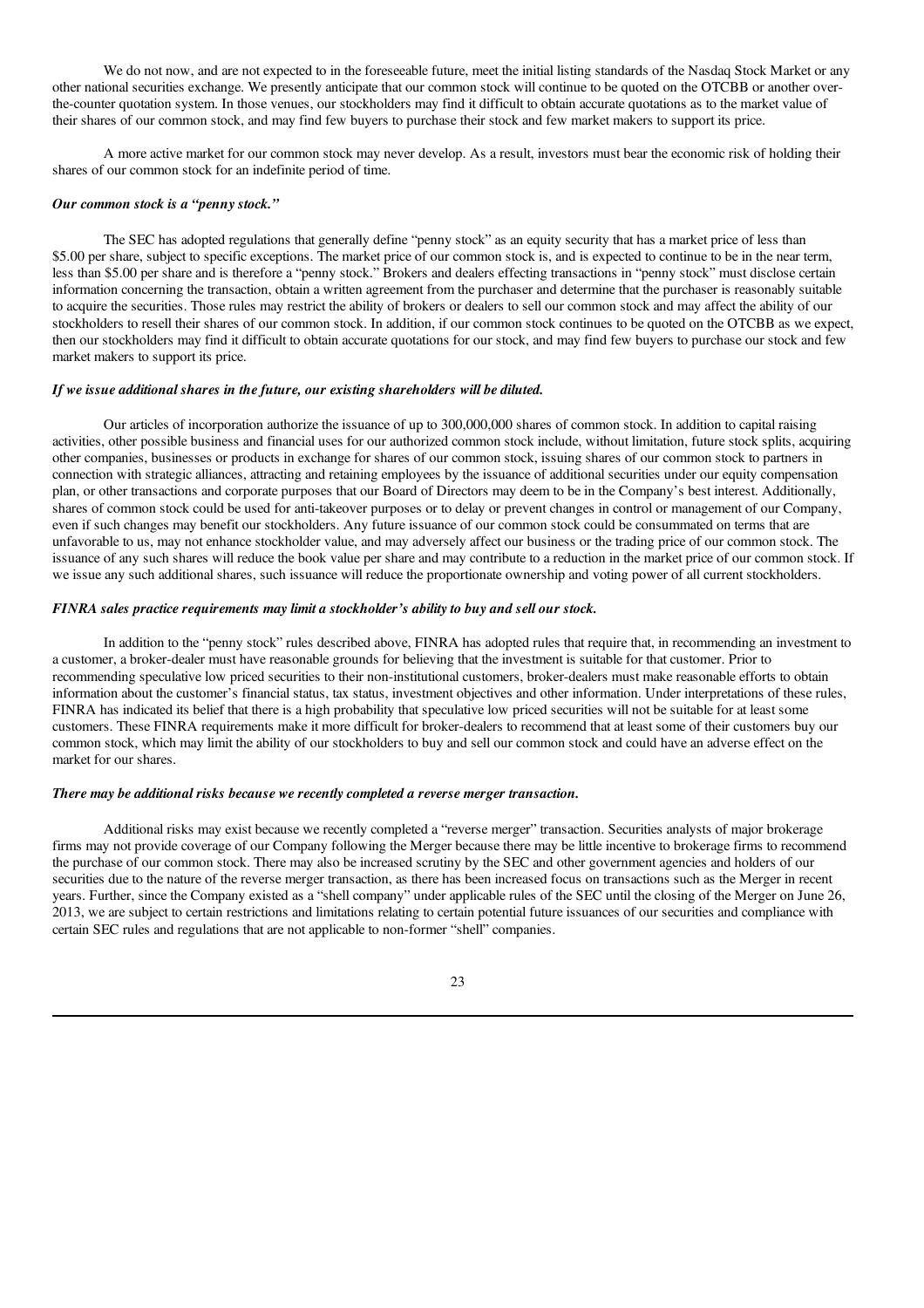### We may have material liabilities that were not discovered before, or have not been discovered since, the closing of the Merger.

We may have material liabilities that were not discovered before the consummation of the Merger. We could experience losses as a result if any such unasserted liabilities are eventually found to be incurred, which could materially harm our business and financial condition. Although the Merger Agreement contained customary representations and warranties from the Company concerning its assets, liabilities, financial condition and affairs, there may be limited or no recourse against the Company's prior owners or principals in the event those prove to be untrue. As a result, our current and future stockholders bear risks relating to any such unknown or unasserted liabilities.

# Certain of our directors and officers own a significant percentage of our capital stock and are able to exercise significant influence over *our Company.*

Certain of our directors and executive officers own a significant percentage of our outstanding capital stock. Dr. Terrence W. Norchi, our President, Chief Executive Officer and a director, and Dr. Avtar Dhillon, the Chairman of our Board of Directors, collectively hold or control approximately 25% of our outstanding shares of common stock. Accordingly, these members of our Board of Directors and management team have substantial voting power to approve matters requiring stockholder approval, including without limitation the election of directors, and have significant influence over our affairs. This concentration of ownership could have the effect of delaying or preventing a change in control of our Company, even if such a change in control would be beneficial to our stockholders.

### The elimination of monetary liability against our directors and officers under Nevada law and the existence of indemnification rights held by our directors, officers and employees may result in substantial expenditures by us and may discourage lawsuits against our *directors, officers and employees.*

Our articles of incorporation eliminates the personal liability of our directors and officers to our Company and our stockholders for damages for breach of fiduciary duty as a director or officer to the extent permissible under Nevada law. Further, our amended and restated bylaws provide that we are obligated to indemnify any of our directors or officers to the fullest extent authorized by Nevada law and, subject to certain conditions, advance the expenses incurred by any director or officer in defending any action, suit or proceeding prior to its final disposition. Those indemnification obligations could result in our Company incurring substantial expenditures to cover the cost of settlement or damage awards against our directors or officers, which we may be unable to recoup. These provisions and resultant costs may also discourage us from bringing a lawsuit against any of our current or former directors or officers for breaches of their fiduciary duties, and may similarly discourage the filing of derivative litigation by our stockholders against our directors and officers even if such actions, if successful, might otherwise benefit us or our stockholders.

### We are subject to thereporting requirements of federal securities laws, compliance with which involves significant time, expense and *expertise.*

We are a public reporting company in the U.S., and, accordingly, are subject to the information and reporting requirements of the Exchange Act and other federal securities laws, including the obligations imposed by the Sarbanes-Oxley Act. The costs associated with preparing and filing annual, quarterly and current reports, proxy statements and other information with the SEC in the ordinary course, as well as preparing and filing audited financial statements, have caused, and could continue to cause, our operational expenses to remain at higher levels or continue to increase.

Our present management team has only limited experience managing public companies. It will be time consuming, difficult and costly for our management team to acquire additional expertise and experience in operating a public company, and to develop and implement the internal controls and reporting procedures required by Sarbanes-Oxley and other applicable securities laws. We will need to hire additional financial reporting, internal controls, accounting and other finance staff in order to develop and implement appropriate internal controls and reporting procedures as required by applicable securities regulations for public companies, which we may not be able to do on a timely basis or at all.

Shares of our common stock that have not been registered under federal securities laws are subject to resale restrictions imposed by Rule 144, including those set forth in Rule 144(i) which apply to a former "shell company." In addition, any shares of our common stock that are held by affiliates, including any that are registered, will be subject to the resale restrictions of Rule 144.

### 24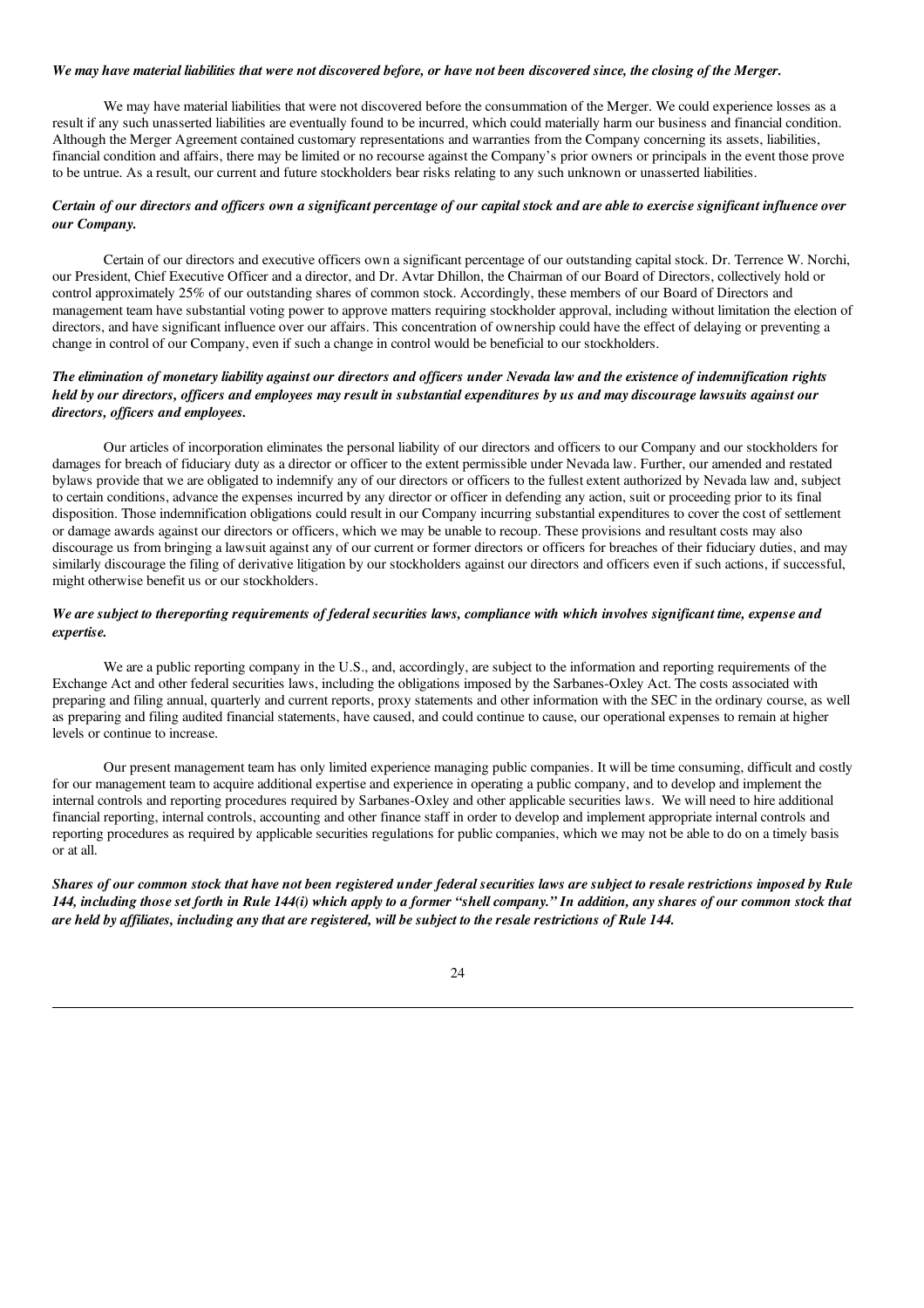Pursuant to Rule 144 ("Rule 144") under the Securities Act of 1933, as amended (the "Securities Act"), a "shell company" is defined as a company that has no or nominal operations and either no or nominal assets; assets consisting solely of cash and cash equivalents; or assets consisting of any amount of cash and cash equivalents and nominal other assets. We were a shell company prior to the closing of the Merger, and as such, sales of our securities pursuant to Rule 144 are not permitted until at least 12 months have elapsed since June 26, 2013, the date on which our Current Report on Form 8-K, reflecting our status as a non-shell company, was filed with the SEC. Therefore, any outstanding restricted securities or any restricted securities we may sell in the future or issue to consultants or employees in consideration for services rendered or for any other purpose will have limited liquidity unless and until such securities are registered under the Securities Act and/or until at least June 26, 2014. Rule 144 also imposes other requirements on us and our stockholders that must be met in order to effect a sale thereunder. As a result, it will be more difficult for us to raise funding to support our operations through the sale of debt or equity securities unless we agree to register such securities under the Securities Act, which could cause us to expend significant additional time and cash resources and which we presently have no intention to pursue. Further, it may be more difficult for us to compensate our employees and consultants with our securities instead of cash. Our previous status as a shell company could also limit our use of our securities to pay for any acquisitions we may seek to pursue in the future (although none are currently planned), and could cause the value of our securities to decline. In addition, any shares held by affiliates, including shares received in any registered offering, will be subject to certain additional requirements in order to effect a sale of such shares under Rule 144.

### *We do not intend to pay cash dividends on our capital stock in the foreseeable future.*

We have never declared or paid any dividends on our shares and do not anticipate paying any such dividends in the foreseeable future. Any future payment of cash dividends would depend on our financial condition, contractual restrictions, solvency tests imposed by applicable corporate laws, results of operations, anticipated cash requirements and other factors and will be at the discretion of our Board of Directors. Our stockholders should not expect that we will ever pay cash or other dividends on our outstanding capital stock.

# We are at risk of securities class action litigation that could result in substantialcosts and divert management's attention and resources.

In the past, securities class action litigation has been brought against companies following periods of volatility of its securities in the marketplace, particularly following a company's initial public offering. Due to the volatility of our stock price, we could be the target of securities litigation in the future. Securities litigation could result in substantial costs and divert management's attention and resources.

# ITEM 1B. UNRESOLVED STAFF COMMENTS

Not applicable.

# ITEM 2. PROPERTIES

We do not own any real property. Between July 2013 and September 2013, we maintained our corporate offices at a property in Cambridge, Massachusetts that we leased under a month-to-month property rental agreement, pursuant to which we were obligated to pay monthly rent of approximately \$2,800. In October 2013, we entered into a one and one-half year operating sublease agreement pursuant to which we lease the office space of our relocated headquarters in Wellesley, Massachusetts for a base annual rent equal to \$5,031 per month. We believe our present offices are suitable for our current and planned near-term operations.

### ITEM 3. LEGAL PROCEEDINGS

In the ordinary course of business, we may become a party to legal proceedings involving various matters. We are unaware of any such legal proceedings presently pending to which we or our subsidiary is a party or of which any of our property is the subject that management deems to be, individually or in the aggregate, material to our financial condition or results of operations.

# ITEM 4. MINE SAFETY DISCLOSURES

Not applicable.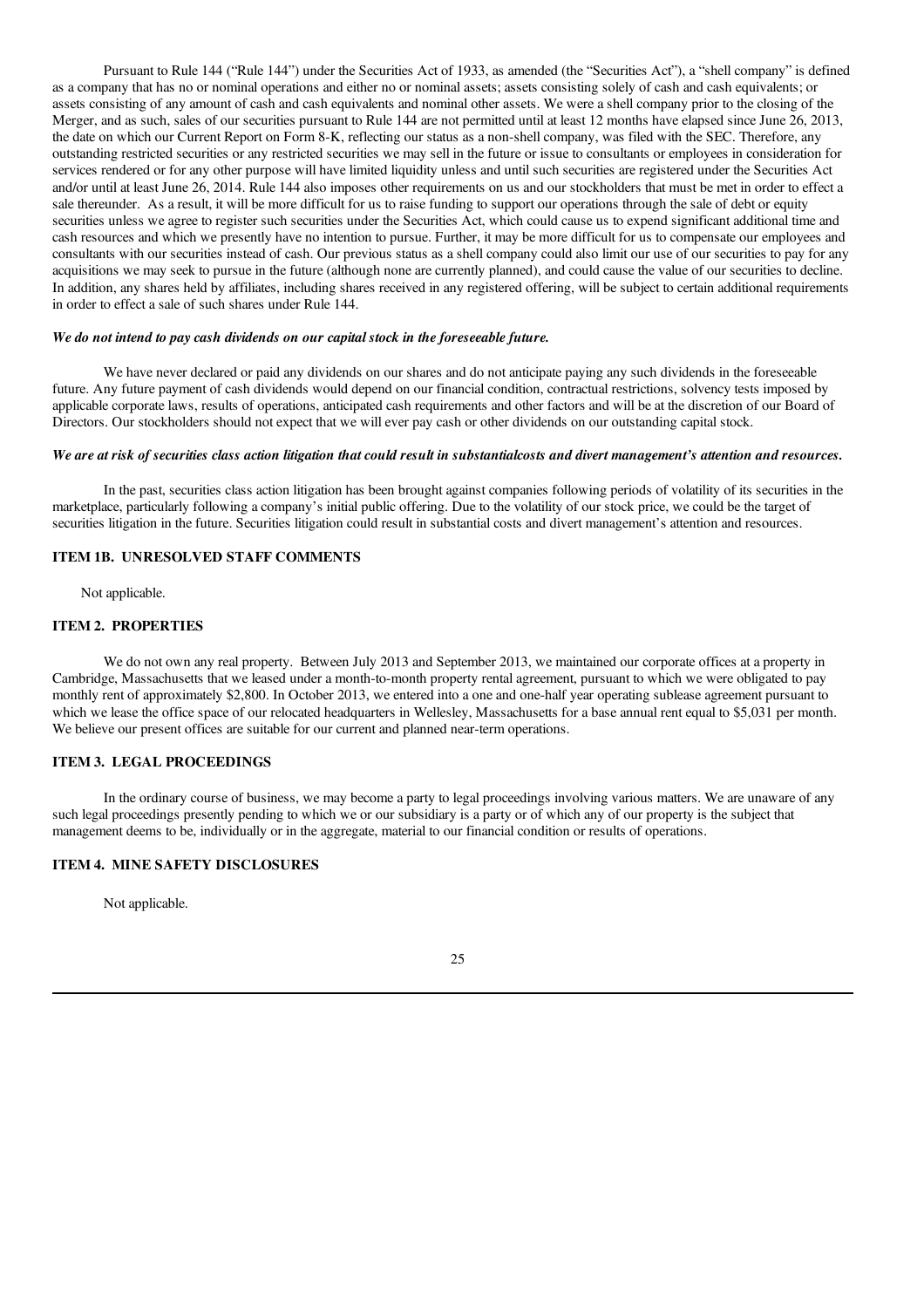#### PART II

# ITEM 5. MARKET FOR REGISTRANT'S COMMON EQUITY, RELATED STOCKHOLDER MATTERS AND ISSUER PURCHASES OF EQUITY SECURITIES

#### Market Information

Our common stock is quoted on the OTCBB over-the-counter quotation system. Our common stock began quotation on the OTCBB on June 26, 2012 under the trading symbol "AAHC.OB". Effective June 5, 2013, in connection with the change of our name to Arch Therapeutics, Inc., our trading symbol changed to "ARTH.OB". There was no trading of our common stock on the OTCBB or any other over-the-counter market prior to January 2, 2013. Although our common stock is quoted on the OTCBB, there is a limited trading market for our common stock and there have been few trades in our common stock to date. Because our common stock is thinly traded, any reported sale prices may not be a true market-based valuation of our common stock.

The table below sets forth reported high and low closing bid quotations for our common stock for the fiscal quarters indicated as reported on the OTCBB. The quotations reflect inter-dealer prices, without retail mark-up, mark-down or commission and may not represent actual transactions.

| High | Low                                                      |
|------|----------------------------------------------------------|
|      |                                                          |
|      |                                                          |
|      |                                                          |
|      |                                                          |
|      |                                                          |
|      |                                                          |
|      |                                                          |
|      |                                                          |
|      |                                                          |
|      | 0.54                                                     |
|      | 0.31                                                     |
|      |                                                          |
|      |                                                          |
| 0.35 | 0.11                                                     |
|      | \$<br>6.00 <sup>8</sup><br>\$<br>1.36 <sup>5</sup><br>\$ |

<sup>\*</sup> There was no market for our common stock during this period.

Our common stock is thinly traded and any reported sale prices may not be a true market-based valuation of our common stock.

As of December 26, 2013, there were approximately 66 holders of record of our common stock.

## Dividends

We have never declared or paid any cash dividends or distributions on our capital stock. We currently intend to retain our future earnings, if any, to support operations and to finance expansion and therefore we do not anticipate paying any cash dividends on our common stock in the foreseeable future.

#### Securities Authorized for Issuance under Equity Compensation Plans

On June 18, 2013, our Board of Directors and a majority of our stockholders approved and adopted the Arch Therapeutics, Inc. 2013 Stock Incentive Plan (the "Plan"). The Plan permits us to grant a variety of forms of awards, including stock options, stock appreciation rights, restricted stock, restricted stock units, and dividend equivalent rights, to allow us to adapt our incentive compensation program to meet our needs. The Plan initially reserved 7,825,388 shares of our common stock for issuance thereunder in awards granted to employees, directors and/or consultants. The Plan provides that, on an annual basis on the first business day of our fiscal year commencing in 2013, the number of shares of our common stock reserved for issuance under the Plan for all awards except for incentive stock option awards will be subject to increase by an amount equal to the lesser of (i) 3,000,000 shares, (ii) 4% of the number of shares outstanding on the last day of our immediately preceding fiscal year, or (iii) such lesser number of shares as determined by the administrator of the Plan, which is currently our Board of Directors. As a result of that provision, as of October 1, 2013, the number of shares reserved for issuance under the Plan increased by 2,405,808 to 10,231,196. The following table provides information as of September 30, 2013 with respect to our equity compensation plans:

<sup>#</sup> There was no market for our common stock during portions of this period.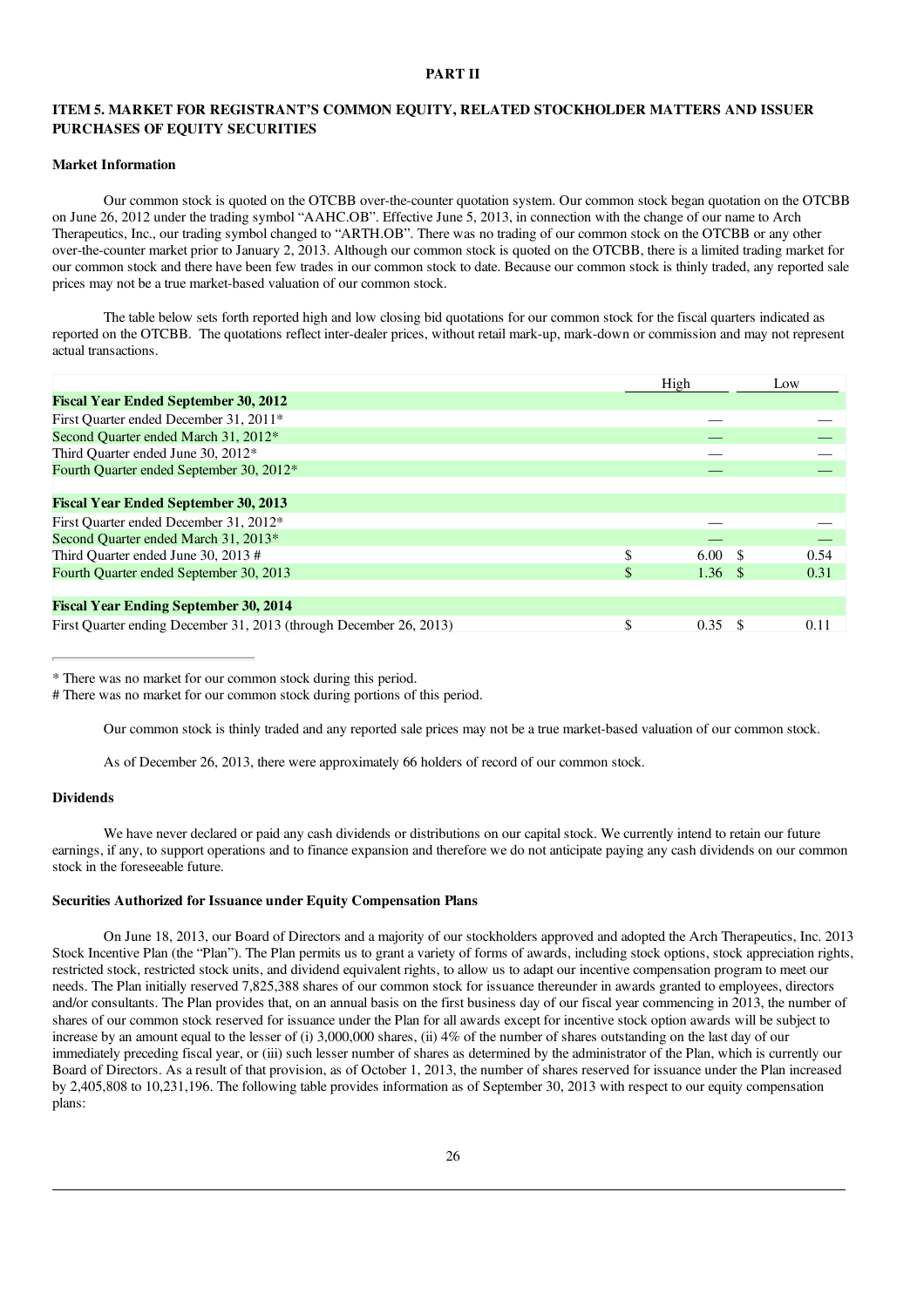|                                           | Number of securities to be<br>issued upon exercise of<br>outstanding options,<br>warrants and rights | Weighted-average<br>exercise price of<br>outstanding options,<br>warrants and rights | Number of securities remaining<br>available for future issuance<br>under equity compensation plans<br>(excluding securities reflected in<br>column (a)) |
|-------------------------------------------|------------------------------------------------------------------------------------------------------|--------------------------------------------------------------------------------------|---------------------------------------------------------------------------------------------------------------------------------------------------------|
| <b>Plan category</b>                      | (a)                                                                                                  | (b)                                                                                  | (c)                                                                                                                                                     |
| Equity compensation plans approved by     |                                                                                                      |                                                                                      |                                                                                                                                                         |
| security holders                          | 3,000,000                                                                                            | \$0.38                                                                               | 4,825,388                                                                                                                                               |
| Equity compensation plans not approved by |                                                                                                      |                                                                                      |                                                                                                                                                         |
| security holders                          |                                                                                                      |                                                                                      |                                                                                                                                                         |
| Total                                     | 3,000,000                                                                                            | \$0.38                                                                               | 4,825,388                                                                                                                                               |

### Unregistered Sales of Equity Securities

Pursuant to a financing (the "Coldstream Financing") arrangement with Coldstream Summit Ltd. ("Coldstream"), on August 30, 2013, we issued and sold units consisting of 1,000,000 shares of our common stock and a warrant to purchase 1,000,000 shares of our common stock to a foreign accredited investor identified by Coldstream, for aggregate gross proceeds of \$500,000, pursuant to a securities purchase agreement and warrant in substantially the same forms that were executed previously in connection with the Coldstream Financing. The issuance of securities in the Coldstream Financing has not been registered under the Securities Act, and such securities have been issued in reliance upon an exemption from registration under Section  $4(a)(2)$  of the Securities Act and Regulation S promulgated thereunder. Such securities may not be offered or sold in the United States absent registration under or exemption from the Securities Act and any applicable state securities laws. In determining that the issuance of such securities qualifies for an exemption under Section  $4(a)(2)$  of the Securities Act and Regulation S promulgated thereunder, we have relied on the following facts: the recipients of the securities represented that they are not a "U.S. Person" as defined in as defined in Rule 902 promulgated under the Securities Act and are "accredited investors" as defined in Rule 501 under the Securities Act; and the securities were issued as restricted securities.

### ITEM 6. SELECTED FINANCIAL DATA

#### Not applicable.

# ITEM 7. MANAGEMENT'S DISCUSSION AND ANALYSIS OF FINANCIAL CONDITION AND RESULTS OF **OPERATIONS**

The following discussion and analysis should be read in conjunction with our financial statements and notes thereto included elsewhere in this Annual Report. In addition to historical information, the following discussion and analysis contains forward-looking statements based upon various underlying assumptions and expectations that are subject to risks and uncertainties. Actual results may differ substantially from those referred to in any forward-looking statements due to a number of factors, including, without limitation, the risks described under the heading "Risk Factors" and elsewhere in this Annual Report on Form 10-K. We undertake no duty to update any of these forward-looking statements after the date of filing of this Annual Report to conform such forward-looking statements to actual results *or revised expectations, except as otherwise required by law.*

Unless the context indicates otherwise, all references to "we," "us," "our" and the "Company" in this discussion and analysis *refer to Arch Therapeutics, Inc. and its consolidated subsidiary, Arch Biosurgery, Inc.*

### Corporate Overview

Arch Therapeutics, Inc. ("Arch") was incorporated under the laws of the State of Nevada on September 16, 2009 with the name "Almah, Inc." to pursue the business of distributing automobile spare parts online. Effective June 26, 2013, Arch completed a merger (the "Merger") with Arch Biosurgery, Inc. (formerly known as Arch Therapeutics, Inc.), a Massachusetts corporation ("ABS"), and Arch Acquisition Corporation ("Merger Sub"), Arch's wholly owned subsidiary formed for the purpose of the transaction, pursuant to which Merger Sub merged with and into ABS and ABS thereby became the wholly owned subsidiary of Arch. Prior to the completion of the Merger, Arch was a "shell company" under applicable rules of the Securities and Exchange Commission (the "SEC") and had no or nominal assets or operations. Upon its acquisition of ABS, Arch abandoned its prior business plan and changed its operations to the business of a life science medical device company. For financial reporting purposes, the Merger represents a "reverse merger" rather than a business combination and ABS is deemed to be the accounting acquirer in the transaction and the predecessor of Arch. Consequently, the assets, liabilities, deficit accumulated during the development stage and the historical operations that are reflected in the Company's consolidated financial statements are those of ABS. All share information has been restated to reflect the effects of the Merger. The Company's financial information has been consolidated with the that of ABS after consummation of the Merger on June 26, 2013, and the historical financial statements of the Company before the Merger will be replaced with the historical financial statements of ABS before the Merger in this filing and all future filings with the SEC that require financial statements to be included.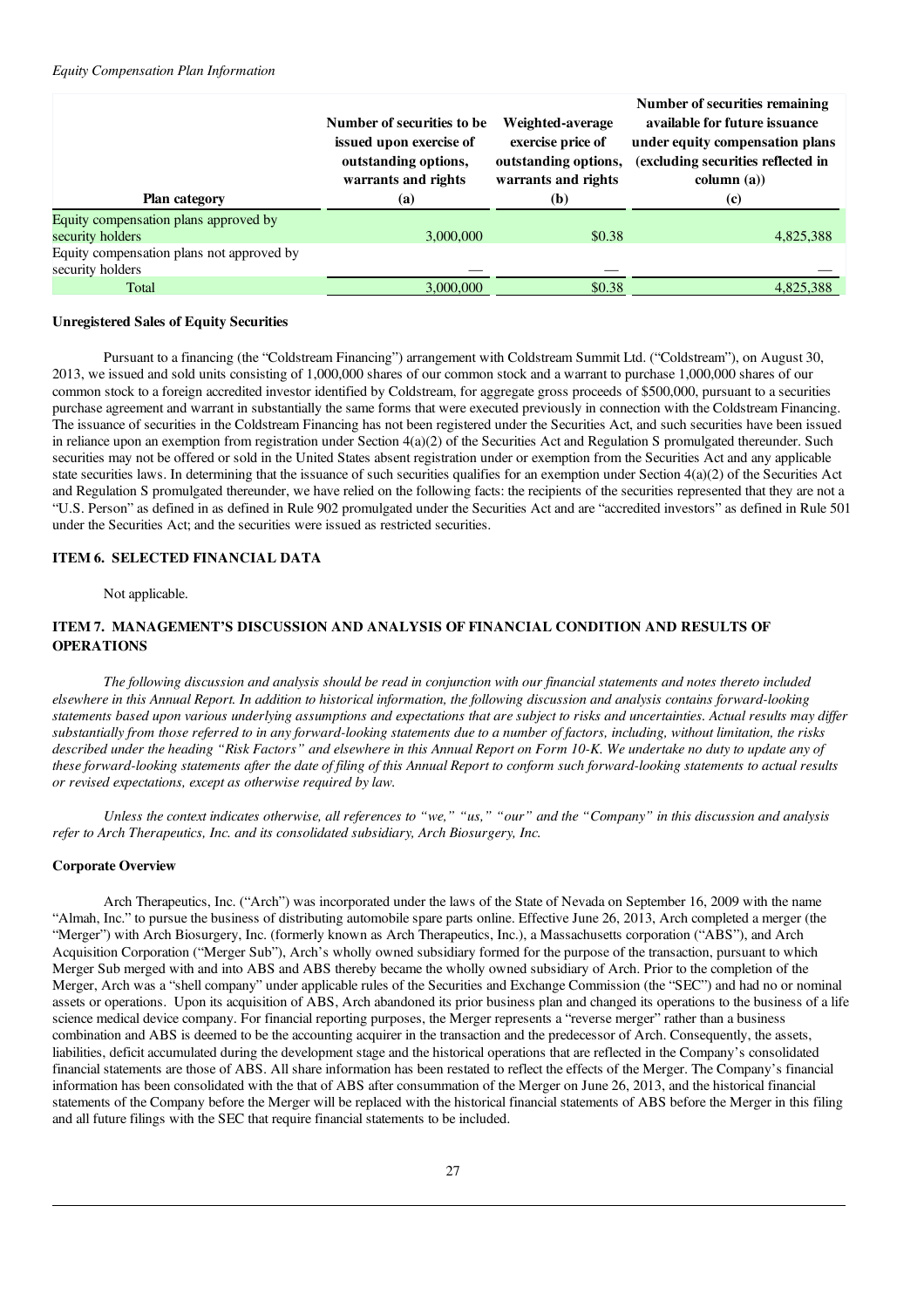ABS was incorporated under the laws of Commonwealth of Massachusetts on March 6, 2006 as Clear Nano Solutions, Inc., changed its name to Arch Therapeutics, Inc. on April 7, 2008, and changed its name from Arch Therapeutics, Inc. to Arch Biosurgery, Inc. upon the closing of the Merger on June 26, 2013.

#### *Liquidity*

The Company is in the development stage and has generated no operating revenues to date. The Company is currently devoting substantially all of its efforts toward product research and development. As further discussed in "Liquidity and Capital Resources" below, we will need to raise substantial additional funds in order to continue operating our business. We do not currently believe our existing cash resources are sufficient to meet our anticipated needs for the next twelve months.

### Business Overview

We are a life science medical device company in the development stage with limited operations to date. We aim to develop products that make surgery and interventional care faster and safer by utilizing a novel approach that stops bleeding (referenced as "hemostasis"), controls leaking (referenced as "sealant"), and provides other advantages during surgery and trauma care. Our core technology is based on a self-assembling peptide solution that creates a physical, mechanical barrier, which could be applied to bleeding organs or wounds to seal leaking blood and other fluids. We believe our technology could support an innovative platform of potential products in the field of stasis and barrier applications. Our first product candidate, AC5™, is designed to achieve hemostasis in minimally invasive and open surgical procedures, and we hope to develop other hemostatic or sealant product candidates in the future based on our self-assembling peptide technology platform. Our plan and business model is to develop products that apply that core technology to use with human bodily fluids and connective tissues.

Our primary product candidate, AC5, relies on this technology and is designed to achieve hemostasis during surgical procedures. AC5 is a biocompatible synthetic peptide comprising naturally occurring amino acids. When applied to a wound, AC5 intercalates into the interstices of the connective tissue where it self-assembles into a physical, mechanical nanoscale structure that provides a barrier to leaking substances, such as blood. We believe that the results of early data from preclinical animal tests have shown quick and effective hemostasis with the use of AC5 relative to other types of hemostatic agents. AC5 is designed for either direct application as a liquid or application as a spray, which we believe will make it user-friendly and able to conform to irregular wound geometry. Additionally, AC5 is not sticky or gluelike, which we believe will enhance its utility in the setting of minimally invasive and laparoscopic surgeries. Further, AC5 is transparent, which should make it easier for a surgeon or other healthcare providers to maintain a clear field of vision during a surgical procedure and prophylactically stop bleeding as it starts, which we call Crystal Clear Surgery™.

We have devoted much of our operations to date to the development of our core technology, including selecting our lead product composition, conducting initial safety and other related tests, generating scale-up, reproducibility and manufacturing and formulation methods, and developing and protecting the intellectual property rights underlying our technology platform. Formulation optimization is an important part of peptide development. AC5 formulation optimization, which is done with extensive collaboration among our team and partners, is focused on optimizing traditional product parameters to target specifications covering performance, physical appearance, stability, and handling characteristics, among others. We intend to monitor formulation optimization closely, as success or failure in setting and realizing appropriate specifications may directly impact our anticipated clinical trial and subsequent commercialization timeline.

Our long-term business plan includes the following goals:

- conducting successful biocompatibility studies and, subsequently, clinical trials on AC5;
- · obtaining regulatory approval or certification of AC5 in the EU, the U.S., and other jurisdictions as we may determine;
- expanding our intellectual property portfolio;
- developing appropriate third party relationships to manufacture, distribute, market and otherwise commercialize AC5; and
- developing additional product candidates in the hemostatic and sealant field.

In furtherance of our long-term business goals, we expect to focus on the following activities during the remainder of calendar year 2013 and during calendar year 2014:

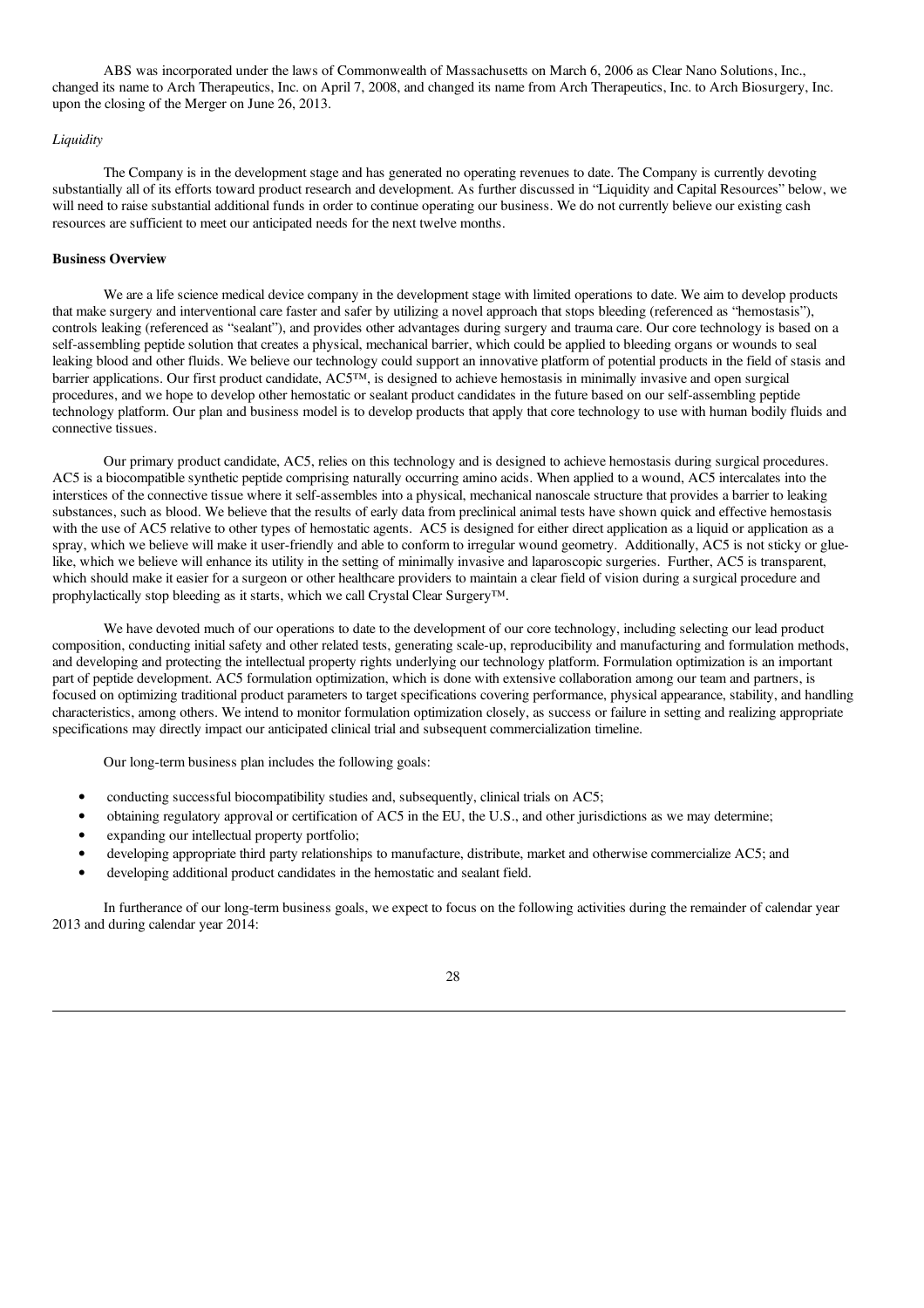- finalizing the composition of our lead product candidate;
- further developing and securing our intellectual property rights;
- engaging a large scale manufacturing partner to produce cGMP product for clinical trials;
- participating in EU and, subsequently, U.S. regulatory meetings;
- preparing for initial clinical trials, including developing clinical trial protocols;
- · conducting formal biocompatibility studies; and
- commencing initial human clinical trials.

### Recent Developments

#### *MLSC Loan Agreement and Warrant*

On September 30, 2013, we entered into the Life Sciences Accelerator Funding Agreement (the "MLSC Loan Agreement") with the Massachusetts Life Sciences Center ("MLSC"), pursuant to which MLSC agreed to provide us an unsecured subordinated loan, and we issued to MLSC a related promissory note, in principal amount of \$1,000,000 (such loan, the "MLSC Loan"). We received the full amount of the MLSC Loan on October 4, 2013. The MLSC Loan bears interest at a rate of 10% per annum, and will become fully due and payable on the earlier of (i) September 30, 2018, (ii) the occurrence of an event of default under the MLSC Loan Agreement, or (iii) the completion of a sale of substantially all of our assets, a change-of-control transaction or one or more financing transactions in which we receive net proceeds of \$5,000,000 or more in a 12-month period. We may, at our election and without penalty, repay the MLSC Loan in whole or in part at any time prior to its maturity date. Pursuant to the terms of the MLSC Loan Agreement, we may use the proceeds of the MLSC Loan solely to fund working capital requirements and/or the purchase of capital assets in the life sciences field, and we are expressly prohibited from using any such proceeds for any severance payment, investment in certain securities or payment for goods or services to a related party of the Company. The MLSC Loan Agreement also provides that, for so long as any of the MLSC Loan remains outstanding, our headquarters and at least a majority of our employees must be located in Massachusetts and we must not take certain actions without obtaining MLSC's prior consent, including without limitation paying dividends on our capital stock, redeeming any of our outstanding securities, incurring certain types and amounts of additional indebtedness, and completing a sale of substantially all of our assets or a change-of-control transaction.

In connection with and as a condition of the MLSC Loan Agreement, on September 30, 2013, we issued to MLSC a warrant (the "MLSC Warrant") to purchase 145,985 shares of our common stock at an exercise price of \$0.274 per share. The MLSC Warrant has been issued as partial consideration for the funding provided under the MLSC Loan Agreement and for no separate consideration. The MLSC Warrant is exercisable immediately upon its issuance and expires on the earlier of September 30, 2023 and the completion of a sale of substantially all of our assets or a change-of-control transaction.

#### *Merger with ABS and Related Activities*

On June 26, 2013, the Company completed the Merger with ABS, pursuant to which ABS became a wholly owned subsidiary of the Company. As a result of the acquisition of ABS, the Company has abandoned its prior business plan and has changed its operations to that of a life science medical device company. The Company is in the development stage and has generated no operating revenues to date. The Company is currently devoting substantially all of its efforts toward product research and development.

In contemplation of the Merger, effective May 24, 2013, the Company increased its authorized common stock from 75,000,000 shares to 300,000,000 shares and effected a forward stock split, by way of a stock dividend, of its issued and outstanding shares of common stock at a ratio of 11 shares to each one issued and outstanding share. Also in contemplation of the Merger, effective June 5, 2013, the Company changed its name from Almah, Inc. to Arch Therapeutics, Inc. and changed the ticker symbol under which its common stock trades on the OTC Bulletin Board from "AACH" to "ARTH".

In connection with the Merger, our Board of Directors and management team has undergone significant changes in connection with the appointment of ABS's management team to similar roles with our Company. On April 23, 2013, our former President, Chief Executive Officer and sole director Joey Power resigned from all of his positions with the Company, and Dr. Terrence W. Norchi was appointed as our President and Chief Executive Officer and a member of our Board of Directors and Dr. Avtar Dhillon was appointed as an independent member of our Board of Directors. On June 26, 2013, Alan T. Barber was appointed as our Chief Financial Officer and Dr. Arthur L. Rosenthal was appointed as an independent member of our Board of Directors. On July 8, 2013, William Cotter was appointed as our Chief Operating Officer. All of those individuals held the same or similar positions with ABS prior to the completion of the Merger.

#### 29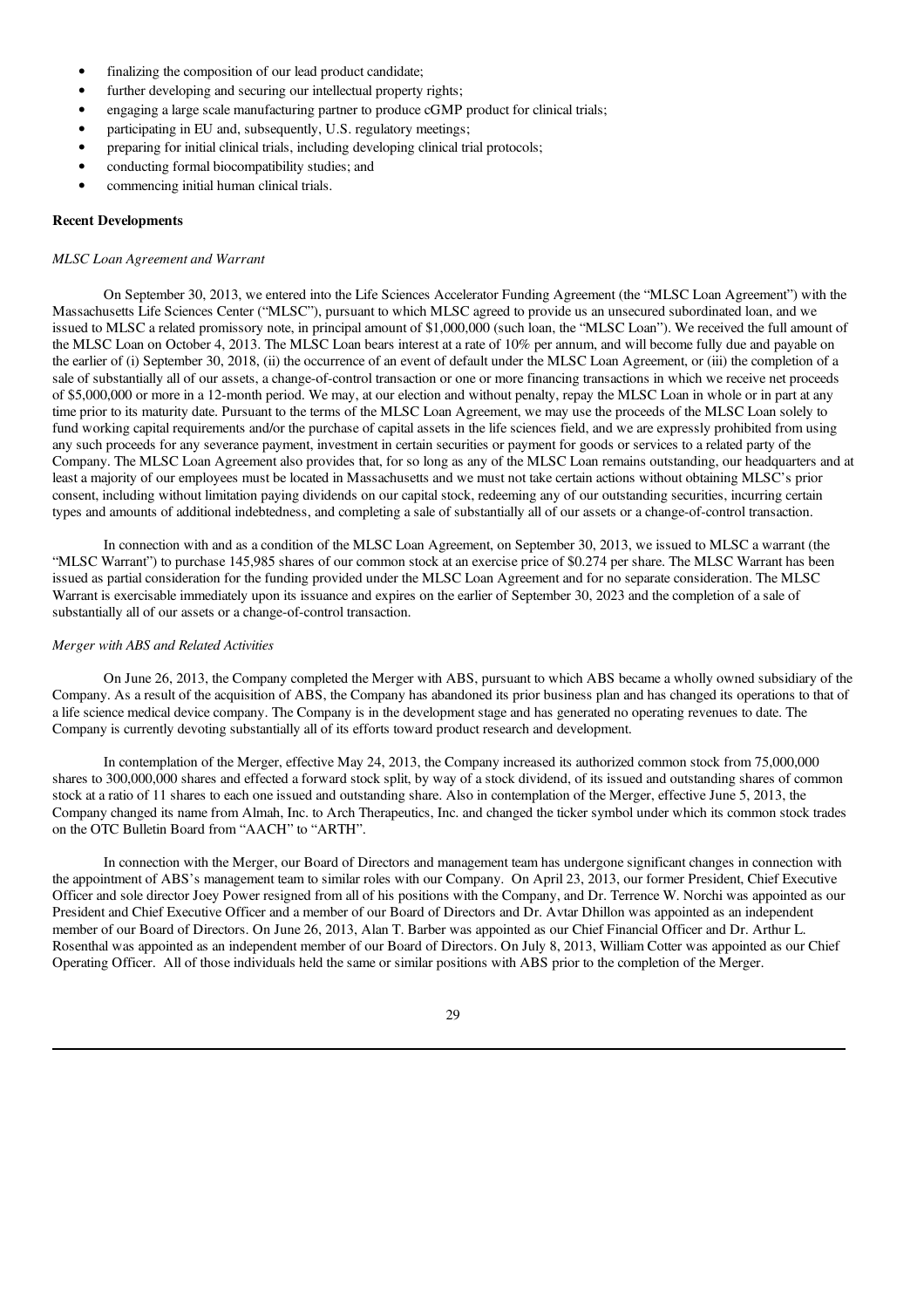#### *Coldstream Financing*

In contemplation of the Merger, on April 19, 2013, the Company entered into a financing agreement (the "Financing Agreement") with Coldstream Summit Ltd. ("Coldstream") pursuant to which we agreed to issue and sell, and Coldstream agreed to purchase or assist in securing the purchase of, \$2,000,000 worth of units in a private offering within the 12-month period following the closing of the Merger (the "Coldstream Financing"). Each unit issued in the Coldstream Financing is to be sold at a price of \$0.50 per share and is to consist of (i) one share of common stock and (ii) one warrant to purchase one share of common stock at an exercise price of \$0.75 per share and with a term of 12 months. On April 23, 2013, the Company issued and sold units consisting of 2,500,000 shares of common stock and warrants to purchase 2,500,000 shares of common stock in the Coldstream Financing to a foreign accredited investor identified by Coldstream, for aggregate gross proceeds of \$1,250,000. On July 3, 2013, pursuant to the Coldstream Financing, the Company issued and sold additional units consisting of 500,000 shares of common stock and warrants to purchase 500,000 shares of common stock to a foreign accredited investor identified by Coldstream for gross proceeds of \$250,000. On August 30, 2013, pursuant to the Coldstream Financing the Company issued and sold additional units consisting of 1,000,000 shares of common stock and warrants to purchase 1,000,000 shares of common stock to a foreign accredited investor identified by Coldstream for gross proceeds of \$500,000. Following such issuance and sale on August 30, 2013, Coldstream has satisfied its obligations under the Financing Agreement and we have received all aggregate gross proceeds thereunder, totaling \$2,000,000.

### *Adoption of 2013 Equity Incentive Plan*

On June 18, 2013, our Board of Directors and stockholders holding a majority of our outstanding common stock approved the adoption of the 2013 Equity Incentive Plan (the "Plan"). The Plan initially reserved an aggregate of 7,825,388 shares of our common stock for issuance thereunder to employees, officers and consultants of the Company. Pursuant to the terms of the Plan, as of October 1, 2013, the number of shares reserved for issuance pursuant to awards thereunder automatically increased by 2,405,808 shares to an aggregate 10,231,196 shares.

### *Adoption of Amended and Restated Bylaws*

On June 18, 2013, our Board of Directors and stockholders holding at least a majority of the outstanding shares of our common stock approved the amendment and restatement of our bylaws (the "Restated Bylaws"). The Restated Bylaws are different than our prior bylaws in various respects, including with respect to the procedures by which special meetings of stockholders may be called, the prohibition on stockholder actions by written consent, the procedures applicable to stockholder proposals and director nominations, the number of directors that may be elected or appointed to our Board of Directors, the procedures applicable to the removal of directors, our ability to issue uncertificated shares of our common stock, our ability to communicate electronically with our stockholders, the indemnification of our directors and officers, future amendments to the Restated Bylaws, and the exclusion of certain provisions of the Nevada Revised Statutes relating to the acquisition of our securities that may constitute a controlling interest, among other substantive and stylistic changes.

### Results of Operations

The following discussion of our results of operations should be read together with the financial statements included in this Annual Report. Our historical results of operations and the period to period comparisons of our interim results of operations that follow are not necessarily indicative of future results.

#### *Year Ended September 30, 2013 Compared to Year Ended September 30, 2012*

|                             | <b>September</b><br>30,<br>2013 | <b>September</b><br>30,<br>2012 | <b>Increase</b><br>(Decrease) |
|-----------------------------|---------------------------------|---------------------------------|-------------------------------|
| <b>Revenue</b>              |                                 |                                 |                               |
| <b>Operating Expenses</b>   |                                 |                                 |                               |
| General and Administrative  | 1,526,075                       | 333,503                         | 1,192,572                     |
| Research and Development    | 218,901                         | 87,021                          | 131,880                       |
| <b>Loss from Operations</b> | 1,744,976                       | 420,524                         | 1,324,452                     |
| <b>Other Expense</b>        | 108,815                         | 156,387                         | 47,572                        |
| <b>Net Loss</b>             | 1,853,791                       | 576,911                         | 1,276,880                     |

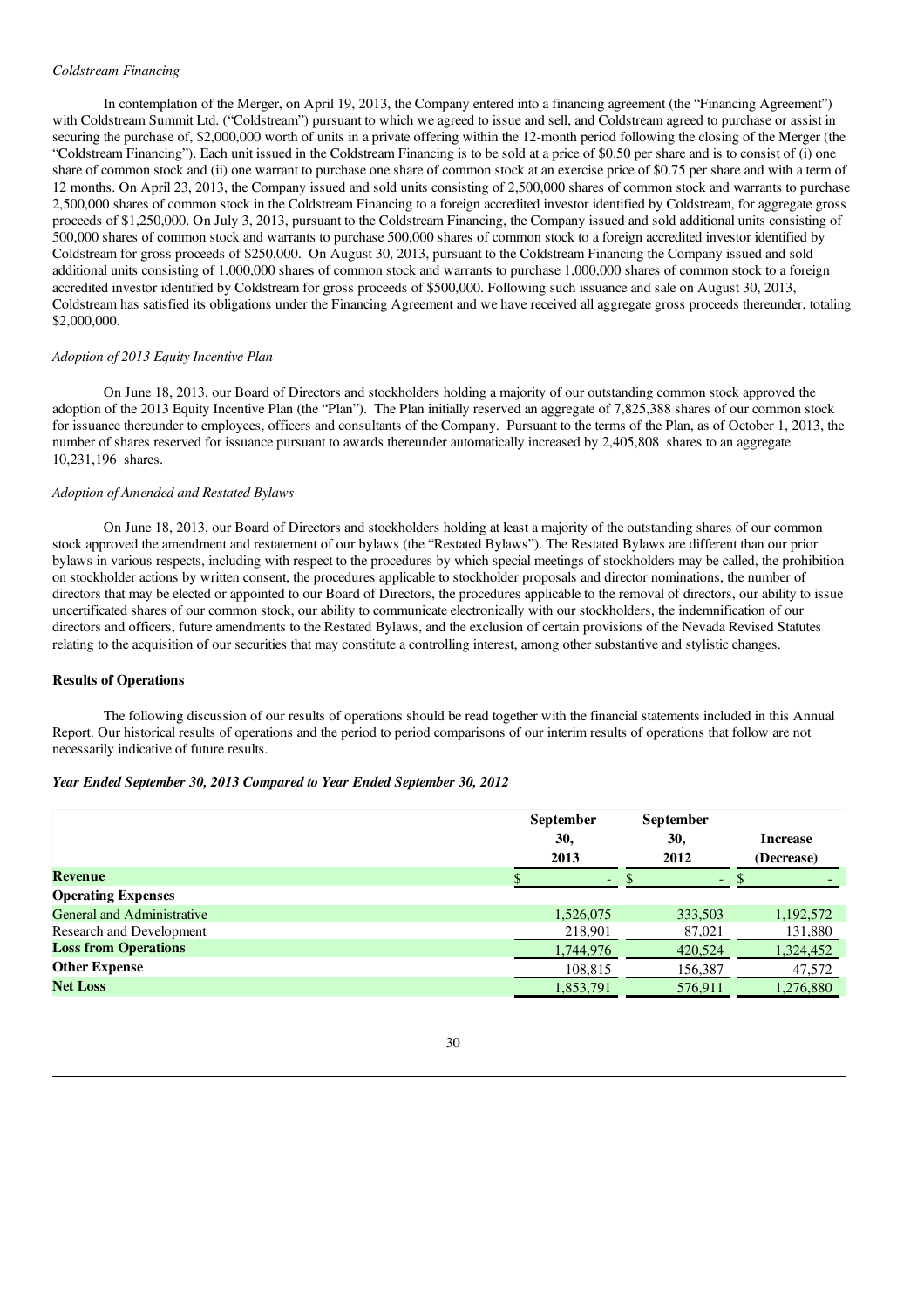#### *Revenue*

We did not generate any revenue in either of the years ended September 30, 2013 or 2012.

### *General and Administrative Expense*

We incurred general and administrative expense during the year ended September 30, 2013 in the amount of \$1,526,075, compared to general and administrative expense incurred during the year ended September 30, 2012 in the amount of \$333,503 (an increase of \$1,192,672). Our general and administrative expenses during those periods primarily included legal fees, patent prosecution costs, payroll related expenses, license maintenance fees, professional fees and office overhead. The increase in general and administrative expense period over period is primarily attributable to hiring additional administrative personnel and increased costs associated with legal and accounting fees incurred in connection with the Merger partially offset by a decrease in patent prosecution costs.

General and administrative expenses are generally expected to increase as a result of plans to ramp up operations and requirements to comply with public company reporting obligations. We also expect increased expenses related to plans to hire additional personnel and consultants and expected incurrence of additional legal fees.

#### *Research and Development Expense*

We incurred research and development expense during the year ended September 30, 2013 in the amount of \$218,901, compared to research and development expense incurred during the year ended September 30, 2012 in the amount of \$87,021 (an increase of \$131,880). Our research and development expenses primarily relate to our activities to develop our primary product candidate, and are comprised of payroll related expenses, advisor fees and cost of materials. The increase in research and development expense between periods is primarily attributable to hiring additional research and development personnel and an increase in materials used in the development of our lead product candidate.

Research and development expenses are expected to increase as a result of plans to pursue additional preclinical and clinical studies and otherwise relating to development of our primary product candidate.

#### *Other Expense*

We incurred total other expenses during the year ended September 30, 2013 in the amount of \$108,815 compared to total other expenses incurred during the year ended September 30, 2012 in the amount of \$156,387 (a decrease of \$47,572). Other expenses during those periods were primarily interest accrued on debt. The decrease in other expense between periods is attributable to suspension of interest accrual beyond April 30, 2013 in connection with the exchange of debt for equity in the Merger.

### Liquidity and Capital Resources

#### *Working Capital*

Our working capital as of September 30, 2013 and September 30, 2012 is summarized as follows:

|                                  | <b>September</b><br>30, |           | <b>September</b> |                |
|----------------------------------|-------------------------|-----------|------------------|----------------|
|                                  |                         |           |                  | 30,            |
|                                  |                         | 2013      |                  | 2012           |
| <b>Total Current Assets</b>      |                         | 1,576,948 |                  | 20,447         |
| <b>Total Current Liabilities</b> |                         | 455,609   |                  | 2,552,439      |
| <b>Working Capital</b>           |                         | 1,121,339 |                  | \$ (2,531,992) |

As of September 30, 2013, total current assets were \$1,576,948, compared to total current assets of \$20,447 as of September 30, 2012 (an increase of \$ 1,556,501). The increase was due to an increase in cash balances resulting from amounts receivable under the MSLC Loan Agreement and sales of our common stock and warrants in the Coldstream Financing greater than operating expenditures and repayment of related party debt and accrued interest. Our total current assets as of September 30, 2013 were comprised primarily of cash, cash equivalents, receivables and prepaid expenses.

As of September 30, 2013, total current liabilities were \$455,609, compared to total current liabilities of \$2,552,439 as of September 30, 2012 (a decrease of \$ 2,096,830). The decrease was primarily due to cancellation of current maturities of outstanding debt and accrued interest on debt in connection with the Merger, partially offset by an increase in accrued expenses. Our total current liabilities as of September 30, 2013 were comprised primarily of accounts payable and accrued expenses.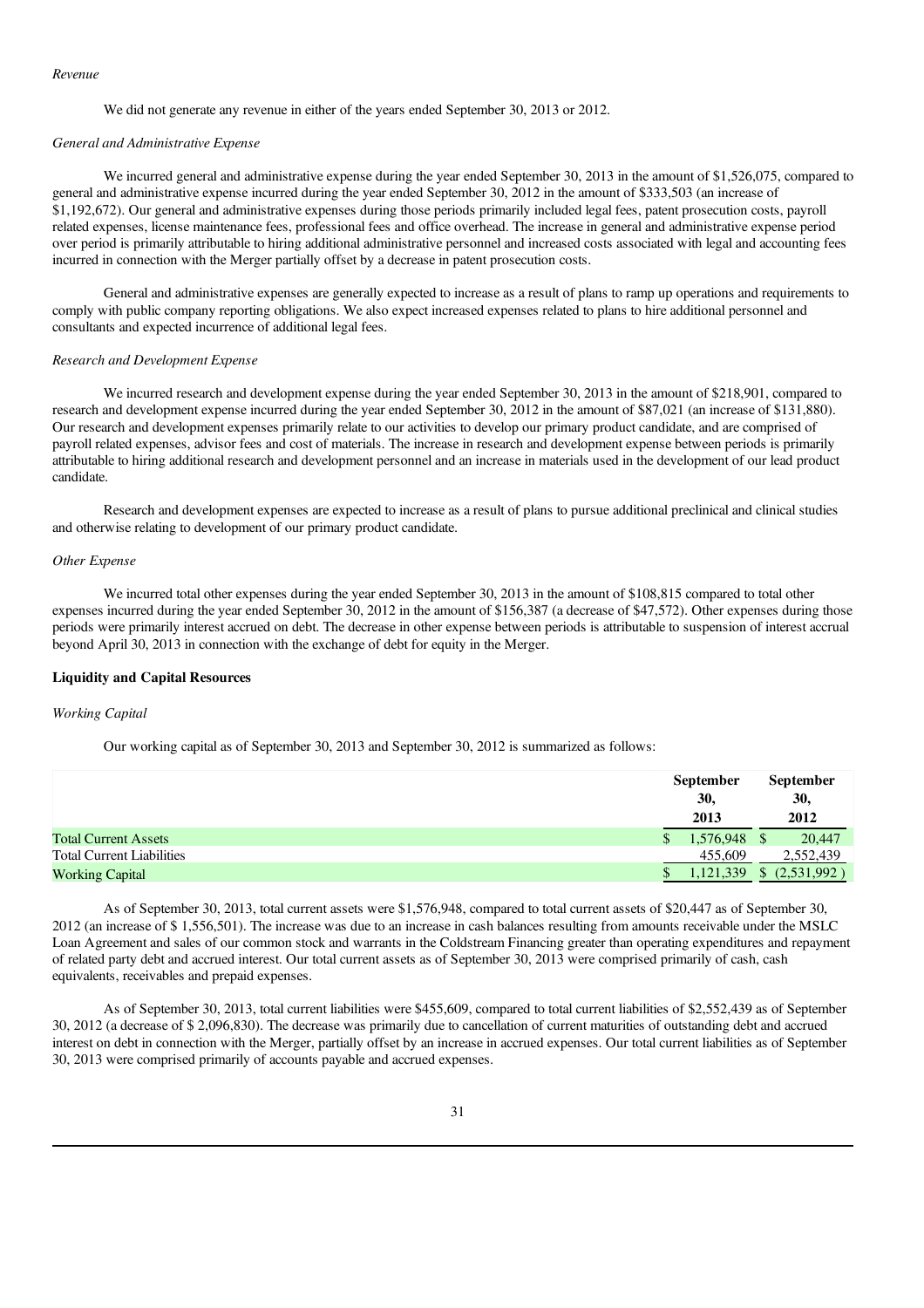#### *Cash Flow*

Our cash on-hand as of September 30, 2013 was \$557,319, compared to cash on-hand as of September 30, 2012 of \$17,139 (an increase of \$540,180). The increase was primarily due to amounts received in connection with sales of our common stock and warrants in the Coldstream Financing greater than operating expenditures and repayment of related party debt and accrued interest.

#### *Cash Used in Operating Activities*

Cash used in operating activities during the year ended September 30, 2013 was \$1,336,331, compared to cash used in operating activities during the year ended September 30, 2012 of \$254,636 (an increase of \$1,081,695). The increase was primarily due to an increase in general and administrative expense attributable to increased costs associated with legal and accounting fees incurred in connection with the Merger, partially offset by a decrease in patent prosecution costs.

#### *Cash Used in Investing Activities*

There was no cash used in investing activities during the years ended September 30, 2013 or 2012.

### *Cash Provided by Financing Activities*

Cash provided by financing activities during the year ended September 30, 2013 was \$1,876,512, compared to cash provided by financing activities during the year ended September 30, 2012 of \$ 235,000 (an increase of \$1,641,512). The increase in cash provided by financing activities was obtained from issuances of convertible promissory notes, which were exchanged for equity upon the closing of the Merger, and amounts received in the Coldstream Financing, reduced by the repayment of certain notes payable to our Chief Executive Officer and accrued interest.

### *Sources of Capital*

Prior to the closing of the Merger, we had primarily funded our operations through the issuance of convertible debt and other promissory notes and related warrants, from which we received an aggregate of \$1,985,000 in exchange for such issuances from inception through the closing of the Merger on June 26, 2013. All of such convertible notes and related warrants were cancelled in exchange for shares of our common stock in connection with the closing of the Merger. Subsequent to the Merger, we have funded our operations through the issuance and sale of shares of our common stock and warrants to acquire shares of our common stock in the Coldstream Financing, for aggregate gross proceeds to us of \$2,000,000, and our incurrence of \$1,000,000 of indebtedness under the MLSC Loan Agreement. Other than such financing activities, we have had no sources of material funding from inception to date. As of September 30, 2013, we have received all funding amounts committed under the Coldstream Financing. On October 4, 2013 we received the all the funding committed under the MLSC Loan Agreement, and we have no contractual commitments for any further funding from those or any other parties.

### *Cash Requirements*

As described above, we anticipate that our operating and other expenses will increase as we continue to implement our business plan and pursue our operational goals. After giving effect to the funds received in our recent equity and debt financings, we estimate we have sufficient funds to operate the business through May 2014; however, based on our current operating expenses and working capital requirements and assuming our use of funds at the rate we presently expect, we do not currently believe our existing cash resources are sufficient to meet our anticipated needs for the next 12 months. We will require additional financing to fund our planned future operations, including the continuation of our ongoing research and development efforts, seeking to license or acquire new assets, and researching and developing any potential patents, the related compounds and any further intellectual property that we may acquire. In addition, our estimates of the amount of cash necessary to operate our business may prove to be wrong, and we could spend our available financial resources much faster than we currently expect. Further, our estimates regarding our use of cash could change if we encounter unanticipated difficulties, in which case our current funds may not be sufficient to operate our business for the period we expect.

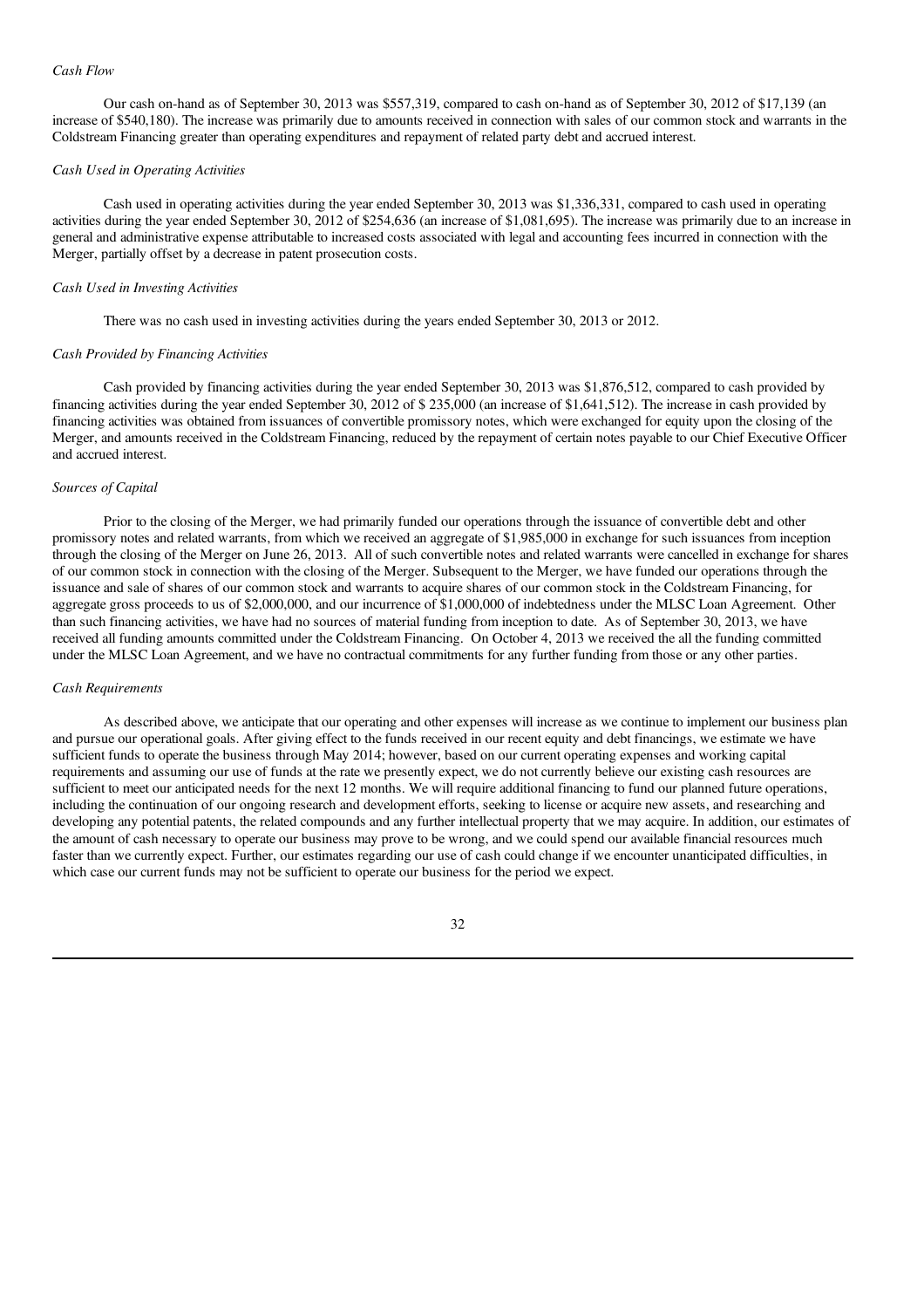We do not have any commitments for future capital. Significant additional financing will be required to fund our planned operations in the near term and in future periods, including research and development activities relating to our principal product candidate, seeking regulatory approval of that or any other product candidate we may choose to develop, commercializing any product candidate for which we are able to obtain regulatory approval or certification, seeking to license or acquire new assets or businesses, and maintaining our intellectual property rights and pursuing rights to new technologies. We do not presently have, nor do we expect in the near future to have, revenue to fund our business from our operations, and will need to obtain all of our necessary funding from external sources for the foreseeable future. We may not be able to obtain additional financing on commercially reasonable or acceptable terms when needed, or at all. If we cannot raise the money that we need in order to continue to develop our business, we will be forced to delay, scale back or eliminate some or all of our proposed operations. If any of these were to occur, there is a substantial risk that our business would fail and our stockholders could lose all of their investments.

### *Going Concern*

From inception through September 30, 2013 we have not earned operating revenues from sales of products or services, and have recurring losses from operations. As of September 30, 2013, we had incurred a net loss of \$4,631,871 since our inception. The continuation of our business as a going concern is dependent upon raising additional capital and eventually attaining and maintaining profitable operations. As of September 30, 2013, there is substantial doubt about the Company's ability to continue as a going concern. The financial statements included in this Annual Report on Form 10-K do not include any adjustments relating to the recoverability of assets that might be necessary should operations discontinue.

#### Critical Accounting Policies and Significant Judgments and Estimates

Pursuant to certain disclosure guidance issued by the SEC, the SEC defines "critical accounting policies" as those that require the application of management's most difficult, subjective or complex judgments, often as a result of the need to make estimates about the effect of matters that are inherently uncertain and may change in subsequent periods. Our critical accounting policies that we anticipate will require the application of our most difficult, subjective or complex judgments are as follows:

### *Basis of Presentation — Development Stage Company*

We have not earned any revenue from operations. Accordingly, our activities have been accounted for as those of a "Development" Stage Company" as set forth in Financial Accounting Standards Board ("FASB") Accounting Standards Codification ("ASC") 915. Among the disclosures required by ASC 915 are that our financial statements be identified as those of a development stage company, and that the statements of operations, stockholders' deficit and cash flows disclose activity since the date of our inception.

### *Use of Estimates*

Management is required to make estimates and assumptions that affect the reported amounts of assets and liabilities and disclosure of contingent assets and liabilities at the dates of the financial statements and the reported amounts of revenue and expenses during the reporting periods. Actual results could differ from those estimates.

#### *Impairment of Long-Lived Assets*

Long-lived assets are reviewed for impairment when circumstances indicate the carrying value of an asset may not be recoverable in accordance with ASC 360, Property, Plant and Equipment. For assets that are to be held and used, impairment is recognized when the estimated undiscounted cash flows associated with the asset or group of assets is less than their carrying value. If impairment exists, an adjustment is made to write the asset down to its fair value, and a loss is recorded as the difference between the carrying value and fair value. Fair values are determined based on quoted market values, discounted cash flows or internal and external appraisals, as applicable. Assets to be disposed of are carried at the lower of carrying value or estimated net realizable value.

### *Convertible Debt*

We record a discount to convertible notes for the intrinsic value of conversion options embedded in debt instruments based upon the differences between the fair value of the underlying preferred stock at the commitment date of the note transaction and the effective conversion price embedded in the note. Debt discounts under these arrangements are amortized to noncash interest expense using the effective interest rate method over the term of the related debt to their date of maturity. If a security or instrument becomes convertible only upon the occurrence of a future event outside of our control, or, is convertible from inception, but contains conversion terms that change upon the occurrence of a future event, then any contingent beneficial conversion feature is measured and recognized when the triggering event occurs and contingency has been resolved.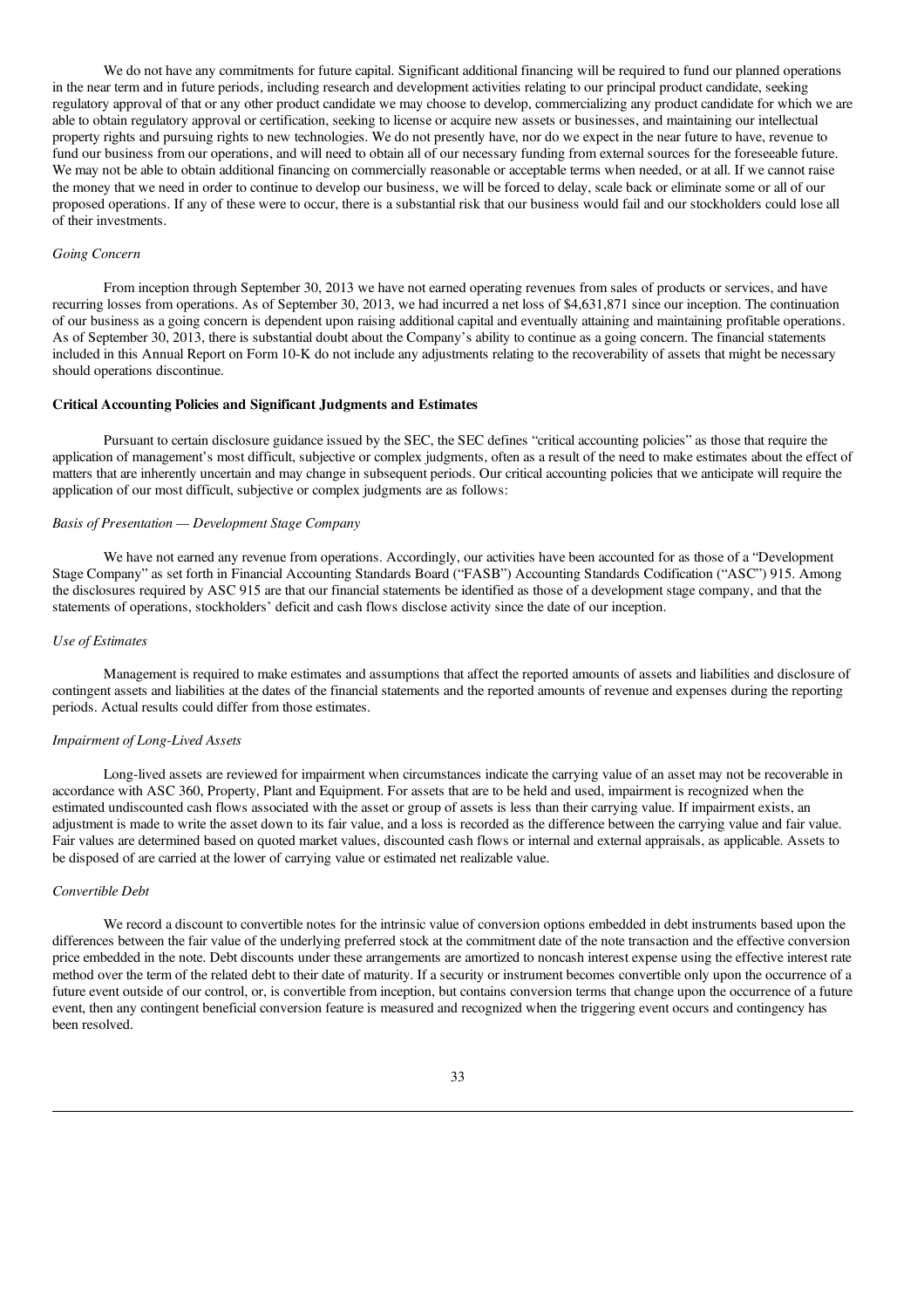We recognize revenue in accordance with ASC 605-28, the milestone method of revenue recognition for arrangements involving research or development or other performance obligations whereby a portion or all of the consideration is contingent upon achievement of milestone events. Under these provisions, arrangement consideration contingent upon achievement of a milestone is recognized by us in the period the milestone is met when we conclude that the milestone is substantive. Upon inception of each applicable arrangement, we assesses each milestone and the consideration payable upon achievement of each milestone and concludes that the milestone is substantive if all of the following criteria are met: (i) the consideration is commensurate with our performance or the enhanced value of a delivered item which is a direct result of our performance to achieve the milestone, (ii) the consideration relates to past performance and there are no refund rights or other penalties related to the consideration based on completion of future performance and (iii) the consideration is reasonable relative to all the deliverables and payment terms within the arrangement. The related consideration for milestones that are considered substantive is recognized in its entirety in the period which the milestone is met. For the period from inception (March 6, 2006) through September 30, 2013 we have not recorded any revenue for these types of activities.

#### *Research and Development*

We expense internal and external research and development costs, including costs of funded research and development arrangements, in the period incurred. Research and development related income is recognized over the term of the related project under the proportional performance method based on costs incurred.

#### *Accounting for Stock-Based Compensation*

The Company accounts for employee stock-based compensation in accordance with the guidance of FASB ASC Topic 718, Compensation-Stock Compensation, which requires all share- based payments to employees, including grants of employee stock options, to be recognized in the financial statements based on their fair values. We account for non-employee stock-based compensation in accordance with the guidance of FASB ASC Topic 505, Equity ("FASB ASC Topic 505"), which requires that companies recognize compensation expense based on the estimated fair value of options granted to non-employees over their vesting period, which is generally the period during which services are rendered by such non-employees. FASB ASC Topic 505 requires us to re-measure the fair value of stock options issued to non- employee at each reporting period during the vesting period or until services are complete.

In accordance with FASB ASC Topic 718, Compensation-Stock Compensation, we have elected to use the Black-Scholes option pricing model to determine the fair value of options granted and recognizes the compensation cost of share-based awards on a straight-line basis over the vesting period of the award.

The determination of the fair value of share-based payment awards utilizing the Black-Scholes model is affected by the fair value of the common stock and a number of other assumptions, including expected volatility, expected life, risk-free interest rate and expected dividends. We do not have a history of market prices of the common stock, and as such volatility is estimated in accordance with ASC 718- 10-S99 Compensation-Stock Compensation ("ASC 718-10-S99"), using historical volatilities of similar public entities. The life term for awards and, therefore, uses simplified method for all "plain vanilla" options, as defined in ASC 718-10-S99 and the contractual term for all other employee and non-employee awards. The risk-free interest rate assumption is based on observed interest rates appropriate for the terms of our awards. The dividend yield assumption is based on history and the expectation of paying no dividends. Forfeitures are estimated at the time of grant and revised, if necessary, in subsequent periods if actual forfeitures differ from those estimates. Stock-based compensation expense, when recognized in the financial statements, is based on awards that are ultimately expected to vest.

#### *Fair Value Measurements*

We measure both financial and nonfinancial assets and liabilities in accordance with FASB ASC Topic 820, Fair Value Measurements and Disclosures, except those that are recognized or disclosed in the financial statements at fair value on a recurring basis. The standard created a fair value hierarchy which prioritizes the inputs to valuation techniques used to measure fair value into three broad levels as follows: Level 1 inputs are quoted prices (unadjusted) in active markets for identical assets or liabilities; Level 2 inputs are inputs other than quoted prices included within Level 1 that are observable for the asset or liability, either directly or indirectly; and Level 3 inputs are unobservable inputs that reflect our own assumptions about the assumptions market participants would use in pricing the asset or liability.

Our financial instruments include cash and cash equivalents. Because of their short maturity, the carrying amount of cash and cash equivalents are considered to approximate fair value.

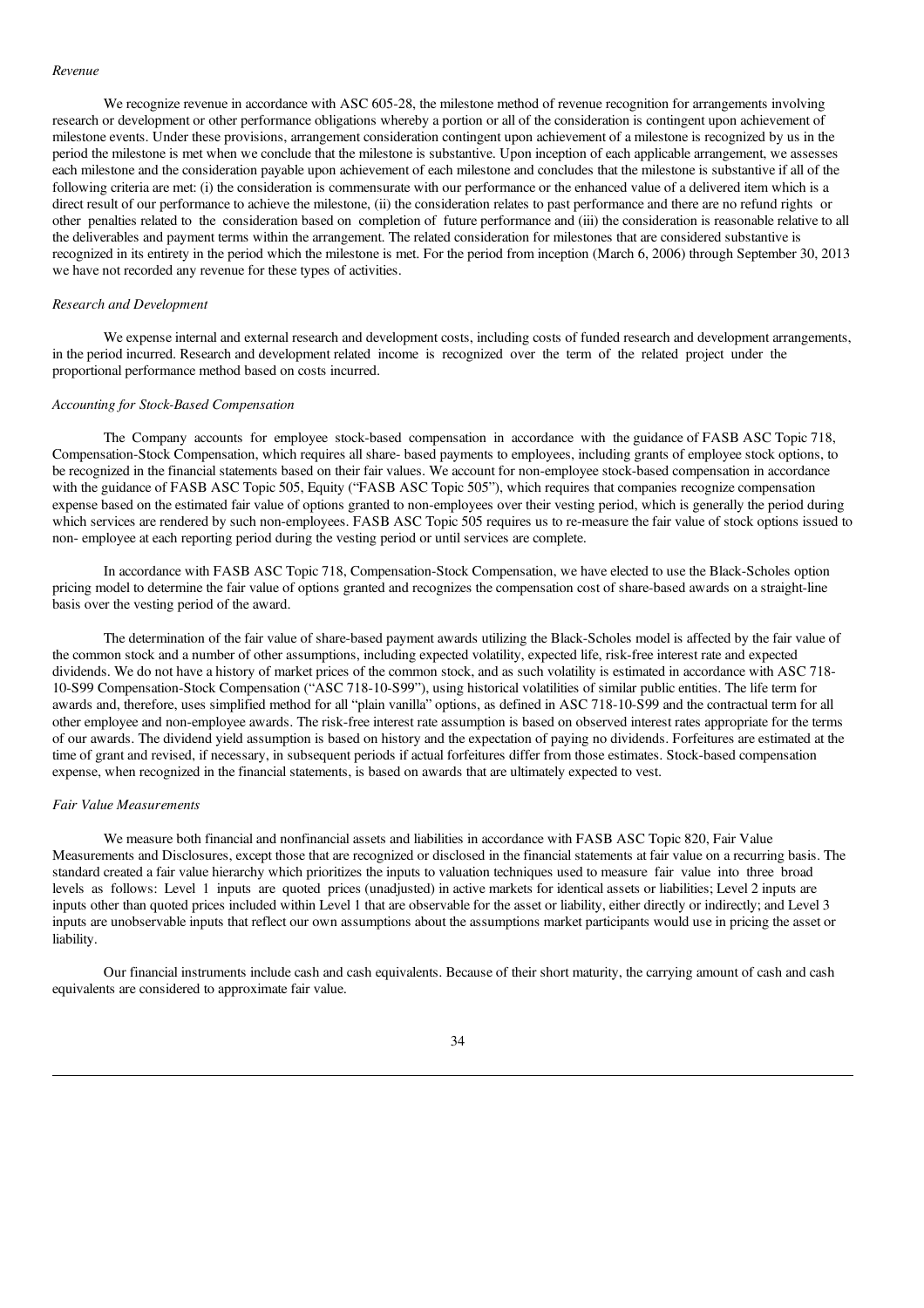In accordance with FASB ASC 740, Income Taxes, we recognize deferred tax assets and liabilities for the expected future tax consequences or events that have been included in our financial statements and/or tax returns. Deferred tax assets and liabilities are based upon the differences between the financial statement carrying amounts and the tax bases of existing assets and liabilities and for loss and credit carryforwards using enacted tax rates expected to be in effect in the years in which the differences are expected to reverse. Deferred tax assets are reduced by a valuation allowance if it is more likely than not that some portion or all of the deferred tax asset will not be realized.

We provide reserves for potential payments of tax to various tax authorities related to uncertain tax positions when management determines that it is probable that a loss will be incurred related to these matters and the amount of the loss is reasonably determinable. We have no reserves related to uncertain tax positions as of September 30, 2013 and September 30, 2012.

#### Recent Accounting Guidance

Accounting Standards Update ("ASU") 2013-11, "Income Taxes (Topic 740) - Presentation of an Unrecognized Tax Benefit When a Net Operating Loss Carryforward, a Similar Tax Loss, or a Tax Credit Carryforward Exists" was issued in July 2013. The amendments in this ASU are effective for fiscal years, and interim periods within those years, beginning after December 15, 2013. Early adoption is permitted. The amendments should be applied prospectively to all unrecognized tax benefits that exist at the effective date. Retrospective application is permitted. We do not expect adoption of this ASU to have a material impact on our financial statements.

#### Off-Balance Sheet Arrangements

We have no significant off-balance sheet arrangements that have or are reasonably likely to have a current or future effect on our financial condition, revenues or expenses, results of operations, liquidity, capital expenditures or capital resources that is material to stockholders.

# ITEM 7A. QUANTITATIVE AND QUALITATIVE DISCLOSURE ABOUT MARKET RISK

Not applicable.

### ITEM 8. FINANCIAL STATEMENTS AND SUPPLEMENTARY DATA

The financial statements required by this item are set forth at the end of this Annual Report beginning on page F-1 and are incorporated herein by reference. We are not required to provide the supplementary data required by this item as we are a smaller reporting company as defined by Rule 12b-2 of the Exchange Act.

# ITEM 9. CHANGES IN AND DISAGREEMENTS WITH ACCOUNTANTS ON ACCOUNTING AND FINANCIAL DISCLOSURE

None.

# ITEM 9A. CONTROLS AND PROCEDURES

### Evaluation of Disclosure Controls and Procedures

Our management carried out an evaluation, under the supervision and with the participation of our Chief Executive Officer (who is our Principal Executive Officer) and our Chief Financial Officer (who is our Principal Financial Officer and Principal Accounting Officer), of the effectiveness of the design of our disclosure controls and procedures (as defined by Exchange Act Rules 13a-15(e) or 15d-15(e)) as of September 30, 2013, pursuant to Exchange Act Rule 13a-15(b). Based upon that evaluation, our Principal Executive Officer and Principal Financial Officer concluded that our disclosure controls and procedures were not effective as of September 30, 2013 in ensuring that information required to be disclosed by us in reports that we file or submit under the Exchange Act is recorded, processed, summarized, and reported within the time periods specified in the SEC's rules and forms. This conclusion is based on findings that constituted material weaknesses in our internal control over financial reporting, which are discussed below in management's annual report on internal control over financial reporting.

35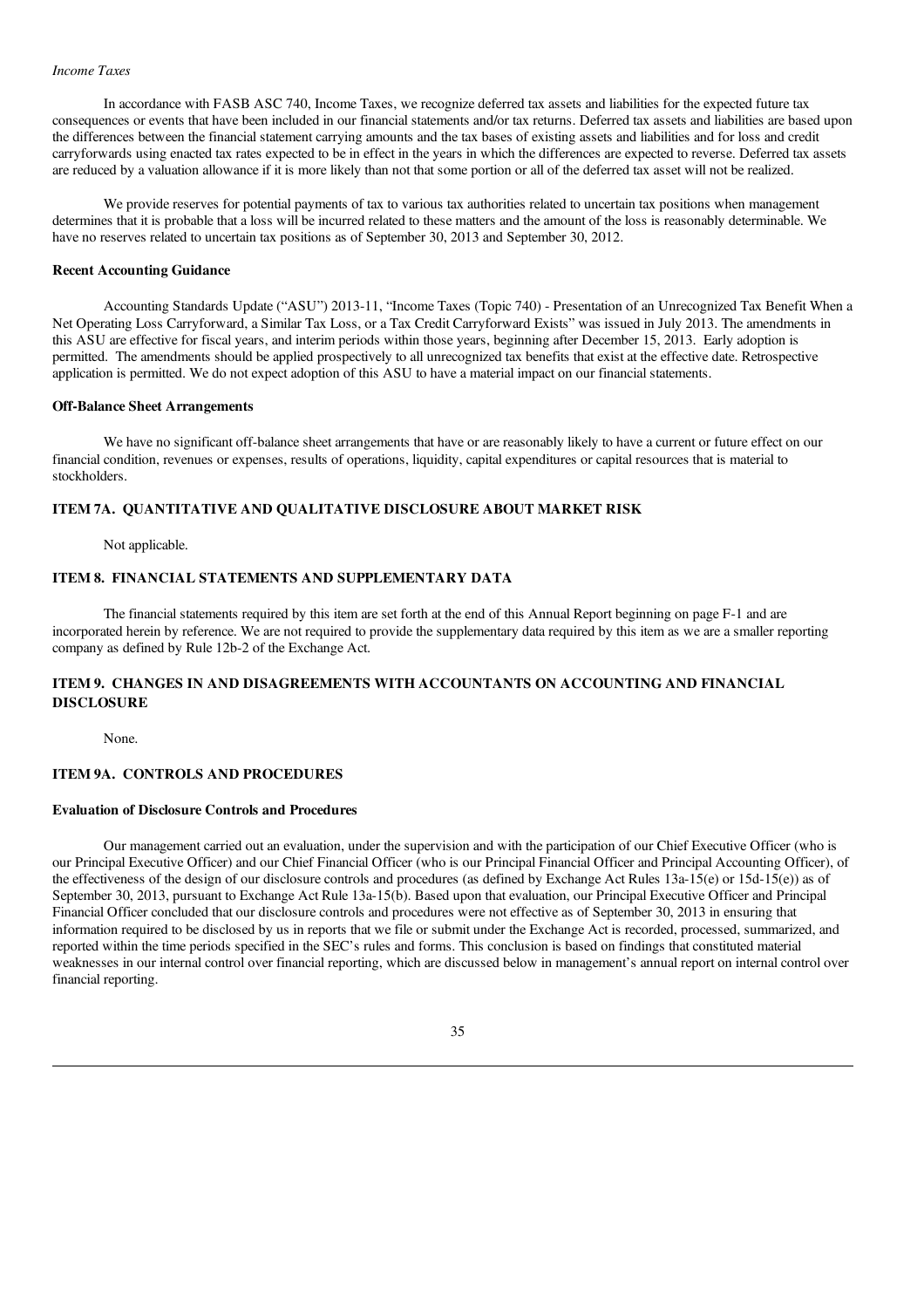## Management's Annual Report on Internal Control over Financial Reporting

Our management is responsible for establishing and maintaining adequate internal control over financial reporting, as defined in Rules 13a-15(f) and 15d-15(f) under the Exchange Act. Internal control over financial reporting is a process designed by, or under the supervision of, the Principal Executive Officer and Principal Financial Officer and effected by our Board of Directors, management and other personnel, to provide reasonable assurance regarding the reliability of financial reporting and the preparation of financial statements for external purposes in accordance with generally accepted accounting principles. Under the supervision and with the participation of our Principal Executive Officer and Principal Financial Officer, management conducted an evaluation of the effectiveness of our internal control over financial reporting based on the framework in *Internal Control — Integrated Framework* issued in 2013 by the Committee of Sponsoring Organizations (COSO). Based on such evaluation, management concluded that the Company's internal control over financial reporting was ineffective as of September 30, 2013. Such conclusion is based on findings that constituted material weaknesses. A material weakness is a deficiency, or a combination of control deficiencies, in internal control over financial reporting such that there is a reasonable possibility that a material misstatement of the Company's interim financial statements will not be prevented or detected on a timely basis.

As of September 30, 2013 management has identified the following material weaknesses in our internal control over financial reporting

- (i) We have had insufficient quantity of dedicated resources and experienced personnel involved in reviewing and designing internal controls and analyzing and recording complex transactions in accordance with U.S. generally accepted accounting principles ("GAAP").
- (ii) We have not achieved the optimal level of segregation of duties relative to key financial reporting functions.
- (iii) We do not have an audit committee, which is an important entity-level control over our financial statements and the engagement of our independent auditors.
- (iv) We did not perform an entity-level risk assessment to evaluate the implication of relevant risks, including the impact of potential fraud-related risks and the risks related to non-routine transactions, if any, as a result of the material weaknesses in our internal control over financial reporting. Lack of an entity-level risk assessment constituted an internal control design deficiency.

This Annual Report does not include an attestation report of our independent registered public accounting firm regarding our internal control over financial reporting, which is not required pursuant to applicable SEC rules that permit us to provide only management's report in this Annual Report.

## Remediation Efforts

On June 26, 2013, the Company completed the Merger with ABS. With the closing of the Merger and the addition of certain members to our management team, we believe that we now have some personnel with sufficient experience to review and design adequate internal control over financial reporting and the experience and formal training to properly analyze and record complex transactions in accordance with U.S. GAAP; however, we continue to lack a sufficient team of resources with such experience and knowledge.

We expect to implement additional changes to our disclosure controls and procedures and internal control over financial reporting in the near term as resources permit, including identifying specific changes to be made within our governance, accounting and financial reporting processes to address our material weaknesses and adding personnel to our finance and accounting staff to achieve adequate segregation of duties to key financial reporting functions. In lieu of an audit committee comprised of independent directors, we currently rely on our full Board of Directors as an important entity-level control over our financial statements and the engagement of our independent auditors. We are currently seeking an external financial expert to serve on our Board of Directors, as well as other persons to serve as independent directors.

Our management team will continue to monitor and evaluate the effectiveness of our disclosure controls and procedures and our internal control over financial reporting on an ongoing basis and is committed to taking further action and implementing additional enhancements or improvements as resources permit.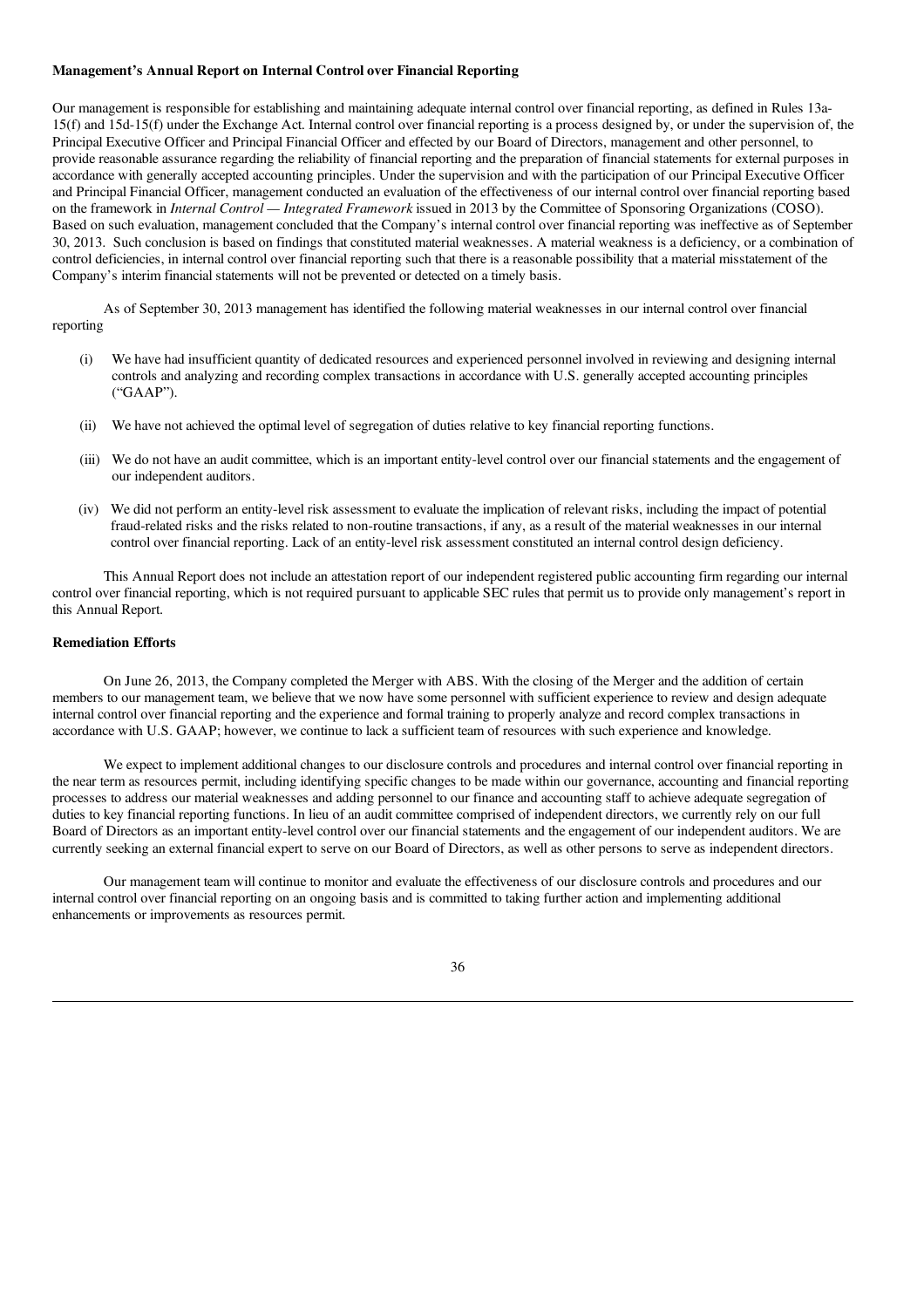# Changes in Internal Control Over Financial Reporting

Other than the ongoing remediation efforts identified above, there were no changes in our internal controls over financial reporting that occurred during the quarter ended September 30, 2013 that have materially affected, or are reasonably likely to materially affect, our internal controls over financial reporting.

# ITEM 9B. OTHER INFORMATION

None.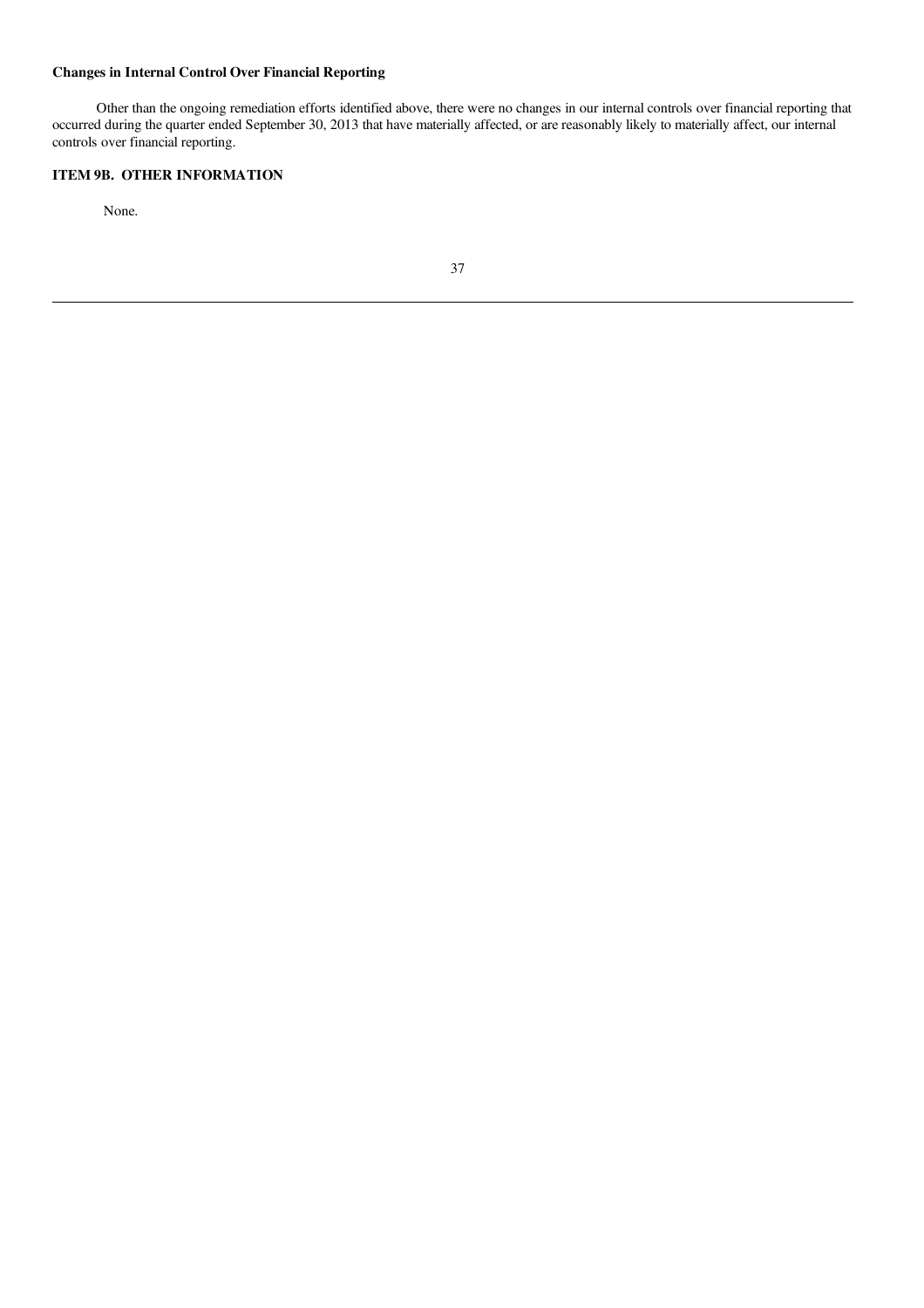#### PART III

## ITEM 10. DIRECTORS, EXECUTIVE OFFICERS AND CORPORATE GOVERNANCE

Set forth below is certain information regarding our current directors and executive officers:

| <b>Name</b>            | Position                                        | Age | <b>Director/Officer Since</b> |
|------------------------|-------------------------------------------------|-----|-------------------------------|
| Dr. Avtar Dhillon (1)  | Chairman of the Board of Directors              | 52  | April 2013                    |
| Dr. Arthur Rosenthal   | Director                                        | 67  | June $2013$                   |
| Dr. Terrence W. Norchi | President, Chief Executive Officer and Director | 48  | April 2013                    |
| Alan T. Barber         | <b>Chief Financial Officer</b>                  | 59  | June $2013$                   |
| William M. Cotter      | <b>Chief Operating Officer</b>                  | 63  | July 2013                     |

#### Business Experience

The following is a brief account of the education and business experience of our current directors and executive officers during at least the past five years, indicating their principal occupation during the period, and the name and principal business of the organization by which they were employed:

*Dr. Avtar Dhillon.* Dr. Dhillon has served as the Chairman of our Board of Directors since April 2013 and has been on the Board of Directors of ABS since May 2011. Previously, Dr. Dhillon was the President and Chief Executive Officer of Inovio Pharmaceuticals, Inc. (formerly Inovio Biomedical Corporation) (NYSE Euronext: INO) from October 2001 to June 2009, as President and Chairman of Inovio from June 2009 until October 2009, as Executive Chairman until August 2011, and as Chairman from September 2011. During his tenure at Inovio, Dr. Dhillon led the successful turnaround of the company through a restructuring, acquisition of technology from several European and North American companies, and a merger with VGX Pharmaceuticals to develop a vertically integrated DNA vaccine development company with one of the strongest development pipelines in the industry. Dr. Dhillon led multiple successful financings for Inovio and concluded several licensing deals that included global giants, Merck and Wyeth (now Pfizer). Prior to joining Inovio, Dr. Dhillon was vice president of MDS Capital Corp. (now Lumira Capital Corp.), one of North America's leading healthcare venture capital organizations. In July 1989, Dr. Dhillon started a medical clinic and subsequently practiced family medicine for over 12 years. Dr. Dhillon has been instrumental in successfully turning around struggling companies and influential as an active member in the biotech community. From March 1997 to July 1998, Dr. Dhillon was a consultant to Cardiome Pharma Corp. (NASDAQ: CRME), where he lead a turnaround based on three pivotal financings, establishing a clinical development strategy, and procuring a new management team. In his role as a founder and board member of companies, Dr. Dhillon has been involved in several early stage healthcare focused companies listed on U.S. or Canadian stock exchanges, which have successfully matured through advances in their development pipeline and subsequent M&A transactions. Most recently, he was a founding board member (May 2003) of Protox Therapeutics, Inc. (TSX-V: SHS) (now Sophiris Bio Inc.), a publicly traded specialty pharmaceutical company. Dr. Dhillon maintained his board position until the execution of a financing of up to \$35 million with Warburg Pincus in November 2010. Dr. Dhillon currently sits on the Board of Directors of BC Advantage Funds, a Venture Capital Corporation in British Columbia, and since March 2012 has been the Chairman of the Board of Directors of Stevia First Corp. (OTCQB: STVF), an agricultural biotechnology company engaged in the cultivation and harvest of stevia leaf and the development of stevia products. Since March 2011, Dr. Dhillon has also served as the Chairman of the Board of Directors of of OncoSec Medical, Inc. (OTCQB: ONCS), a company developing its advanced-stage ImmunoPulse DNA-based immunotherapy to treat solid tumor and metastatic cancers. Dr. Dhillon adds value to our Board of Directors with his extensive experience as a member of boards of directors and senior management of other public companies and with his experience in company building, financing, and licensing with large industry partners.

*Dr. Arthur Rosenthal.* Dr. Rosenthal has been appointed as a director of the Company upon the consummation of the Merger, and has served as the Chairman of the Board of ABS since April 2011. He has served for 40 years in senior research and product development executive roles for medical technology companies and in those roles has successfully directed commercialization efforts for hundreds of novel medical products. He was Chief Scientific Officer at Boston Scientific from January, 1994 to January, 2005, Vice President of Research and Development at Johnson and Johnson Medical Products, Inc. from April, 1990 to January, 1994 and more recently Chief Executive Officer of two start-up companies, Labcoat, Ltd. and Cappella, Inc., both developing cardiovascular medical devices. He is currently, and has been since January 2010, a Professor of Practice in Translational Research in Boston University's College of Engineering, where he oversees biomedical engineering innovation. Dr. Rosenthal received his Ph.D. in biochemistry from the University of Massachusetts, Amherst, 1973. Currently, Dr. Rosenthal serves as Non-Executive Director and as Chairman of the Compensation Committe and member of the Audit Committee for Cyberonics, Inc. (NASDAQ: CYBX), having joined its Board of Directors in January 2007. Dr. Rosenthal is a valuable member of our Board of Directors because of his high-ranking roles in private and public medical device companies, his extensive experience overseeing research and development and commercialization of a large number of products in the medical field, and his company-building acumen.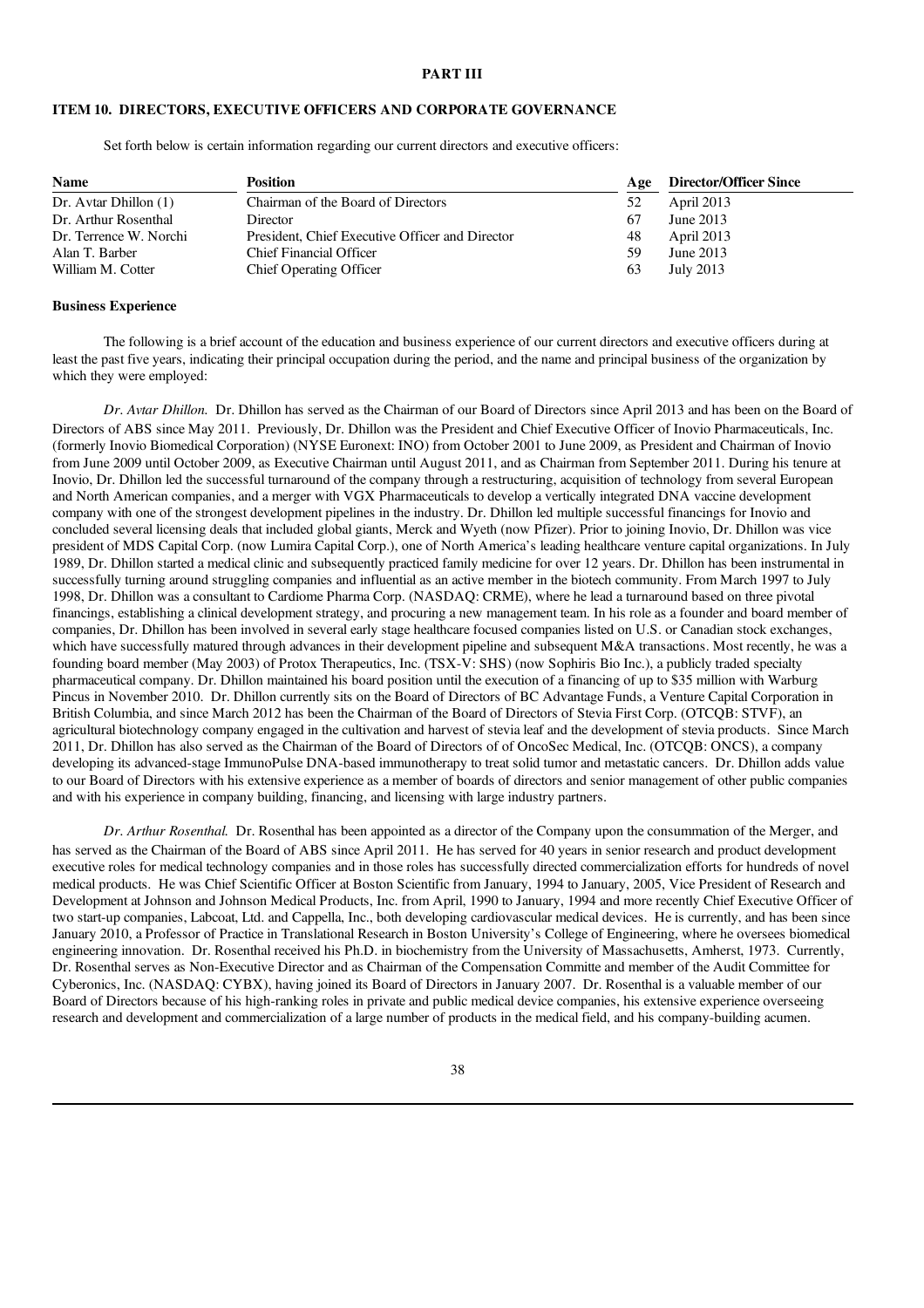*Dr. Terrence W. Norchi.* Dr. Terrence W. Norchi commenced service as our President, Chief Executive Officer and Interim Chief Financial Officer and a director on our Board of Directors on April 23, 2013. As a result of the appointment of Alan T. Barber as the Company's Chief Financial Officer concurrently with the closing of the Merger, Dr. Norchi no longer serves as the Company's Interim Chief Financial Officer. Dr. Norchi also serves as the President and Chief Executive Officer and a director of ABS, and has served in those positions since co-founding ABS in 2006. Prior to founding ABS, Dr. Norchi was a portfolio manager and pharmaceutical analyst at Putnam Investments from April 2002 to September 2004. Prior to that he served as the senior global biotech and international pharmaceutical equity analyst at Citigroup Asset Management from January 2000 to March 2002, and as a sell-side analyst covering non-U.S. pharmaceutical equities at Sanford C. Bernstein in New York City from September 1996 to December 1999. Dr. Norchi earned an M.B.A. from the Massachusetts Institute of Technology, Sloan School of Management in 1996. Dr. Norchi earned an M.D. degree in 1990 from Northeast Ohio Medical University and completed his internal medicine residency in 1994 at Baystate Medical Center, Tufts University School of Medicine, where he was selected to serve as Chief Medical Resident. Dr. Norchi brings to our Board of Directors invaluable experience and knowledge of our core technology and proposed product candidates as a result of his first-hand experience with the development of that technology, having ushered it from the research laboratory to its current stage of development, and also contributes his investing experience as a former public company analyst and a portfolio manager.

*Alan T. Barber.* Mr. Barber was appointed as the Chief Financial Officer of the Company effective as of the consummation of the Merger in June 2013, and has served as the Chief Financial Officer of ABS since August 2008. He has over 30 years of financial management experience and has been since September 2005, and continues to be, an independent consultant to various companies on financial matters. Prior to that Mr. Barber was the Chief Financial Officer for a number of technology and life science start-up companies including Biotrove, Inc. from April 2004 to September 2005, Omnisonics Medical Technologies, Inc. from October 2001 to April 2004, Innovation Chain, Inc. from October 2000 to September 2001, MyWay.com from December 1999 to October 2000, Medical Foods, Inc. from November 1997 to October 1999 and Ergo Science, Inc. from October 1993 to November 1997. Prior to that Mr. Barber was a Partner with the international accounting firm of PricewaterhouseCoopers (formerly Coopers & Lybrand) from July 1979 to October 1993 where he was elected as a Partner in the firm in July 1986. Prior to that he worked for the international accounting firm KPMG from May 1975 to July 1979. Mr. Barber received a Bachelor of Science degree in Accounting from the Florida State University, Rovetta School of Business, and is a Certified Public Accountant.

*William M. Cotter.* Mr. Cotter was appointed Chief Operating Officer in July 2013. He is an industry veteran who brings expertise in operations and product development in his role with the Company. Mr. Cotter has over 30 years of operational experience with various medical device, diagnostics, biologics and life science companies, ranging from early stage start-ups to large multinational corporations. Most recently, Mr. Cotter has provided consulting and advisory services to early stage biomaterials and medical device companies, including providing advisory services since 2011 to ABS, a wholly owned subsidiary of the Company. Prior to that, Mr. Cotter served in senior operations and development roles for various companies including Cohera Medical from January 2009 to January 2012, Helicos Biosciences from May 2007 to June 2008, Closure Medical Corporation (acquired by Johnson & Johnson) from June 1997 to June 2007, Sanofi Diagnostics Pasteur (acquired by Beckman Coulter) from June 1989 to June 1997, Genetic Systems Corporation (acquired by Bio-Rad) from June 1984 to June 1989 and Advanced Technology Laboratories (acquired by Philips HealthCare) April 1980 to June 1984. While with Closure Medical Corporation, Mr. Cotter served as the Vice President of Operations and had direct responsibility and accountability for all product transfers from R&D, Engineering, Quality Control, Document Control, Production and Logistics. During that tenure, Mr. Cotter was part of a team that developed Closure Medical Corporation's Dermabond®, the first synthetic topical skin adhesive approved by the U.S. Food and Drug Administration, and was the development project leader and co-inventor of the Dermabond TSA ProPen delivery applicator, which won the 2004 Medical Design Excellence Gold Medal Award. Mr. Cotter was also an integral part of the Closure Medical Corporation senior management team that led to a successful acquisition by Johnson & Johnson in June 2005. Prior to his tenure at Closure Medical Corporation, Mr. Cotter spent eight years with Sanofi Diagnostics Pasteur, where he had direct responsibility for all North American industrial sites and chaired that company's World Wide Manufacturing Committee. Mr. Cotter is listed as co-inventor on eight U.S. patents, and is a graduate of Ohio University.

## Term of Office of Directors

Our directors are elected at each annual meeting of stockholders and serve until the next annual meeting of stockholders or until their successor has been duly elected and qualified, or until their earlier death, resignation or removal.

#### Family Relationships

No family relationships exist between any of our current or former directors or executive officers.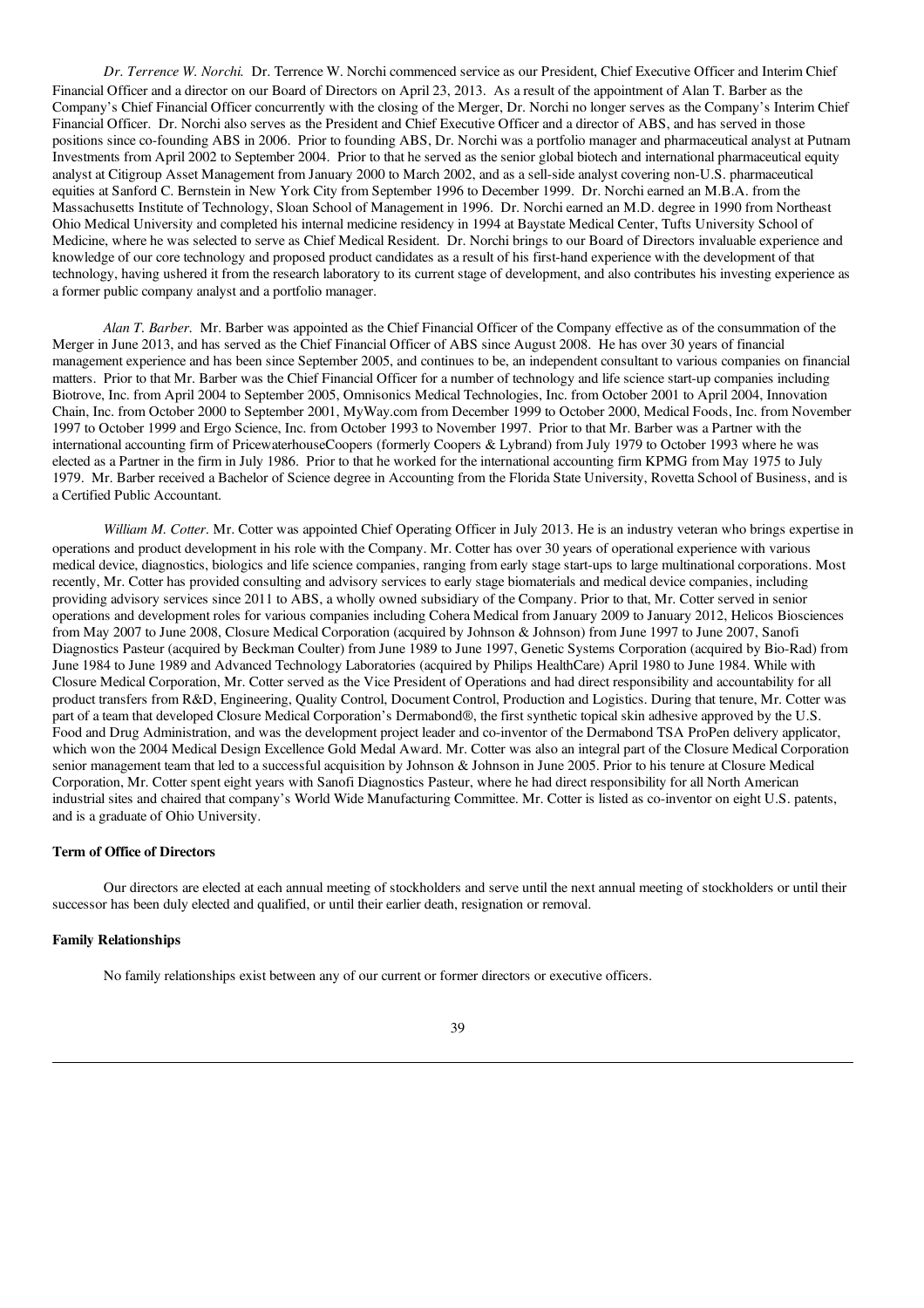#### Involvement in Certain Legal Proceedings

No director, executive officer or control person of the Company has been involved in any legal proceeding listed in Item 401(f) of Regulation S-K in the past 10 years.

## Audit Committee

Our Board of Directors has not established a separate standing audit committee within the meaning of Section 3(a)(58)(A) of the Exchange Act. Instead, the entire Board of Directors presently acts as the audit committee within the meaning of that section and will continue to do so upon the appointment of any new directors until such time as a separate standing audit committee has been established. Our Board of Directors has determined that there is not presently an audit committee financial expert serving on our Board of Directors. We are seeking to add an audit committee financial expert as a member of our Board of Directors in the near term, upon identification and recruitment of a qualified and otherwise suitable candidate.

#### Section 16(a) Beneficial Ownership Reporting Compliance

Section 16(a) of the Exchange Act requires our directors, executive officers, and stockholders beneficially owning more than 10% of our outstanding common stock to file with the SEC initial reports of ownership and reports of changes in ownership of our common stock. Executive officers, directors, and persons who beneficially own more than 10% of our common stock are required by SEC regulations to furnish us with copies of all Section 16(a) reports they file. Based solely on our review of the copies of such reports furnished to us, we believe that during the fiscal year ended September 30, 2013, all executive officers, directors and greater than 10% beneficial owners of our common stock complied with the reporting requirements of Section 16(a).

## Code of Ethics

We have not adopted a code of ethics within the meaning of Item 406 of Regulation S-K promulgated under the Securities Act that applies to our principal executive officer, principal financial officer, principal accounting officer or controller or persons performing similar functions. We anticipate that we will adopt such a code of ethics in the near term.

# ITEM 11. EXECUTIVE COMPENSATION

The following table summarizes all compensation recorded by us in each of the fiscal years ended September 30, 2013 and September 30, 2012 for (i) our principal executive officer, (ii) our two next most highly compensated executive officers whose total compensation exceeded \$100,000 during our last completed fiscal year (of which there were none), and (iii) certain of our additional executive officers, whose compensation is voluntarily provided

## Summary Compensation Table

| <b>Name</b>                                                          | Fiscal<br>Year | <b>Salary</b><br>$\left( \text{\$}\right)$ | Option<br>Awards<br>(3)(4) | All other<br>Compensation<br>$($ \$) | <b>Total</b><br>$($)$ |
|----------------------------------------------------------------------|----------------|--------------------------------------------|----------------------------|--------------------------------------|-----------------------|
| Dr. Terrence W. Norchi, President and Chief<br>Executive Officer (1) | 2013<br>2012   | 171.923<br>125,000                         |                            |                                      | 171,923<br>125,000    |
| William M. Cotter, Chief Operating Officer (2)                       | 2013<br>2012   | 43,750                                     | 38,009                     |                                      | 81,759                |
| Alan T. Barber, Chief Financial Officer (3)                          | 2013<br>2012   | 53,015<br>10.640                           | 13,806                     |                                      | 66,821<br>10.640      |

<sup>(1)</sup> Dr. Norchi was the President and Chief Executive Officer of ABS since its inception in 2006, and was appointed as our President, Chief Executive Officer and Interim Chief Financial Officer on April 23, 2013. Dr. Norchi resigned as our Interim Chief Financial Officer upon the appointment of Mr. Barber as our Chief Financial Officer on June 26, 2013. Salary amounts reflected include \$100,000 and \$125,000 earned by Dr. Norchi in connection with his services for ABS during the fiscal years ended September 30, 2013 and 2012, respectively, and \$71,923 earned by Dr. Norchi in connection with his service as an executive officer of the Company during the fiscal year ended September 30, 2013.

<sup>(2)</sup> Mr. Cotter was appointed as our Chief Operating Officer on July 2, 2013. Salary amounts reflected include amounts earned by Mr. Cotter in connection with his service as an executive officer of the Company during the fiscal year ended September 30, 2013.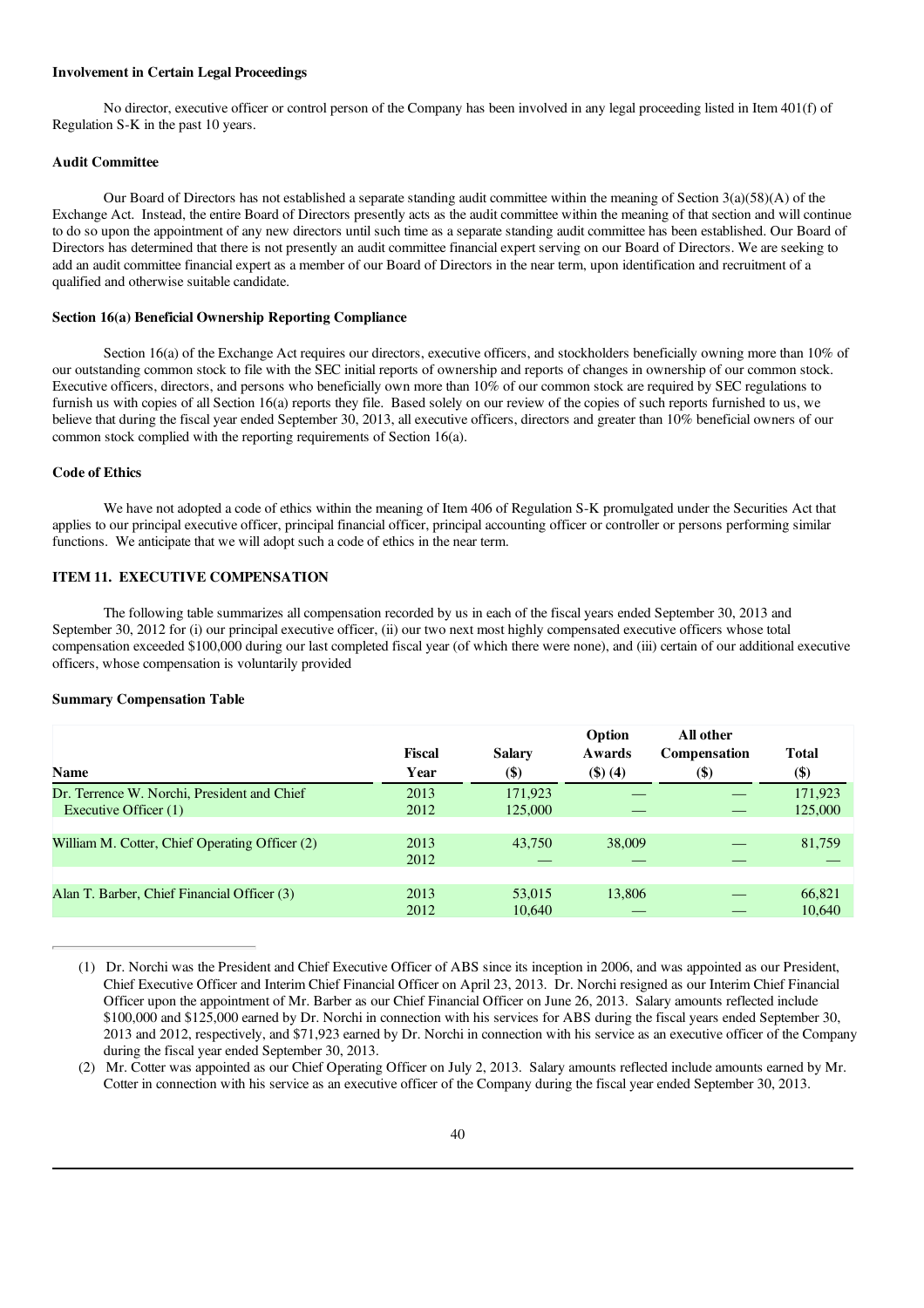- (3) Mr. Barber served as a consultant for ABS until his appointment as our Chief Financial Officer on June 26, 2013. Salary amounts reflected include \$31,150 and \$10,640 earned by Mr. Barber in connection with his services for ABS during the fiscal years ended September 30, 2013 and 2012, respectively, and \$21,865 earned by Mr. Barber in connection with his service as an executive officer of the Company during the fiscal year ended September 30, 2013.
- (4) The values listed represent the fair value of the option grants that was recognized during the fiscal year ended September 30, 2013 under ASC Topic 718, which is calculated as of the grant date using a Black-Scholes option-pricing model. For information on the valuation assumptions with respect to option grants made during the fiscal year ended September 30, 2013, refer to Note 9 "Stock-Based Compensation" in our consolidated financial statements for the fiscal year ended September 30, 2013, included in this filing.

Mr. Joey Power served as our sole officer and director prior to the Merger, and resigned from all such positions on April 23, 2013. No compensation was awarded, earned or paid by the Company to Mr. Power for his service in such positions.

## Employment Agreements with Named Executive Officers

#### *Terrence W. Norchi*

Effective as of June 26, 2013, we entered into an executive employment agreement with Dr. Terrence W. Norchi, our President and Chief Executive Officer. Dr. Norchi's employment agreement continues until terminated by us or Dr. Norchi, and provides for an initial annual base salary of \$275,000 and eligibility to receive an annual cash bonus in an amount up to 30% of Dr. Norchi's then-current annual base salary. Annual bonuses are awarded at the sole discretion of our Board of Directors. If Dr. Norchi's employment agreement is terminated by us, unless it is terminated by us "For Cause" (as defined in the agreement), or is terminated by Dr. Norchi for "Good Reason" (as defined in the agreement), then Dr. Norchi, upon signing a release in favor of the Company, will be entitled to severance in an amount equal to 12 months of Dr. Norchi's then-current annual base salary, payable in the form of salary continuation, plus, if Dr. Norchi elects and subject to certain other conditions, payment of Dr. Norchi's premiums to continue his group health coverage under COBRA until the earlier of (i) 12 months following the date of such termination; or (ii) the date Dr. Norchi becomes covered under another employer's health plan. In addition, Dr. Norchi's employment agreement provides that, in the event of a change of control of the Company, termination by Dr. Norchi for Good Reason, termination by the Company for any reason other than For Cause, or termination as a result of Dr. Norchi's death, all unvested shares under outstanding equity grants to Dr. Norchi, if any, shall automatically accelerate and become fully vested.

Dr. Norchi's employment agreement provides the following definitions of "For Cause" and "Good Reason": (a) "For Cause" is the commission by the executive of a crime involving dishonesty, breach of trust, or physical harm to any person, executive's engagement by the executive in conduct that is in bad faith and materially injurious to the Company, commission by the executive of a material breach of the employment agreement, willful refusal by the executive to implement or follow a lawful policy or directive of the Company, or executive's engagement in misfeasance or malfeasance demonstrated by a pattern of failure to perform job duties diligently and professionally (other than any such failure resulting from Executive's incapacity due to physical or mental illness); and (b) "Good Reason" is a material reduction in executive's annual base salary, except for reductions that are comparable to reductions generally applicable to similarly-situated executives of the Company, the relocation of executive to a facility or location that is more than 50 miles from his primary place of employment and such relocation results in an increase in executive's one-way driving distance by more than 50 miles, or a material and adverse change in executive's authority, duties, or responsibilities with the Company or a material and adverse change in executive's reporting relationship within the Company.

In connection with our entry into the executive employment agreement with Dr. Norchi, effective on June 26, 2013, Dr. Norchi's former employment agreement with ABS was terminated pursuant to a termination agreement and release between Dr. Norchi and ABS.

#### *William M. Cotter*

Effective as of July 8, 2013, we entered into an executive employment agreement with Mr. Cotter. The agreement continues until terminated by us or by Mr. Cotter. Pursuant to the terms of the agreement, Mr. Cotter is entitled to an initial annual base salary of \$175,000 and is eligible to receive an annual cash bonus in an amount of up to 20% of Mr. Cotter's then-current annual base salary. Annual bonuses are awarded at the sole discretion of our Board of Directors. If the agreement is terminated by us at any time after January 1, 2014, unless it is terminated by us "For Cause" (as defined in the agreement), or is terminated by Mr. Cotter at any time for "Good Reason" (as defined in the agreement), then Mr. Cotter, upon signing a release in favor of the Company, would be entitled to severance in an amount equal to six months of Mr. Cotter's then-current annual base salary payable in the form of salary continuation, plus monthly reimbursement of up to \$1,200 for Mr. Cotter's health, dental and vision benefits coverage premiums until the earlier of (i) 12 months following the date of such termination, or (ii) the date Mr. Cotter becomes covered under another employer's health plan. In addition, in the event of a change of control of the Company, termination by Mr. Cotter for Good Reason, or termination as a result of Mr. Cotter's death or disability, the agreement provides that all unvested shares under outstanding equity grants to Mr. Cotter, if any, shall accelerate and become fully vested.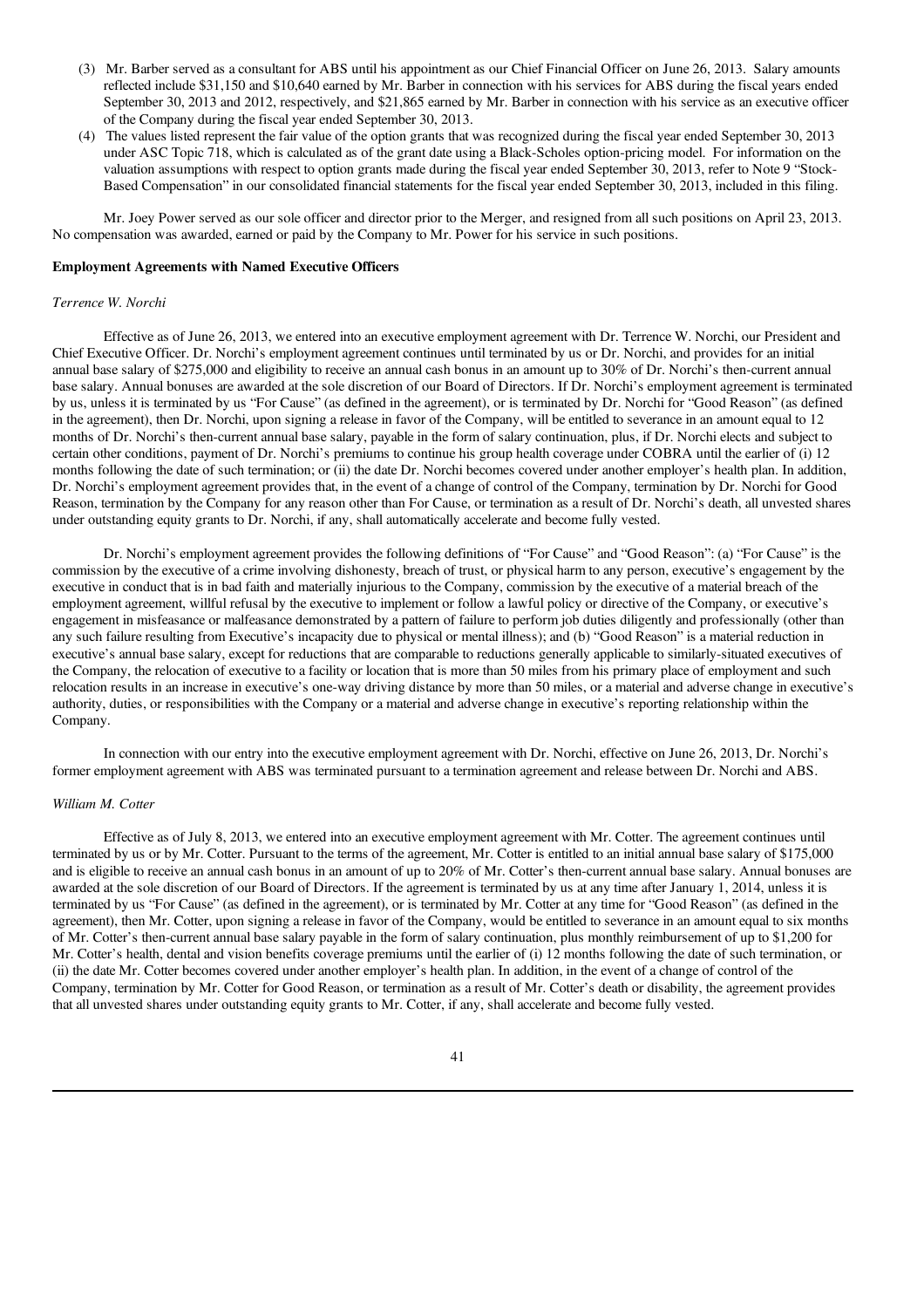The agreement provides the following definitions of "For Cause" and "Good Reason": (a) "For Cause" is the executive's commission of a crime involving dishonesty, breach of trust, or physical harm to any person, the executive's engagement in conduct that is in bad faith and materially injurious to the Company, the executive's commission of a material breach of the employment agreement, the executive's willful refusal to implement or follow a lawful policy or directive of the Company, or the executive's engagement in misfeasance or malfeasance demonstrated by a pattern of failure to perform job duties diligently and professionally; and (b) "Good Reason" is, without the executive's written consent, a material reduction in the executive's annual base salary (except for reductions that are comparable to reductions generally applicable to similarly-situated executives of the Company), a relocation of the executive to a facility or location that is more than 50 miles from his primary place of employment and results in an increase in one-way driving distance by more than 50 miles (provided that any such relocation shall not constitute Good Reason if the executive is permitted to perform his duties remotely from or near his home for two weeks per month), or a material and adverse change in the executive's authority, duties, or responsibilities with the Company or reporting relationship within the Company.

## *Alan T. Barber*

Effective as of June 26, 2013, we entered into an executive employment agreement with Mr. Barber with an effective start date of June 26, 2013, pursuant to which Mr. Barber is obligated to perform his duties on a part-time basis and as compensation for such service receives an annual base salary of \$83,600. Mr. Barber's employment agreement continues until terminated by us or by Mr. Barber. Upon any termination of the employment agreement, whether by us, by Mr. Barber or as a result of Mr. Barber's death or disability, Mr. Barber is not entitled to any severance payments or benefits.

## Outstanding Equity Awards At Fiscal Year-End

The following table summarizes the aggregate number of option awards held by our named executive officers at September 30, 2013:

| <b>Name</b>            | Underlying<br>$(\#)$ Exercisable | <b>Number of Securities Number of Securities</b><br><b>Underlying</b><br><b>Unexercised Options</b> Unexercised Options<br>(#) Unexercisable | Price $(\$)$ | <b>Option Exercise Option Expiration</b><br>Date |
|------------------------|----------------------------------|----------------------------------------------------------------------------------------------------------------------------------------------|--------------|--------------------------------------------------|
| Dr. Terrence W. Norchi |                                  |                                                                                                                                              |              |                                                  |
| William M. Cotter      | 200,000<br>62,500                | 600,000(1)<br>187,500 (2)                                                                                                                    | 0.37<br>0.40 | 12/31/2017<br>09/09/2023                         |
| Alan T. Barber         | 56,250<br>31.250                 | 168,750(3)<br>93,750 (4)                                                                                                                     | 0.37<br>0.40 | 12/31/2017<br>09/09/2023                         |

- (1) Represents an option to purchase 800,000 shares of common stock with a grant date of July 2, 2013. The option vests over a threeyear period as follows: 25% of the shares subject to the option vested on July 1, 2013, 25% of the shares subject to the option vest 12 months after July 1, 2013, and 1/24th of the remaining unvested shares vest monthly thereafter, with all shares underlying the option subject to automatic acceleration of vesting upon a corporate transaction or change in control (as such terms are defined under the Plan). To the extent vested, the option may only be exercised during the 2017 calendar year, unless we undergo a corporate transaction or change in control or Mr. Cotter separates from service with us in a calendar year earlier than 2017, in which case the option must be exercised during such earlier calendar year.
- (2) Represents an option to purchase 250,000 shares of common stock granted on September 9, 2013. The vesting period of the shares underlying the option commenced on the date of grant, with 25% of the shares vested immediately on the date of grant, 25% of the shares to vest 12 months following the date of grant, and the remaining 50% of the shares to vest thereafter in equal installments on each monthly anniversary of the date of grant.
- (3) Represents an option to purchase 225,000 shares of common stock with a grant date of June 26, 2013. The option vests over a threeyear period as follows: 25% of the shares subject to the option vested on July 1, 2013, 25% of the shares subject to the option vest 12 months after July 1, 2013, and 1/24th of the remaining unvested shares vest monthly thereafter, with all shares underlying the option subject to automatic acceleration of vesting upon a corporate transaction or change in control (as such terms are defined under the Plan). To the extent vested, the option may only be exercised during the 2017 calendar year, unless we undergo a corporate transaction or change in control or Mr. Barber separates from service with us in a calendar year earlier than 2017, in which case the option must be exercised during such earlier calendar year.
- (4) Represents an option to purchase 125,000 shares of common stock granted on September 9, 2013. The vesting period of the shares underlying the options commenced on the date of grant, with 25% of the shares vested immediately on the date of grant, 25% of the shares to vest 12 months following the date of grant, and the remaining 50% of the shares to vest thereafter in equal installments on each monthly anniversary of the date of grant.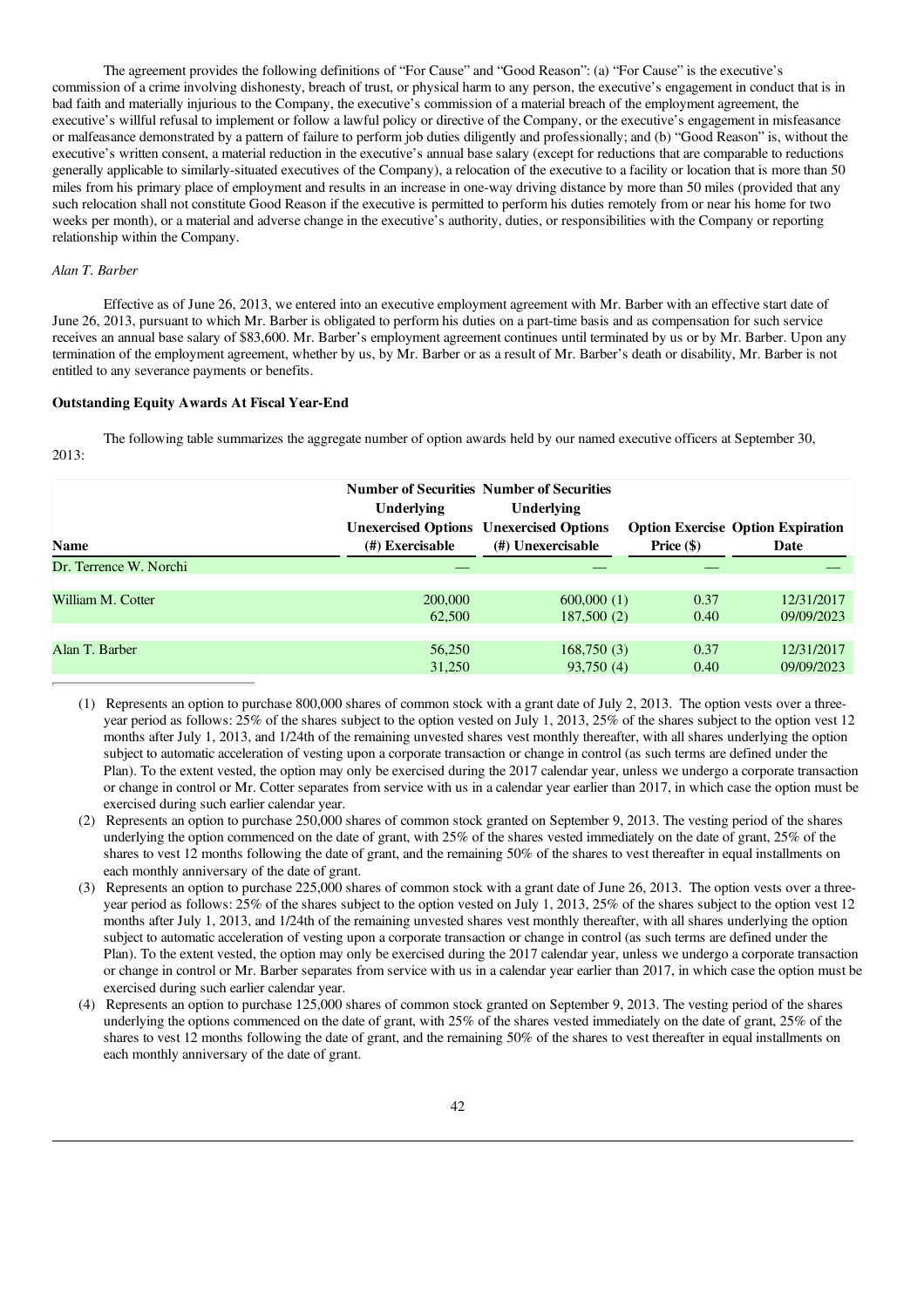## Compensation of Directors

On September 10, 2013, our Board of Directors adopted a director compensation policy for non-employee directors. That policy provides that, retroactive to Board service provided since July 1, 2013, the person serving as the Chairman of our Board of Directors receives an aggregate annual cash fee of \$110,000 for that chairperson role, and all other non-employee directors receive an annual cash fee of \$35,000.

The following table summarizes all compensation paid to our non-employee directors during the fiscal year ended September 30, 2013:

#### Director Compensation Table

|                      | <b>Fees Earned or</b><br>Paid In Cash | <b>Stock</b><br>Awards        | <b>Option</b><br>Awards | All other<br><b>Compensation</b> | <b>Total</b> |
|----------------------|---------------------------------------|-------------------------------|-------------------------|----------------------------------|--------------|
| <b>Name</b>          | (\$`                                  | (\$)                          | $($ \$ $)(1)$           | (\$)                             | $($ \$)      |
| Dr. Avtar Dhillon    | 27,500                                |                               |                         |                                  | 27,500       |
| Dr. Arthur Rosenthal | 8.750                                 | $\overbrace{\phantom{aaaaa}}$ | 28.911                  |                                  | 37,661       |

(1) The values listed represent the fair value of the option grants that was recognized during the fiscal year ended September 30, 2013 under ASC Topic 718, which is calculated as of the grant date using a Black-Scholes option-pricing model. For information on the valuation assumptions with respect to option grants made during the fiscal year ended September 30, 2013, refer to Note 9 "Stock-Based Compensation" in our consolidated financial statements for the fiscal year ended September 30, 2013, included in this filing.

(2) Represents a non-qualified stock option to purchase 500,000 shares of common stock with a grant date of June 26, 2013, an exercise price of \$0.37 and a 10-year term. The option vests over a three-year period as follows: 25% of the shares subject to the option vested on July 1, 2013, 25% of the shares subject to the option vest 12 months after July 1, 2013, and 1/24th of the remaining unvested shares vest monthly thereafter, with all shares underlying the option subject to automatic acceleration of vesting upon a corporate transaction or change in control (as such terms are defined under the Plan). To the extent vested, the option may only be exercised during the 2017 calendar year, unless we undergo a corporate transaction or change in control or Dr. Rosenthal separates from service with us in a calendar year earlier than 2017, in which case the option must be exercised during such earlier calendar year.

# ITEM 12. SECURITY OWNERSHIP OF CERTAIN BENEFICIAL OWNERS AND MANAGEMENT AND RELATED STOCKHOLDER MATTERS

The following table sets forth certain information regarding the beneficial ownership of our common stock by (i) each person who, to our knowledge, owns more than 5% of our common stock, (ii) each of our directors and named executive officers, and (iii) all of our directors and named executive officers as a group. As of [ ], the individual that served as our sole director and officer prior to the Merger beneficially owned no shares of our common stock. Unless otherwise indicated in the footnotes to the following table, the address of each person named in the table is: c/o Arch Therapeutics, Inc., 20 William St., Suite #270, Wellesley, Massachusetts 02481. The information set forth in the table below is based on 60,145,237 shares of our common stock outstanding on December [ ], 2013. Shares of our common stock subject to options, warrants, or other rights currently exercisable or exercisable within 60 days of [ ], are deemed to be beneficially owned and outstanding for computing the share ownership and percentage of the person holding such options, warrants or other rights, but are not deemed outstanding for computing the percentage of any other person.

| <b>Name of Beneficial Owner</b>                                       | Number of<br><b>Shares</b><br><b>Beneficially</b><br>Owned | Percentage<br><b>Beneficially</b><br>Owned $(1)$ |
|-----------------------------------------------------------------------|------------------------------------------------------------|--------------------------------------------------|
| 5% + Stockholders:                                                    |                                                            |                                                  |
| Twelve Pins Partners, LLC (2)                                         | 10,000,000                                                 | 16.63 $%$                                        |
| Fitzroy Ltd (3)                                                       | 5,000,000                                                  | 7.98%                                            |
| Directors and Named Executive Officers:                               |                                                            |                                                  |
| Avtar Dhillon                                                         | 7,160,373                                                  | 11.91 $%$                                        |
| Terrence W. Norchi (4)                                                | 11,419,076                                                 | 18.99 %                                          |
| <b>Arthur Rosenthal</b>                                               | 58,400                                                     | $\ast$                                           |
| William M. Cotter $(5)$                                               | 62,500                                                     | $\ast$                                           |
| Alan T. Barber (6)                                                    | 31,250                                                     | $\ast$                                           |
| Current Directors and Named Executive Officers as a Group (5 persons) | 18.637.849                                                 | 30.99 $%$                                        |

\*Less than 1%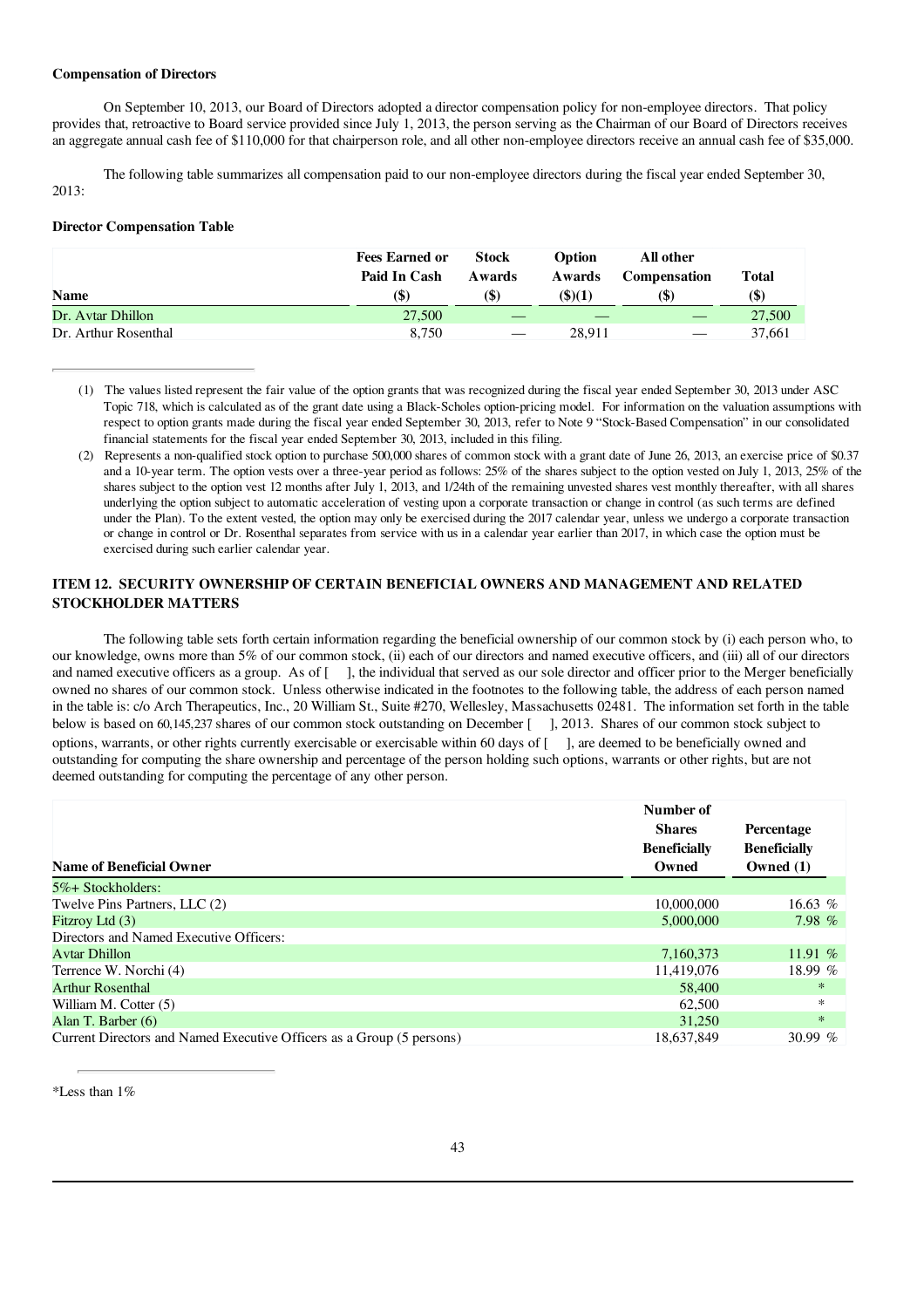- (1)Except as otherwise indicated, we believe that each of the beneficial owners of the common stock listed above, based on information furnished by such owners, has sole investment and voting power with respect to the shares listed as beneficially owned by such owner, subject to community property laws where applicable. Beneficial ownership is determined in accordance with the rules of the SEC and generally includes voting or investment power with respect to securities.
- (2)Dr. Norchi is the sole member of Twelve Pins Partners, LLC and has sole voting and investment control with respect to the shares it holds. Dr. Norchi disclaims beneficial ownership of these securities except to the extent of his pecuniary interest therein. (3)Includes 2,500,000 shares exercisable within 60 days after December 27, 2013.
- (4)Represents (a) 10,000,000 shares of our common stock held by Twelve Pins Partners, LLC, with respect to which Dr. Norchi holds sole voting and investment control, and (b) 1,419,076 shares issued to Dr. Norchi upon the closing of the Merger in exchange for the cancellation of shares of common stock and convertible notes of ABS owned by him immediately prior to the closing of the Merger. Dr. Norchi disclaims beneficial ownership of the securities held by Twelve Pins Partners, LLC except to the extent of his pecuniary interest therein.
- (5)Includes 62,500 shares exercisable within 60 days after December 27, 2013.
- (6)Includes 31,250 shares exercisable within 60 days after December 27, 2013.

See the disclosure under the heading "Securities Authorized for Issuance under Equity Compensation Plans" in Item 5 of this Annual Report for certain information about our equity compensation plans.

## ITEM 13. CERTAIN RELATIONSHIPS AND RELATED TRANSACTIONS, AND DIRECTOR INDEPENDENCE

#### Related Party Transactions

Except for Dr. Terrence Norchi, our President, Chief Executive Officer, former Interim Chief Financial Officer and a director, and Dr. Dhillon, the Chairman of our Board of Directors, who each became executive officers and/or directors of our Company shortly following the Company's and ABS's entry into a binding letter of intent regarding the terms of the Merger (the "LOI"), none of the current directors and executive officers were directors or executive officers of the Company prior to the closing of the Merger, nor did any hold any position with the Company prior to the closing of the Merger, nor have any been involved in any material proceeding adverse to the Company or any transactions with the Company or any of its directors, executive officers, affiliates or associates that are required to be disclosed pursuant to the rules and regulations of the SEC.

Dr. Terrence Norchi and Dr. Avtar Dhillon were appointed to their officer and director positions with us on April 23, 2013, shortly following the entry into the LOI between the Company and ABS relating to the Merger. Each of Dr. Avtar Dhillon and Dr. Terrence Norchi also held, and continue to hold, positions with ABS, with Dr. Norchi serving as the President, Chief Executive Officer and a director of ABS and Dr. Dhillon serving as a director of ABS. As a result, each of Dr. Norchi and Dr. Dhillon were directors and/or officers of us and of ABS upon the signing of the Merger Agreement on May 10, 2013. Further, it was a condition to the closing of the Merger that Dr. Norchi and Dr. Dhillon, or their respective designees, each receive, on or before the closing of the Merger, 10,000,000 shares of our common stock in private transfers from the former holders thereof. As a result of those transfers and other shares of our common stock to which Dr. Norchi and Dr. Dhillon became entitled in exchange for their former shares and convertible notes of ABS, as of the closing of the Merger, Dr. Norchi and Dr. Dhillon collectively held or otherwise controlled approximately 25.8% of our common shares on a fully diluted basis and approximately 31.7% of our outstanding common shares. As of December 27, 2013, Dr. Norchi and Dr. Dhillon collectively held or otherwise controlled approximately 25% of our common shares on a fully diluted basis and approximately 30.9% of our outstanding common shares. The number of shares of our common stock received by Dr. Norchi and Dr. Dhillon in connection with the Merger was negotiated by the parties to the LOI and was determined without input from any independent third party.

As a result of his ownership of 23,260 shares of ABS immediately prior to the closing of the Merger, Dr. Arthur Rosenthal became entitled to receive an aggregate of 58,400 shares of the Company's common stock upon the closing of the Merger.

On June 19, 2013, Dr. Terrence Norchi purchased from ABS an aggregate amount of \$15,397 of certain convertible promissory note and warrant positions (the "Repurchased Securities"). The Repurchased Securities had originally been issued by ABS to third parties in June 2009, were repurchased by ABS from the original holders on April 30, 2013, and were resold to Dr. Norchi and other third party purchasers effective June 19, 2013. The Repurchased Securities were first issued by ABS to the original holders thereof in a bridge loan transaction in expectation of potential financings of ABS's capital stock. In contemplation of the Merger, any such potential financing of ABS's capital stock was abandoned and such Repurchased Securities were amended and restated to provide for (i) the conversion of all amounts owed under the convertible promissory notes into an aggregate of 1,349,614 shares of the Company's common stock upon the closing of the Merger, calculating to approximately one share of the Company's common stock for each \$0.27 outstanding under the notes, and (ii) the cancellation of the warrants in full upon the closing of the Merger. Accordingly, Dr. Norchi became entitled to receive 56,103 shares of the Company's common stock upon the closing of the Merger as a result of his purchase of \$15,397 worth of the Repurchased Securities.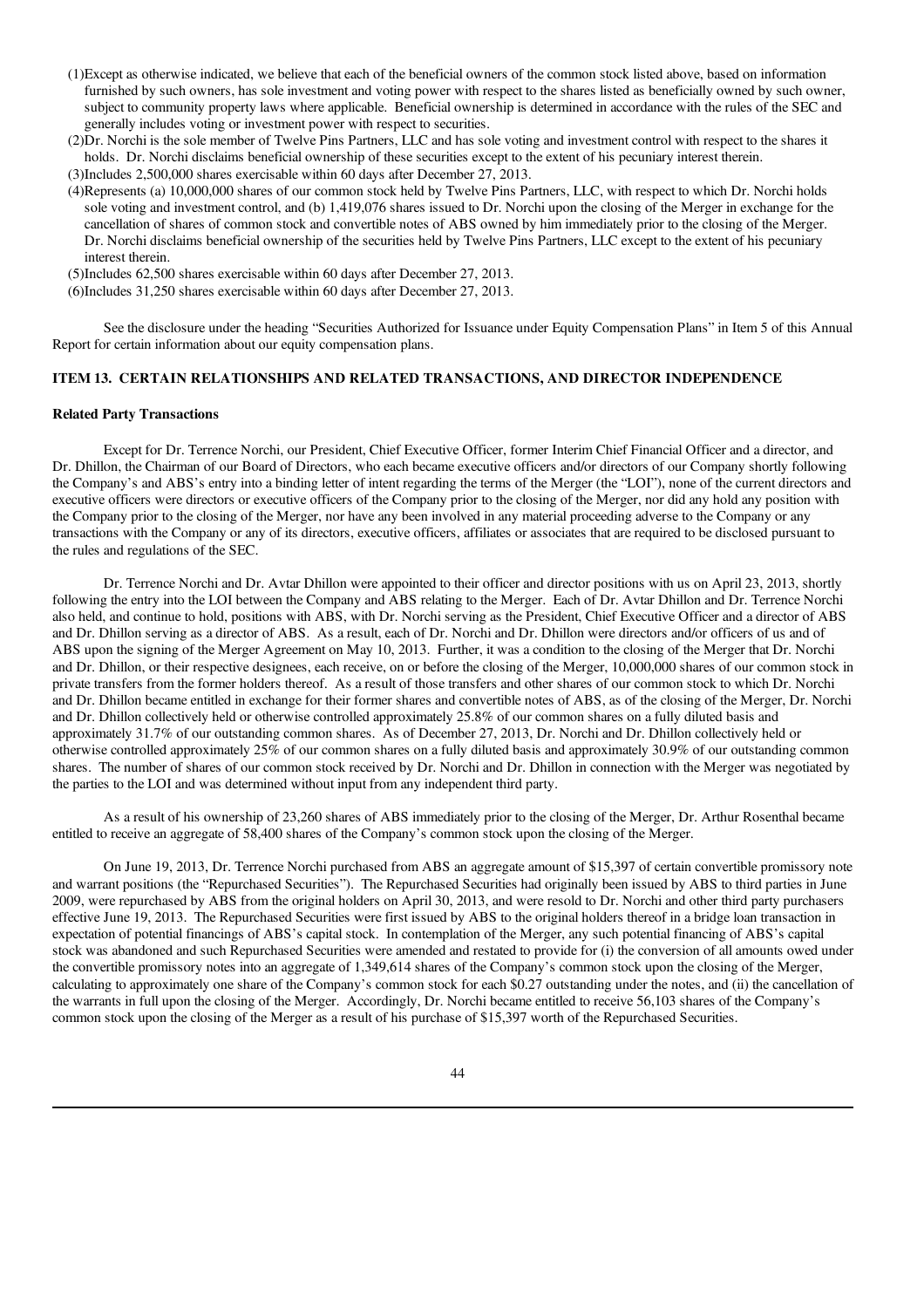Pursuant to the terms of Dr. Norchi's former employment agreement with ABS, Dr. Norchi was entitled to receive a cash bonus in the amount of \$500,000 and certain warrants to acquire ABS's capital stock upon the closing of a capital raise by ABS of at least \$1,000,000. Dr. Norchi agreed to defer his right to receive such cash bonus and warrants at the time they became due and issuable upon ABS's satisfaction of that capital raise condition. In connection with the closing of the Merger on June 26, 2013 and the concurrent entry into an executive employment agreement with the Company, Dr. Norchi and ABS entered into a termination agreement and release pursuant to which Dr. Norchi's employment agreement with ABS has been terminated by mutual agreement effective as of the closing of the Merger and Dr. Norchi has agreed to waive in full any and all right to receive such cash bonus and warrants.

Commencing in February 2009, Dr. Norchi loaned ABS an aggregate amount of \$275,200 in several installments. On January 21, 2010, ABS issued a promissory note to Dr. Norchi in exchange for that loan in principal amount of \$275,200, which promissory note, as amended, bore interest at the rate of 6% per annum through December 31, 2009 and at the rate of 10% per annum thereafter, was due upon demand and was unsecured. On June 24, 2013, ABS paid to Dr. Norchi all amounts due and owing under such promissory note, which totaled \$373,488 as of such date.

### Review, Approval or Ratification of Transactions with Related Persons

Due to the small size of our Company, at this time we have determined to rely on our full Board of Directors to review related party transactions and identify and prevent conflicts of interest. Our Board of Directors reviews a transaction in light of the affiliations of the director, officer, employee or stockholder and the affiliations of such person's immediate family. Transactions are presented to our Board of Directors for approval before they are entered into or, if that is not possible, for ratification after the transaction has occurred. If our Board of Directors finds that a conflict of interest exists, then it will determine the appropriate remedial action, if any. Our Board of Directors approves or ratifies a transaction if it determines that the transaction is consistent with the best interests of the Company and its stockholders. The procedures described above have been approved by resolutions adopted by our Board of Directors.

#### Director Independence

Our Board of Directors has determined that Dr. Avtar Dhillon and Dr. Arthur Rosenthal would qualify as "independent" as that term is defined by Nasdaq Listing Rule 5605(a)(2). Further, although we have not established separately designated audit, nominating or compensation board committees, Dr. Dhillon and Dr. Rosenthal would qualify as "independent" under Nasdaq Listing Rules applicable to all such board committees. Dr. Terrence W. Norchi would not qualify as "independent" under Nasdaq Listing Rules applicable to the Board of Directors generally or to separately designated board committees because he currently serves as our President and Chief Executive Officer. Mr. Joey Power, who served as our sole director prior to the Merger and resigned on April 23, 2013, also did not qualify as "independent" under such Nasdaq Listing Rules because he served as our President, Chief Executive Officer and Chief Financial Officer during that period.

Subject to some exceptions, Nasdaq Listing Rule 5605(a)(2) provides that an independent director is a person other than an executive officer or other employee of the Company or any other individual having a relationship which, in the option of our Board of Directors, would interfere with the exercise of independent judgment in carrying out the responsibilities of a director, provided that a director will not be independent if (a) the director is, or in the past three years has been, an employee of ours; (b) a member of the director's immediate family is, or in the past three years has been, an executive officer of ours; (c) the director or a member of the director's immediate family has received more than \$120,000 per year in direct compensation from us within the preceding three years, other than for service as a director or benefits under a tax-qualified retirement plan or non-discretionary compensation (or, for a family member, as a non-executive employee); (d) the director or a member of the director's immediate family is a current partner of our independent public accounting firm, or has worked for such firm in any capacity on our audit at any time during the past three years; (e) the director or a member of the director's immediate family is, or in the past three years has been, employed as an executive officer of a company where one of our executive officers serves on the compensation committee; or (f) the director or a member of the director's immediate family is an executive officer, partner or controlling shareholder of a company that makes payments to, or receives payments from, us in an amount which, in any twelve-month period during our past three fiscal years, exceeds the greater of 5% of the recipient's consolidated gross revenues for that year or \$200,000 (except for payments arising solely from investments in our securities or payments under non-discretionary charitable contribution matching programs).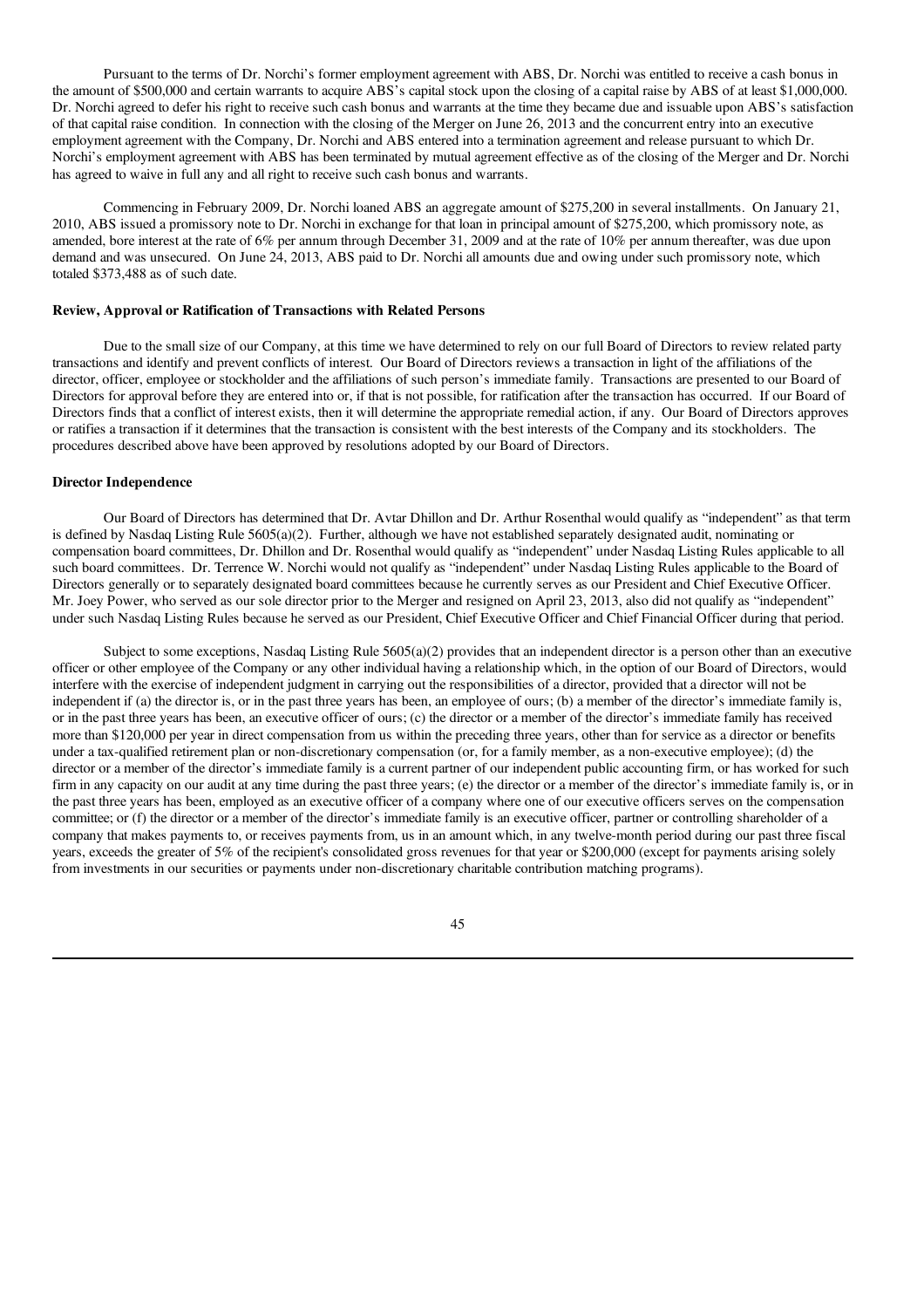## ITEM 14. PRINCIPAL ACCOUNTING FEES AND SERVICES

The following table presents the aggregate fees agreed to by the Company for the annual audits for the fiscal years ended September 30, 2013 and 2012, and all other fees paid by us for services rendered by Paritz & Company, P.A., our former principal accountant, or Moody, Famiglietti & Andronico LLP, our current principal accountant, during the fiscal years ended September 30, 2013 and 2012:

|                           |     | 2013   | 2012   |  |
|---------------------------|-----|--------|--------|--|
| <b>Audit Fees</b>         | \$  | 94.521 | 55,671 |  |
| <b>Audit-Related Fees</b> |     |        |        |  |
| Tax Fees                  |     |        |        |  |
| All Other Fees            |     |        |        |  |
| Total                     | \$. | 94.521 | 55,671 |  |

*Audit Fees*. The fees identified under this caption were for professional services rendered by Paritz & Company, P.A. or Moody, Famiglietti & Andronico LLP for the audit of our annual financial statements. The fees identified under this caption also include fees for professional services rendered by Paritz & Company, P.A. or Moody, Famiglietti & Andronico LLP for the review of the financial statements included in our quarterly reports on Forms 10-Q. In addition, the amounts include fees for services that are normally provided by the auditor in connection with regulatory filings and engagements for the years identified.

*Audit-Related Fees.* Audit-related fees consist principally of assurance and related services reasonably related to the performance of the audit or review of our financial statements that are not reported as audit fees. There were no such fees in 2013 or 2012.

*Tax Fees*. Tax fees consist principally of assistance related to tax compliance, tax advice, and tax planning. There were no such fees in 2013 and 2012.

*All Other Fees*. These fees would consist of all fees paid to our principal accountant that are not reflected as audit, audit-related or tax fees. There were no such fees in 2013 or 2012.

## Pre-Approval Policy

As our Board of Directors has not established a separate standing audit committee, all engagements of our independent registered public accounting firm for 2013 and 2012 were pre-approved by the full Board of Directors.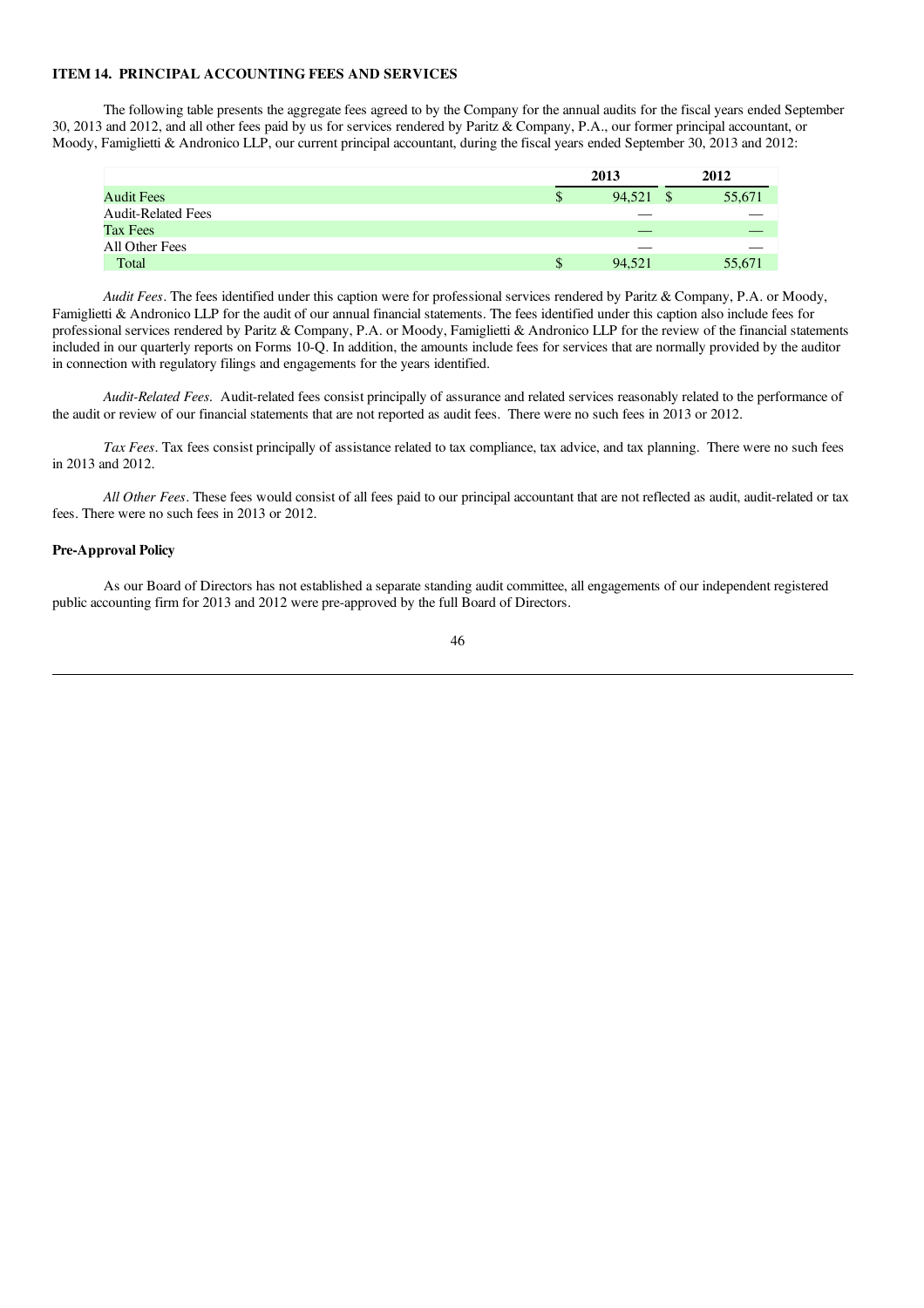#### PART IV

# ITEM 15. EXHIBITS, FINANCIAL STATEMENT SCHEDULES

1. The following consolidated financial statements of Arch Therapeutics, Inc. and Subsidiary, beginning on page F-1 immediately following the signature page hereto, are filed as part of this Annual Report under Item 8 — Financial Statements and Supplementary Data:

Report of Independent Registered Public Accounting Firm

Consolidated Balance Sheets at September 30, 2013 and 2012

Consolidated Statements of Operations for the years ended September 30, 2013 and 2012 and for the Period From Inception (March 6, 2006) to September 30, 2013

Consolidated Statements of Stockholders' Equity (Deficit) for the Period From Inception (March 6, 2006) to September 30, 2013

Consolidated Statements of Cash Flows for the years ended September 30, 2013 and 2012 and for the Period From Inception (March 6, 2006) to September 30, 2013

Notes to Consolidated Financial Statements

2. Financial Statement Schedules

These schedules are omitted because they are not required, or are not applicable, or the required information is shown in the consolidated financial statements or notes thereto.

### 3. Exhibits

The Exhibit Index attached to this Annual Report is incorporated by reference herein.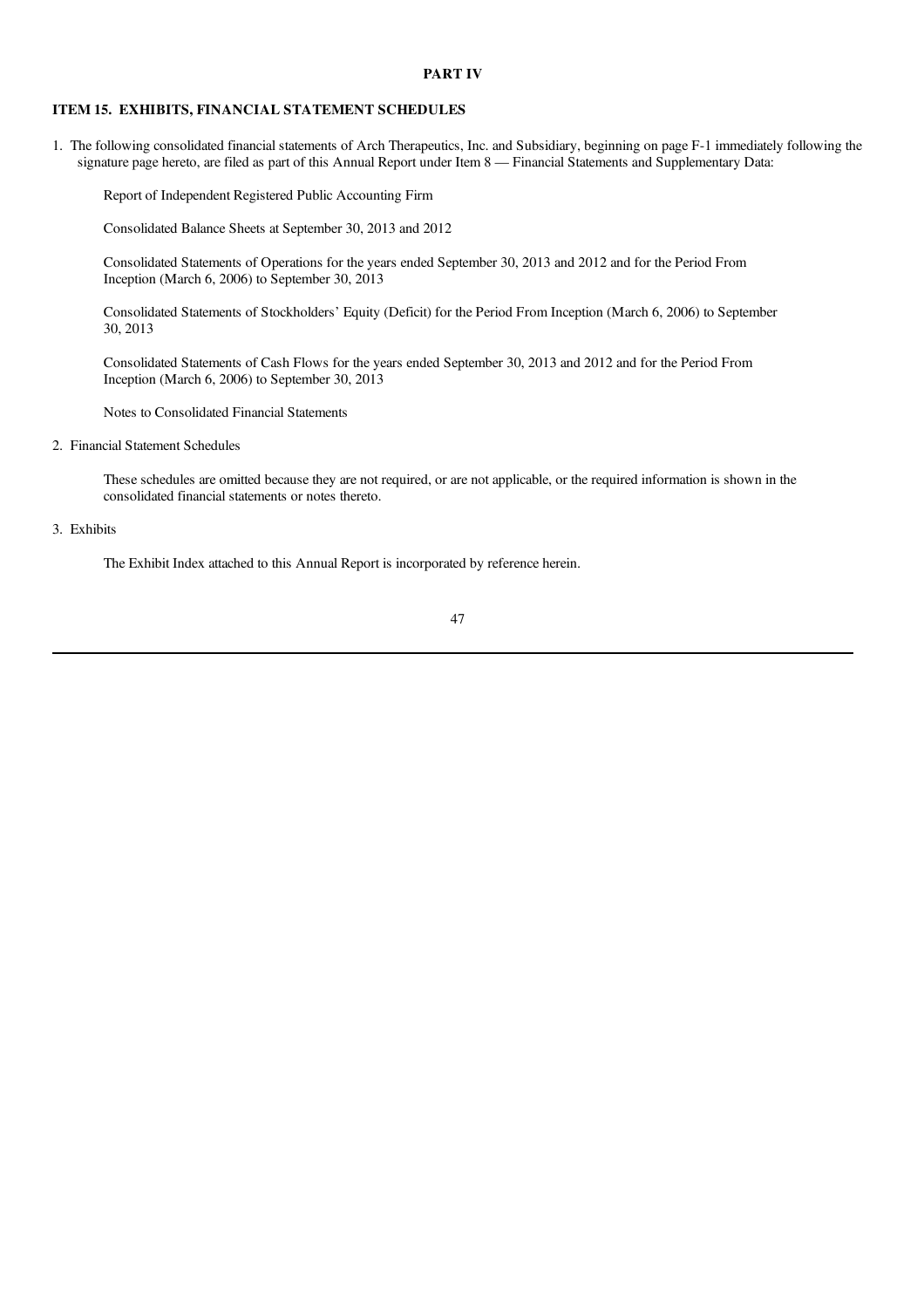### **SIGNATURES**

Pursuant to the requirements of Section 13 or 15(d) of the Securities Exchange Act of 1934, the registrant has duly caused this report to be signed on its behalf by the undersigned, thereunto duly authorized.

Arch Therapeutics, Inc.

By: /s/ Terrence W. Norchi Date: December 27, 2013 Terrence W. Norchi *President and Chief Executive Of icer*

KNOW ALL PERSONS BY THESE PRESENTS, that each person whose signature appears below constitutes and appoints Terrence W. Norchi as his or her true and lawful attorney-in-fact and agent, each with full power of substitution and resubstitution, for him or her and in his or her name, place and stead, in any and all capacities, to sign any and all amendments to this report and to file the same, with all exhibits thereto and all documents in connection therewith, with the Securities and Exchange Commission, granting unto said attorney-in-fact and agent full power and authority to do and perform each and every act and thing requisite and necessary to be done in and about the premises, as fully to all intents and purposes as he might or could do in person, hereby ratifying and confirming all that such attorney-in-fact and agent, or his or her substitute or substitutes, may lawfully do or cause to be done by virtue hereof.

Pursuant to the requirements of the Securities Exchange Act of 1934, this report has been signed below by the following persons on behalf of the registrant in the capacities and on the dates indicated.

| <b>SIGNATURE</b>                                 | <b>TITLE</b>                                                                     | <b>DATE</b>       |
|--------------------------------------------------|----------------------------------------------------------------------------------|-------------------|
| /s/ Terrence W. Norchi<br>Dr. Terrence W. Norchi | President, Chief Executive Officer and Director<br>(Principal Executive Officer) | December 27, 2013 |
| /s/ Alan T. Barber<br>Alan T. Barber             | <b>Chief Financial Officer</b><br>(Principal Financial and Accounting Officer)   | December 27, 2013 |
| /s/ Avtar Dhillon<br>Dr. Avtar Dhillon           | Director                                                                         | December 27, 2013 |
| /s/ Arthur Rosenthal<br>Dr. Arthur Rosenthal     | Director                                                                         | December 27, 2013 |
|                                                  |                                                                                  |                   |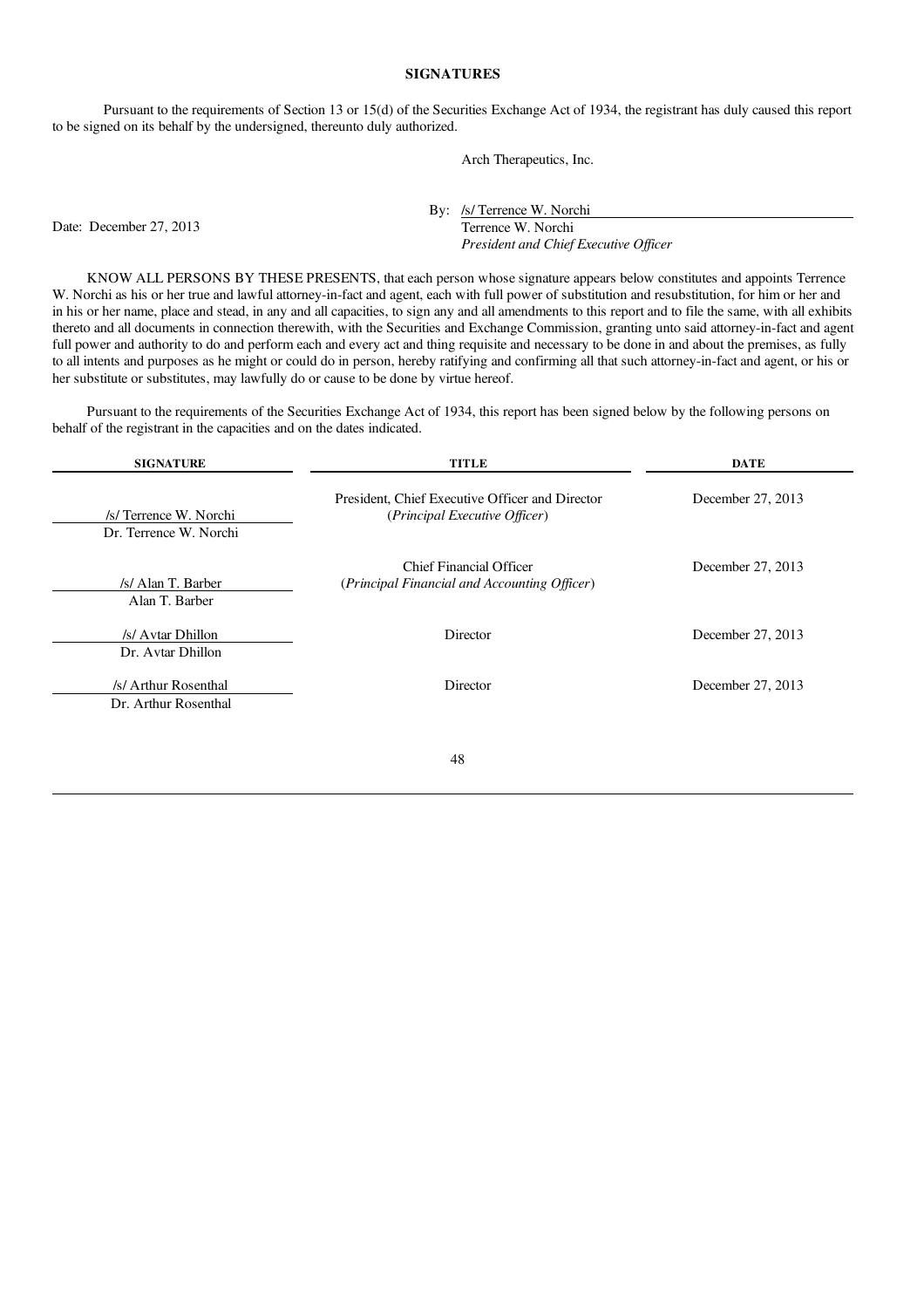# FINANCIAL STATEMENTS

# Arch Therapeutics, Inc. (A Development Stage Company)

# Index to Consolidated Financial Statements

| Report of Independent Registered Public Accounting Firm                                                                                                          | $F-1$      |
|------------------------------------------------------------------------------------------------------------------------------------------------------------------|------------|
|                                                                                                                                                                  |            |
| Consolidated Balance Sheets at September 30, 2013 and 2012                                                                                                       | $F-2$      |
|                                                                                                                                                                  |            |
| Consolidated Statements of Operations for the years ended September 30, 2013 and 2012 and for the Period From Inception<br>(March 6, 2006) to September 30, 2013 | $F-3$      |
|                                                                                                                                                                  |            |
| Consolidated Statements of Stockholders' Equity (Deficit) for the Period From Inception (March 6, 2006) to September 30,<br>2013                                 | $F-4$      |
|                                                                                                                                                                  |            |
| Consolidated Statements of Cash Flows for the years ended September 30, 2013 and 2012 and for the Period From Inception<br>(March 6, 2006) to September 30, 2013 | $F-5$      |
|                                                                                                                                                                  |            |
| Notes to Consolidated Financial Statements                                                                                                                       | $F-6-F-19$ |
|                                                                                                                                                                  |            |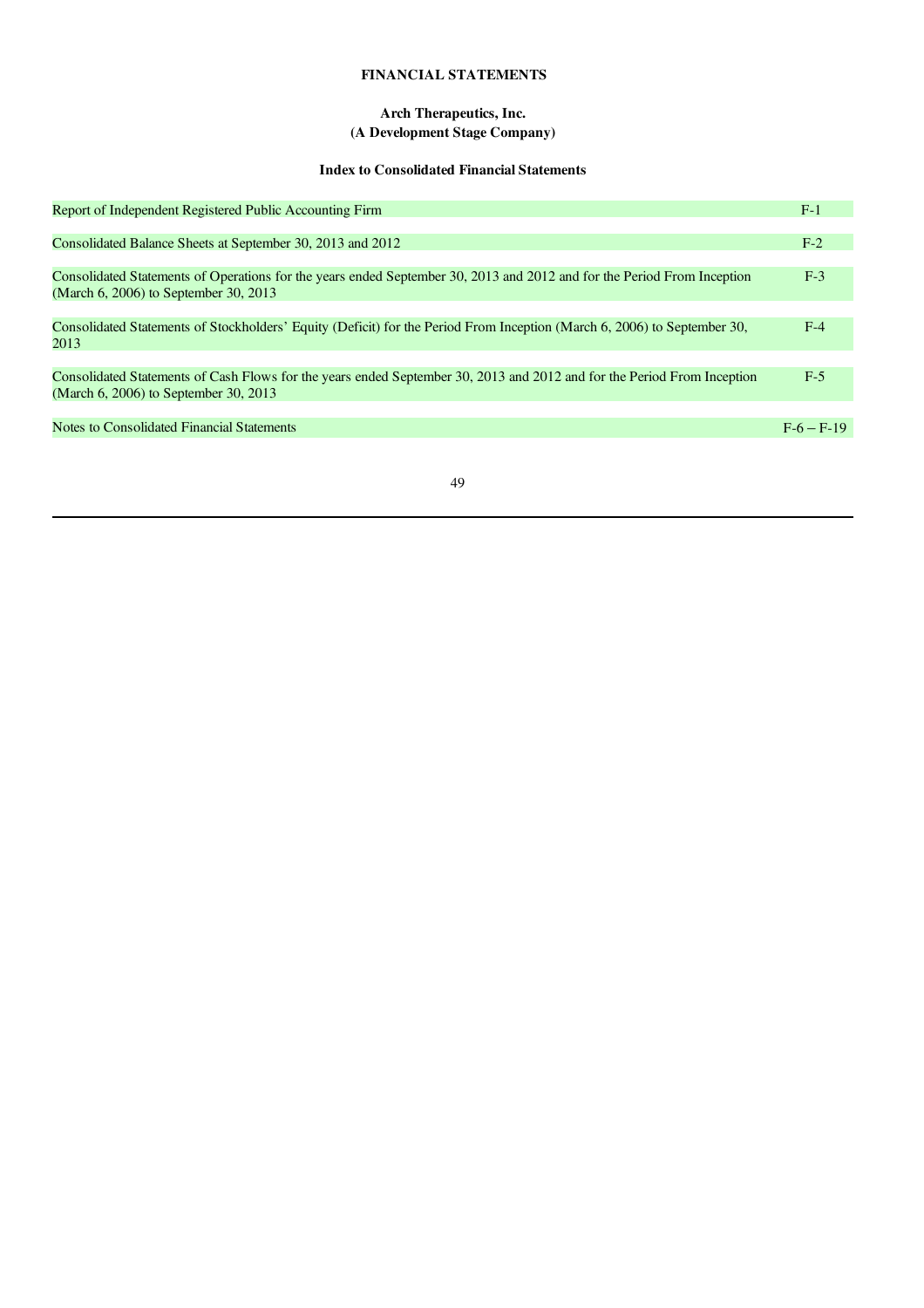# EXHIBIT INDEX

The following exhibits are being filed with this Annual Report on Form 10-K.

| Exhibit<br><b>Number</b> |      | <b>Description of Exhibit</b>                                                                             |
|--------------------------|------|-----------------------------------------------------------------------------------------------------------|
| 2.1                      |      | Agreement and Plan of Merger dated May 10, 2013, by and among Almah, Inc., Arch                           |
|                          |      | Acquisition Corporation, and Arch Therapeutics, Inc. (incorporated by reference to Exhibit 2.1 to the     |
|                          |      | Current Report on Form 8-K filed by the Company with the SEC on May 13, 2013)                             |
| 3.1                      |      | Articles of Incorporation of Arch Therapeutics, Inc. (incorporated by reference to Exhibit 3.1 to         |
|                          |      |                                                                                                           |
|                          |      | the Registration Statement on Form S-1 filed by the Company with the SEC on January 5, 2012)              |
| 3.2                      |      | Certificate of Amendment to Articles of Incorporation of Arch Therapeutics, Inc. (incorporated            |
|                          |      | by reference to Exhibit 3.2 to the Current Report on Form 8-K filed by the Company with the SEC on        |
|                          |      | June 5, 2013)                                                                                             |
| 3.3                      |      | Amended and Restated Bylaws of Arch Therapeutics, Inc. (incorporated by reference to Exhibit              |
|                          |      | 3.1 to the Current Report on Form 8-K filed by the Company with the SEC on June 24, 2013)                 |
| 10.1                     |      | Binding Letter of Intent by and between Almah, Inc. and Arch Therapeutics, Inc. dated April 19,           |
|                          |      | 2013 (incorporated by reference to Exhibit 10.1 to the Current Report on Form 8-K filed by the Company    |
|                          |      | with the SEC on April 25, 2013)                                                                           |
| 10.2                     |      | Promissory Note by and between Almah, Inc. and Arch Therapeutics, Inc. dated April 19, 2013               |
|                          |      | (incorporated by reference to Exhibit 10.2 to the Current Report on Form 8-K filed by the Company with    |
|                          |      | the SEC on April 25, 2013)                                                                                |
| 10.3                     |      | Financing Agreement by and between Almah, Inc. and Coldstream Summit Ltd. dated April 19,                 |
|                          |      |                                                                                                           |
|                          |      | 2013 (incorporated by reference to Exhibit 10.3 to the Current Report on Form 8-K filed by the Company    |
|                          |      | with the SEC on April 25, 2013)                                                                           |
| 10.4                     |      | Form of Securities Purchase Agreement (incorporated by reference to Exhibit 10.4 to the Current           |
|                          |      | Report on Form 8-K filed by the Company with the SEC on April 25, 2013)                                   |
| 10.5                     |      | Form of Warrant (incorporated by reference to Exhibit 10.5 to the Current Report on Form 8-K              |
|                          |      | filed by the Company with the SEC on April 25, 2013)                                                      |
| 10.6                     |      | Amended and Restated Exclusive Patent License Agreement dated May 23, 2011 between ABS                    |
|                          |      | and the Massachusetts Institute of Technology, as amended by the First Amendment to Amended and           |
|                          |      | Restated Exclusive Patent License Agreement dated May 15, 2012 between ABS and the Massachusetts          |
|                          |      | Institute of Technology, and further amended by the Second Amendment to Amended and Restated              |
|                          |      | Exclusive Patent License Agreement dated February 1, 2013 between ABS and the Massachusetts               |
|                          |      | Institute of Technology, as further amended by the Third Amendment to Amended and Restated Exclusive      |
|                          |      | Patent License Agreement dated April 30, 2013 between ABS and the Massachusetts Institute of              |
|                          |      | Technology, and as further amended by the Letter Agreement dated June 10, 2013 between ABS and the        |
|                          |      | Massachusetts Institute of Technology (incorporated by reference to Exhibit 10.6 to the Current Report on |
|                          |      |                                                                                                           |
|                          |      | Form 8-K filed by the Company with the SEC on June 26, 2013)                                              |
| 10.7                     | #    | Termination Agreement and Release dated June 25, 2013, between ABS and Terrence W. Norchi                 |
|                          |      | (incorporated by reference to Exhibit 10.7 to the Current Report on Form 8-K filed by the Company with    |
|                          |      | the SEC on June 26, 2013)                                                                                 |
| 10.8                     | #    | Executive Employment Agreement dated June 26, 2013 between Arch Therapeutics, Inc. and                    |
|                          |      | Terrence W. Norchi (incorporated by reference to Exhibit 10.8 to the Current Report on Form 8-K filed     |
|                          |      | by the Company with the SEC on June 26, 2013)                                                             |
| 10.9                     | #    | Executive Employment Agreement dated June 26, 2013 between Arch Therapeutics, Inc. and                    |
|                          |      | Alan T. Barber (incorporated by reference to Exhibit 10.9 to the Current Report on Form 8-K filed by the  |
|                          |      | Company with the SEC on June 26, 2013)                                                                    |
| 10.10                    | $\#$ | Executive Employment Agreement, effective July 8, 2013, by and between Arch Therapeutics,                 |
|                          |      | Inc. and William M. Cotter (incorporated by reference to Exhibit 10.1 to the Current Report on Form 8-K   |
|                          |      | filed by the Company with the SEC on July 8, 2013)                                                        |
| 10.11                    |      |                                                                                                           |
|                          |      | Amendment No. 1 to Agreement and Plan of Merger, dated May 23, 2013, by and among                         |
|                          |      | Almah, Inc., Arch Acquisition Corporation, and Arch Therapeutics, Inc. (incorporated by reference to      |
|                          |      | Exhibit 10.11 to the Quarterly Report on Form 10-Q filed by the Company with the SEC on August 14,        |
|                          |      | 2013)                                                                                                     |
| 10.12                    | #    | Arch Therapeutics, Inc. 2013 Stock Incentive Plan (incorporated by reference to Exhibit 10.1 to           |
|                          |      | the Current Report on Form 8-K filed by the Company with the SEC on June 24, 2013)                        |
| 10.13                    | #    | Form of Stock Option Award Agreement under Arch Therapeutics, Inc. 2013 Stock Incentive                   |
|                          |      | Plan (incorporated by reference to Exhibit 10.13 to the Quarterly Report on Form 10-Q filed by the        |
|                          |      | Company with the SEC on August 14, 2013)                                                                  |
| 10.14                    | #    | Form of Restricted Stock Unit Award Agreement under Arch Therapeutics, Inc. 2013 Stock                    |
|                          |      | Incentive Plan (incorporated by reference to Exhibit 10.14 to the Quarterly Report on Form 10-Q filed by  |
|                          |      | the Company with the SEC on August 14, 2013)                                                              |
|                          |      |                                                                                                           |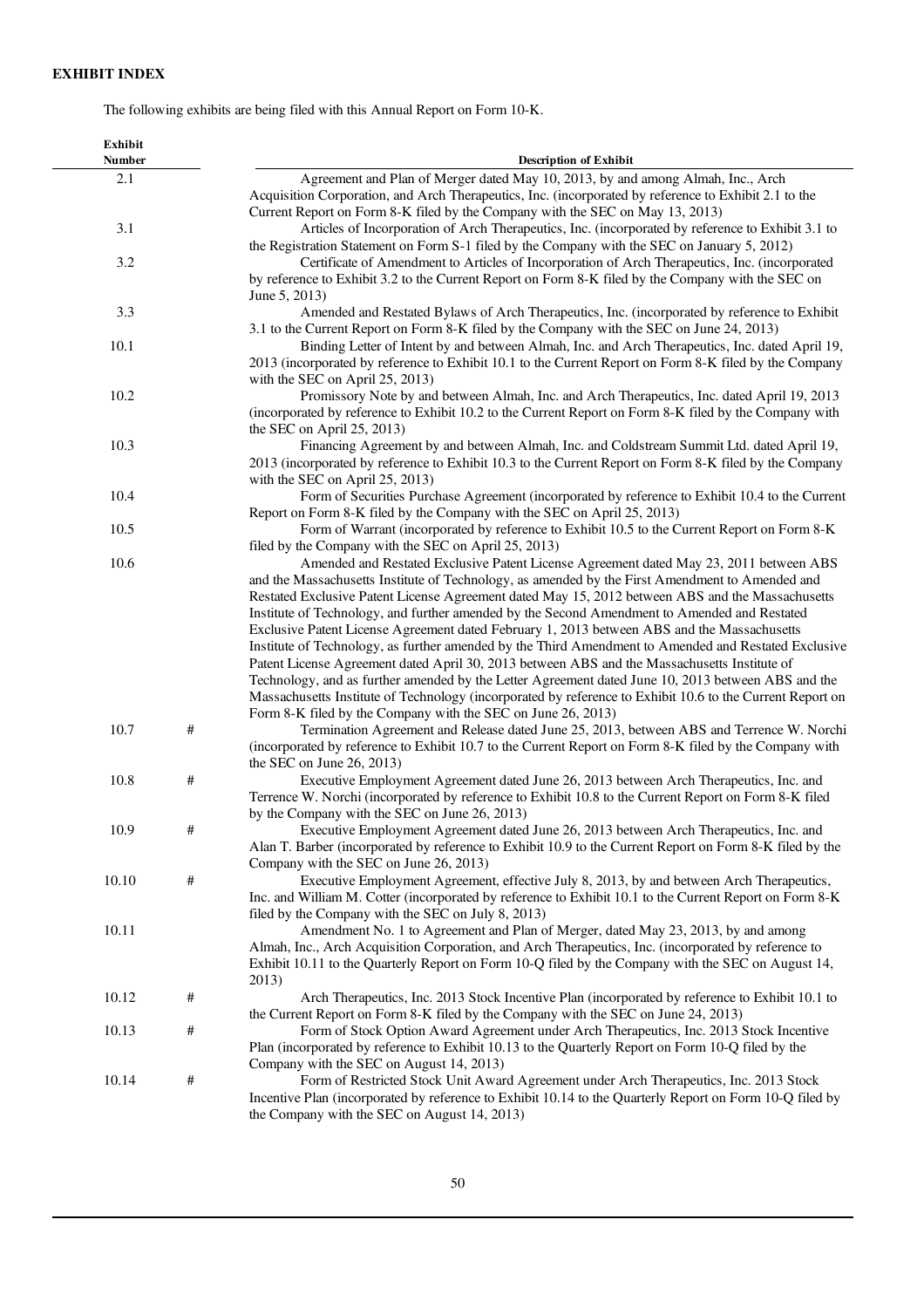- 10.15# Form of Restricted Stock Bonus Award Agreement under Arch Therapeutics, Inc. 2013 Stock Incentive Plan (incorporated by reference to Exhibit 10.15 to the Quarterly Report on Form 10-Q filed by the Company with the SEC on August 14, 2013) 10.16 Life Sciences Accelerator Funding Agreement dated September 30, 2013 between Arch Therapeutics, Inc. and the
- Massachusetts Life Sciences Center (incorporated by reference to Exhibit 10.1 to the Current Report on Form 8-K filed by the Company with the SEC on October 4, 2013)
- 10.17 Form of Warrant to Purchase Shares of Common Stock dated September 30, 2013 issued by Arch Therapeutics, Inc. to the Massachusetts Life Sciences Center (incorporated by reference to Exhibit 10.2 to the Current Report on Form 8-K filed by the Company with the SEC on October 4, 2013)
- 10.18 Sublease dated August 30, 2013 and effective October 1, 2013, between Arch Therapeutics, Inc. and Stream Global Services, Inc. (incorporated by reference to Exhibit 10.3 to the Current Report on Form 8-K filed by the Company with the SEC on October 4, 2013)
- 21.1 List of Subsidiaries (incorporated by reference to Exhibit 21.1 to the Current Report on Form 8-K filed by the Company with the SEC on June 26, 2013)
- 24.1\* Power of Attorney (included on the signature page hereto)
- 31.1\* Certification of Principal Executive Officer pursuant to Rule 13a-14(a) or 15d-14(a) under the Securities and Exchange Act of 1934
- 31.2\* Certification of Principal Financial Officer pursuant to Rule 13a-14(a) or 15d-14(a) under the Securities and Exchange Act of 1934
- 32.1\* Certification pursuant to 18 U.S.C. Section 1350, as adopted pursuant to Section 906 of the Sarbanes-Oxley Act of 2002, executed by Terrence W. Norchi, President and Chief Executive Officer, and Alan T. Barber, Chief Financial **Officer**

| 101.SCH <sup>^</sup> | <b>XBRL Taxonomy Extension Schema Document</b> |  |  |  |
|----------------------|------------------------------------------------|--|--|--|
|----------------------|------------------------------------------------|--|--|--|

- 101.CAL^ XBRL Taxonomy Extension Calculation Linkbase Document
- 101.DEF^ XBRL Taxonomy Extension Definition Linkbase Document
- 101.LAB^ XBRL Taxonomy Extension Label Linkbase Document
- 101.PRE^ XBRL Taxonomy Extension Presentation Linkbase Document

<sup>\*</sup> Filed herewith.

<sup>#</sup> Management contract or compensatory plan or arrangement.

<sup>^</sup> In accordance with Rule 406T of Regulation S-T, the information in these exhibits shall not be deemed to be "filed" for purposes of Section 18 of the Exchange Act, or otherwise subject to liability under that section, and shall not be incorporated by reference into any registration statement or other document filed under the Securities Act of 1933, except as expressly set forth by specific reference in such filing.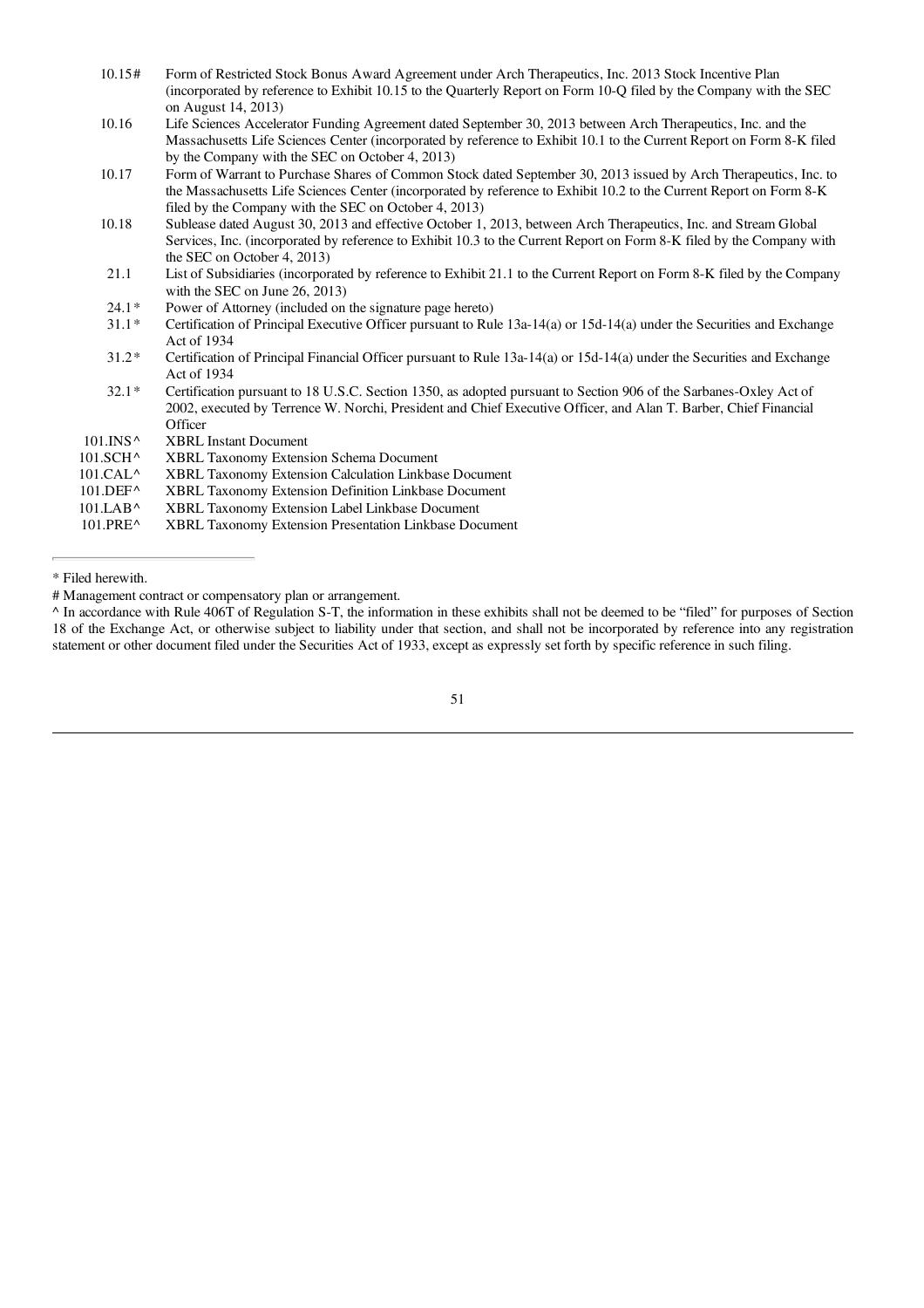## REPORT OF INDEPENDENT REGISTERED PUBLIC ACCOUNTING FIRM

To the Stockholders and Board of Directors of Arch Therapeutics, Inc. Wellesley, Massachusetts

We have audited the accompanying consolidated balance sheets of Arch Therapeutics, Inc. and subsidiaries (the "Company") as of September 30, 2013 and 2012, and from the period of inception (March 6, 2006) through September 30, 2013 and the related consolidated statements of operations, changes in stockholders' equity (deficit) and cash flows for the years then ended. These consolidated financial statements are the responsibility of the Company's management. Our responsibility is to express an opinion on these consolidated financial statements based on our audits.

We conducted our audit in accordance with the standards of the Public Company Accounting Oversight Board (United States). Those standards require that we plan and perform the audit to obtain reasonable assurance about whether the consolidated financial statements are free of material misstatement. The Company is not required to have, nor were we engaged to perform, an audit of its internal control over financial reporting. Our audit included consideration of internal control over financial reporting as a basis for designing audit procedures that are appropriate in the circumstances, but not for the purpose of expressing an opinion on the effectiveness of the Company's internal control over financial reporting. Accordingly, we express no such opinion. An audit also includes examining, on a test basis, evidence supporting the amounts and disclosures in the consolidated financial statements, assessing the accounting principles used and significant estimates made by management, as well as evaluating the overall consolidated financial statement presentation. We believe that our audit provides a reasonable basis for our opinion.

In our opinion, the consolidated financial statements referred to above present fairly, in all material respects, the financial position of Arch Therapeutics, Inc. and subsidiaries as of September 30, 2013 and 2012, and from the period of inception (March 6, 2006) through September 30, 2013, and the results of their operations and their cash flows for the year then ended, in conformity with accounting principles generally accepted in the United States of America.

The accompanying consolidated financial statements have been prepared assuming that Arch Therapeutics, Inc. and subsidiaries will continue as a going concern. As discussed in Notes 1 and 2 to the consolidated financial statements, the Company has has an accumulated deficit, has suffered significant net losses and negative cash flows from operations, and has limited working capital that raises substantial doubt about its ability to continue as a going concern. Management's plans in regard to these matters are also described in Notes 1 and 2. The consolidated financial statements do not include any adjustments that might result from the outcome of this uncertainty.

/s/ Moody, Famiglietti & Andronico, LLP

Tewksbury, MA December 27, 2013

F-1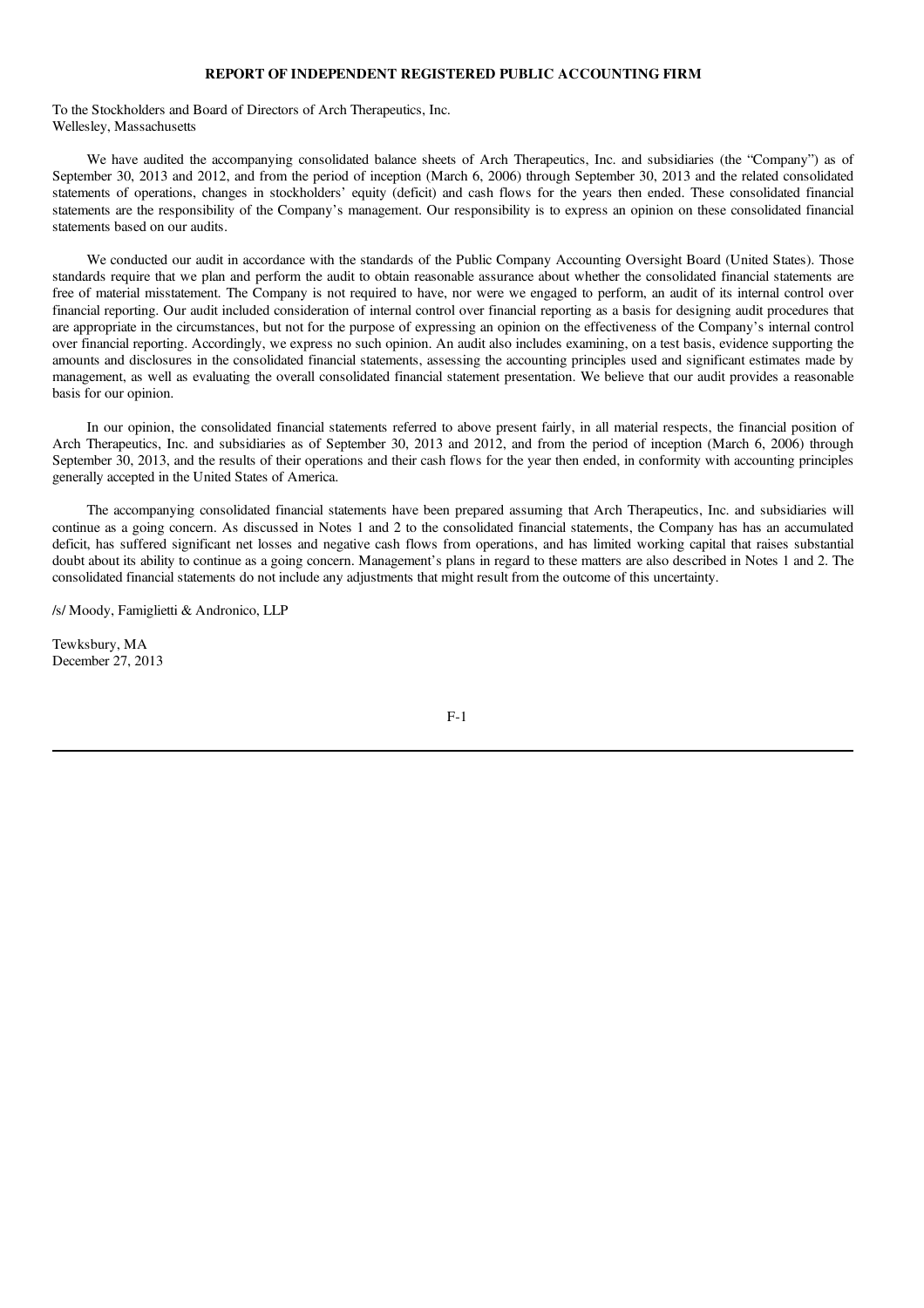|                                                                                                 | September 30,<br>2013             |              | September 30,<br>2012 |  |
|-------------------------------------------------------------------------------------------------|-----------------------------------|--------------|-----------------------|--|
| <b>ASSETS</b>                                                                                   |                                   |              |                       |  |
| Current assets:                                                                                 |                                   |              |                       |  |
| Cash and cash equivalents                                                                       | \$<br>557,319 \$                  |              | 17.139                |  |
| Promissory Note Receivable                                                                      | 1,000,000                         |              |                       |  |
| Prepaid expenses and other current assets                                                       | 19,629                            |              | 3,308                 |  |
|                                                                                                 |                                   |              |                       |  |
| <b>Total current assets</b>                                                                     | 1,576,948                         |              | 20,447                |  |
| Long Term Assets:                                                                               |                                   |              |                       |  |
| Property and equipment, net                                                                     | 322                               |              | 908                   |  |
| <b>Other Assets</b>                                                                             | 10,062                            |              |                       |  |
|                                                                                                 | 10,384                            |              | 908                   |  |
| Total long-term assets                                                                          |                                   |              |                       |  |
|                                                                                                 |                                   |              |                       |  |
| <b>Total assets</b>                                                                             | \$<br>1,587,332 \$                |              | 21,355                |  |
|                                                                                                 |                                   |              |                       |  |
| <b>LIABILITIES AND STOCKHOLDERS' EQUITY (DEFICIT)</b>                                           |                                   |              |                       |  |
| Current liabilities:                                                                            |                                   |              |                       |  |
| Current maturities of convertible notes payable                                                 | \$<br>$\mathcal{L}_{\mathcal{A}}$ | $\mathbb{S}$ | 1,395,000             |  |
| Current maturities of convertible notes payable, related parties                                |                                   |              | 105,000               |  |
| Notes payable, related party                                                                    |                                   |              | 275,200               |  |
| Accounts payable                                                                                | 314,769                           |              | 258,426               |  |
| Accrued expenses and other liabilities                                                          | 140,840                           |              | 49,510                |  |
| Current Portion of accrued interest                                                             |                                   |              | 352,755               |  |
| Accrued interest to related parties                                                             |                                   |              | 116,548               |  |
| Total current liabilities                                                                       | 455,609                           |              | 2,552,439             |  |
|                                                                                                 |                                   |              |                       |  |
| Long-term liabilities:                                                                          |                                   |              |                       |  |
| Note payable                                                                                    | 944,707                           |              |                       |  |
| Convertible notes payable, net of current maturities                                            | $\overline{a}$                    |              | 235,000               |  |
| Accrued interest, net of current portion                                                        |                                   |              | 6,351                 |  |
| Total long-term liabilities                                                                     | 944,707                           |              | 241,351               |  |
|                                                                                                 |                                   |              |                       |  |
| <b>Total liabilities</b>                                                                        | 1,400,316                         |              | 2,793,790             |  |
| Commitments and contingencies                                                                   |                                   |              |                       |  |
|                                                                                                 |                                   |              |                       |  |
| Stockholders' equity (deficit):                                                                 |                                   |              |                       |  |
| Common stock, \$0.001 par value, 300,000,000 shares authorized at September 30, 2013 and        |                                   |              |                       |  |
| 75,000,000 at September 30, 2012, 60, 145, 237 and 5, 645, 212 shares issued and outstanding at |                                   |              |                       |  |
| September 30, 2013 and September 30, 2012, respectively                                         | 60,145                            |              | 5,645                 |  |
| Additional paid in capital                                                                      | 4,758,742                         |              |                       |  |
| Deficit accumulated during the development stage                                                | (4,631,871)                       |              | (2,778,080)           |  |
| Total stockholders' equity (deficit)                                                            | 187,016                           |              | (2,772,435)           |  |
|                                                                                                 |                                   |              |                       |  |
| Total liabilities and stockholders' equity (deficit)                                            | \$<br>$1,587,332$ \$              |              | 21,355                |  |
|                                                                                                 |                                   |              |                       |  |

The accompanying notes are an integral part of these consolidated financial statements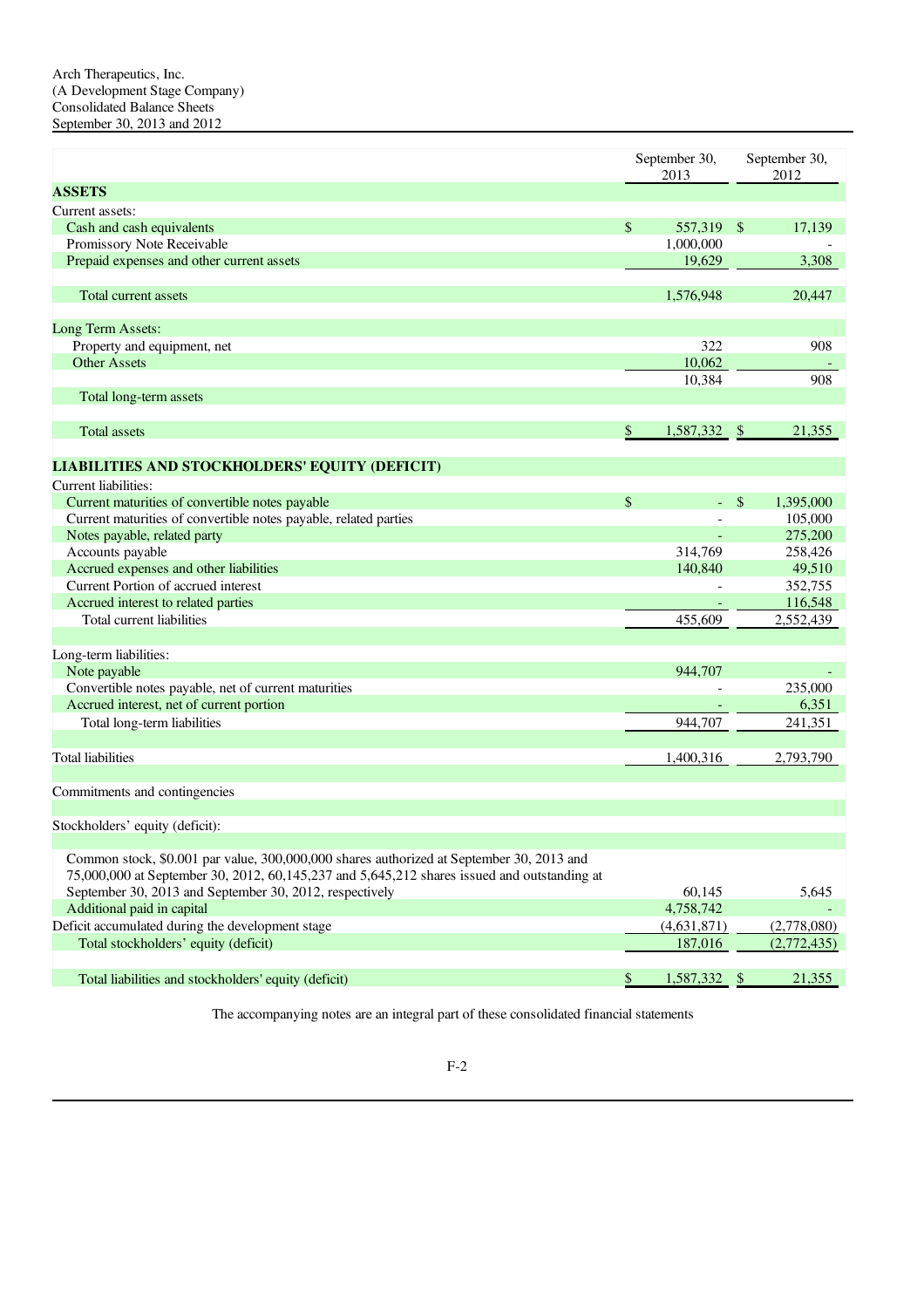|                                               | Fiscal year ended      | Fiscal year ended<br>September 30, 2013 September 30, 2012 | Period from<br>Inception (March<br>6, 2006) through<br>September 30,<br>2013 |
|-----------------------------------------------|------------------------|------------------------------------------------------------|------------------------------------------------------------------------------|
| <b>Other Revenues</b>                         | \$<br>$-$ \$           | - \$                                                       | 431,461                                                                      |
|                                               |                        |                                                            |                                                                              |
| Operating expenses:                           |                        |                                                            |                                                                              |
| General and administrative expenses           | 1,526,075              | 333,503                                                    | 3,662,040                                                                    |
| Research and development expenses             | 218,901                | 87,021                                                     | 866,673                                                                      |
| Total operating expenses                      | 1,744,976              | 420,524                                                    | 4,528,713                                                                    |
|                                               |                        |                                                            |                                                                              |
| Operating loss                                | (1,744,976)            | (420, 524)                                                 | (4,097,252)                                                                  |
|                                               |                        |                                                            |                                                                              |
| Other (expense) income:                       |                        |                                                            |                                                                              |
| Interest expense                              | (108, 879)             | (156, 865)                                                 | (588, 597)                                                                   |
| Other income                                  | 64                     | 478                                                        | 53,978                                                                       |
| Total other expense                           | (108, 815)             | (156, 387)                                                 | (534, 619)                                                                   |
|                                               |                        |                                                            |                                                                              |
| Net loss                                      | $(1,853,791)$ \$<br>\$ | $(576, 911)$ \$                                            | (4,631,871)                                                                  |
|                                               |                        |                                                            |                                                                              |
| Net loss per common share basic and diluted   | \$<br>$(0.09)$ \$      | (0.10)                                                     |                                                                              |
|                                               |                        |                                                            |                                                                              |
| Weighted average number of shares outstanding | 21,366,752             | 5,645,212                                                  |                                                                              |
|                                               |                        |                                                            |                                                                              |

The accompanying notes are an integral part of these consolidated financial statements

F-3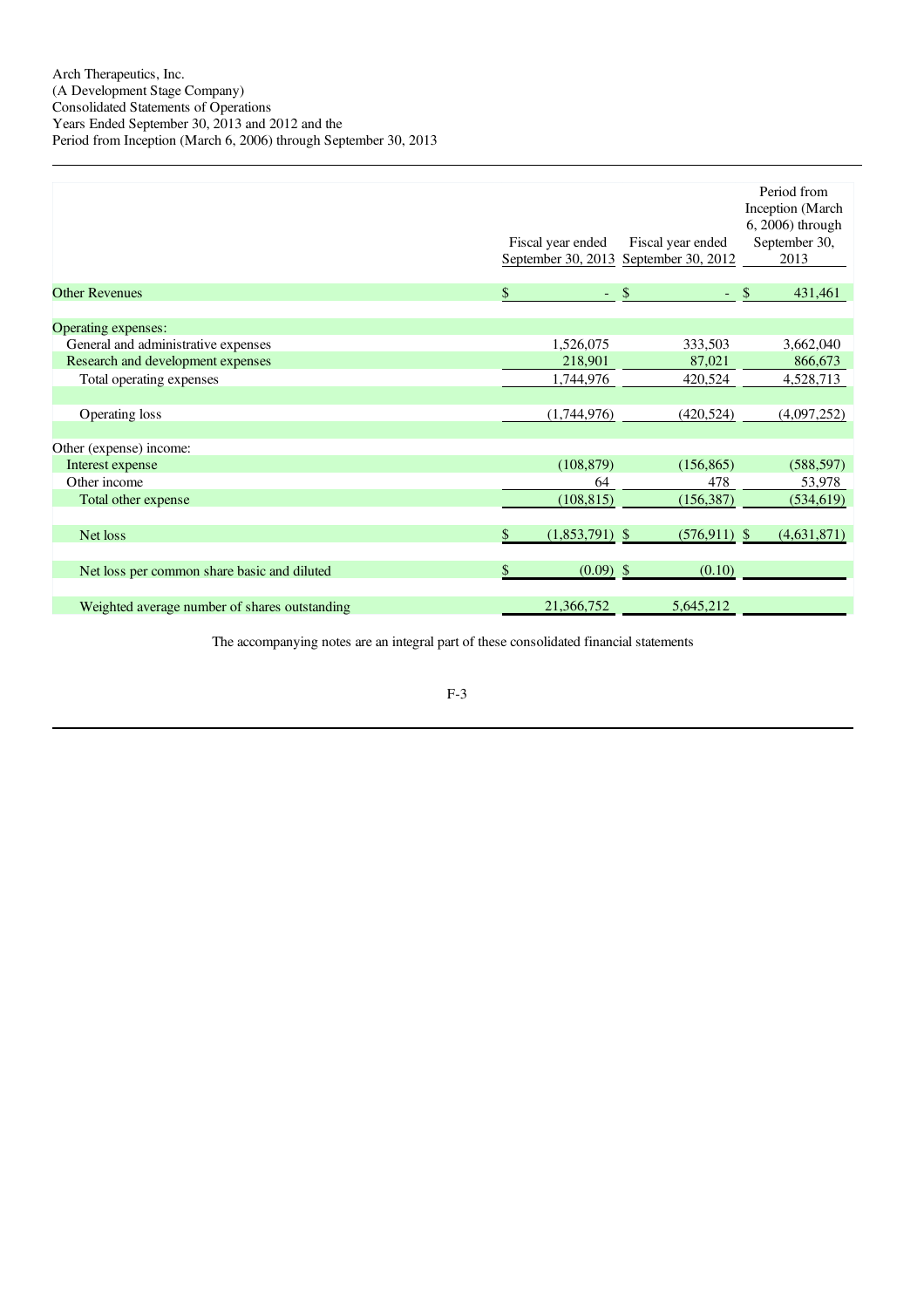## Arch Therapeutics, Inc. (A Development Stage Company) Statements of Changes in Stockholders' Equity (Deficit) Period from Inception (March 6, 2006) through September 30, 2013

|                                      |                     | Common Stock   | Additional<br>Paid-in- | Deficit<br>Accumulated<br>During the<br>Development | Total<br>Stockholders' |
|--------------------------------------|---------------------|----------------|------------------------|-----------------------------------------------------|------------------------|
|                                      | <b>Shares</b>       | Amount         | Capital                | Stage                                               | Deficit                |
| Balance at inception (March 6, 2006) | $\omega_{\rm{eff}}$ | $\mathcal{S}$  | $-$ \$<br>$-$ \$       | $-$ \$                                              |                        |
| Net loss                             |                     |                |                        | (18, 153)                                           | (18, 153)              |
| Balance at September 30, 2006        |                     |                |                        | (18, 153)                                           | (18, 153)              |
| Issuance of common stock to founders | 3,198,105           | 3,198          |                        |                                                     | 3,198                  |
| Net loss                             |                     |                |                        | (450, 038)                                          | (450, 038)             |
|                                      |                     |                |                        |                                                     |                        |
| Balance at September 30, 2007        | 3,198,105           | 3,198          |                        | (468, 191)                                          | (464,993)              |
| Net loss                             |                     |                |                        | (233,040)                                           | (233,040)              |
| Balance at September 30, 2008        | 3,198,105           | 3,198          |                        | (701, 231)                                          | (698, 033)             |
| Issuances of common stock            | 1,870,019           | 1,870          |                        |                                                     | 1,870                  |
| Net loss                             | $\sim$              | $\sim$         |                        | (504, 687)                                          | (504, 687)             |
|                                      |                     |                |                        |                                                     |                        |
| Balance at September 30, 2009        | 5,068,124           | 5,068          |                        | (1,205,918)                                         | (1,202,527)            |
| Issuances of common stock            | 259,240             | 259            |                        |                                                     | 259                    |
| Net loss                             |                     | $\Box$         |                        | (420,093)                                           | (420,093)              |
| Balance at September 30, 2010        | 5,327,364           | 5,327          |                        | (1,626,011)                                         | (1,622,361)            |
| Issuances of common stock            | 308,157             | 308            |                        |                                                     | 308                    |
| Net loss                             |                     |                |                        | (573, 472)                                          | (573, 472)             |
|                                      |                     |                |                        |                                                     |                        |
| Balance at September 30, 2011        | 5,635,521           | 5,636          |                        | (2,201,160)                                         | (2,195,524)            |
| Issuances of common stock            | 9,691               | 9              | $\frac{1}{2}$          | (9)                                                 |                        |
| Net loss                             |                     |                |                        | (576, 911)                                          | (576, 911)             |
| Balance at September 30, 2012        | 5,645,212           | 5.645          |                        | (2,778,080)                                         | (2,772,435)            |
| Net loss                             |                     | $\overline{a}$ | $\overline{a}$         | (1,853,791)                                         | (1,853,791)            |
|                                      |                     |                |                        |                                                     |                        |
| Equity acquired in reverse merger    | 44,000,000          | 44,000         | 1,206,000              |                                                     | 1,250,000              |
| Exchange of debt for common stock    | 9,000,025           | 9,000          | 2,461,022              |                                                     | 2,470,022              |
| Issuances of common stock            | 1,500,000           | 1,500          | 748,500                |                                                     | 750,000                |
| Warrants issued with note payable    |                     |                | 55,293                 |                                                     | 55,293                 |
| Stock based compensation expense     |                     |                | 287,927                |                                                     | 287,927                |
| Balance at September 30, 2013        | 60,145,237          | 60,145         | 4,758,742              | (4,631,871)                                         | 187,016                |

The accompanying notes are an integral part of these consolidated financial statements

F-4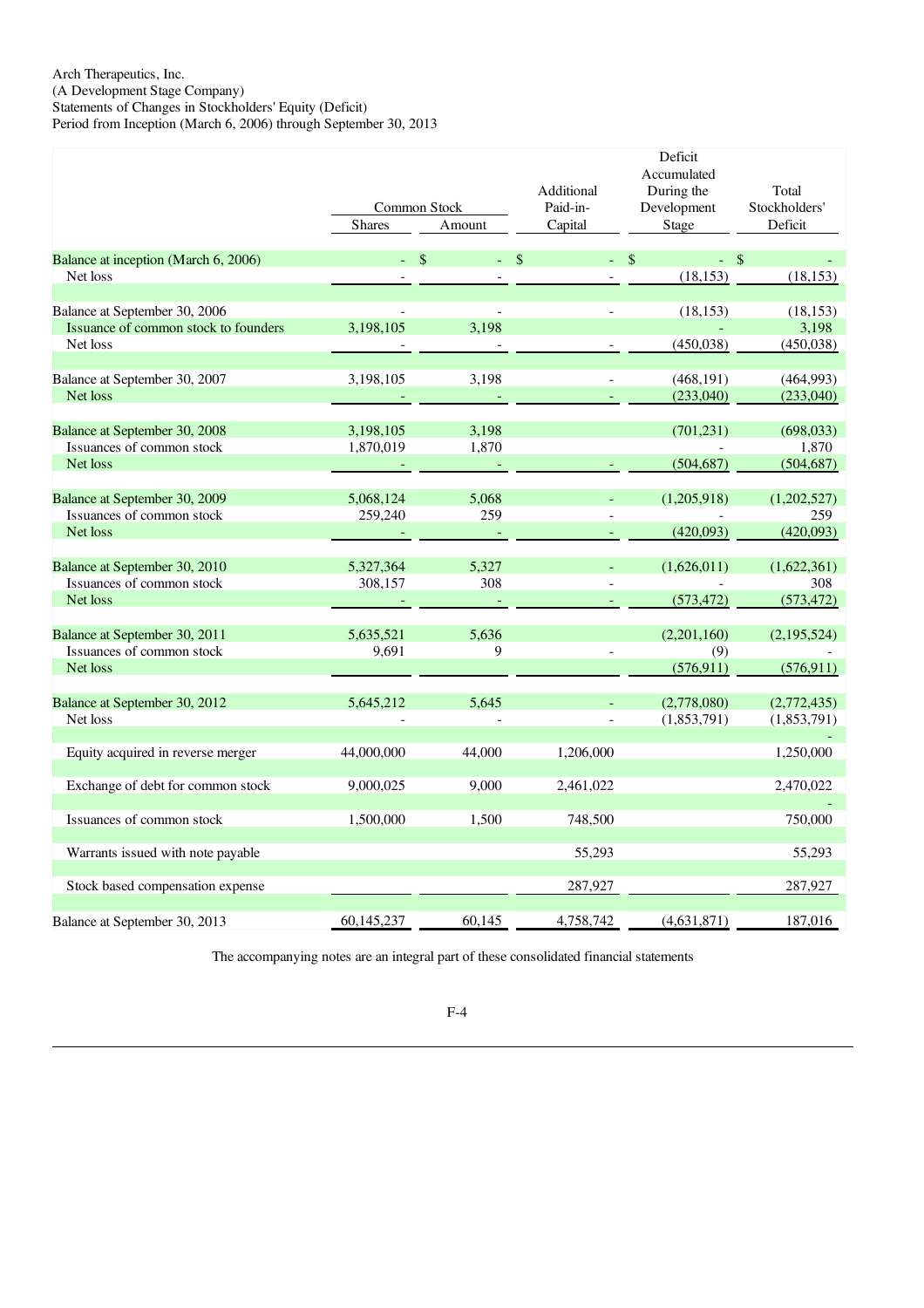|                                                                                       | Fiscal year<br>ended<br>September 30,<br>2013 | Fiscal year<br>ended<br>September 30,<br>2012 | Period from<br>Inception (March<br>6, 2006) through<br>September 30,<br>2013 |
|---------------------------------------------------------------------------------------|-----------------------------------------------|-----------------------------------------------|------------------------------------------------------------------------------|
| Cash flows from operating activities:                                                 |                                               |                                               |                                                                              |
| Net loss                                                                              | \$<br>$(1,853,791)$ \$                        | $(576, 911)$ \$                               | (4,631,871)                                                                  |
| Adjustments to reconcile net loss to cash                                             |                                               |                                               |                                                                              |
| used in operating activities:                                                         |                                               |                                               |                                                                              |
| Depreciation expense                                                                  | 586                                           | 3,372                                         | 18,371                                                                       |
| Other noncash adjustments                                                             | (92)                                          |                                               | 5,752                                                                        |
| Stock based compensation                                                              | 287,927                                       |                                               | 287,927                                                                      |
| Noncash interest expense on convertible notes payable                                 | 82,147                                        | 118,657                                       | 441,253                                                                      |
| Noncash interest expense on notes payable to related party                            | 25,599                                        | 37,211                                        | 142,057                                                                      |
| Issuance of common stock for services                                                 |                                               |                                               | 253                                                                          |
| Changes in operating assets and liabilities:                                          |                                               |                                               |                                                                              |
| (Increase) decrease in:                                                               |                                               |                                               |                                                                              |
| Prepaid expenses and other current assets                                             | (16,321)                                      | 648                                           | (19,629)                                                                     |
| <b>Other Assets</b>                                                                   | (10,062)                                      |                                               | (10,062)                                                                     |
| Increase (decrease) in:                                                               |                                               |                                               |                                                                              |
| Accounts payable                                                                      | 56,343                                        | 139,878                                       | 314,769                                                                      |
| Accrued expenses and other liabilities                                                | 91,332                                        | 22,508                                        | 140,840                                                                      |
| Net cash used in operating activities                                                 | (1,336,332)                                   | (254, 636)                                    | (3,310,340)                                                                  |
|                                                                                       |                                               |                                               |                                                                              |
| Cash flows from investing activities:                                                 |                                               |                                               |                                                                              |
| Purchases of property and equipment                                                   |                                               |                                               | (19,053)                                                                     |
| Net cash used in investing activities                                                 |                                               |                                               | (19,053)                                                                     |
|                                                                                       |                                               |                                               |                                                                              |
| Cash flows from financing activities:                                                 |                                               |                                               |                                                                              |
| Proceeds from issuance of common stock and warrants                                   | 2,000,000                                     |                                               | 2,000,000                                                                    |
| Repayment of notes payable and accrued interest to related party                      | (373, 488)                                    |                                               | (373, 488)                                                                   |
| Proceeds from issuance of notes payable to related party                              |                                               |                                               | 275,200                                                                      |
|                                                                                       |                                               |                                               |                                                                              |
| Proceeds from issuance of convertible notes payable to related party                  |                                               |                                               | 105,000                                                                      |
| Proceeds from issuance of convertible notes payable                                   | 250,000                                       | 235,000                                       | 1,880,000                                                                    |
| Net cash provided by financing activities                                             | 1,876,512                                     | 235,000                                       | 3,886,712                                                                    |
|                                                                                       |                                               |                                               |                                                                              |
| Net increase in cash and cash equivalents                                             | 540,180                                       | (19,636)                                      | 557,319                                                                      |
|                                                                                       |                                               |                                               |                                                                              |
| Cash and cash equivalents, beginning of period                                        | 17,139                                        | 36,775                                        |                                                                              |
|                                                                                       |                                               |                                               |                                                                              |
| Cash and cash equivalents, end of period                                              | \$<br>557,319 \$                              | 17,139 \$                                     | 557,319                                                                      |
|                                                                                       |                                               |                                               |                                                                              |
| Supplemental disclosure of cash flow information and non-cash<br>financing activities |                                               |                                               |                                                                              |
|                                                                                       |                                               |                                               |                                                                              |
| Cash paid during the period for:                                                      |                                               |                                               |                                                                              |
| Interest                                                                              | \$<br>98,288                                  | $\mathcal{L}$                                 | 98,288                                                                       |
| Income taxes                                                                          | \$                                            | \$                                            | \$                                                                           |
|                                                                                       |                                               |                                               |                                                                              |
| Debt with warrants issued for promissory notes receivable                             | \$<br>$1,000,000$ \$                          | $\sim$                                        | \$<br>1,000,000                                                              |

The accompanying notes are an integral part of these consolidated financial statements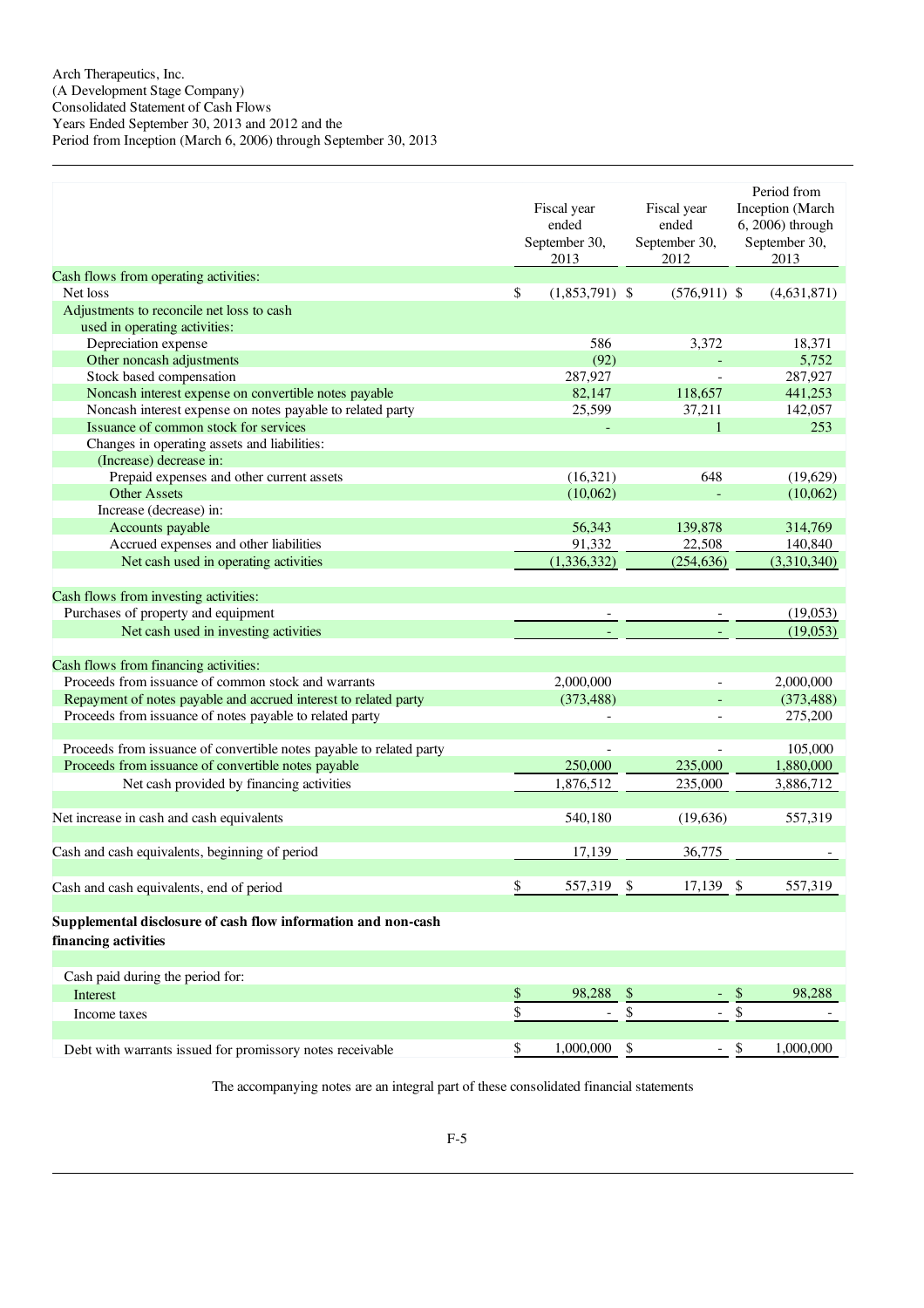## 1. DESCRIPTION OF BUSINESS

Arch Therapeutics, Inc. and subsidiary (the "Company") was incorporated under the laws of State of Nevada on September 16, 2009 under the name "Almah, Inc." to pursue the business of distributing automobile spare parts online. Effective June 26, 2013, the Company completed a merger (the "Merger") with Arch Biosurgery, Inc. (formerly known as Arch Therapeutics, Inc.), a Massachusetts corporation ("ABS"), and Arch Acquisition Corporation ("Merger Sub"), the Company's wholly owned subsidiary formed for the purpose of the transaction, pursuant to which Merger Sub merged with and into ABS and ABS thereby became the wholly owned subsidiary of the Company. As a result of the acquisition of ABS, the Company has abandoned its prior business plan and has changed its operations to the business of developing polymers comprising synthetic peptides intended to form gel-like barriers over wounds to stop or control bleeding and seal wounds. The Company is in the development stage and has generated no operating revenues to date. The Company is currently devoting substantially all of its efforts toward product research and development. Also in connection with the Merger, we relocated our principal office to Cambridge, Massachusetts.

ABS was incorporated under the laws of Commonwealth of Massachusetts on March 6, 2006 as Clear Nano Solutions, Inc. On April 7, 2008, ABS changed its name to Arch Therapeutics, Inc. Effective upon the closing of the Merger, ABS changed its name from Arch Therapeutics, Inc. to Arch Biosurgery, Inc.

The Company is in the development stage and is devoting substantially all of its efforts toward product research and development. The Company has incurred losses of \$4,631,871 since inception. To date, the Company has principally raised capital through the issuance of debt, convertible debt and the sale of investment units consisting of common stock and warrants.

The Company expects to incur substantial expenses for the foreseeable future relating to the research, development and commercialization of its potential products. The Company does not have sufficient cash and cash equivalents to support its current operating plan. The Company will be required to raise additional capital, obtain alternative means of financial support, or both, in order to continue to fund operations. However, there can be no assurance that the Company will be successful in securing additional resources on terms acceptable to the Company, if at all. Therefore, there exists substantial doubt about the Company's ability to continue as a going concern. The financial statements do not include any adjustments related to the recoverability of assets that might be necessary despite this uncertainty.

## 2. SUMMARY OF SIGNIFICANT ACCOUNTING POLICIES

#### Basis of Accounting

The Company is in the development stage and is devoting substantially all of its efforts to raising capital, developing technologies, establishing customer and vendor relationships, and recruiting new employees. Accordingly, the accompanying financial statements are presented under the development stage accounting provisions of the Financial Accounting Standards Board (FASB).

#### Use of Estimates

Management is required to make estimates and assumptions that affect the reported amounts of assets and liabilities and disclosure of contingent assets and liabilities at the dates of the financial statements and the reported amounts of revenue and expenses during the reporting periods. Actual results could differ from those estimates.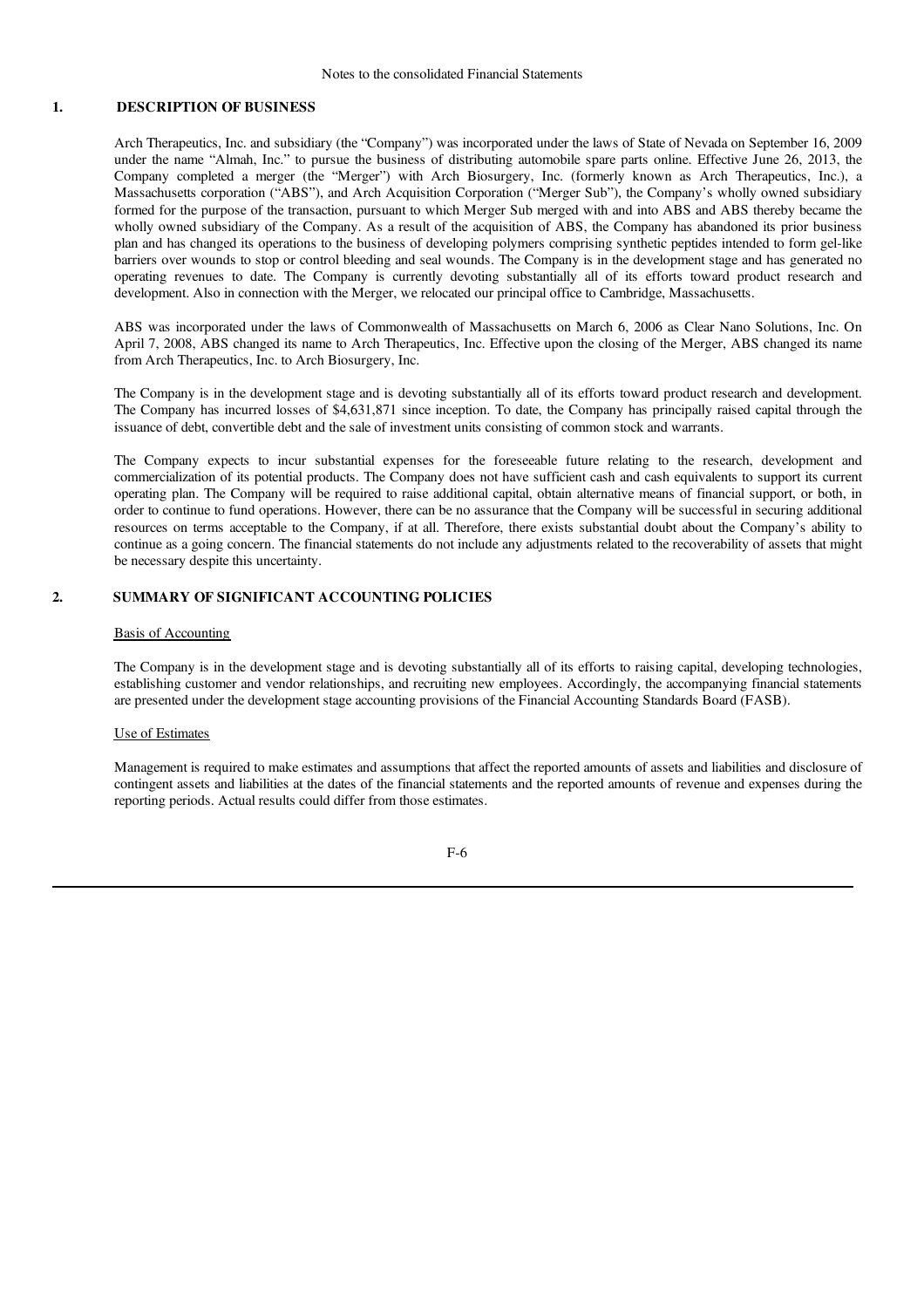## Cash and Cash Equivalents

The Company considers all highly liquid investments with an original maturity of three months or less to be cash equivalents.

## Concentration of Credit Risk

Financial instruments that potentially subject the Company to concentration of credit risk consist primarily of cash and cash equivalents. The Company maintains its cash in bank deposits accounts, which, at times, may exceed federally insured limits. The Company has not experienced any losses in such accounts. The Company believes it is not exposed to any significant credit risk on cash and cash equivalents.

## Property and Equipment

Property and equipment are recorded at cost and depreciated using the straight-line method over the estimated useful life of the related asset. Upon sale or retirement, the cost and accumulated depreciation are eliminated from their respective accounts, and the resulting gain or loss is included in income or loss for the period. Repair and maintenance expenditures are charged to expense as incurred.

## Impairment of Long-Lived Assets

Long-lived assets are reviewed for impairment when circumstances indicate the carrying value of an asset may not be recoverable in accordance with ASC 360, *Property, Plant and Equipment*. For assets that are to be held and used, impairment is recognized when the estimated undiscounted cash flows associated with the asset or group of assets is less than their carrying value. If impairment exists, an adjustment is made to write the asset down to its fair value, and a loss is recorded as the difference between the carrying value and fair value. Fair values are determined based on quoted market values, discounted cash flows or internal and external appraisals, as applicable. Assets to be disposed of are carried at the lower of carrying value or estimated net realizable value.

## Convertible Debt

The Company records a discount to convertible notes for the intrinsic value of conversion options embedded in debt instruments based upon the differences between the fair value of the underlying preferred stock at the commitment date of the note transaction and the effective conversion price embedded in the note. Debt discounts under these arrangements are amortized to noncash interest expense using the effective interest rate method over the term of the related debt to their date of maturity. If a security or instrument becomes convertible only upon the occurrence of a future event outside the control of the Company, or, is convertible from inception, but contains conversion terms that change upon the occurrence of a future event, then any contingent beneficial conversion feature is measured and recognized when the triggering event occurs and contingency has been resolved.

#### Income Taxes

In accordance with ASC 740, *Income Taxes*, the Company recognizes deferred tax assets and liabilities for the expected future tax consequences or events that have been included in the Company's financial statements and/or tax returns. Deferred tax assets and liabilities are based upon the differences between the financial statement carrying amounts and the tax bases of existing assets and liabilities and for loss and credit carryforwards using enacted tax rates expected to be in effect in the years in which the differences are expected to reverse. Deferred tax assets are reduced by a valuation allowance if it is more likely than not that some portion or all of the deferred tax asset will not be realized.

#### F-7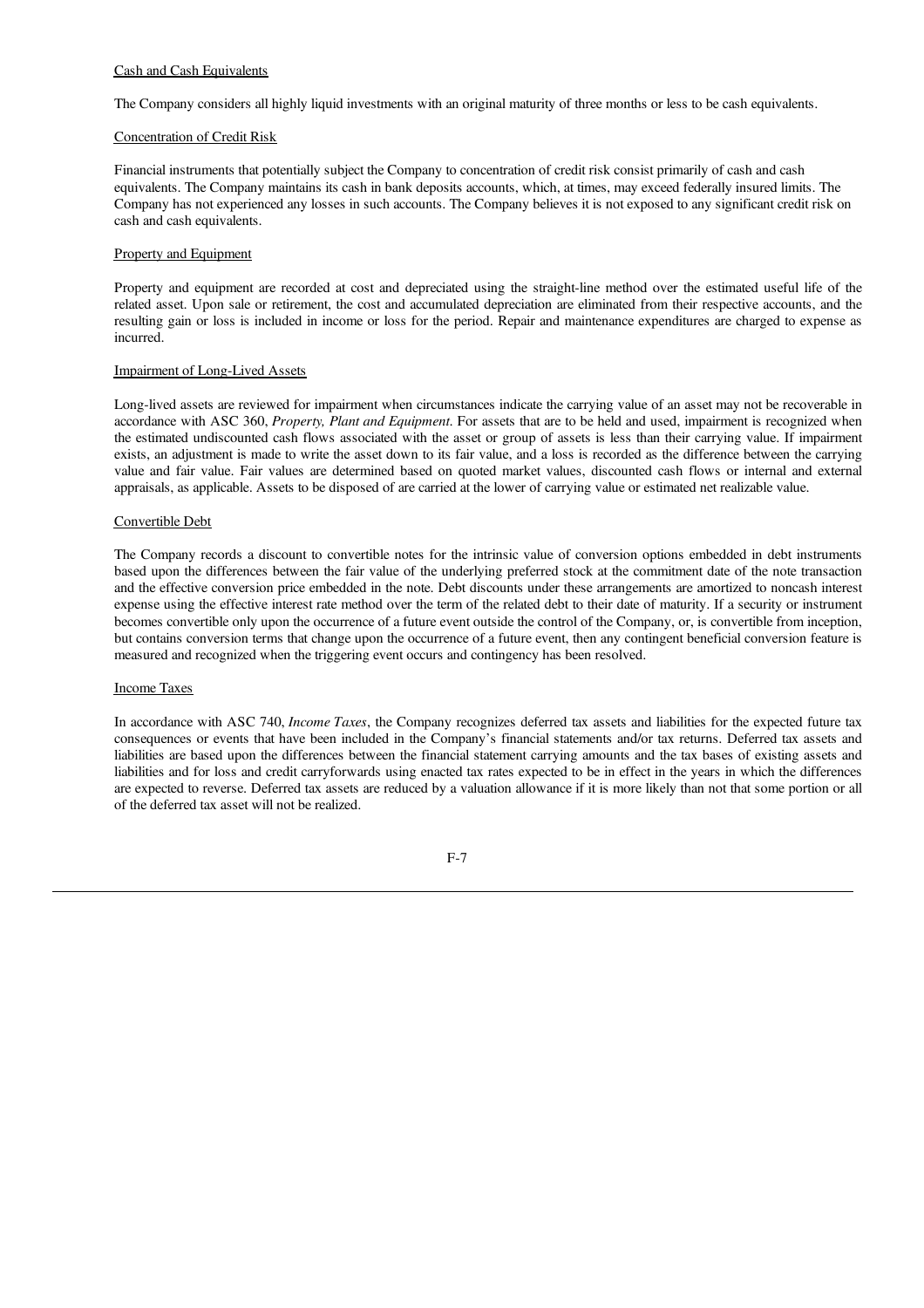The Company provides reserves for potential payments of tax to various tax authorities related to uncertain tax positions when management determines that it is probable that a loss will be incurred related to these matters and the amount of the loss is reasonably determinable. The Company has no reserves related to uncertain tax positions as of September 30, 2013 and 2012.

## Revenue

The Company recognizes revenue in accordance with ASC 605-28, the milestone method of revenue recognition for arrangements involving research or development or other performance obligations whereby a portion or all of the consideration is contingent upon achievement of milestone events. Under these provisions, arrangement consideration contingent upon achievement of a milestone is recognized by the Company in the period the milestone is met when the Company concludes that the milestone is substantive. Upon inception of each applicable arrangement, the Company assesses each milestone and the consideration payable upon achievement of each milestone and concludes that the milestone is substantive if all of the following criteria are met: (i) the consideration is commensurate with the Company's performance or the enhanced value of a delivered item which is a direct result of the Company's performance to achieve the milestone, (ii) the consideration relates to past performance and there are no refund rights or other penalties related to the consideration based on completion of future performance and (iii) the consideration is reasonable relative to all the deliverables and payment terms within the arrangement. The related consideration for milestones that are considered substantive is recognized in its entirety in the period which the milestone is met. For the period from inception (March 6, 2006) through September 30, 2013, the Company has not recorded any revenue for these types of activities.

### Other Revenue

During the period from inception (March 6, 2006) to September 30, 2013, the Company had a contract with a pharmaceutical company to allow that pharmaceutical company access to materials for a fixed period of time. Other revenue from this contract was recognized based upon the proportional performance method, over the period of access. The Company does not consider this revenue to be significant and does not consider this event to be a regular practice.

#### Research and Development

The Company expenses internal and external research and development costs, including costs of funded research and development arrangements, in the period incurred. Research and development related income is recognized over the term of the related project under the proportional performance method based on costs incurred.

## Accounting for Stock-Based Compensation

The Company accounts for employee stock-based compensation in accordance with the guidance of FASB ASC Topic 718, *Compensation-Stock Compensation,* which requires all share-based payments to employees, including grants of employee stock options, to be recognized in the financial statements based on their fair values. The Company accounts for non-employee stock-based compensation in accordance with the guidance of FASB ASC Topic 505, *Equity* ("FASB ASC Topic 505")*,* which requires that companies recognize compensation expense based on the estimated fair value of options granted to non-employees over their vesting period, which is generally the period during which services are rendered by such non-employees. FASB ASC Topic 505 requires the Company to re-measure the fair value of stock options issued to non- employee at each reporting period during the vesting period or until services are complete.

In accordance with FASB ASC Topic 718, *Compensation-Stock Compensation*, the Company has elected to use the Black-Scholes option pricing model to determine the fair value of options granted and recognizes the compensation cost of share-based awards on a straight-line basis over the vesting period of the award.

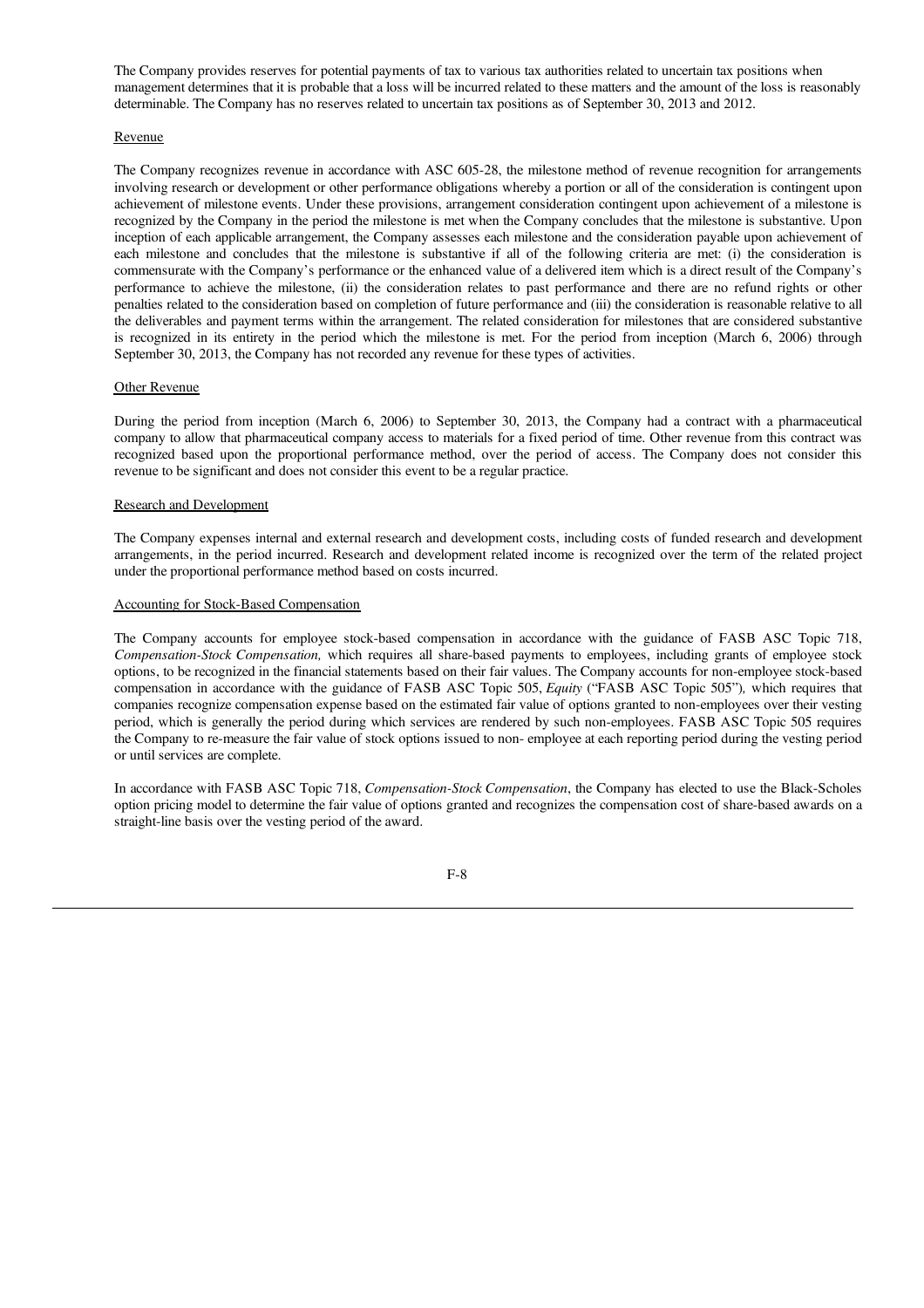The determination of the fair value of share-based payment awards utilizing the Black-Scholes model is affected by the fair value of the common stock and a number of other assumptions, including expected volatility, expected life, risk-free interest rate and expected dividends. The Company does not have a history of market prices of the common stock, and as such volatility is estimated in accordance with ASC 718-10-S99 Compensation-Stock Compensation ("ASC 718-10-S99"), using historical volatilities of similar public entities. The life term for awards and, therefore, uses simplified method for all "plain vanilla" options, as defined in ASC 718- 10-S99 and the contractual term for all other employee and non-employee awards. The risk-free interest rate assumption is based on observed interest rates appropriate for the terms of our awards. The dividend yield assumption is based on history and the expectation of paying no dividends. Forfeitures are estimated at the time of grant and revised, if necessary, in subsequent periods if actual forfeitures differ from those estimates. Stock-based compensation expense, when recognized in the financial statements, is based on awards that are ultimately expected to vest.

#### Fair Value Measurements

The Company measures both financial and nonfinancial assets and liabilities in accordance with FASB ASC Topic 820, *Fair Value Measurements and Disclosures*, except those that are recognized or disclosed in the financial statements at fair value on a recurring basis. The standard created a fair value hierarchy which prioritizes the inputs to valuation techniques used to measure fair value into three broad levels as follows: Level 1 inputs are quoted prices (unadjusted) in active markets for identical assets or liabilities; Level 2 inputs are inputs other than quoted prices included within Level 1 that are observable for the asset or liability, either directly or indirectly; and Level 3 inputs are unobservable inputs that reflect the Company's own assumptions about the assumptions market participants would use in pricing the asset or liability.

The Company's financial instruments include cash and cash equivalents. Because of their short maturity, the carrying amount of cash and cash equivalents are considered to approximate fair value.

## Subsequent Events

The Company evaluated all events or transactions that occurred through December 27, 2013, the date which these financial statements were available to be issued. The Company disclosed material subsequent events in Note14.

## Going Concern Basis of Accounting

The Company does not currently believe its existing cash resources are sufficient to meet its anticipated needs during the next twelve months. As reflected in the financial statements, the Company has an accumulated deficit, has suffered significant net losses and negative cash flows from operations, and has limited working capital. The Company expects to incur substantial expenses for the foreseeable future for the research, development and commercialization of its potential products. In addition, the Company will require additional financing in order to seek to license or acquire new assets, research and develop any potential patents and the related compounds, and obtain any further intellectual property that the Company may seek to acquire. The Company does not have sufficient cash and cash equivalents to support its current operating plan. The Company will be required to raise additional capital, obtain alternative means of financial support, or both, in order to continue to fund operations. Therefore, there exists substantial doubt about the Company's ability to continue as a going concern. Historically, the Company has funded its operations primarily through equity and debt financings.

$$
F-9
$$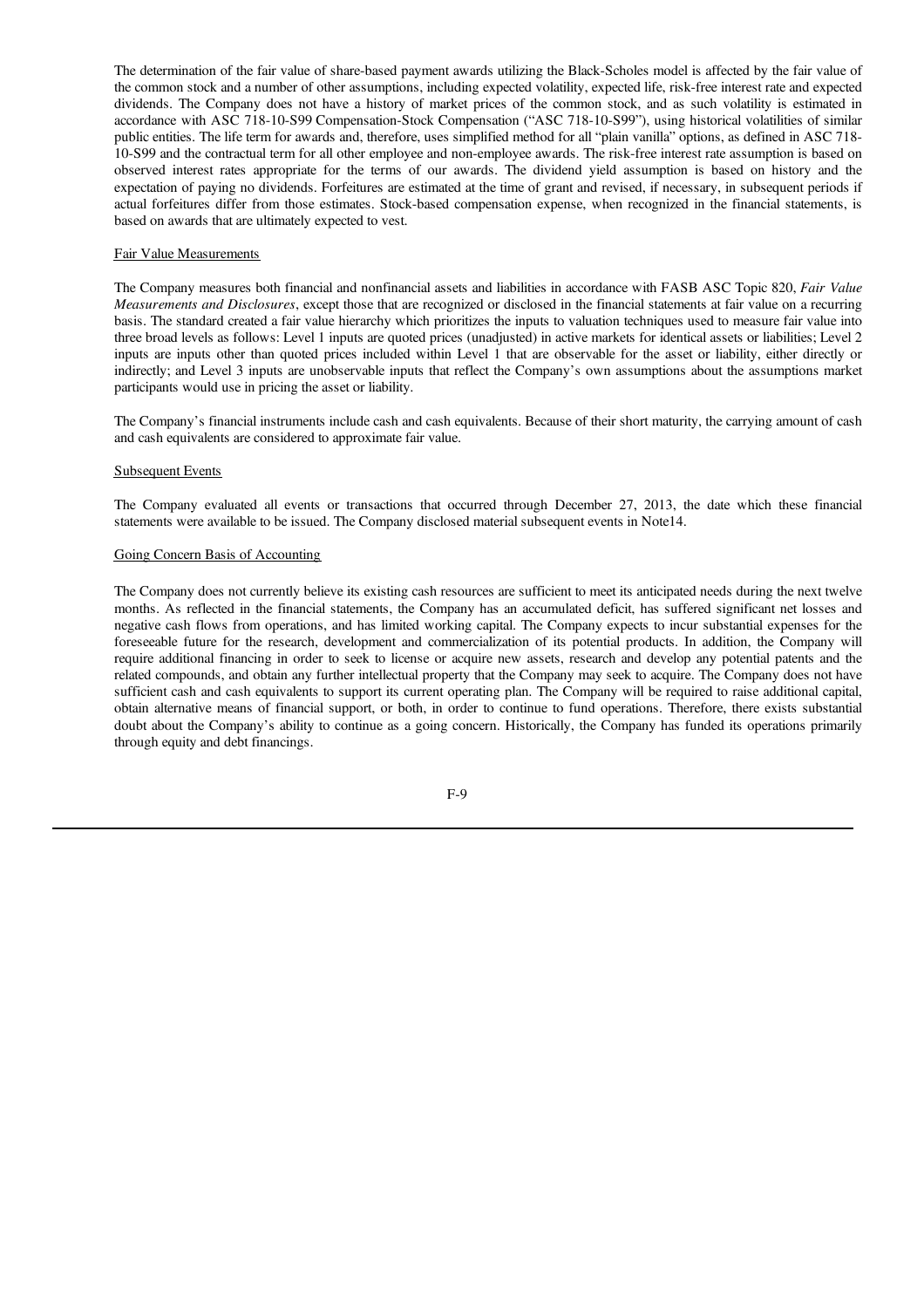The accompanying consolidated financial statements have been prepared assuming that the Company will continue as a going concern, which contemplates the realization of assets and the settlement of liabilities and commitments in the normal course of business. The consolidated financial statements do not include any adjustments that might result from this uncertainty.

The consolidated financial statements include the accounts of the Company as of June 26, 2013. All significant intercompany balances and transactions have been eliminated in consolidation.

## 3. PROPERTY AND EQUIPMENT

At September 30, 2013 and 2012, property and equipment consisted of:

|                                 | Estimated<br>Useful<br>Life |    | 2013       | 2012   |
|---------------------------------|-----------------------------|----|------------|--------|
| <b>Furniture and fixtures</b>   | 5 years                     | \$ | $2,925$ \$ | 11,791 |
| Computer equipment              | 3 years                     |    |            | 4,196  |
| Lab equipment                   | 5 years                     |    | 3,066      | 3,066  |
|                                 |                             |    | 5,991      | 19,053 |
| Less - accumulated depreciation |                             |    | 5,669      | 18,145 |
|                                 |                             | Φ  | 322        | 908    |

Depreciation expense for the years ended September 30, 2013 and 2012, and for the period from inception (March 6, 2006) through September 30, 2013 was \$586, \$3,372 and \$18,731, respectively. During the year ended September 30, 2013, the Company disposed of fully depreciated property and equipment in the amount of \$13,062.

# 4. INCOME TAXES

The principal components of the Company's net deferred tax assets consisted of the following at September 30:

|                                                   | 2013         | 2012      |
|---------------------------------------------------|--------------|-----------|
| Net operating loss carryforwards                  | 1,332,955 \$ | 884,891   |
| Research and experimentation credit carryforwards | 32,559       | 32,559    |
| Stock based compensation                          | 115,171      |           |
| Fixed assets                                      | 7.492        | 7,258     |
| Accrued expenses                                  | 35,744       | 10,000    |
| Gross deferred tax assets                         | 1,523,921    | 934,708   |
| Deferred tax asset valuation allowance            | (1,523,921)  | (934,708) |
| Net deferred tax assets                           |              |           |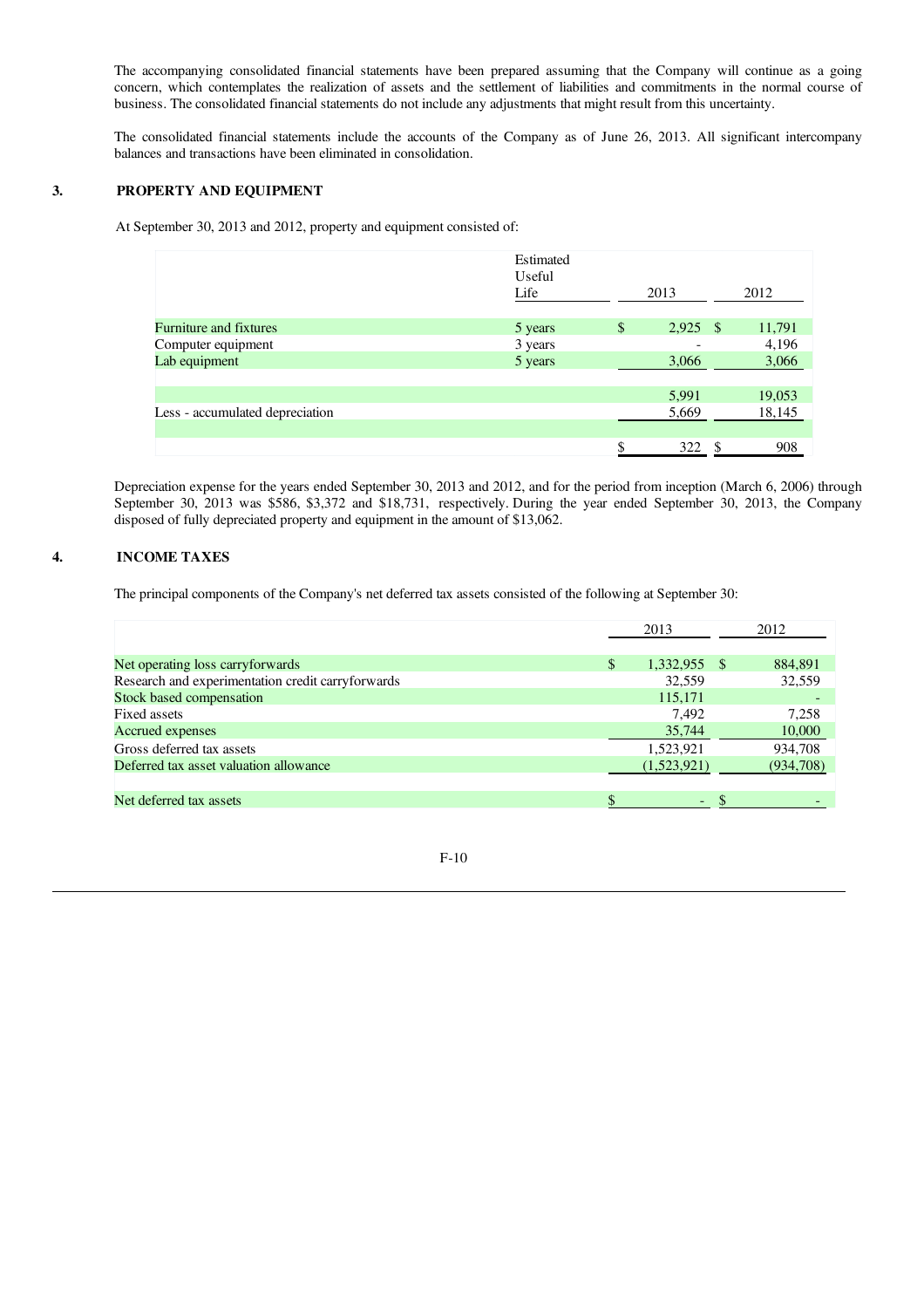As of September 30, 2013 and 2012, the Company had federal net operating loss carryforwards of approximately \$3,486,000 and \$2,228,000, respectively, which may be available to offset future taxable income and which would begin to expire in 2026. As of September 30, 2013 and 2012, the Company had federal research and experimentation credit carryforwards of \$32,559 which may be available to offset future income tax liabilities and which would begin to expire in 2028.

As of September 30, 2013 and 2012, the Company had state net operating loss carryforwards of approximately \$ 2,800,000 and \$2,120,000, respectively, which may be available to offset future taxable income and which would begin to expire in 2013. As of September 30, 2013 and 2012, the Company had federal research and experimentation credit carryforwards of \$10,135 which may be able to ffset future income tax liabilities and which would begin to expire in 2023.

As the Company has not yet achieved profitable operations, management believes the tax benefits as of September 30, 2013 and 2012 did not satisfy the realization criteria set forth in FASB ASC Topic 740, *Income Taxes,* and therefore has recorded a valuation allowance for the entire deferred tax asset. The valuation allowance increased in 2013 and 2012 by approximately \$589,213 and \$198,220, respectively. The Company's effective income tax rate differed from the federal statutory rate due to state taxes and the Company's full valuation allowance, the latter of which reduced the Company's effective federal income tax rate to zero.

The Company experienced an ownership change as a result of the Merger described in Note 6, causing a limitation on the annual use of the net operating loss carryforwards. Utilization of the Company's net operating loss may be subject to a substantial annual limitation due to the ownership change limitations set forth in Internal Revenue Code Section 382 and similar state provisions

## 5. RELATED PARTY TRANSACTIONS

## Notes Payable, Related Party

In February 2009, ABS issued a promissory note (the "Note") to Terrence Norchi (the "Note Holder"), a shareholder and director of the Company. During the period from February 2009 through February 2011, aggregate cash proceeds of \$275,200 were advanced to the Company under the Note. The Note accrued interest at a rate of 6% per year through December 31, 2009 and 10% per year beginning January 1, 2010. The original maturity date of the Note was August 10, 2010. In connection with the Note, the Company issued warrants to purchase shares of convertible preferred stock at the purchase price of such stock equal to 20% of the principal balance of the Note divided by the purchase price.

Upon maturity of the Note on August 10, 2010, the Note Holder entered into an agreement of forbearance with the Company extending the time to repay the Note and accrued interest for an unspecified period of time. Under the terms of the agreement, interest continued to accrue at 10% per year. On June 24, 2013 the Company repaid the full amount of principle and accrued interest and the Note Holder agreed to cancel all related warrants.

## Convertible Notes Payable, Related Parties

From June 2006 through December 2008, ABS issued convertible notes (the "Convertible Notes") to related parties for aggregate cash proceeds of \$105,000. The notes accrued interest at various rates ranging from 6% to 10% per year and had an original maturity date of two years from issuance. The Convertible Notes were originally convertible into shares of convertible preferred stock upon the closing of a preferred equity financing of at least \$1,000,000, the number of which was to be determined by dividing the principle and accrued interest by the purchase price of the convertible preferred stock ("Conversion Price").

## F-11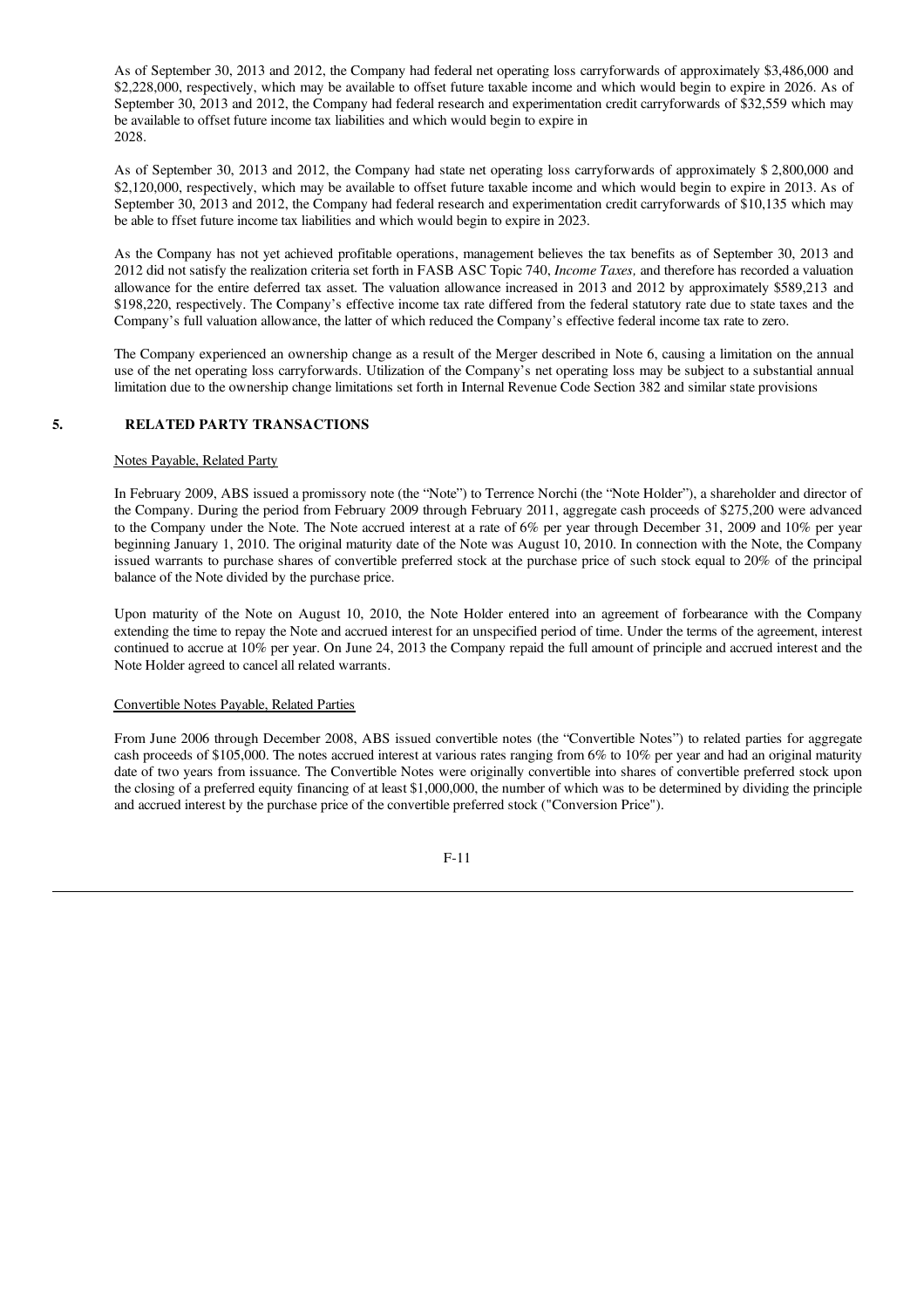In connection with the Convertible Notes, ABS issued warrants to purchase additional shares of convertible preferred stock at the Conversion Price equal to an aggregate amount of 20% of the principle. At September 30, 2012, \$55,000 of the Convertible Notes with related parties had matured. In January 2013, an additional \$50,000 matured bringing the total to \$105,000. Each of the holders of the matured Convertible Notes entered into an agreement of forbearance with the Company extending the time to repay the matured Convertible Notes and accrued interest for an unspecified amount of time. Under the terms of the agreement, interest continued to accrue at the rate in effect at the time of maturity.

On April 20, 2013, the Convertible Note holders and the Company entered into an agreement to cancel the related warrants and exchange the notes (with a total aggregate principal balance of \$1,880,000) and the interest accrued through April 30, 2013 for the Company's common stock upon the completion of the Merger on June 26, 2013 as described in Note 6.

#### Directors Compensation

In November 2010, ABS entered into an agreement to pay Terrence Norchi, its Chief Executive Officer, a cash bonus of \$500,000 upon the raising of capital from a financing of at least \$1,000,000. Additionally, ABS agreed that upon such closing, warrants shall be issued to him allowing the purchase of the number of shares of convertible preferred stock equal to \$100,000 divided by the purchase price per share of the convertible preferred stock. On June 25, 2013, Terrence Norchi and ABS entered into a Termination Agreement and Release terminating the agreement for the cash bonus and warrants.

## 6. MERGER

On June 26, 2013, a merger ("the Merger") was completed by Arch Acquisition Corporation, a Massachusetts corporation and the Company's wholly-owned subsidiary formed for the purpose of the transaction ("Merger Sub"), and ABS, with ABS surviving the Merger as the Company's wholly owned subsidiary. Upon the closing of the Merger, all of the issued and outstanding capital stock and convertible notes of ABS were exchanged for an aggregate of 14,645,237 shares of the Company's common stock. Also, in connection with the Merger, the warrants of ABS were cancelled. For financial reporting purposes, the Merger represents a "reverse merger" rather than a business combination and ABS is deemed to be the accounting acquirer in the transaction. Consequently, the assets, liabilities, deficit accumulated during the development stage and the historical operations reflected in the Company's consolidated financial statements are those of ABS. All share information has been restated to reflect the effects of the reverse merger. The Company's financial information has been consolidated with that of ABS after consummation of the Merger on June 26, 2013, and the historical financial statements of the Company before the Merger have been replaced with the historical financial statements of ABS before the Merger in all future filings with the SEC.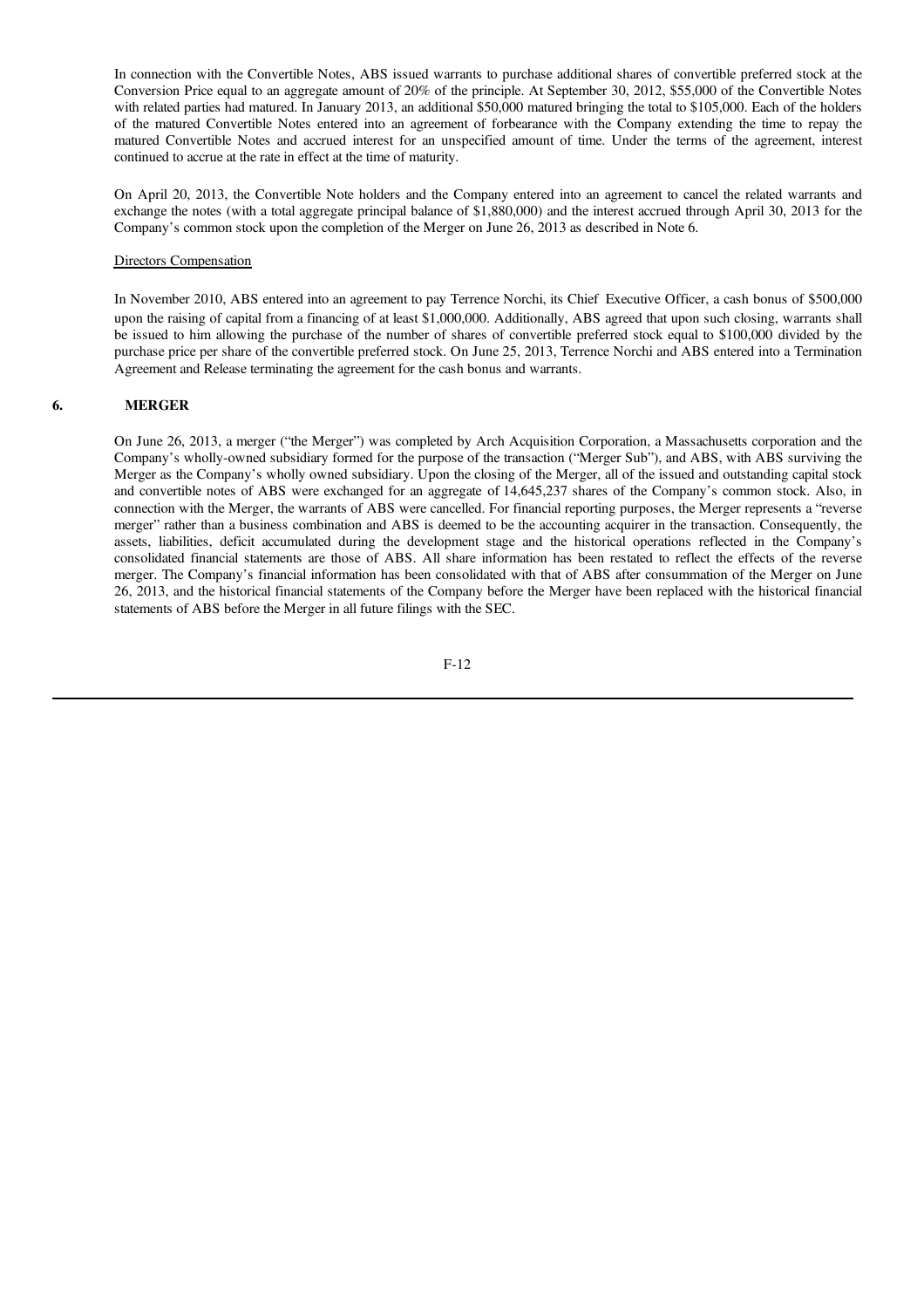## 7. CONVERTIBLE NOTES PAYABLE

From March 2006 through January 31, 2013, the Company issued convertible notes for aggregate cash proceeds of \$1,735,000. The notes accrued interest at various rates ranging from 6% to 10% per year and had an original maturity date of two years from issuance. The notes were originally convertible into the number of shares of convertible preferred stock upon the closing of a preferred equity financing of at least \$1,000,000 by dividing the principal and accrued interest by the purchase price of the convertible preferred stock. In connection with the notes, the Company issued warrants to purchase additional shares of convertible preferred stock at the Conversion Price equal to an aggregate amount ranging from 10% to up to 50% of the principal balance of the note. The warrants had various expiration dates through January 2015.

On July 5, 2011, the Company issued a convertible note for cash proceeds of \$250,000. The note accrued interest at 6% per year and matured in one year. The note was convertible into the number of shares of common stock upon the closing of an equity financing of at least \$750,000 by dividing the principal and accrued interest by the purchase price of the stock sold in the equity financing. Upon maturity of the note on July 5, 2012, the note holder entered into an agreement of forbearance with the Company extending time to repay the matured note and the accrued interest for an unspecified period of time. Under the terms of the agreement, interest continued to accrue at 6% per year until the note was paid or converted.

The Company held \$1,245,000 of notes that had matured as of September 30, 2012. An additional \$50,000 matured during each of October 2012 and March 2013, bringing the total to \$1,345,000. Each of the holders of the matured notes entered into an agreement of forbearance with the Company extending the time to repay the matured notes and the accrued interest for an unspecified period of time. Under the terms of the agreement, interest continued to accrue at the rate in effect at the time of maturity.

On April 20, 2013, the convertible noteholders and the Company entered into an agreement to cancel the warrants and exchange the notes (with a total aggregate principal balance of \$1,880,000) and the interest accrued through April 30, 2013 for the Company's common stock upon the completion of the Merger completed on June 26, 2013 as described in Note 6.

## 8. STOCKHOLDERS' EQUITY

In November 2006, ABS issued 3,198,105 shares of restricted common stock to the founders of ABS for consideration equal to the fair value of the common stock. The shares of common stock issued were subject to vesting and became fully vested in 2010.

In May 2009, ABS issued 1,468,221 additional shares of common stock to the founders of ABS for consideration at fair market value. Upon issuance of the shares to the founders, the founders entered into restricted stock agreements whereby the shares of common stock issued were subject to vesting and became fully vested in 2010.

In May 2009, ABS issued 226,290 shares of common stock in connection with a license of technology from the Massachusetts Institute of Technology ("MIT") and 56,596 shares of common stock as a gift to the Deshpande Center, an affiliate of MIT. Under the terms of the license, upon the sale of additional shares of common stock or conversion of debt into additional shares of common stock up to a total of \$4,000,000 in the aggregate, the Company was obligated to issue additional shares of common stock to the MIT in an amount to maintain the their equity ownership at 4% on a fully diluted basis.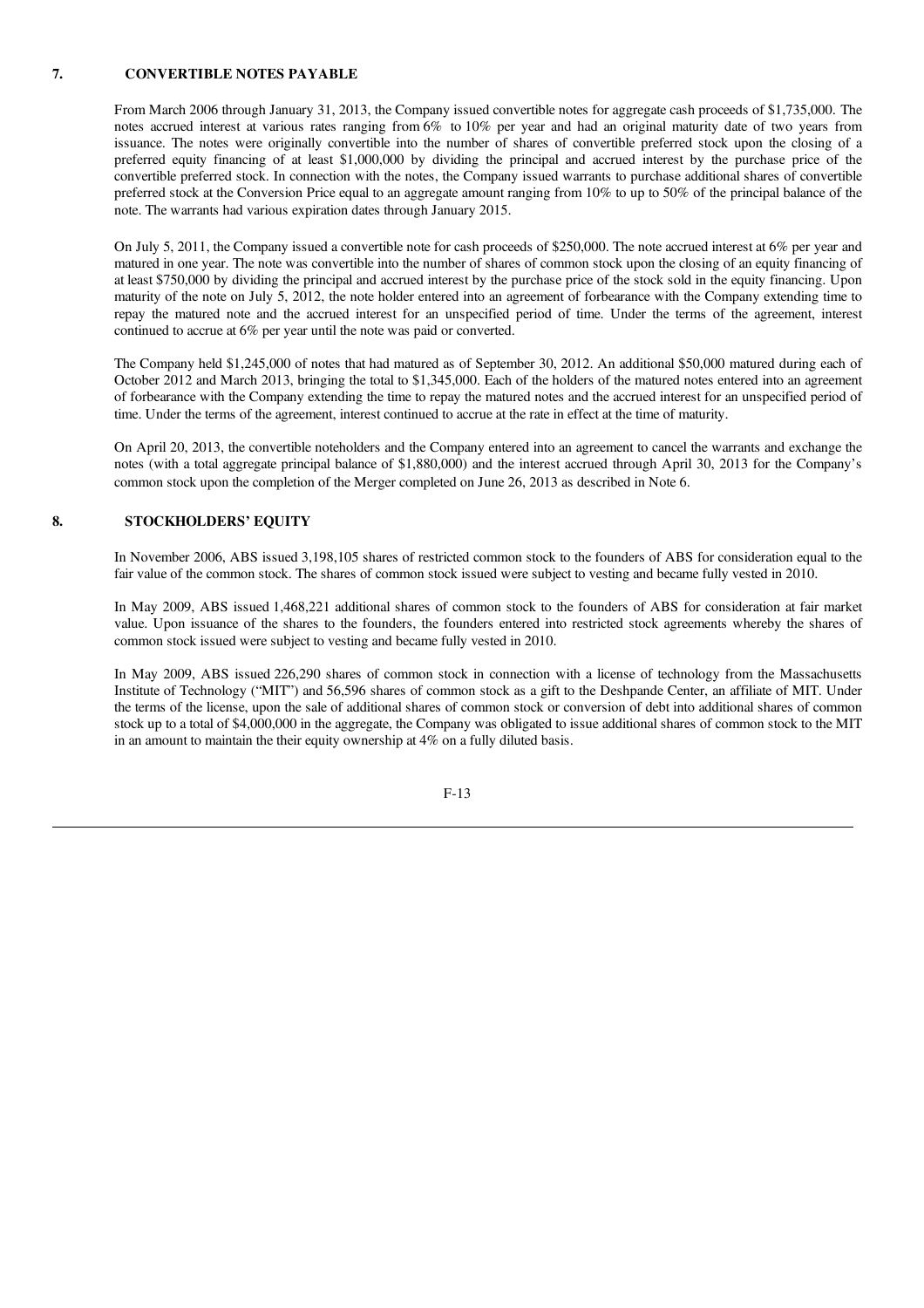## 9. STOCK-BASED COMPENSATION

## 2013 Stock Incentive Plan

On June 18, 2013, the Company established the 2013 Stock Incentive Plan (the "2013 Plan"). Under the 2013 Plan, a maximum number of 7,825,388 shares of the Company's authorized and available common stock could be issued in the form of: Options, SARs, sales or bonuses of restricted stock, restricted stock units or dividend equivalent rights, and an award may consist of one such security or benefit, or two or more of them in any combination or alternative. Commencing with the first business day of each fiscal year of the Company beginning in 2013, such maximum aggregate number of Shares shall be increased by a number equal to the lesser of (A) 3,000,000 Shares, (B) four (4) percent of the number of shares outstanding on the last day of the immediately preceding fiscal year of the Company, or (C) such lesser number of shares as determined by the Company's Board of Directors (the "Board"). The exercise price of each stock option shall be the fair market value as determined in good faith by the Board at the time each option is granted.

As of September 30, 2013, a total of 1,900,000 options have been issued to employees and directors and 1,100,000 option have been issued to consultants. The exercise price of each option has been equal to the closing price of a share of our common stock on the date of grant.

## 2009 Stock Incentive Plan

During 2009, ABS established the 2009 Stock Incentive Plan (the "2009 Plan"). Under the 2009 Plan, a maximum number of 707,460 shares of ABS authorized and available common stock could be issued in the form of stock options and other equity interests. Under the terms of the 2009 Plan, options and other equity interests may be granted to employees, officers, directors, consultants and advisors of the Company. The exercise price of each stock option shall be the fair market value as determined in good faith by the at the time each option is granted.

As of September 30, 2013, 579,026 shares of common stock subject to vesting were issued under the 2009 Plan to employees, directors and consultants at fair market value. An additional 116,973 shares were issued to consultants not subject to vesting terms at fair market value. Upon effectiveness of the 2013 Plan and the Merger, the Company ceased making awards under the 2009 Plan.

## Share-based awards

During the year ended September 30, 2013, the Company granted options to purchase 1,400,000 and 500,000 shares of the Company's common stock to employees and a director, respectively, under the 2013 Plan. The options issued to employees have terms ranging from 4.5 to 10 years, subject to vesting terms over 3 years and have exercise prices ranging from \$0.37 to \$0.40. The options issued to the director have a 4.5 year term, are subject to vesting terms over 3 years and have exercise price of \$0.37.

During the year ended September 30, 2013, the Company also granted options to purchase 1,100,000 shares of the Company's common stock to consultants under the 2013 Plan. The options issued to consultants have a 3 year term, are subject to vesting terms ranging from immediate vesting to a term of 3 years and have an exercise price of \$0.40.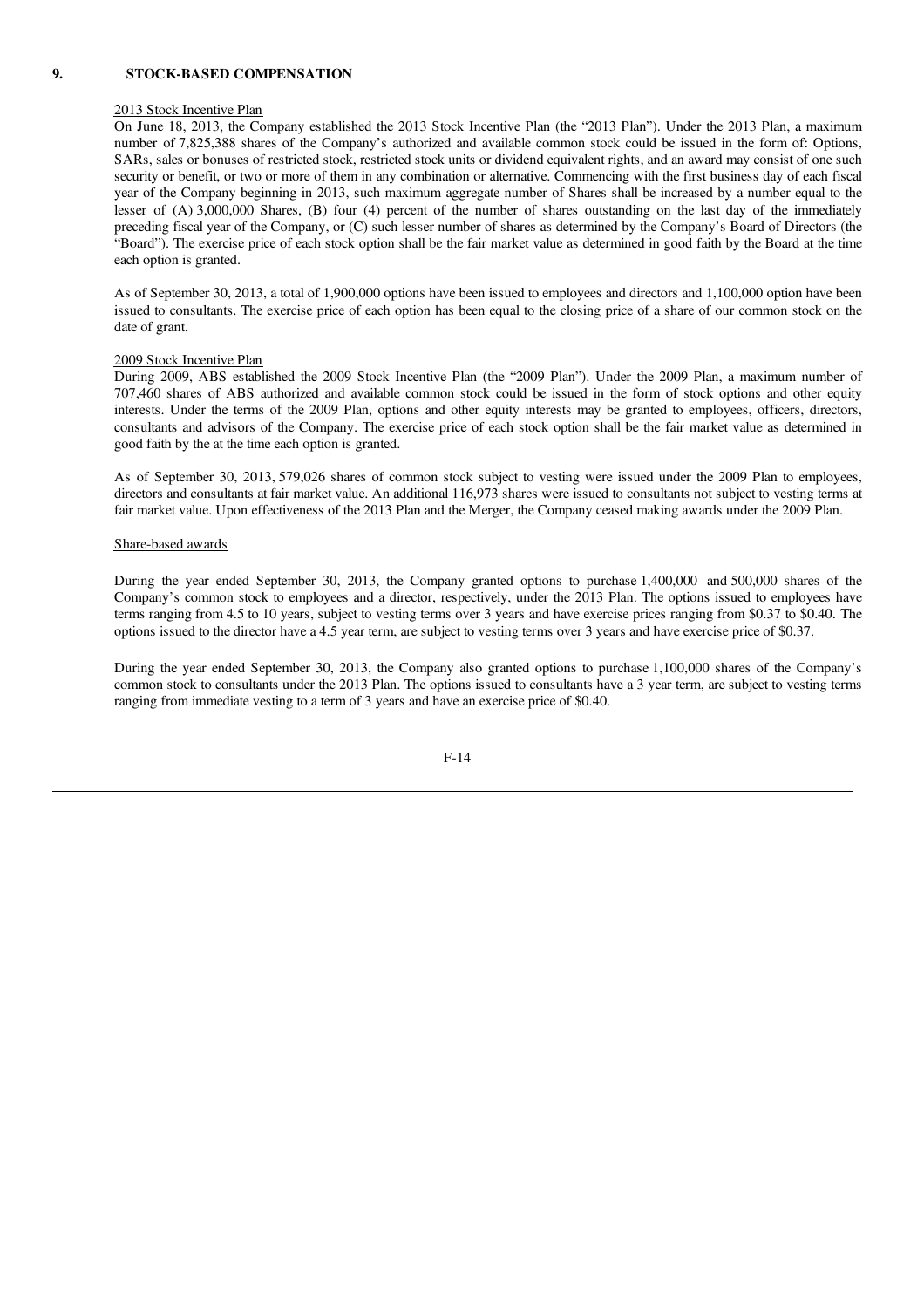The Company recognizes compensation expense for stock option awards on a straight-line basis over the applicable service period of the award. The service period is generally the vesting period, with the exception of options granted subject to a consulting agreement, whereby the option vesting period and the service period are defined pursuant to the terms of the consulting agreement. Share-based compensation expense for awards granted during the year ended September 30, 2013 were based on the grant date fair value estimated using the Black-Scholes Option Pricing Model. The following assumptions were used to calculate the fair value of share based compensation for the year ended September 30, 2013; Expected volatility, 76.57% - 111.88%, Risk-free interest rate, 0.88% - 2.40%, Expected forfeiture rate, 0.00%, Expected dividend yield, 0.00%, Expected term, 3.00 – 5.75 years.

Expected price volatility is the measure by which the Company's stock price is expected to fluctuate during the expected term of an option. The Company exited shell status on June 26, 2013. In situations where a newly public entity has limited historical data on the price of its publicly traded shares and no other traded financial instruments, authoritative guidance is provided on estimating this assumption by basing its expected volatility on the historical, expected, or implied volatility of similar entities whose share option prices are publicly available. In making the determination as to similarity, the guidance recommends the consideration of industry, stage of life cycle, size and financial leverage of such other entities. The Company's expected volatility is derived from the historical daily change in the market price of its common stock since it exited shell status, as well as the historical daily changes in the market price for the peer group as determined by the Company.

For so called "plain vanilla" options granted to employees, the expected term of the options is based upon the simplified method as defined in ASC 718-10-S99 which averages an award's weighted-average vesting period and the contractual term for share options. The Company will continue to use the simplified method until it has the historical data necessary to provide a reasonable estimate of expected life in accordance with ASC Topic 718. The Company's estimation of the expected term for stock options not subject to the simplified method is based upon the contractual term of the option award. For the purposes of estimating the fair value of stock option awards, the risk-free interest rate used in the Black-Scholes calculation is based on the prevailing U.S. Treasury yield. The Company has never paid any dividends on its common stock and does not anticipate paying dividends on its common stock in the foreseeable future.

Stock-based compensation expense recognized in the Company's consolidated statements of operations is based on awards ultimately expected to vest, reduced for estimated forfeitures. Authoritative guidance requires forfeitures to be estimated at the time of grant, and revised, if necessary, in subsequent periods if actual forfeitures differ from those estimates. Due to the Company's minimal stock-based compensation activity, the Company has not had significant forfeitures of stock options granted to employees and directors. Therefore, the Company has estimated the forfeiture rate of its outstanding stock options as zero, but will continually evaluate its historical data as a basis for determining expected forfeitures.

Stock compensation plan activity for the years ended September 30, 2013 and 2012 follows:

## Common Stock Options

Stock compensation activity under the 2013 Plan for the year ended September 30, 2013 follows: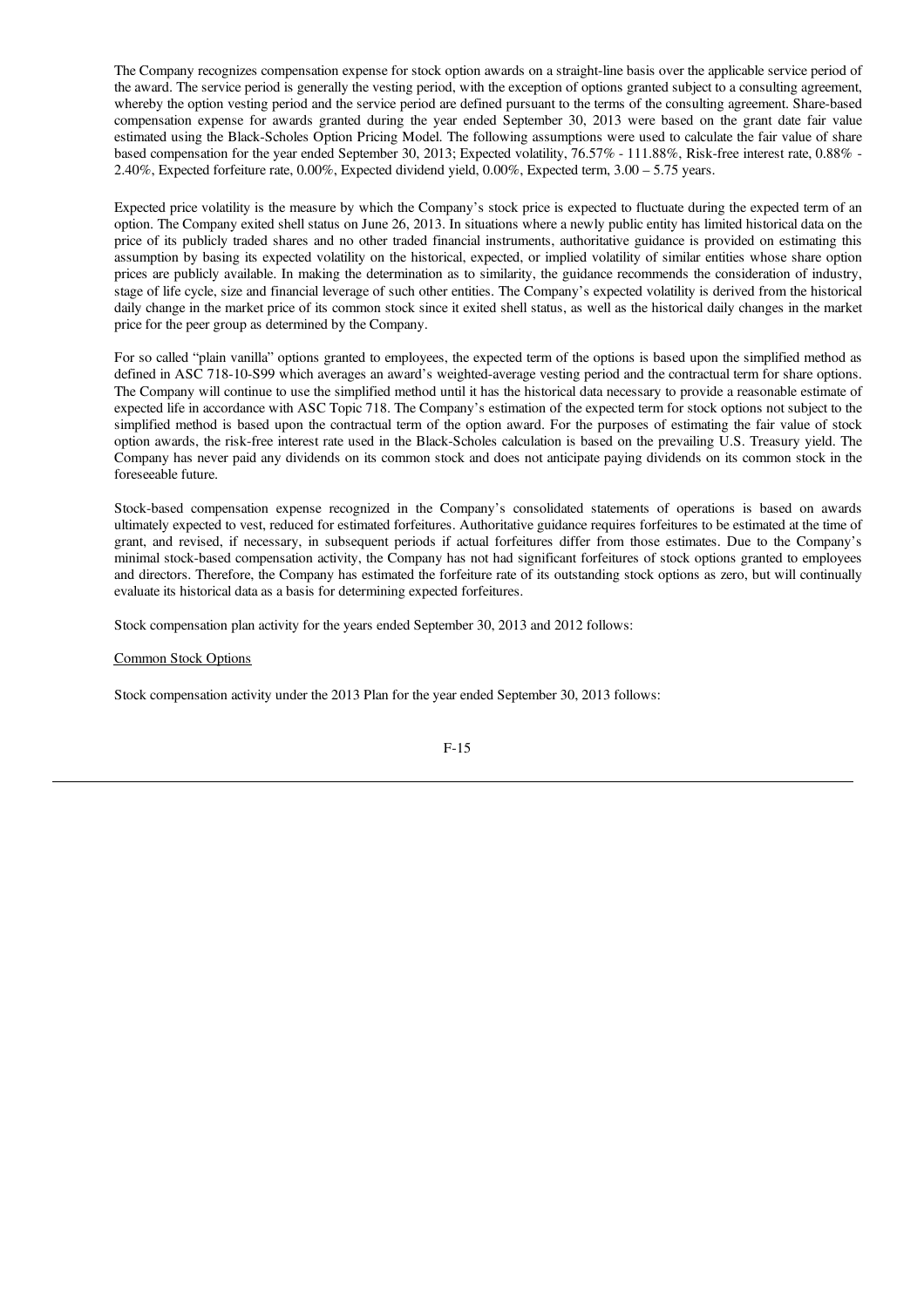|                                                   |                          |            | Weighted                 |           |
|---------------------------------------------------|--------------------------|------------|--------------------------|-----------|
|                                                   |                          | Weighted   | Average                  | Aggregate |
|                                                   | Option                   | Average    | Remaining                | Intrinsic |
|                                                   | <b>Shares</b>            | Exercise   | Contractual              | Value     |
|                                                   | Outstanding              | Price      | Term (years)             | (\$0's)   |
| Outstanding at October 1, 2012                    |                          |            |                          |           |
| Awarded                                           | 3,000,000<br>- \$        | 0.38       | - \$                     |           |
| Exercised                                         | $\overline{\phantom{0}}$ |            | $\overline{\phantom{a}}$ |           |
| Forfeited                                         |                          |            |                          |           |
| Outstanding at September 30, 2013                 | 3,000,000                | 0.38<br>-S | 4.88                     |           |
| Vested                                            | 1,500,000                | 0.37       | 3.90                     |           |
| Vested and expected to vest at September 30, 2013 | 3,000,000                | 0.38       | 4.88                     |           |

As of September 30, 2013, 4,825,388 shares are available for future grants under the 2013 Plan. Share-based compensation expense recorded in the Company's consolidated statement of operations for the year ended September 30, 2013 resulting from stock options awarded to the Company's employees, directors and consultants was approximately \$288,000. Of this amount during the year ended September 30, 2013, approximately \$38,000 was recorded to Research and Development expenses, and approximately \$250,000 was recorded in General and Administrative expenses in the Company's consolidated statement of operations

As of September 30, 2013, there is approximately \$996,000 of unrecognized compensation expense related to unvested stock-based compensation arrangements granted under the 2013 Plan. That cost is expected to be recognized over a weighted average period of 2.78 years.

## Restricted Stock

Stock compensation activity under the 2009 Plan for the years ended September 30, 2013 and 2012 follows:

|                            | 2013                     | 2012     |
|----------------------------|--------------------------|----------|
| <b>Restricted Stock</b>    |                          |          |
| Non Vested at October 1    | 56,844                   | 90,947   |
| Awarded                    | $\overline{\phantom{0}}$ | 9,691    |
| Vested                     | (56, 844)                | (43,794) |
| Forfeited                  | $\overline{\phantom{0}}$ |          |
| Non Vested at September 30 | $\overline{\phantom{0}}$ | 56,844   |

The weighted average restricted stock award date fair value information for the years ended September 30, 2013 and 2012 follows:

|                            |   | 2013                     | 2012 |        |  |
|----------------------------|---|--------------------------|------|--------|--|
| Non Vested at October 1    | Ф | 0.0024                   |      | 0.0024 |  |
| Awarded                    |   |                          |      | 0.0024 |  |
| Vested                     |   | 0.0024                   |      | 0.0024 |  |
| Forfeited                  |   |                          |      | 0.0024 |  |
| Non Vested at September 30 |   | $\overline{\phantom{a}}$ |      | 0.0024 |  |

# F-16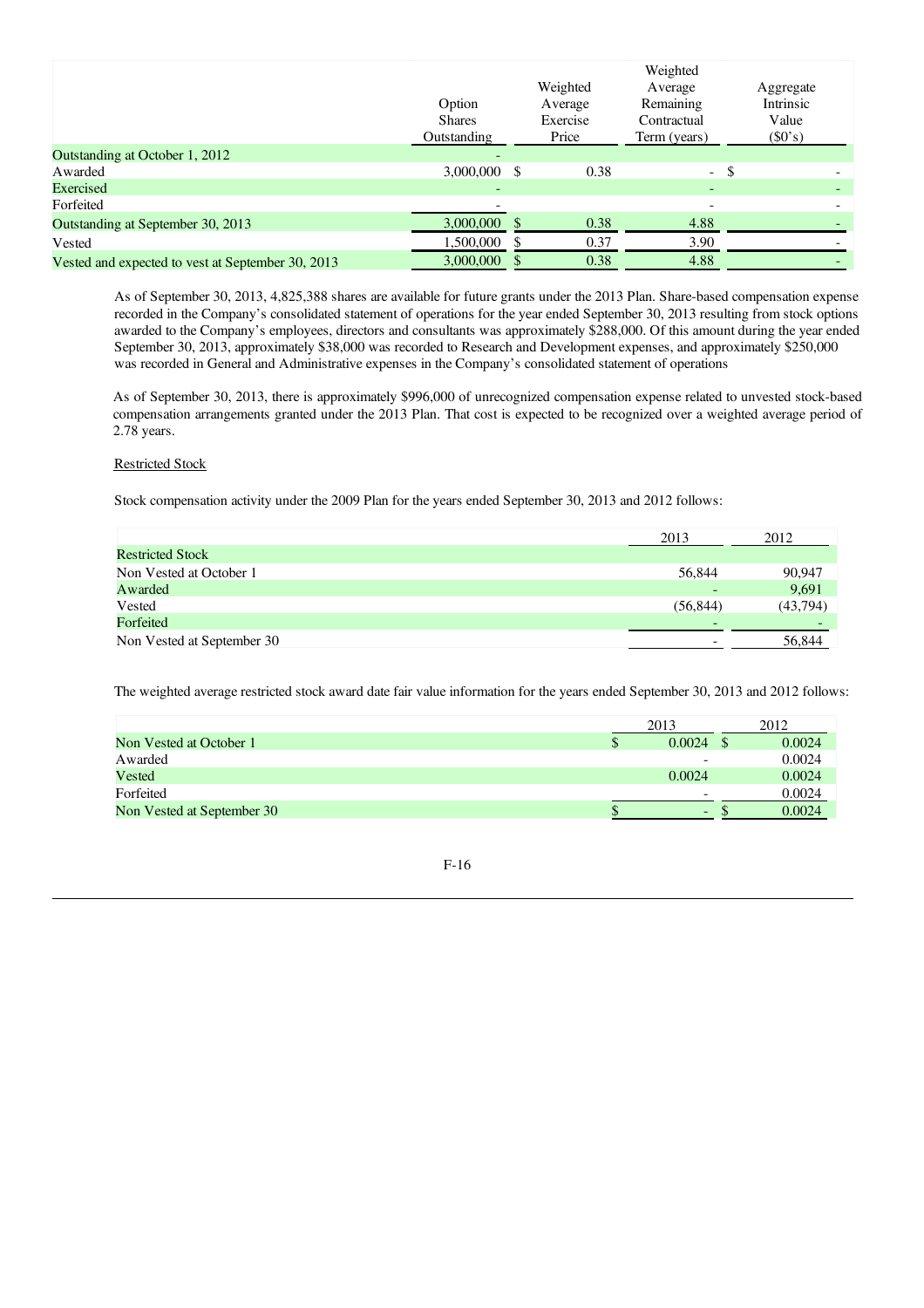Non-employee restricted shares subject to vesting are revalued at each vesting date and at the end of the reporting period, with all changes in fair value recorded as stock-based compensation expense. There were no changes in fair value during the period from issuance of the shares through April, 2013 when all shares were fully vested and accordingly, no expense has been recorded by the Company*.*

## 10. WARRANTS

During the period from inception (March 6, 2006) through September 30, 2013, the Company had issued a total of 42 warrants, all of which were attached to various debt instruments and commitments issued by the Company. The warrants issued were convertible into shares of Series A Preferred Stock, \$.01 par value at the conversion price equal to an aggregate amount ranging from 10% to up to 50% of the principal balance of the debt. Conversion of all warrants was contingent on the Company completing a Series A Preferred Equity Financing, defined as the sale of financing securities to a third party in which the Company receives gross proceeds from investors of at least \$1,000,000, excluding the conversion of the notes. The warrants were cancelled in connection with the exchange of the debt for common shares pursuant to the Merger completed on June 26, 2013 described in Note 6.

# 11. COLDSTREAM FINANCING

In contemplation of the Merger, on April 19, 2013, the Company entered into a financing agreement (the "Financing Agreement") with Coldstream Summit Ltd. ("Coldstream") agreeing to issue and sell, and Coldstream agreed to purchase or assist in securing the purchase of, \$2,000,000 worth of units in a private offering within the 12 month period following the closing of the Merger (the "Coldstream Financing"). The sales price of each unit issued in the Coldstream Financing was \$0.50 per share and consists of (i) one share of common stock and (ii) one warrant to purchase one share of common stock at an exercise price of \$0.75 per share and with a term of 12 months.

On April 23, 2013, the Company issued and sold units consisting of 2,500,000 shares of common stock and warrants to purchase 2,500,000 shares of common stock in the Coldstream Financing for gross proceeds of \$1,250,000.

On July 3, 2013, pursuant to the Coldstream Financing the Company issued and sold additional units consisting of 500,000 shares of common stock and warrants to purchase 500,000 shares of common stock to a foreign accredited investor identified by Coldstream for gross proceeds of \$250,000.

On August 30, 2013, pursuant to the Coldstream Financing the Company issued and sold additional units consisting of 1,000,000 shares of common stock and warrants to purchase 1,000,000 shares of common stock to a foreign accredited investor identified by Coldstream for gross proceeds of \$500,000.

# 12. NOTE PAYABLE

On September 30, 2013, the Company entered into the Life Sciences Accelerator Funding Agreement (the "Loan Agreement") with the Massachusetts Life Sciences Center ("MLSC"), pursuant to which MLSC will provide an unsecured subordinated loan in the amount of \$1,000,000. The loan bears interest at a rate of 10% per annum, and will become fully due and payable on the earlier of (i) September 30, 2018, (ii) the occurrence of an event of default under the MLSC Loan Agreement, or (iii) the completion of a sale of substantially all of our assets, a change-of-control transaction or one or more financing transactions in which the Company receives net proceeds of \$5,000,000 or more in a 12-month period. The Loan Agreement includes warrants to purchase 145,985 shares of the Company's common stock at an exercise price of \$0.27 per share. The warrants expire on September 30, 2023.

## F-17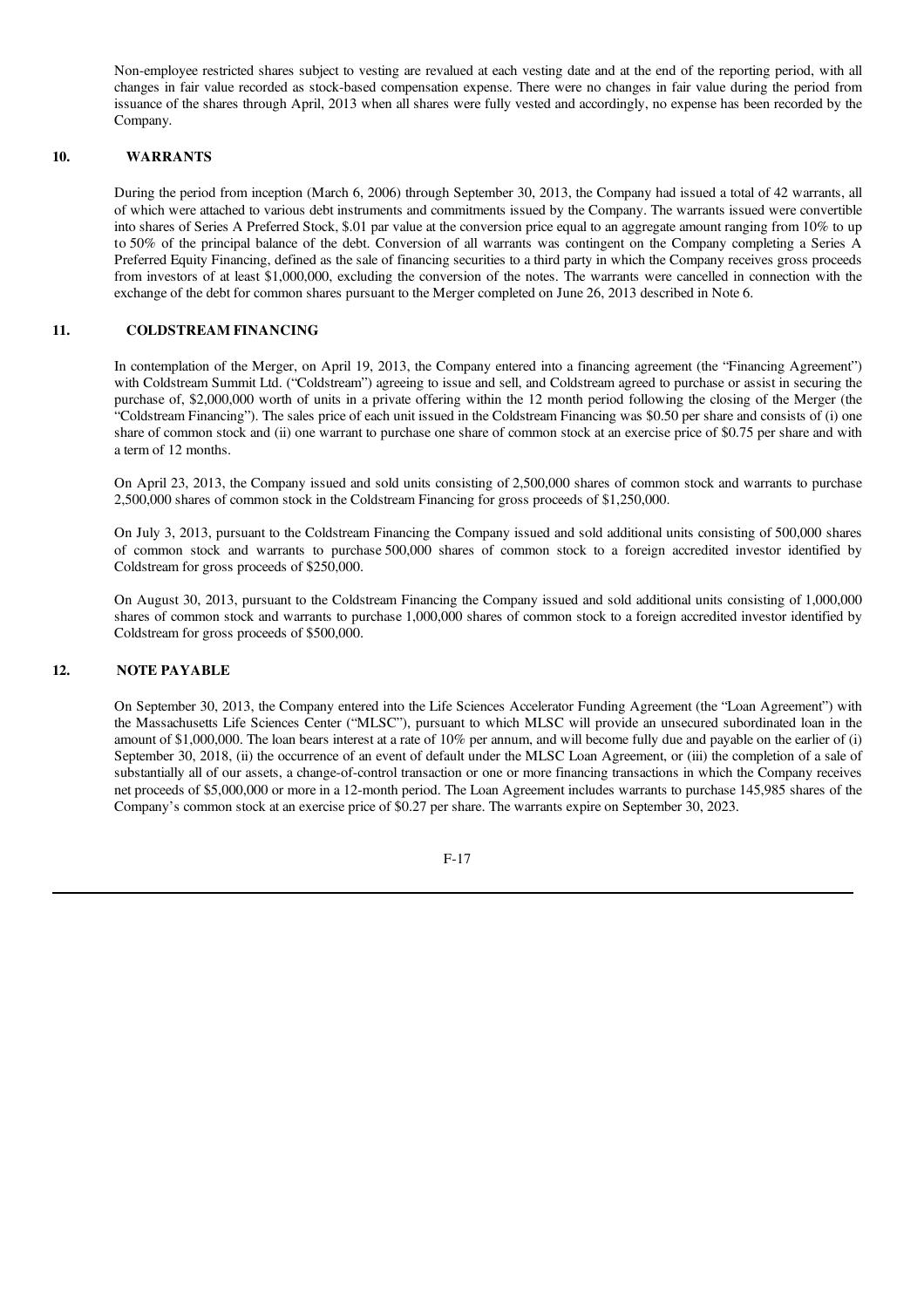Of the \$1,000,000, the Company allocated \$944,707 to the loan and \$55,293 to the warrant. The warrant valuation was derived with the Black-Scholes option pricing model with the following assumptions: risk free rate 2.64%, dividend yield 0.0%, expected life of 10 years, and volatility 114%. The fair value of the warrant was recorded as an increase in the Additional Paid-In Capital account. The allocation of funds to the warrants resulted in a discount on the loan, which will be amortized to Interest Expense over the life of the loan.

## 13. COMMITMENTS AND CONTINGENCIES

In the ordinary course of business, the Company enters into various agreements containing standard indemnification provisions. The Company's indemnification obligations under such provisions are typically in effect from the date of execution of the applicable agreement through the end of the applicable statute of limitations. The aggregate maximum potential future liability of the Company under such indemnification provisions is uncertain. As of September 30, 2013 and 2012, no amounts have been accrued related to such indemnification provisions.

From time to time, the Company may be exposed to litigation in connection with its operations. The Company's policy is to assess the likelihood of any adverse judgments or outcomes related to legal matters, as well as ranges of probable losses.

#### MIT Licensing Agreement

In December, 2007, the Company entered into a license agreement with MIT pursuant to which the Company acquired an exclusive world-wide license to develop and commercialize technology related to self-assembling peptide compositions, and methods of making and using such compositions in medical and non-medical applications, including claims that cover the Company's proposed products and methods of use thereof. The license also provides non-exclusive rights to additional intellectual property in the fields that cover the Company's proposed products and methods of use thereof, in order to provide freedom to operate. The license provides the Company a right to sublicense the exclusively licensed intellectual property. The Company has not sublicensed the exclusively licensed intellectual property to any party for any field.

In exchange for the licenses granted in the agreement, the Company has paid MIT license maintenance fees and patent prosecution costs. The Company paid license maintenance fees of \$10,000 to MIT in each of the years ended September 30, 2009 and 2010 and \$25,000 in the year ended September 30, 2013.

Annual license maintenance obligations extend through the life of the patents. The following table reflects the Company's annual license maintenance fee commitments:

| Year Ending   |   |                            |
|---------------|---|----------------------------|
| September 30, |   |                            |
| 2014          | Φ |                            |
| 2015          |   | 35,000<br>45,000<br>50,000 |
| 2016          |   |                            |
| 2017          |   | 50,000                     |
|               |   | 180,000                    |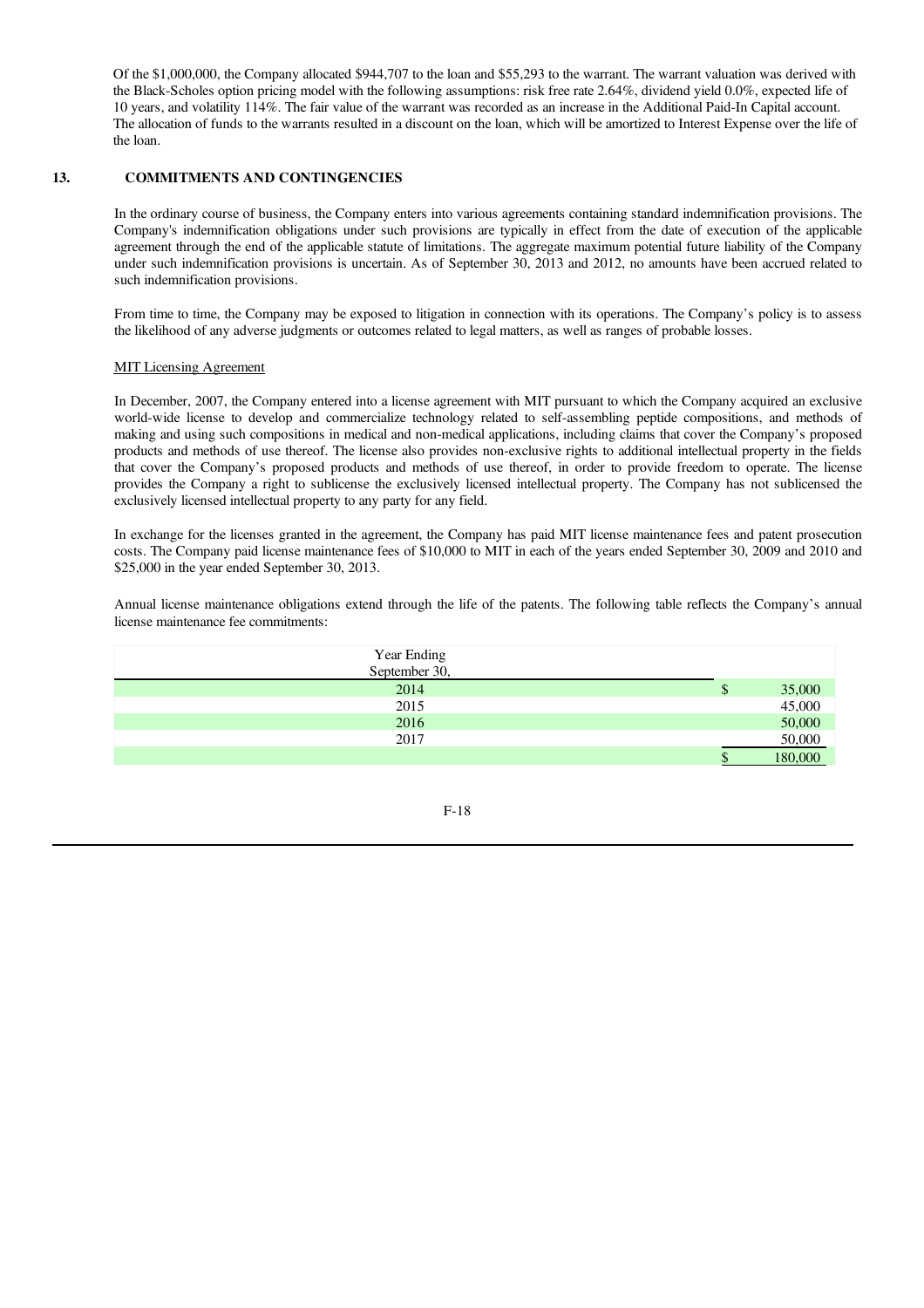In addition, MIT is entitled to royalties on applicable future product sales, if any. The annual payments may be applied towards royalties payable to MIT for that year for product sales.

The Company is obligated to indemnify MIT and related parties from losses arising from claims relating to the exercise of any rights granted to the Company under the license, with certain exceptions. The maximum potential amount of future payments the Company could be required to make under this provision is unlimited. The Company considers there to be a low performance risk as of September 30, 2013.

The agreement expires upon the expiration or abandonment of all patents that are issued and licensed to the Company by MIT under such agreement. The Company expects that patents will be issued from presently pending U.S. and foreign patent applications. Any such patent will have a term of 20 years from the filing date of the underlying application. MIT may terminate the agreement immediately, if the Company ceases to carry on its business, if any nonpayment by the Company is not cured or the Company commits a material breach that is not cured. The Company may terminate the agreement for any reason upon six month's notice to MIT.

#### **Leases**

On August 30, 2013, the Company entered into a lease agreement for an office facility located at 20 William Street, Suite 270, Wellesley, Massachusetts 02481, effective October 1, 2013. The Company has leased this office space pursuant to the terms of a sublease agreement (the 'Sublease") with Stream Global Services, Inc. Pursuant to the terms of the Sublease, the Company has agreed to rent the leased premises, comprising approximately 2,322 square feet, until March 31, 2015 for an annual base rent equal to \$26 per square foot, which is payable in monthly rental payments amounting to \$5,031. In addition, the Sublease requires that the Company pay for certain operating expenses of the leased premises and deliver a security deposit of \$10,062.

The following table reflects the Company's future minimum lease payments due under this noncancelable lease agreement as of September 30, 2013:

| Year Ending   |   |        |
|---------------|---|--------|
| September 30, |   |        |
| 2014          | Φ | 60,372 |
| 2015          |   | 30,186 |
|               |   |        |

# 14. SUBSEQUENT EVENTS

The Company reviews all activity subsequent to year end but prior to the issuance of the consolidated financial statements for events that could require disclosure or that could impact the carrying value of assets or liabilities as of the balance sheet date.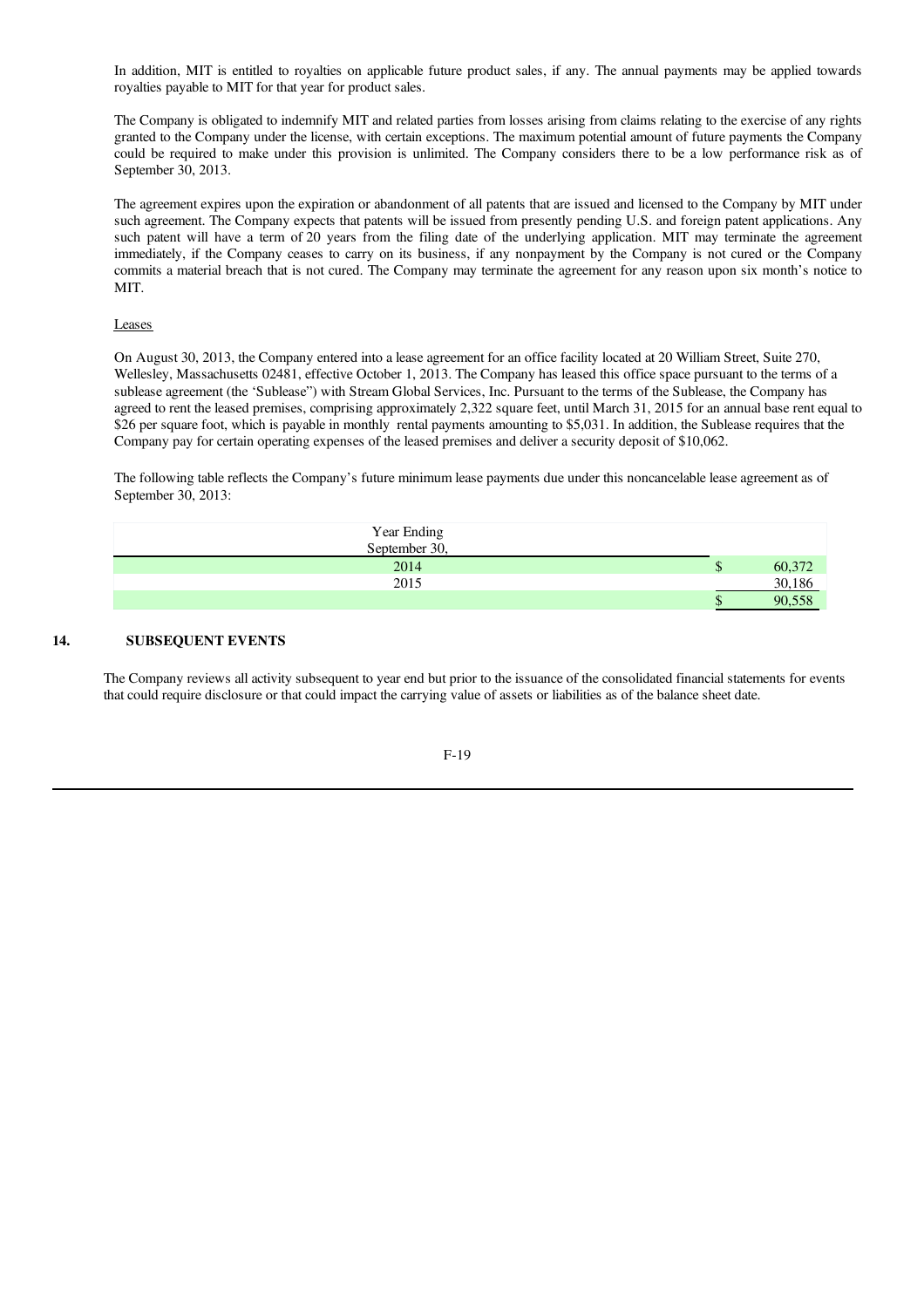# **CERTIFICATIONS**

I, Terrence W. Norchi, certify that:

- 1.I have reviewed this Annual Report on Form 10-K of Arch Therapeutics, Inc.;
- 2.Based on my knowledge, this report does not contain any untrue statement of a material fact or omit to state a material fact necessary to make the statements made, in light of the circumstances under which such statements were made, not misleading with respect to the period covered by this report;
- 3.Based on my knowledge, the financial statements, and other financial information included in this report, fairly present in all material respects the financial condition, results of operations and cash flows of the registrant as of, and for, the periods presented in this report;
- 4.The registrant's other certifying officer and I are responsible for establishing and maintaining disclosure controls and procedures (as defined in Exchange Act Rules 13a-15(e) and 15d-15(e)) and internal control over financial reporting (as defined in Exchange Act Rules 13a-15(f) and 15d-15(f)) for the registrant and have:
	- (a)designed such disclosure controls and procedures, or caused such disclosure controls and procedures to be designed under our supervision, to ensure that material information relating to the registrant, including its consolidated subsidiaries, is made known to us by others within those entities, particularly during the period in which this report is being prepared;
	- (b)designed such internal control over financial reporting, or caused such internal control over financial reporting to be designed under our supervision, to provide reasonable assurance regarding the reliability of financial reporting and the preparation of financials statements for external purposes in accordance with generally accepted accounting principles;
	- (c)evaluated the effectiveness of the registrant's disclosure controls and procedures and presented in this report our conclusions about the effectiveness of the disclosure controls and procedures, as of the end of the period covered by this report based on such evaluation; and
	- (d)disclosed in this report any change in the registrant's internal control over financial reporting that occurred during the registrant's most recent fiscal quarter that has materially affected, or is reasonably likely to materially affect, the registrant's internal control over financial reporting; and
- 5.The registrant's other certifying officer and I have disclosed, based on our most recent evaluation of internal control over financial reporting, to the registrant's auditors and the audit committee of the registrant's board of directors (or persons performing the equivalent functions):
	- (a)all significant deficiencies and material weaknesses in the design or operation of internal controls over financial reporting which are reasonably likely to adversely affect the registrant's ability to record, process, summarize and report financial information; and
	- (b)any fraud, whether or not material, that involves management or other employees who have a significant role in the registrant's internal controls over financial reporting.

December 27, 2013

/s/ Terrence W. Norchi Dr. Terrence W. Norchi

*President and Chief Executive Of icer (Principal Executive Of icer)*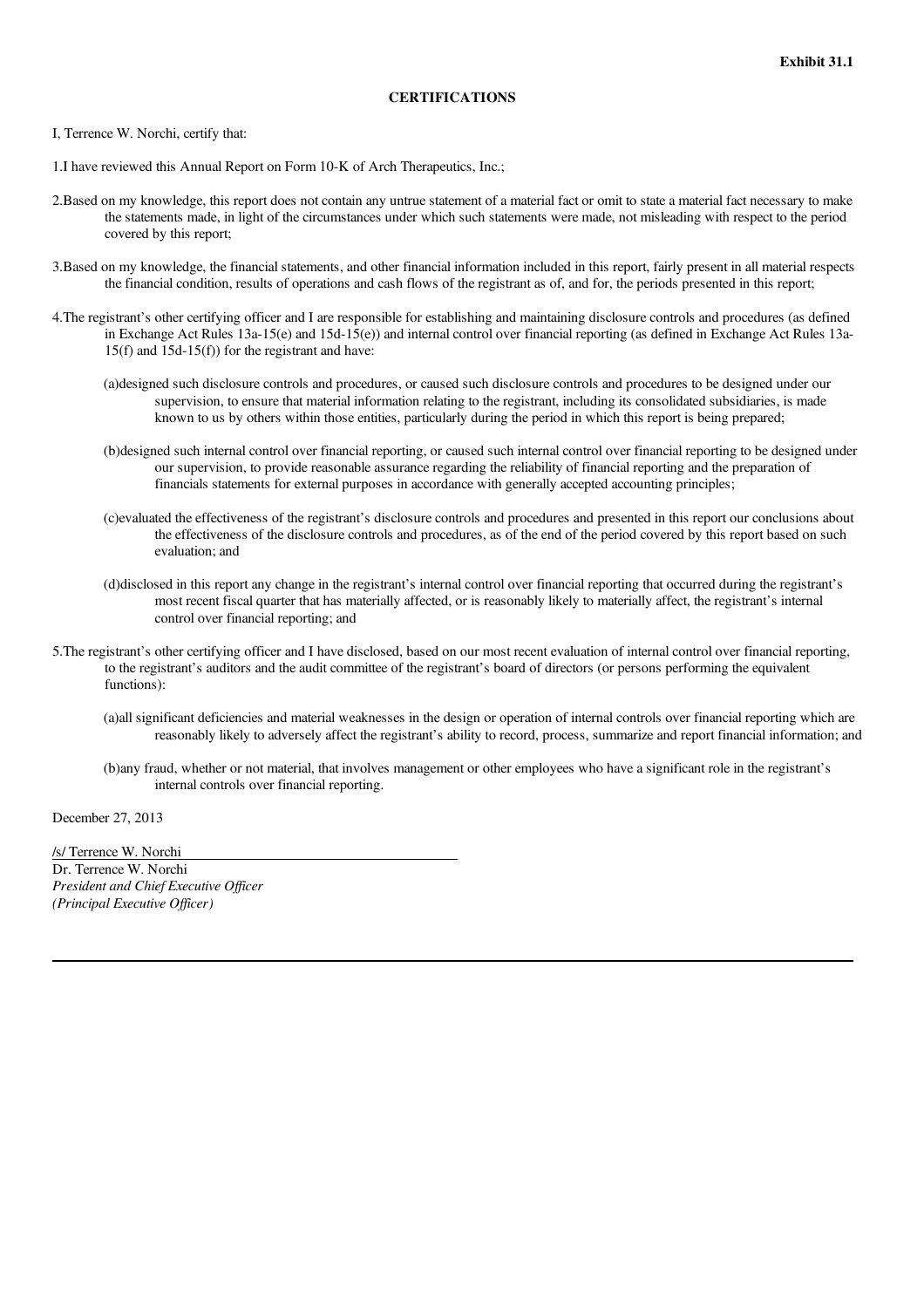## **CERTIFICATIONS**

I, Alan T. Barber, certify that:

- 1.I have reviewed this Annual Report on Form 10-K of Arch Therapeutics, Inc..
- 2.Based on my knowledge, this report does not contain any untrue statement of a material fact or omit to state a material fact necessary to make the statements made, in light of the circumstances under which such statements were made, not misleading with respect to the period covered by this report;
- 3.Based on my knowledge, the financial statements, and other financial information included in this report, fairly present in all material respects the financial condition, results of operations and cash flows of the registrant as of, and for, the periods presented in this report;
- 4.The registrant's other certifying officer and I are responsible for establishing and maintaining disclosure controls and procedures (as defined in Exchange Act Rules 13a-15(e) and 15d-15(e)) and internal control over financial reporting (as defined in Exchange Act Rules 13a-15(f) and 15d-15(f)) for the registrant and have:
	- (a)designed such disclosure controls and procedures, or caused such disclosure controls and procedures to be designed under our supervision, to ensure that material information relating to the registrant, including its consolidated subsidiaries, is made known to us by others within those entities, particularly during the period in which this report is being prepared;
	- (b)designed such internal control over financial reporting, or caused such internal control over financial reporting to be designed under our supervision, to provide reasonable assurance regarding the reliability of financial reporting and the preparation of financials statements for external purposes in accordance with generally accepted accounting principles;
	- (c)evaluated the effectiveness of the registrant's disclosure controls and procedures and presented in this report our conclusions about the effectiveness of the disclosure controls and procedures, as of the end of the period covered by this report based on such evaluation; and
	- (d)disclosed in this report any change in the registrant's internal control over financial reporting that occurred during the registrant's most recent fiscal quarter that has materially affected, or is reasonably likely to materially affect, the registrant's internal control over financial reporting; and
- 5.The registrant's other certifying officer and I have disclosed, based on our most recent evaluation of internal control over financial reporting, to the registrant's auditors and the audit committee of the registrant's board of directors:
	- (a)all significant deficiencies and material weaknesses in the design or operation of internal controls over financial reporting which are reasonably likely to adversely affect the registrant's ability to record, process, summarize and report financial information; and
	- (b)any fraud, whether or not material, that involves management or other employees who have a significant role in the registrant's internal controls over financial reporting.

December 27, 2013

/s/ Alan T. Barber Alan T. Barber *Chief Financial Of icer (Principal Financial Of icer)*